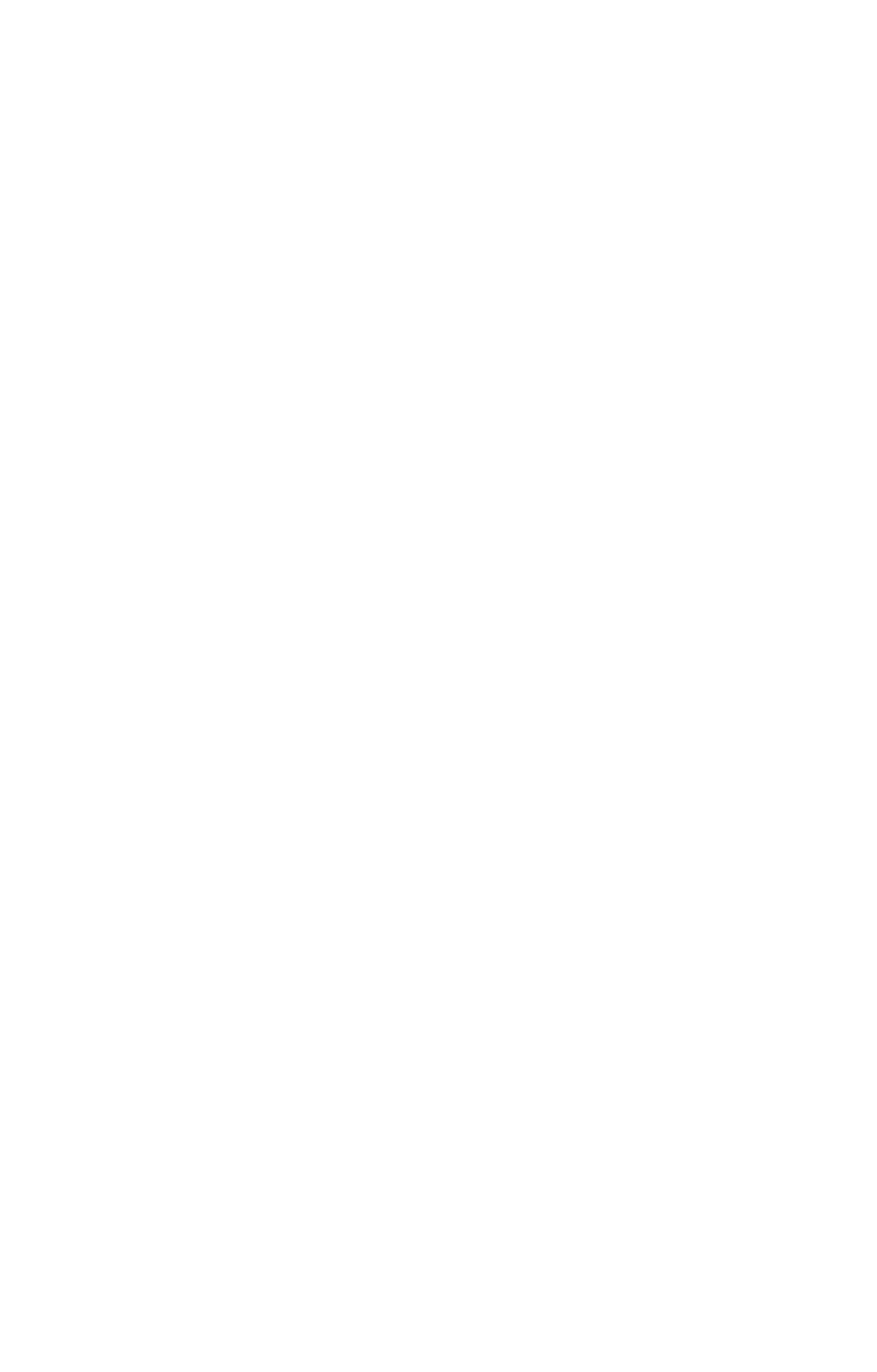# **Progressive Answers to Populism**

Why Europeans vote for populist parties and how Progressives should respond to this challenge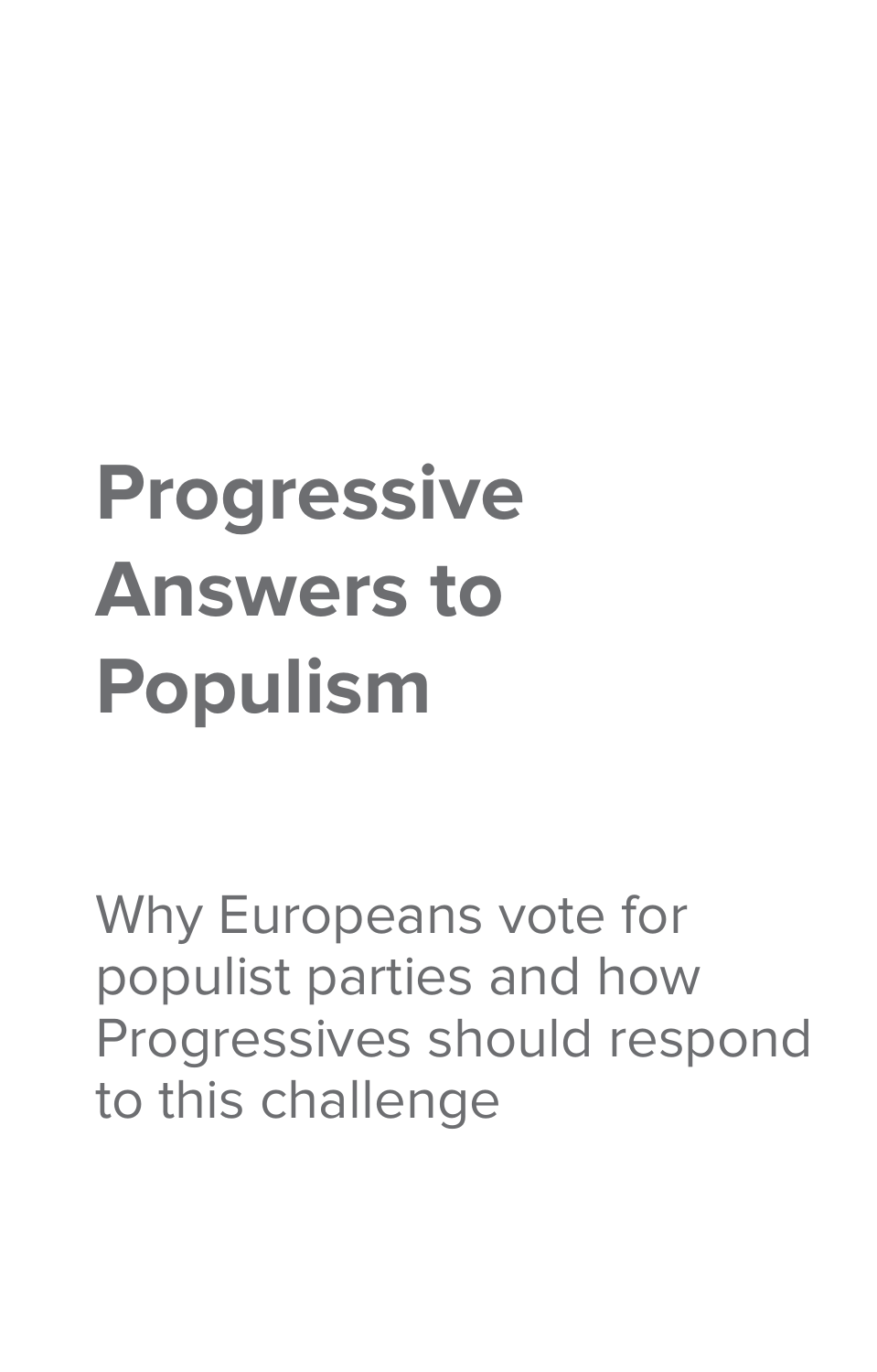#### **Published by:**



#### **FEPS – Foundation for European Progressive Studies** Rue Montoyer 40, 4th floor – 1000 Brussels, Belgium T: +32 2 234 69 00 Email: info@feps-europe.eu

Website: www.feps-europe.eu

#### **Policy Solutions**

Révay utca 10 – 1065 Budapest, Hungary T: +36 1 4 748 748 Email: info@policysolutions.eu Website: www.policysolutions.eu

#### Partners: **Das Progressive Zentrum, Fondation Jean-Jaurès, Fondazione Pietro Nenni, Kalevi Sorsa Foundation**

Copyright: FEPS and Policy Solutions, December 2018 ISBN: 978-2-930769-21-9

Responsible editors: Ernst STETTER, FEPS Secretary General Tamás BOROS, Co-Director of Policy Solutions Maria FREITAS, FEPS Senior Policy Advisor

Authors: Tamás BOROS, Maria FREITAS, Johannes HILLJE, Chloé MORIN, Jussi PAKKASVIRTA, Ernst STETTER, Luigi TROIANI

Research contributor: Sophia GASTON Editing and proofreading: Olaf BRUNS

Page layout and printing: Ferling Ltd. – Hungary

This study does not represent the collective views of FEPS and Policy Solutions. The responsibility of FEPS and Policy Solutions is limited to approving its publication as worthy of consideration of the European progressive movement.

#### With the financial support of the European Parliament.



European Parliament

This report does not represent the European Parliament's views but only of the respective authors.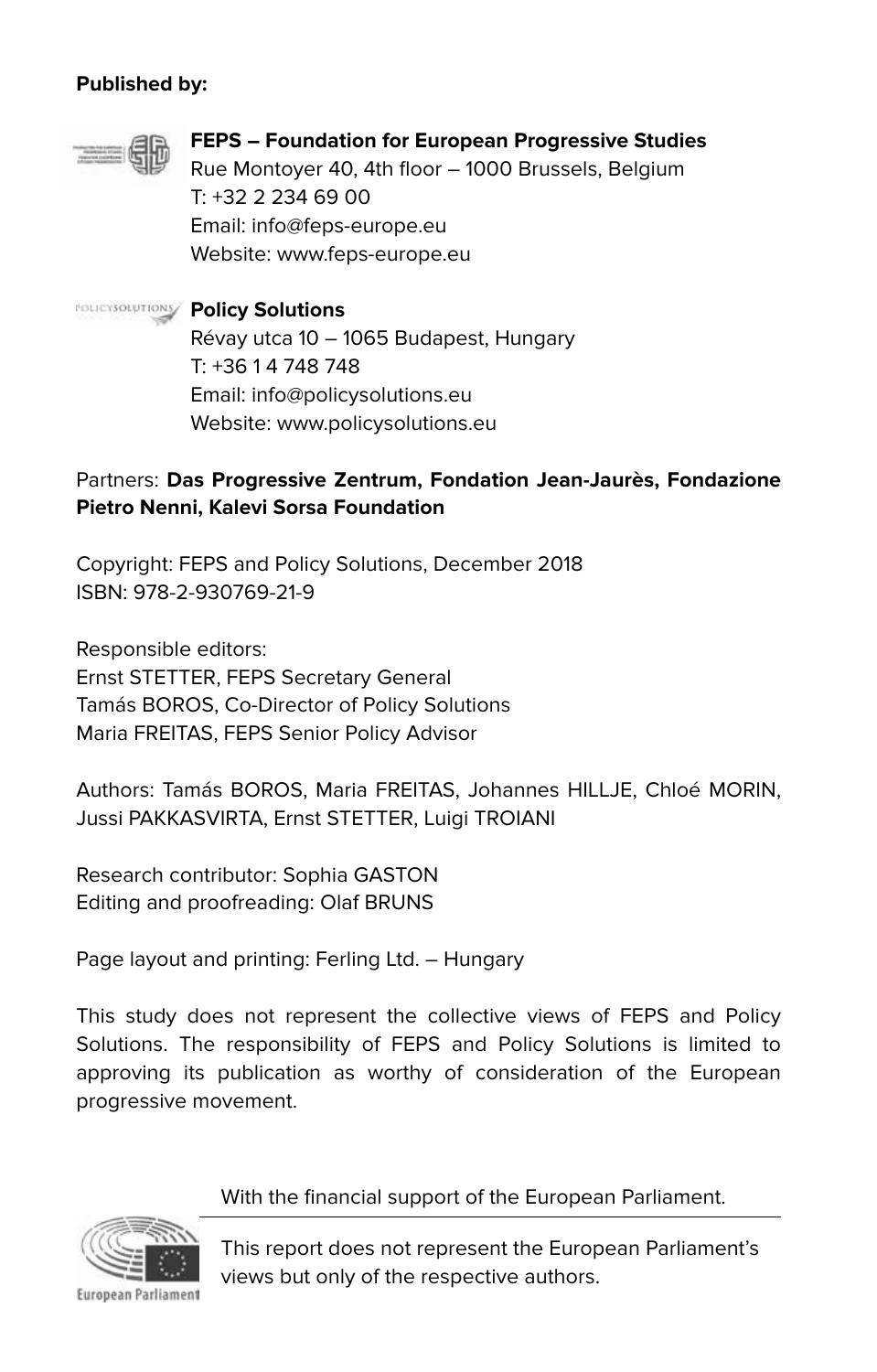# **Table of Contents**

| <b>Foreword - European Progressives</b><br>and the possible way forward<br><b>By Ernst Stetter</b> | $\overline{ }$ |
|----------------------------------------------------------------------------------------------------|----------------|
| Introduction                                                                                       | 11             |
| <b>Progressive Answers to Populism in Hungary</b><br>By Tamás Boros                                | 15             |
| <b>Progressive Answers to Populism in Germany</b><br>By Johannes Hillje                            | 43             |
| <b>Progressive Answers to Populism in France</b><br>By Chloé Morin                                 | 61             |
| <b>Progressive Answers to Populism in Italy</b><br>By Luigi Troiani                                | 89             |
| <b>Progressive Answers to Populism in Finland</b><br>By Jussi Pakkasvirta                          | 113            |
| <b>Conclusions for European Progressivism</b>                                                      | 139            |
| <b>Contributors</b>                                                                                | 151            |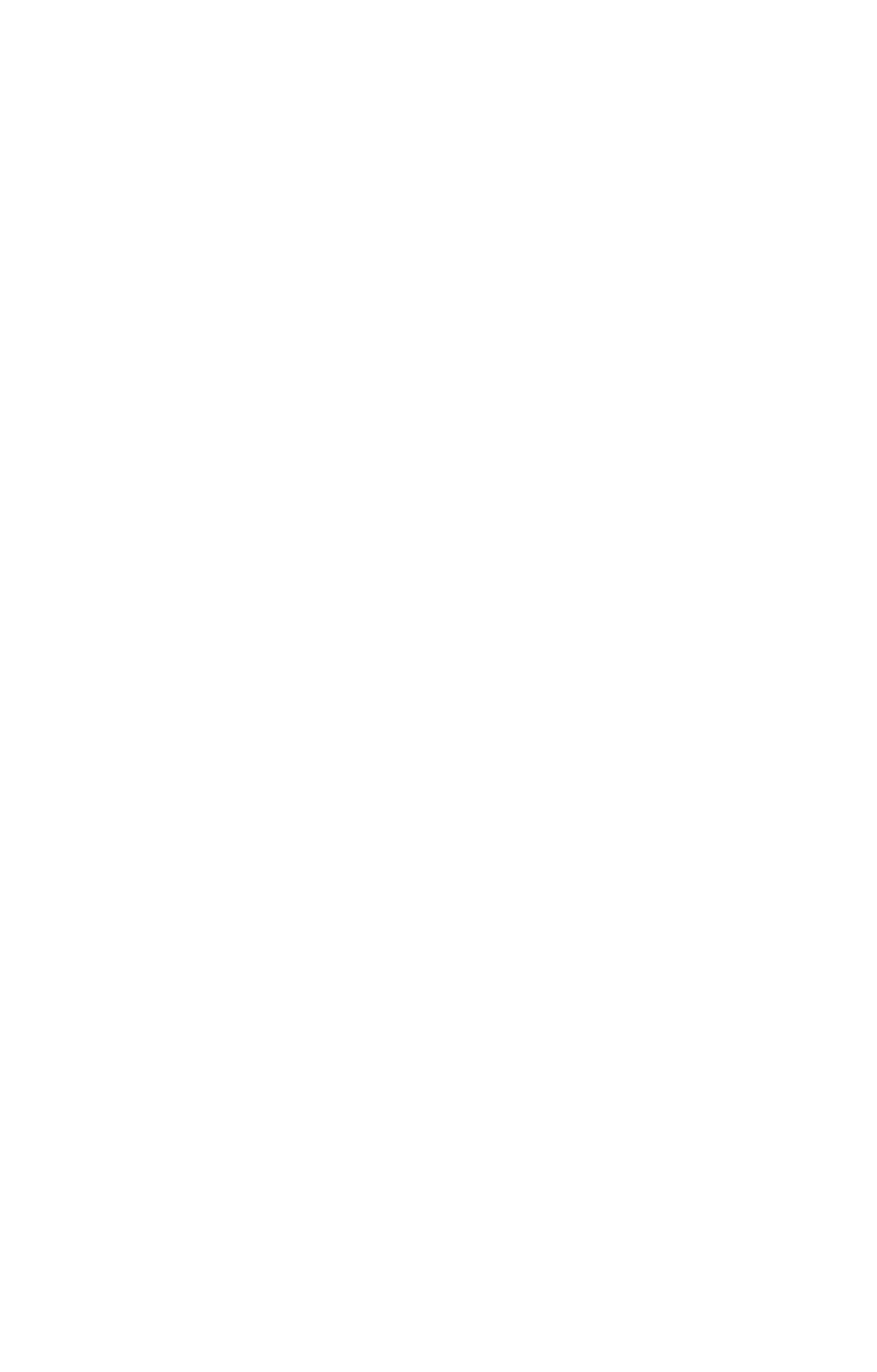# **Foreword – European Progressives and the possible way forward**

Ernst Stetter, FEPS Secretary General

It is very clear that the results of the elections over the last five years are signalling to Progressives that they cannot simply continue thinking in traditional ways, proposing the usual and conventional solutions and hoping that the pendulum could shift in their favour, elevating them into a more powerful, governing position.

Citizens are no longer making the choice between Left and Right but rather between the democratic system and the antidemocratic system. What used to be the political center shrank, and those parties of the fringes now squeeze traditional parties into the contested "mainstream" middle. Against this backdrop, Progressives seem to slowly fade away in this battle and the important year ahead – that of the 2019 EU elections – does not seem to favour our chances. At present, social democratic parties are often not perceived as a credible alternative to conservatives or populists that gained substantial electoral support in several EU member states throughout 2017 - 2018.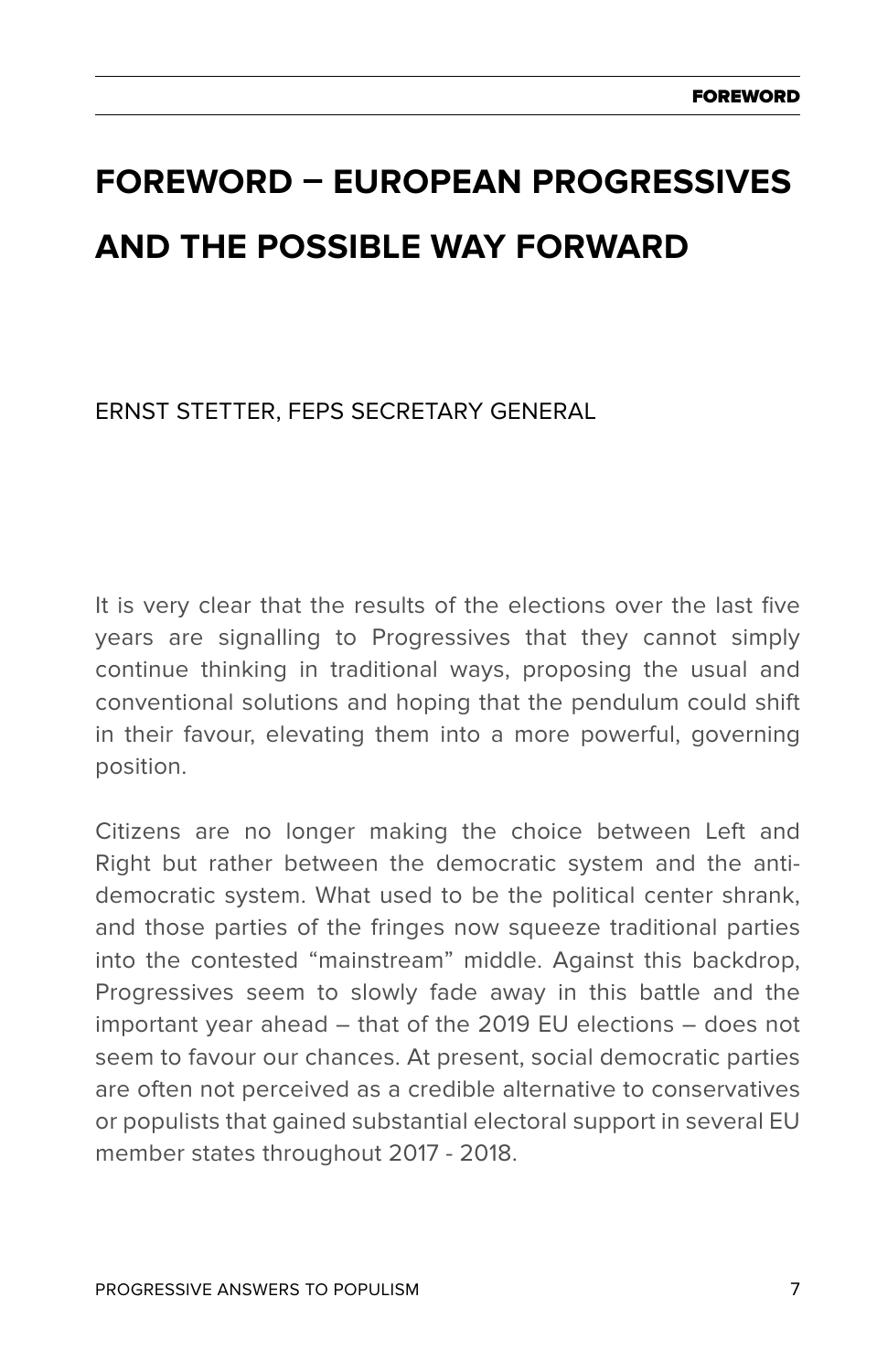#### Foreword

Such a context and building up on the electoral trends observations that FEPS and Policy Solutions have brought about with our Populism Tracker website we decided that it was time to offer viable counter strategies for Progressives to tackle the easy answers offered by populists to contemporary problems.

From Germany to Finland, from Italy to Hungary and then France, FEPS and Policy Solutions engaged in a multi-partner, multilayered research project that looks into the country-specific challenges posed by national populist parties or actors as it also offers potential forward looking European narratives to our parties that encompass overall societal questions of our time, in this crucial EU election year.

Therefore, I am grateful to FEPS member foundations and nominated experts that joined forces in view of realizing this project, as I am also grateful to the two main drivers of this insightful focus-group based research, Maria Freitas, FEPS Senior Policy Advisor and Tamás Boros, Co-Director of Policy Solutions.

I am confident that this handbook can shed a deeper understanding to contemporary societal and political dynamics as it also can serve as a useful inspiration to our policy-makers both at the national and European level and provide (as also remind) them that Progressives can re-claim the ground from these forces that play on fear and demagoguery instead of engaging in constructive dialogues for the betterment of our societies and public life.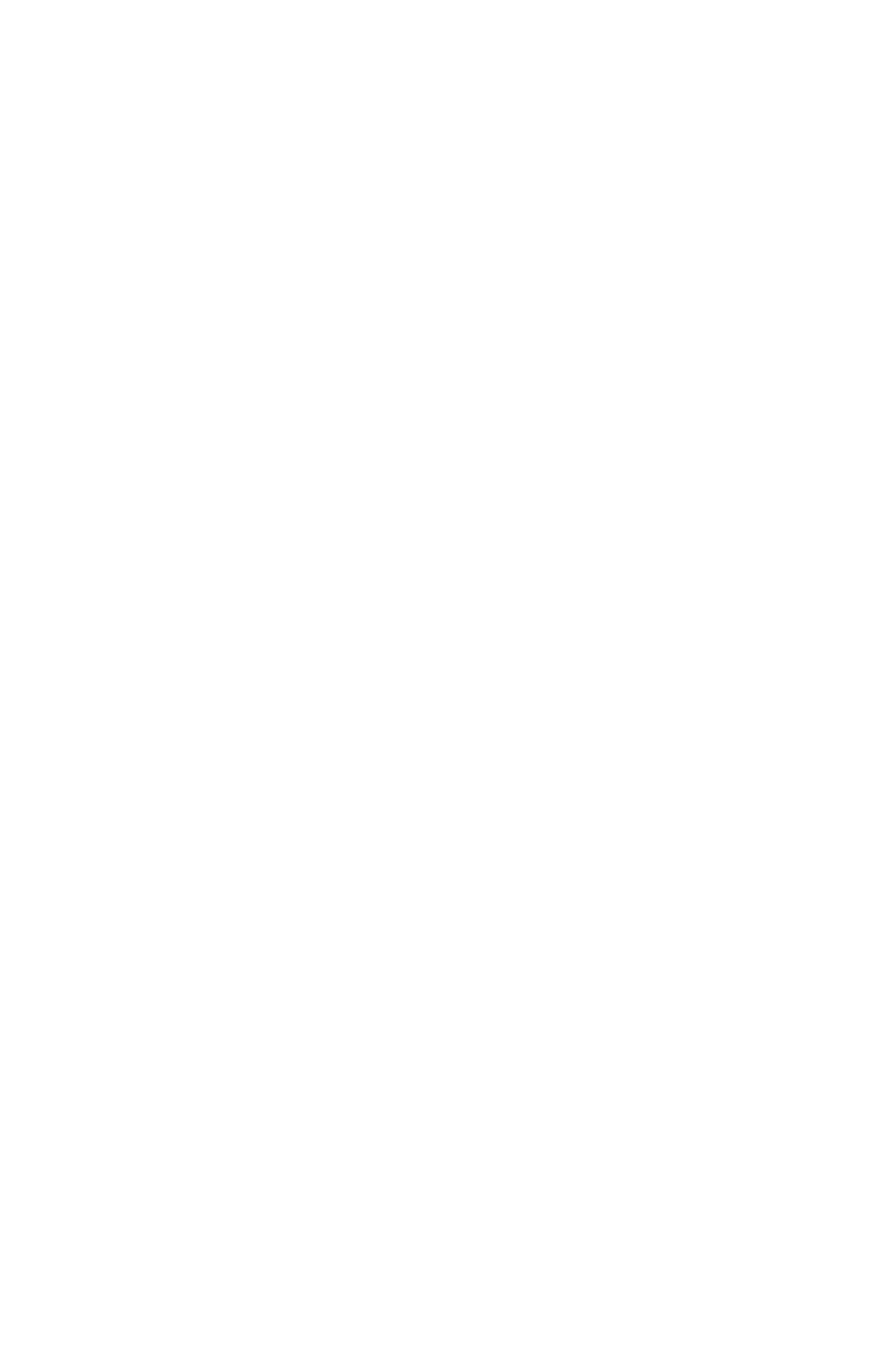# **Introduction**

As a result of growing socio-economic inequality; the acceleration of economic, social and technological changes; the changes in the voter base of social democratic parties; as well as numerous other global trends, many liberal democracies may soon be led by populist politicians. In the European Union, roughly a quarter of likely voters would currently vote for populist politicians, whose actions centre on fighting against some outside enemy. the rejection of political pluralism and the irreconcilable conflict between the "people" and the elites. Most of these politicians have pursued an illiberal turn in their respective countries.

Hungary and Italy – among others – are already governed by populist parties, but from France to the Netherlands, populist politicians could assume leading governmental roles over the next few years in several major European countries. Based on a "radical" understanding and interpretation of democracy, populists seek to implement a form of government that demands uncontrolled authority on the basis of a popular mandate. This can be used to systemically weaken the institutional guarantees which are meant to safeguard minorities. Populists portray human rights as instruments to thwart certain majority positions as "antidemocratic", while the organisations that invoke these rights are labelled as "agents of foreign powers". If illiberal and populist leaders were to rise to power in other countries – in addition to the US, Italy, Poland and Hungary, where populists have already taken the reins of government –, then we could soon witness a widespread and far-reaching retrenchment in the area of progressive values.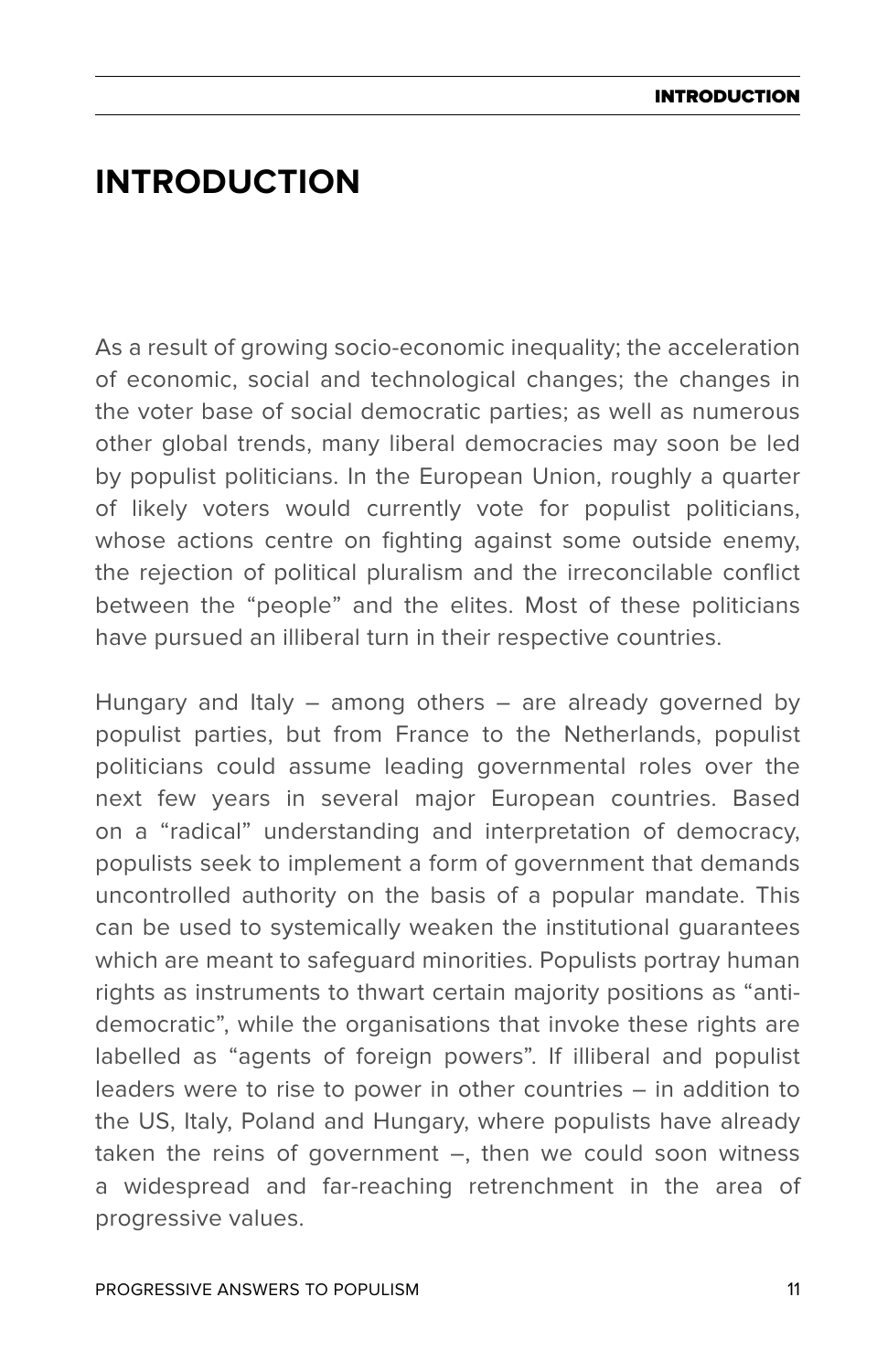#### Introduction

Although, the problem of rising populism is becoming a more and more researched topic – FEPS and Policy Solutions joint research programme called "Populism Tracker" in 2015 being a testament to this –, there are very few if any serious analyses that offer an antidote to populism. With this book, we aim to change this situation.

The central objective of this book is to offer potential and effective answers to NGOs, politicians or anyone who wants to counter populism. We hope that the proposed country-specific and European progressive answers of this publication can be useful for wider parts of society than hate-based populism, as we also believe that they provide insights for Progressives to better respond to the problems and fears of those social groups that are most susceptible to the allure of populism. We want to offer in this book potential political answers to populism in a practical, solution-oriented and positive way.

In order to have a more in-depth understanding concerning the motivation of the people who would likely vote for populists, we conducted focus group researches in five countries. In France (among the voters of the National Rally and those of the France Unbowed), Finland (Finns Party voters), Germany (Alternative for Germany voters), Hungary (Fidesz and Jobbik voters) and Italy (Five Star Movement and League voters). The results of the focus group researches allowed us to develop country-specific but also common European progressive approaches that could prove to be more attractive than the populists' response of illiberalism, isolationism, xenophobia or disregard for minority rights.

In the last chapter of our volume, we propose potential pathways for Progressives to best match voters' expectations with regard to the most important European challenges in order to win back their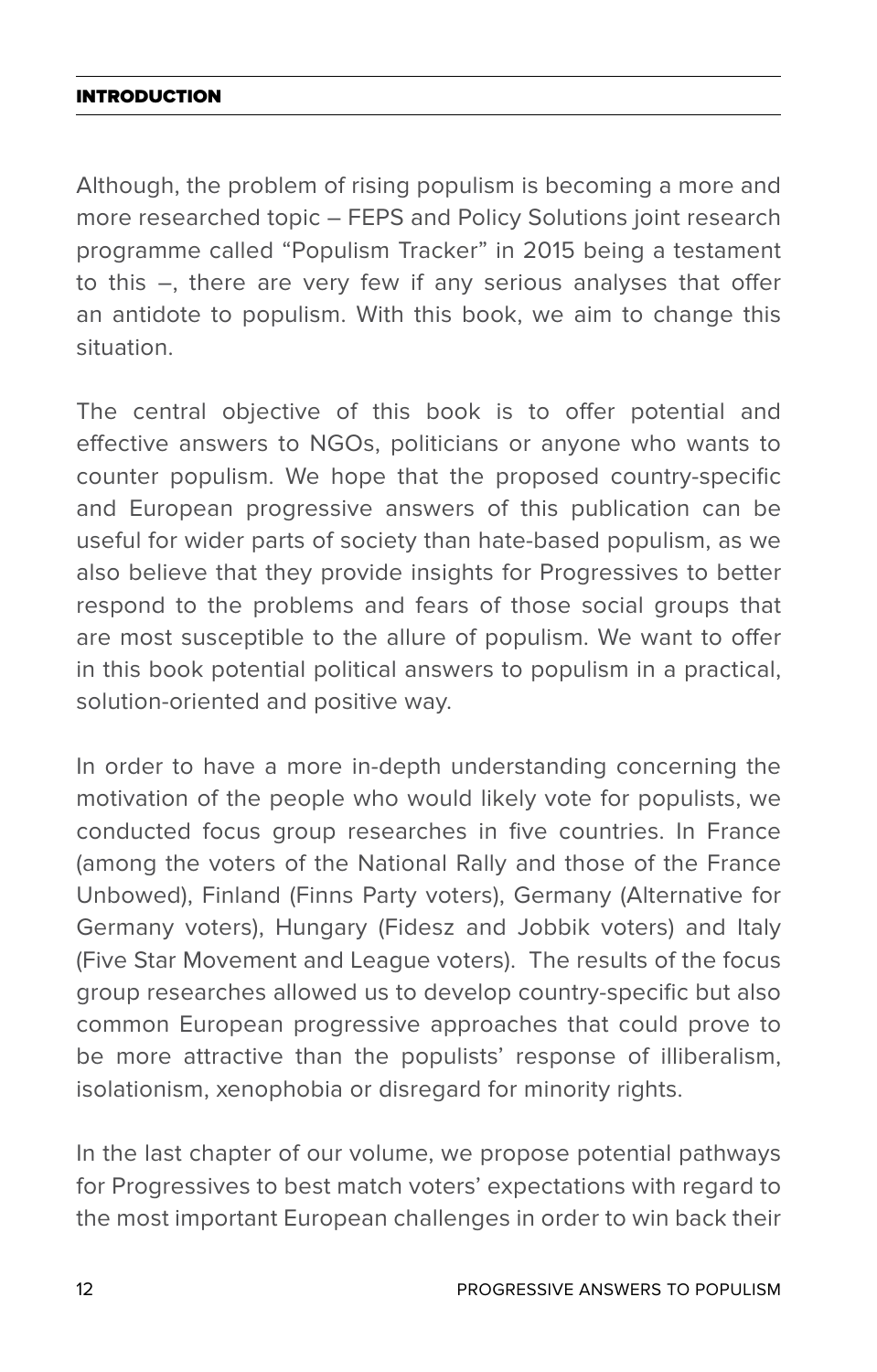support and with the hope of contributing to some extent to the halt of rising populism in the continent.

We do hope that this book will be of use for all those readers who believe in the importance of a progressive future for Europe.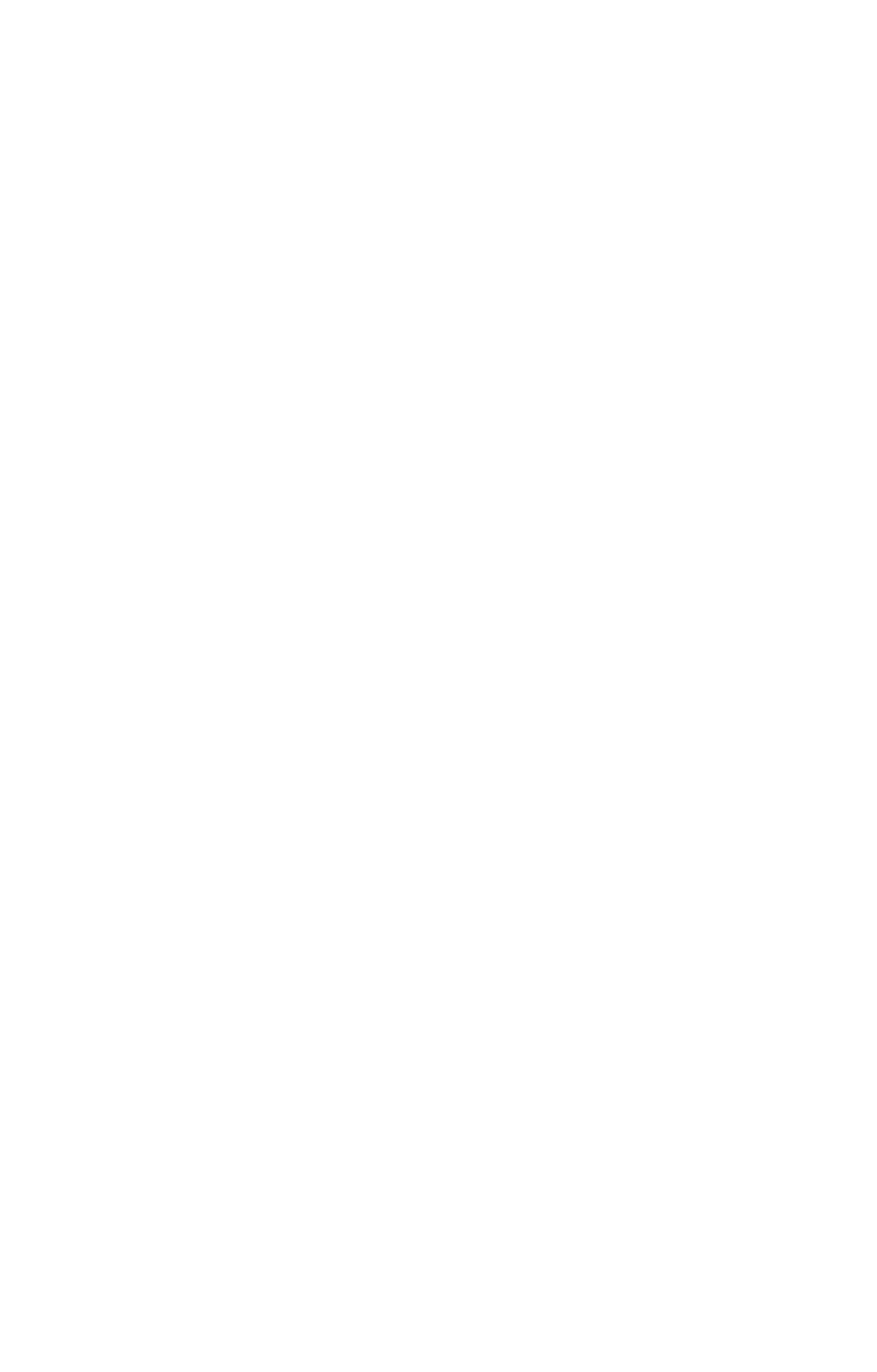Tamás BOROS, on behalf of Policy Solutions

Seventy percent. That is the share of likely voters in Hungary who indicated in 2018 that they would vote for a populist party in the next parliamentary election.1 Fidesz, the ruling party, is supported by the majority of the Hungarian voters (56%), while the largest opposition party, Jobbik, would receive 14 percent. With this ratio, Hungary is ahead of every other EU Member State in the virtual ranking of populist countries. In the second-ranked country, Italy, the populist parties that make up the governing coalition – the Lega and the Five Star Movement – have "only" 57% support. These extreme levels of social support for populism in Hungary cannot be explained by the fact that populist parties fare well in the polls across Europe, or that we live in an "age of populism" or that Hungarian populist politicians – including Prime Minister Viktor Orbán – are so much more talented than their western European counterparts. Although these statements can be true, they nevertheless are not enough to explain the prevailing situation in Hungary.

<sup>1</sup> T. Boros and G. Győri, *Populism Report – April-June 2018*, FEPS and Policy Solutions, 2018, Available at: www.policysolutions.hu/userfiles/elemzes/289/ populism\_report\_q2\_2018.pdf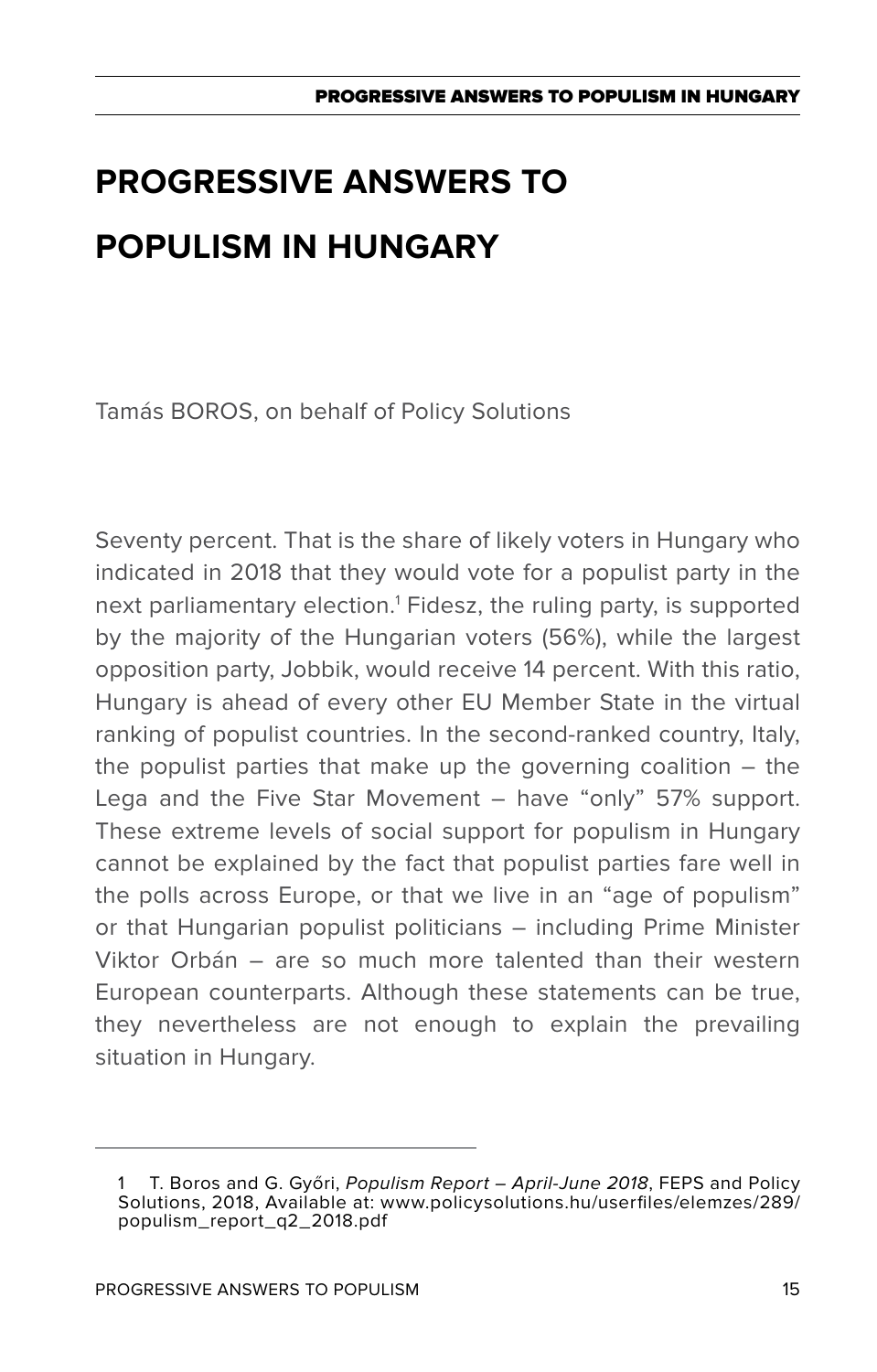Since the spring of 2010, the populist governing party the *Alliance of Young Democrats – Hungarian Civic Alliance*, commonly known as Fidesz, has won – by overwhelming margins – two national parliamentary elections, two municipal elections held simultaneously across the nation, and one EP election. During the same period, the *Movement for a Better Hungary*, commonly known as Jobbik – a previously far-right populist party that has recently pivoted towards the centre – has emerged as the country's largest opposition party. It is true, the situation of populism in Hungary is part of a broader global trend, but it is nevertheless an extreme version thereof. The Hungarian situation is special by any measure.

The goal of this study is to offer progressive proposals for reaching out to voters who currently opt for populist parties and to highlight practical alternatives that could serve to scale back populism. In order to do so, seen the specific Hungarian context, we need to first briefly examine three issues that are partially linked:

- How did the current political system, with its high levels of support for populist parties, emerge and what is this system like?
- Who are the political players in this system?
- What type of politics and policies do they stand for? What types of motivations, values and problems drive the voters to these parties?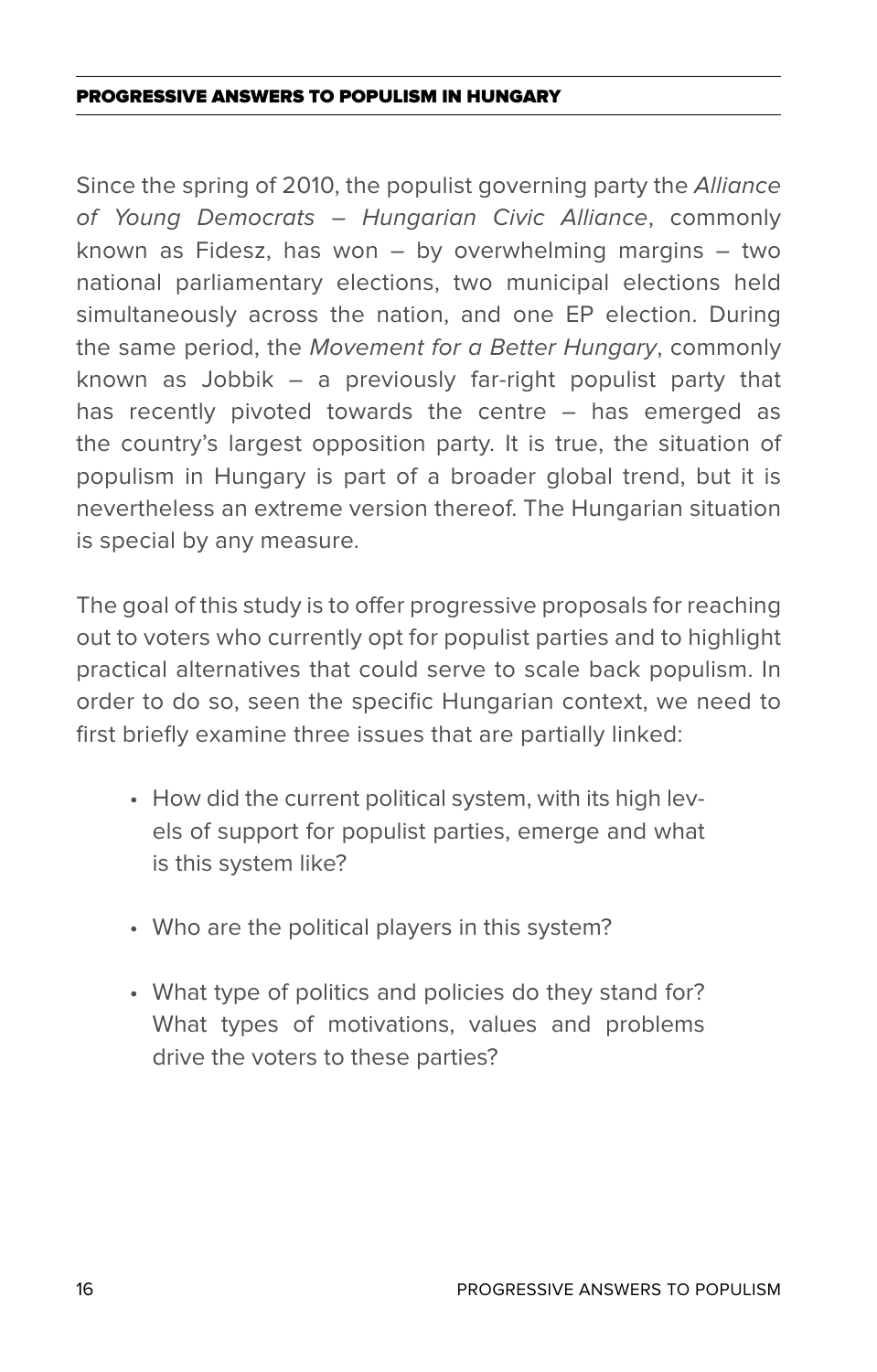## **The political system**

By 2010, a mix of numerous political, economic, cultural and historical factors had combined to shake up the previously established quasi two-party political system, in which a centreleft progressive party, the Hungarian Socialist Party (MSZP), and a right-wing conservative party, Fidesz, had alternated in power. Social disparities increased because of the economic crisis, tens of thousands of families lost their homes because of debts, and social tensions between Hungarians of Roma and non-Roma descent increased. The public felt that state and government had failed to protect them from the impact of globalisation, from the crisis, and from loss of status, while at the same a series of scandals (one of the most notable of these was the leaked speech of the then Prime Minister Ferenc Gyurcsány in which he admitted to lie for winning the election) came to light that involved the elite. A strong majority, 62% of respondents at the time, indicated that the communist system which had preceded the democratic transition in Hungary, had been the country's best period.<sup>2</sup> The vast drop in the support of the Hungarian Socialist Party (due to the implemented austerity measures and the scandals of the Prime Minister) resulted in the collapse of the quasi two-party system, and the conservative Fidesz party managed to upset the previous balance in Hungarian politics. Fidesz also started to adapt one of the most salient features of populism: to cast itself as the sole genuine representative of the "people". And even though Fidesz had a real membership and party organisation – unlike the Freedom Party of the Dutch populist Geert Wilders, for example –, in practice it did not operate as a traditional party but as an

<sup>2</sup> Source: *Median representative poll*, 2008, http://www.origo.hu/ itthon/20130527-en-szeretem-kadart-o-a-magyarok-nagy-jotevoje.html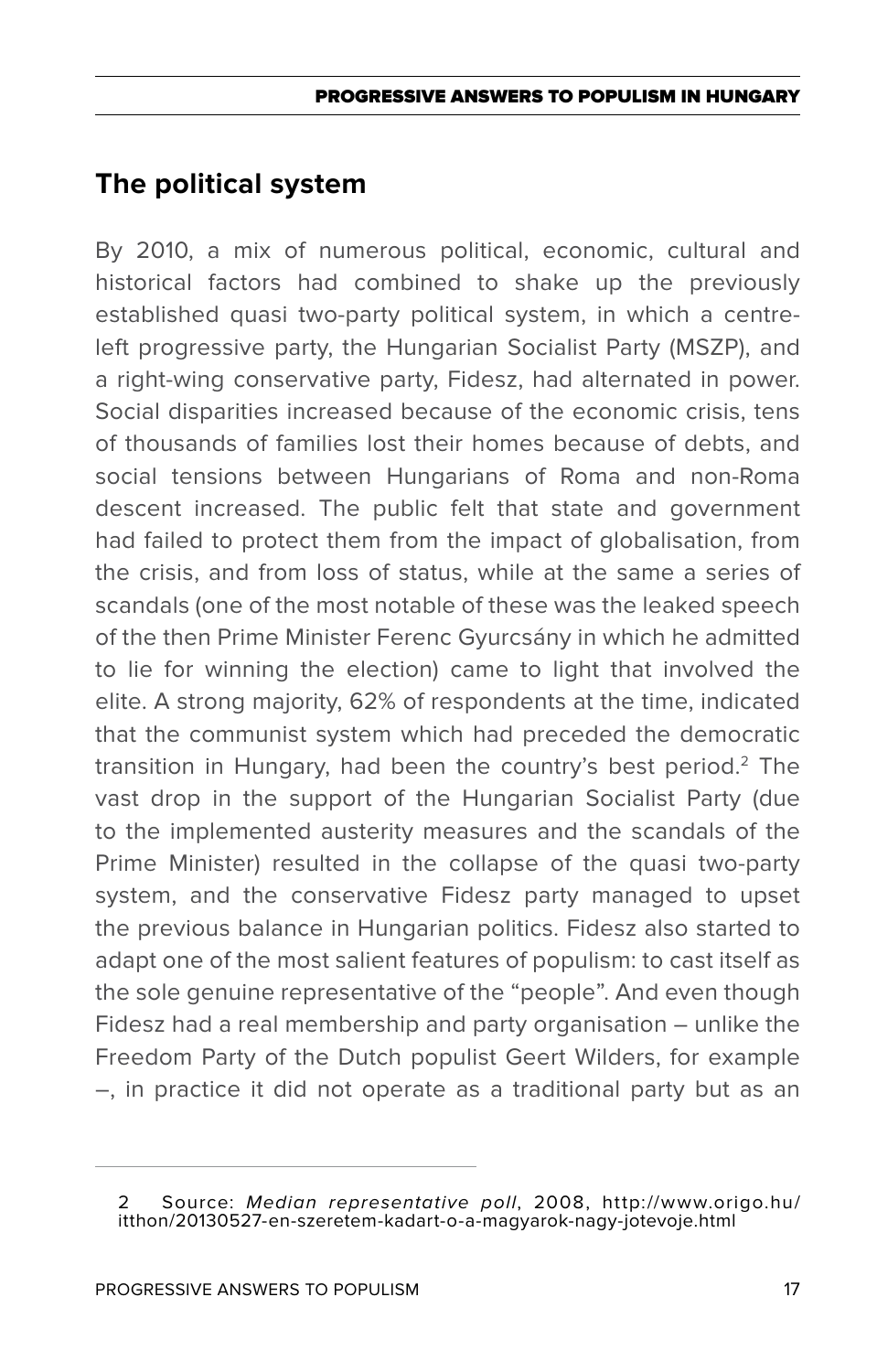extremely centralised campaign machine, built already around a single person: Viktor Orbán. Thus, in many respects this period – characterised by the governance of the Hungarian Socialist Party and its liberal coalition partner, the Alliance of Free Democrats (SZDSZ) – offered ideal preconditions for a rise in populism.

Therefore, with the exception of the (socialist) governing party at the time, every political organisation competing in the 2010 election defined itself as being opposed to the entire system (rather than only against the programme of the governing party). All of them wanted to replace the entire system (rather than only the government in power). In this bizarre constellation, the only mainstream political force in Hungary was the Hungarian Socialist Party. Everyone else was against the entire system.

For these reasons it was possible for the Orbán government to issue a mere two months after their victory in 2010 a *Declaration of National Cooperation*, which was tantamount to the government's proclamation of a new social contract. Despite its name, this document was not actually about social peace but the eradication of Hungarian pluralism. The Fidesz government portrayed its own victory as a mandate for building the new political system (*the April election gave rise to a new social contract, whereby the Hungarians decided upon building a new system, the foundation of the National System of Cooperation*<sup>3</sup> ), and has accordingly built a system which has drastically reduced the opportunities in the realms of funds, media, politics and the sciences of those organisations and individuals whose opinions differ from the Fidesz-line. Fidesz also officially branded their election victory as

<sup>3</sup> *Political Declaration on National Cooperation*, 2010, http://www.nefmi.gov. hu/political-declaration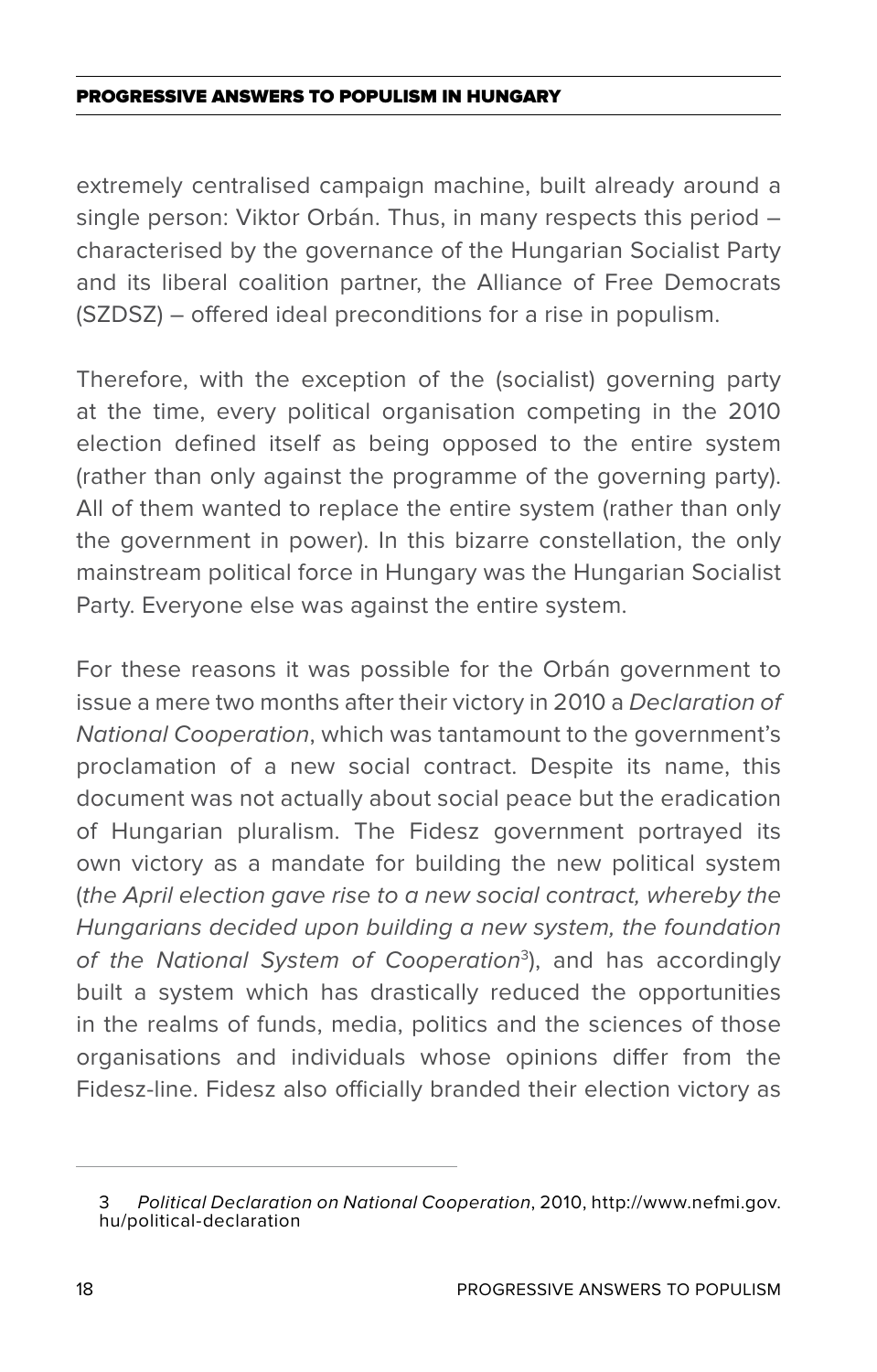*revolutionary authorisation by the public*<sup>4</sup> , and thus they regarded themselves as the sole representative of the people.

The political system that has been being built since 2010 resembles a directed democracy in many respects. In this regime, the entire public administration, the independent oversight authorities and the vast majority of the media serve the realisation of Fidesz's political objectives. Instead of letting them nurture and sustain democracy and pluralism, the government uses the instruments provided by democracy to consolidate its own power and to manipulate citizens.

Hence, the question can be raised whether the support of populist parties in Hungary would be as high as it is if they were operating in a truly democratic, pluralistic system, and whether their levels of support can even be compared to similar data from countries where the media and political competition are indeed free. Thus, all the data, strategies, public policy and communication recommendations must be assessed against the fact that the circumstances which are needed for a liberal and pluralistic democracy no longer prevail in Hungary.

<sup>4</sup> Source: *Speech of Viktor Orbán in the Hungarian National Assembly*, 2010, http://2010-2014.kormany.hu/hu/miniszterelnokseg/miniszterelnok/beszedek-publikaciok-interjuk/orban-viktor-beszede-a-magyar-orszaggyulesalakulo-ulesen-2010-majus-14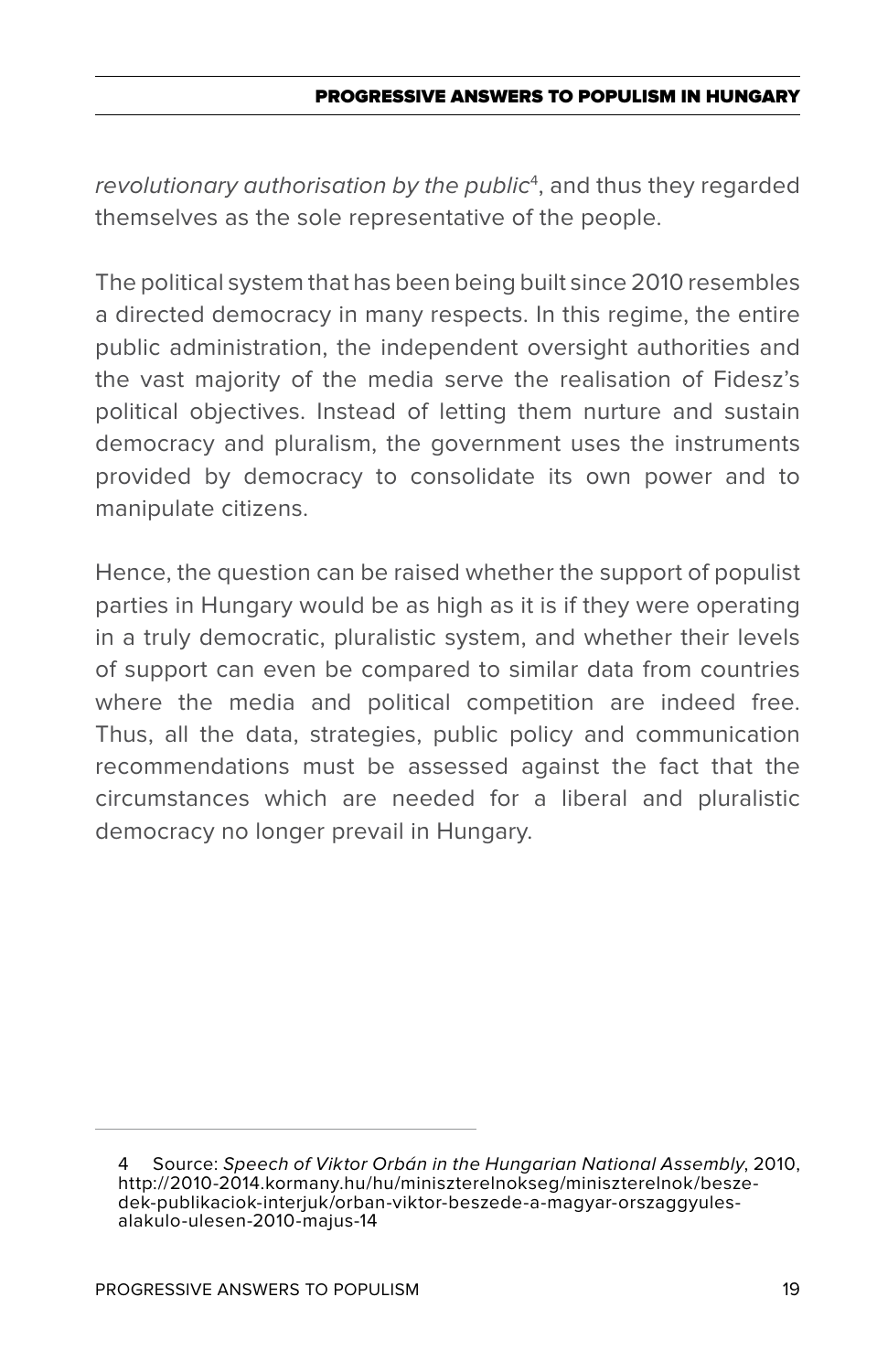# **Populist parties in Hungary**

The Hungarian political spectrum includes five relevant parties: Fidesz-KDNP, Jobbik, the Hungarian Socialist Party (MSZP), the Democratic Coalition (DK) and Politics Can Be Different (LMP). Academic literature usually categorises Jobbik and Fidesz as populist parties, while the Hungarian Socialist Party and the Democratic Coalition are their most important progressive/ leftwing contenders.

Table 1 - Election results of the major parties (Parliamentary elections, 2006-2018, votes casted for party lists, in %)

|             | 2006   | 2010   | 2014                                                                                       | 2018                                         |
|-------------|--------|--------|--------------------------------------------------------------------------------------------|----------------------------------------------|
| Fidesz      | 42.03% | 52.73% | 43.55%                                                                                     | 47.36%                                       |
| <b>MSZP</b> | 43.21% | 19.30% | 26.21%<br>(together with<br>Democratic<br>Coalition (DK) and<br>other leftwing<br>parties) | 12.37%<br>(together with<br>Párbeszéd party) |
| Jobbik      |        | 16.67% | 20.69%                                                                                     | 19.80%                                       |
| <b>LMP</b>  |        | 7.48%  | 5.47%                                                                                      | 7.31%                                        |
| DK          |        |        |                                                                                            | 5.58%                                        |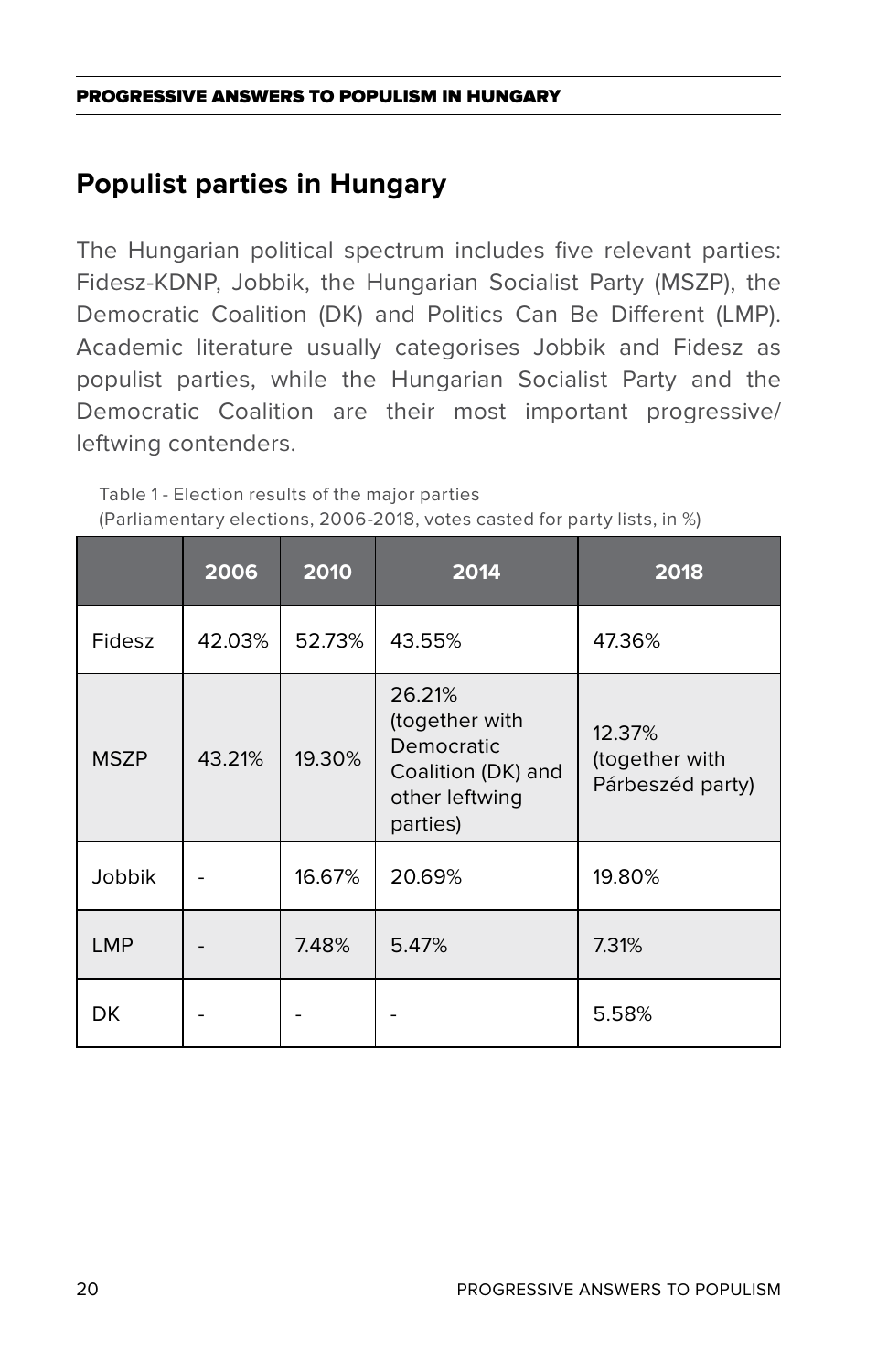After its foundation, **Jobbik** was considered as the only significant far-right party in Hungary.<sup>5</sup> The movement, which first gained massively in strength in 2009, became widely known because of the marches it organised against the Roma (Gypsy) minority; its successful effort at establishing the term "Gypsy crime" in public discourse, and the operation of Nazi websites that celebrated Hitler. Around 2009, the party was extreme but not populist, since it did not speak – or only rarely – of the conflict between the *Hungarian people* and the elite or the rejection of pluralism, nor did it claim to be the sole representative of the Hungarian people. It was only later that it added the concepts of "politicians' crimes" and anti-elite sentiments as elements of populism. Overall, Jobbik was more of a far-right/radical party<sup>6</sup> which only occasionally added populist rhetoric to its core issues.

After 2014, Jobbik deliberately launched a process which it termed "becoming a people's party". The goal of this process was to transform Jobbik into a moderate right-wing organisation and to thereby increase its social support, which appeared to have levelled off between the 15% and 20% marks. In other words, the party is not intent on transforming or overthrowing the democratic system but rather wants to gain power by complying with its rules. However, there was also some degree of compulsion behind this process: Between 2010 and 2014, Fidesz began to appropriate Jobbik's key issues and implemented relevant

<sup>5</sup> See here: C. Mudde: *The Populist Radical Right*, Routledge, 2016

S. Gherghina, S. Mişcoiu and S. Soare (eds): *Contemporary Populism: A Controversial Concept and Its Diverse Forms*, Cambridge Scholars Publishing, 2013

R. Wodak, B. Mral and M. KhosraviNik (eds): *Right-wing Populism in Europe*, Bloomsburry, 2013 J. S. Murrer: *The Rise of Jobbik, Populism, and the Symbolic Politics of Illiberalism in Contemporary Hungary*, The Polish Quarterly of International Affairs, 2015, no. 2

<sup>6</sup> D. Róna: *A Jobbik-jelenség*, Könyv&Kávé, 2016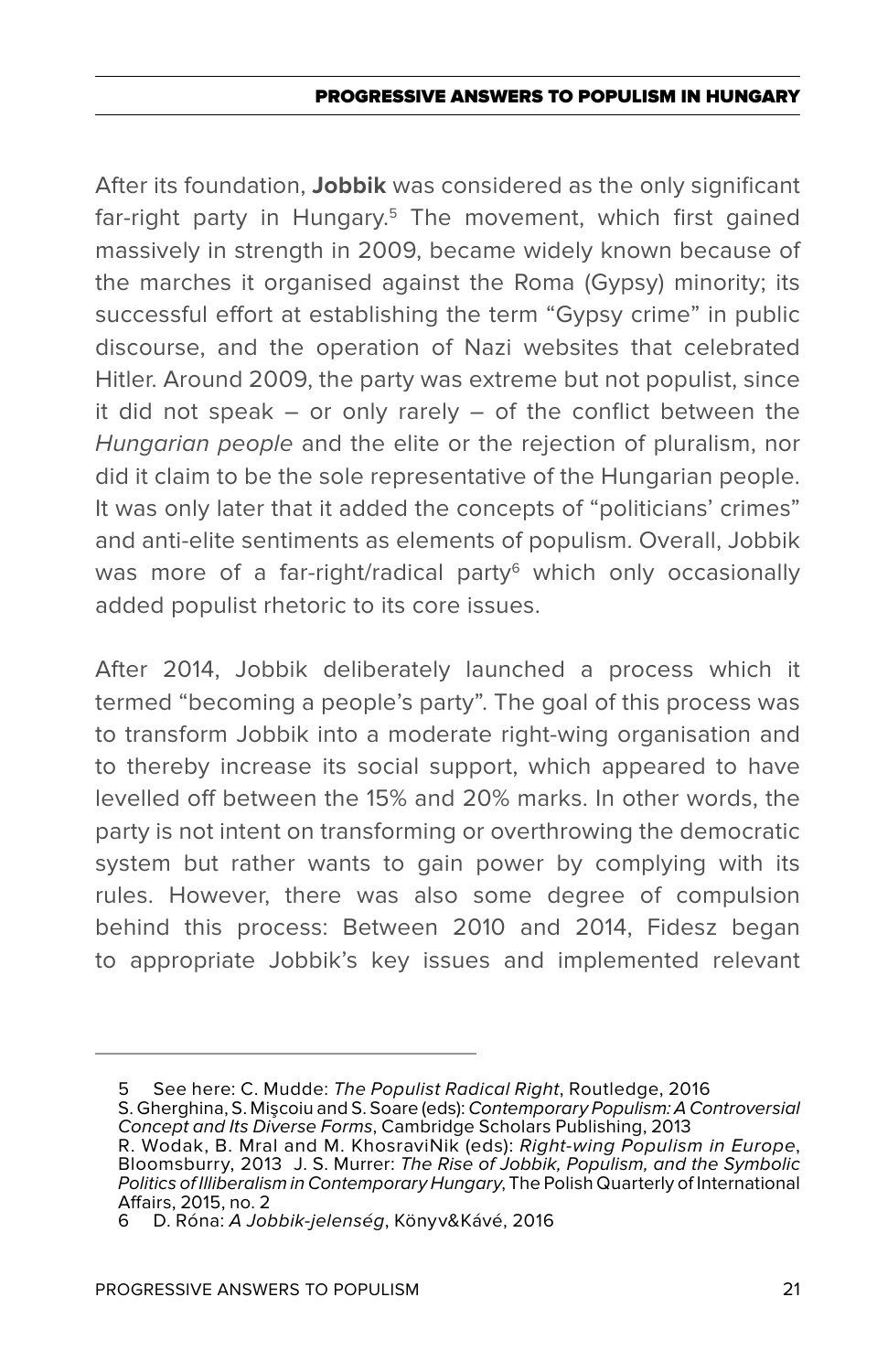policies in government<sup>7</sup>, taking the wind out of the radicals' sails. As Fidesz became increasingly populist and nationalist, Jobbik was compelled to become ever more moderate.

For all intents and purposes, by 2018 Jobbik could no longer be regarded as a populist by any measure. It is not anti-elite, it is not anti-EU, it does not regard itself as the exclusive representative of the people, its policies are not based on antagonistic and symbolic wars, and its previously undisputed strongman, Gábor Vona, has resigned from all his party positions. For the time being, there is a quasi two-person leadership in charge after the introduction of a strong vice chair position. In fact, the first chapter of Jobbik's 2018 election manifesto was specifically about the importance of the democratic transition in Hungary. In that segment, they promised to reinforce all the cornerstones of liberal democracy in the event of their election victory (although, "naturally" the word liberal did not appear anywhere in the manifesto).<sup>8</sup> At the same time, the party's leaders and emblematic politicians still continue to include former skinheads and politicians whose claim to fame usually stemmed from anti-Semitic discourse.

Jobbik thus continues to remain far-right in terms of the persons who make up the party, but in terms of the policies it fights for, the party is anything but far-right. Since the party has not pursued any populist policies in recent years, there is a compelling argument for reviewing Jobbik's ideological categorisation in the relevant expert literature and to no longer classify it as a populist force – assuming the underlying dynamic does not change in the near future.

<sup>7</sup> A. Bíró-Nagy and T. Boros: *Jobbik going mainstream. Strategy shift of the far-right in Hungary*, In: Jamin, Jerome (ed.): L'extreme droite en Europe. Bruylant, 2016 8 Source: Magyar szívvel, józan ésszel, tiszta kézzel (the official party programme of Jobbik): https://www.jobbik.hu/magyar-szivvel-jozan-esszel-tiszta-kezzel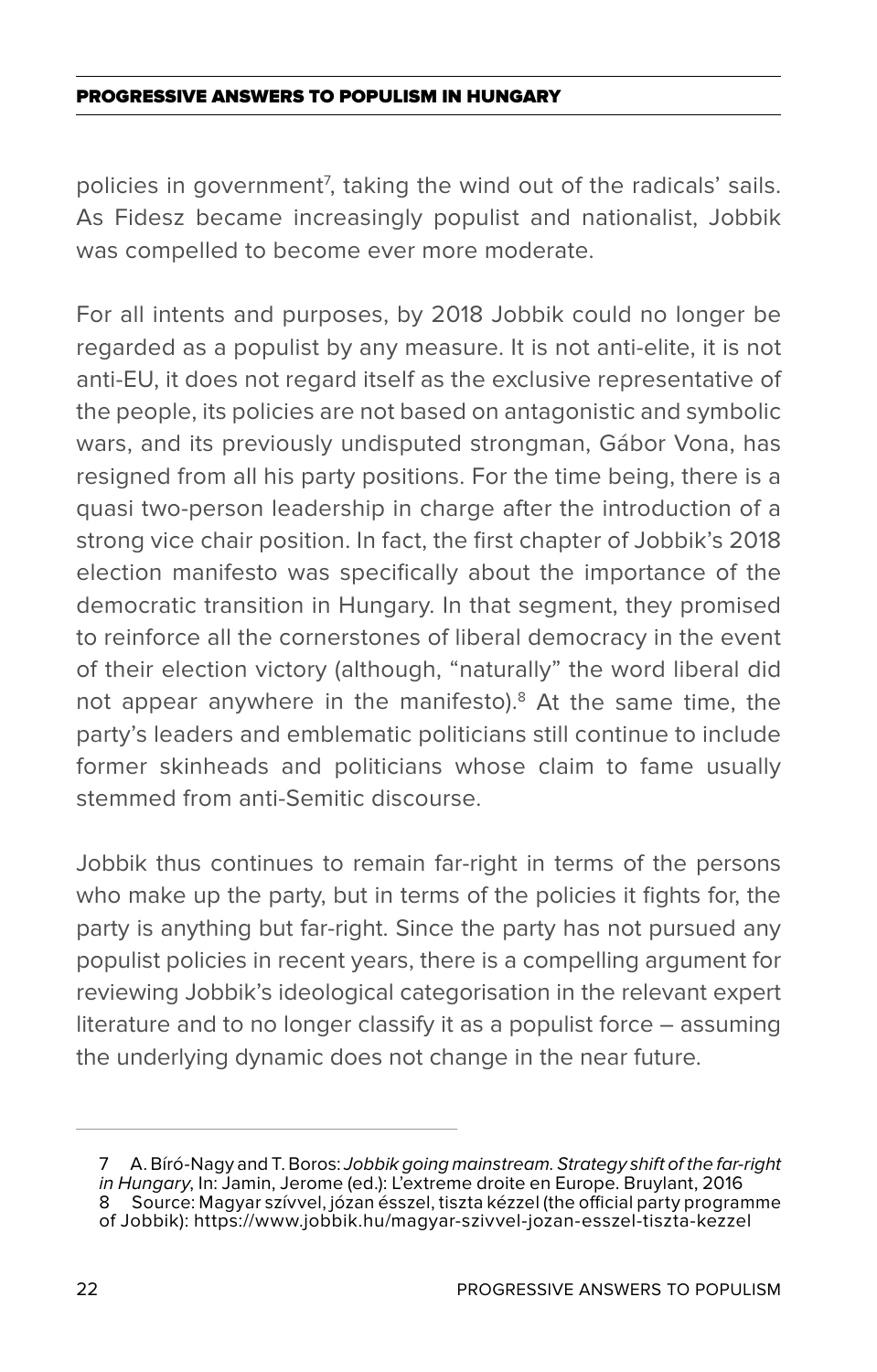As Jobbik became increasingly moderate, **Fidesz** turned towards radicalisation. Before 2010, it had been a conservative party with a combative style and a strongly hierarchical leadership centred around a single leader. In this period, Fidesz was neither populist nor extreme. As it took over government in 2010, however, the party's communication changed substantially. Embracing a populist rhetoric, in the first period after the election, it declared war on the IMF and multinational corporations. Then it launched a massive campaign against the "Brussels" elite. This communication, which sought to exude a sense of the "Hungarian people are engaged in a battle against the corrupt national elite", was aimed simultaneously at various grievances, satisfying voters who are critical of globalisation, deeply nationalistic and sick of austerity. Still, when compared to the period that followed the migrant crisis of 2015, these were only cautious precursors of what was in store. As of 2015, a new Fidesz narrative telling that an *epic struggle to save civilisation is raging in Europe between the Judeo-Christian "natives" and Muslim immigrants* emerged as a core element in Fidesz's communication.

Fidesz's political goals have been explicitly stated on several occasions in Prime Minister Viktor Orbán's speeches: He wants to ensure that Hungary and Europe become *migrant-free zones,9 he wants to strip the clique of European bureaucrats, who are in league with the economic elites, of their power and to give back the peoples of Europe control over their own national lives*, he wants to bring back the *grand pre-multicultural Europe of yore*. 10 In the meanwhile, he is working on building an illiberal democracy (which Orbán recently has

<sup>9</sup> See here: Hirado.hu, 2017, https://www.hirado.hu/2017/10/23/orban-mimagyarok-a-szabadsag-nepe-vagyunk/

<sup>10</sup> See Kormany.hu, 2017, http://www.kormany.hu/hu/a-miniszterelnok/beszedek-publikaciok-interjuk/orban-viktor-unnepi-beszede-az-1956-evi-forradalomes-szabadsagharc-61-evfordulojan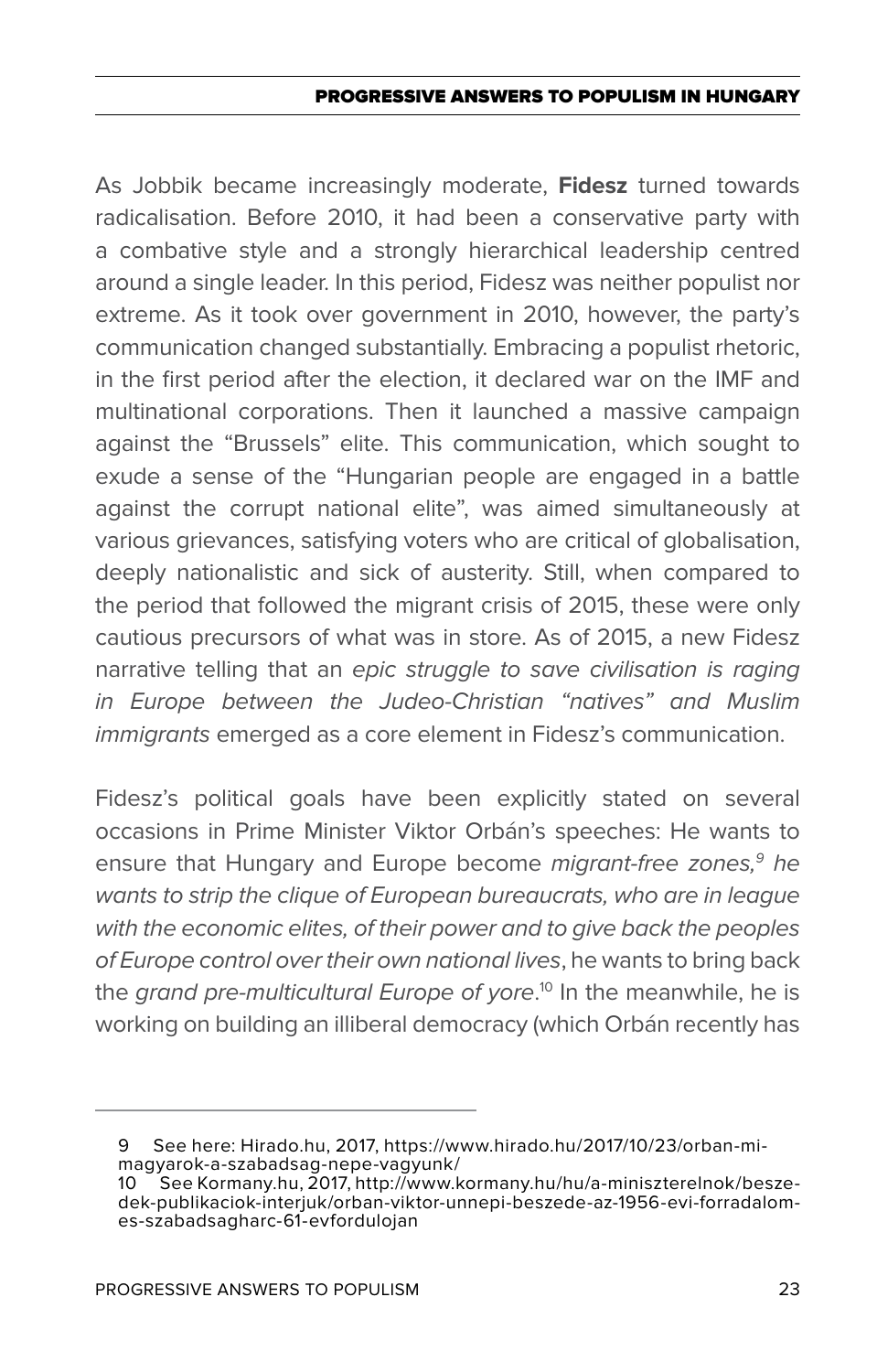begun to refer to as "Christian democracy"), and his most important domestic policy messages are supporting and boosting families.

Despite the pervasive use of conspiracy theories and the textbook examples of populist and anti-migrant rhetoric, Orbán remains actually a realpolitician. Under the guise of the past years' anti-IMF, anti-EU, anti-multinational corporation (MNC), anti-Soros and antimigrant campaigns, he has engaged in a policy of massive cutbacks in the social sphere, which has allowed him to maintain a balanced budget through what were effectively successive – veiled – austerity packages, while simultaneously efficiently using EU-funds, reducing public debt and offering MNCs tax breaks and singularly low tax rates. These all have helped Hungary emerge as one of the most dynamically growing economies in Europe. For the most part, the anti-MNC, anti-elite, anti-EU and anti-austerity rhetoric only serve to conceal policies that are actually MNC and elite (upper-middle class) friendly, rely on EU funding and can be considered neoliberal/ rightwing in economic terms. Unlike other populist parties, Fidesz's rhetoric in the European arena also runs counter to its own actions. This is manifest in the fact that in 94% of cases, the Fidesz MEPs voted along with the centre-right European People's Party group in the European Parliament, even as the Hungarian governing party was portraying itself as the most determined opponent of Brussels decision-makers.<sup>11</sup> However, all this does not extend to the management of the refugee issue. On that issue, the solutions urged by Fidesz do indeed fundamentally differ from western European solutions, as Fidesz relies on several unusual policy, criminal law and tax instruments to keep migrants (and those who support them) out.<sup>12</sup>

<sup>11</sup> See: Votewatch.eu 2017, http://www.votewatch.eu/blog/polish-approachweakens-v4s- leverage-to-influence-the-future-of-europe/

<sup>12</sup> Read more about these measures here (in German): http://library.fes.de/ pdf-files/bueros/budapest/14206.pdf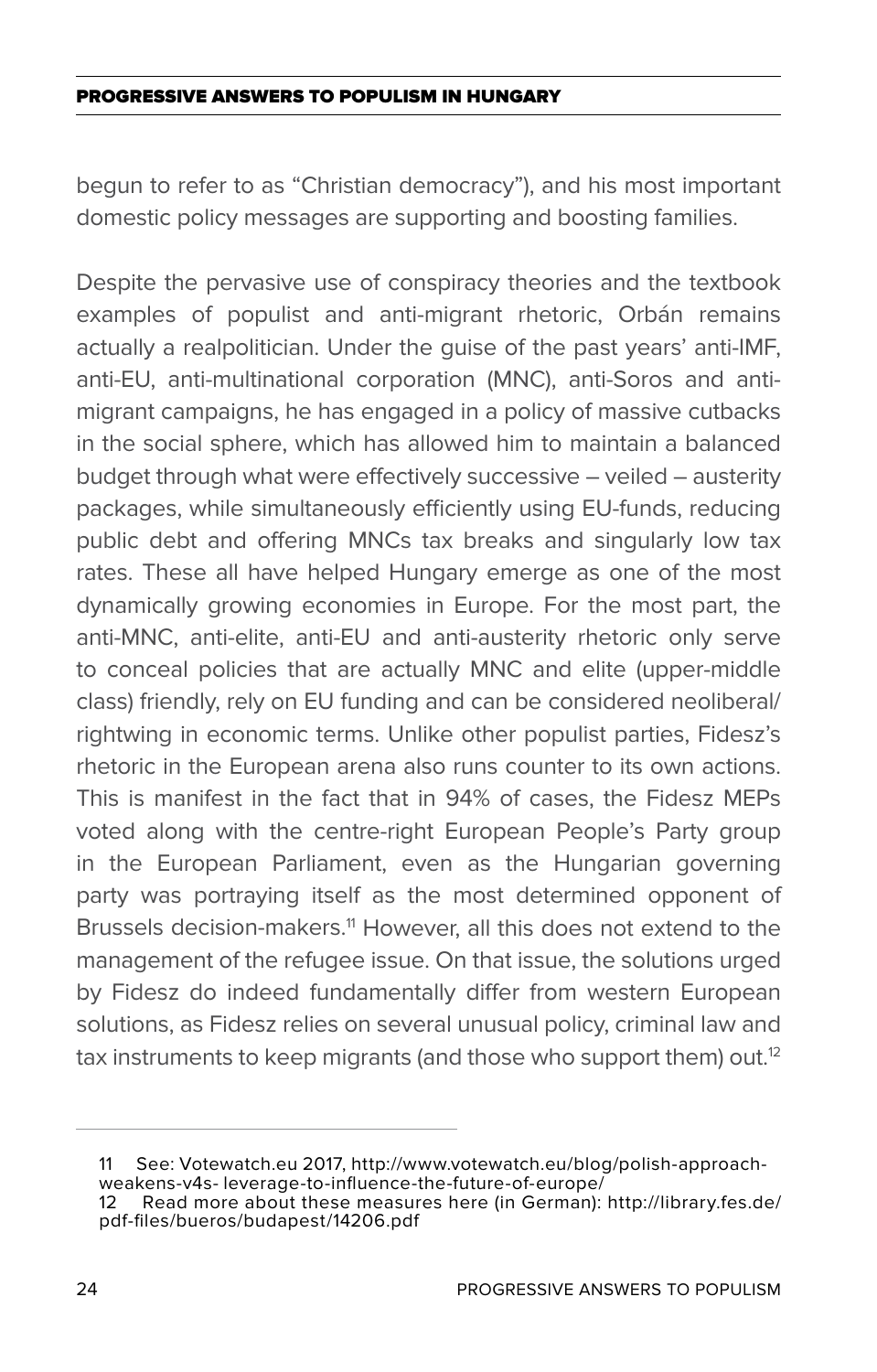## **Voter attitudes**

To come up with progressive answers to populism, we need more detailed knowledge of the values, problems and motivations of those voters who traditionally – based on their educational background, place of residence or social situation – might have belonged to the core leftwing electorate but have recently begun to vote for populist parties. In order to identify this segment of the electorate, we used two distinct methodologies: We analysed previous quantitative survey research, while at the same time also used qualitative focus group interviews to ask the voters of populist parties about public affairs issues.

As was noted previously, the policies of the two largest Hungarian parties, Fidesz and Jobbik, have changed radically over the past few years. As a result, there is a substantial number of voters now who have continued to vote for Fidesz for decades despite the fact that the party has been pursuing new, populist policies since 2010. And there are also voters who have supported Jobbik for 8-10 years and continue to stand by the party despite the fact that these day Jobbik espouses centrist policies instead of radical ones. Some clear trends emerge from the quantitative analysis of the respective bases of the two parties. One of the important findings is that Fidesz's level of support is roughly evenly distributed across various social groups. We do not observe the typical gender gap that characterises the populist parties of other countries, nor do we see regional concentrations or an overrepresentation among the elderly. In 2017, Fidesz's support in the entire electorate stood at 25.9%, and in no important demographic was its level of support lower than 23.5% or higher than 28.5%. There is some "oscillation", e.g. Fidesz typically performs better among those at the active ages of 30-49, in rural towns, among skilled workers, and among the highest, ESOMAR AB strata (that is, households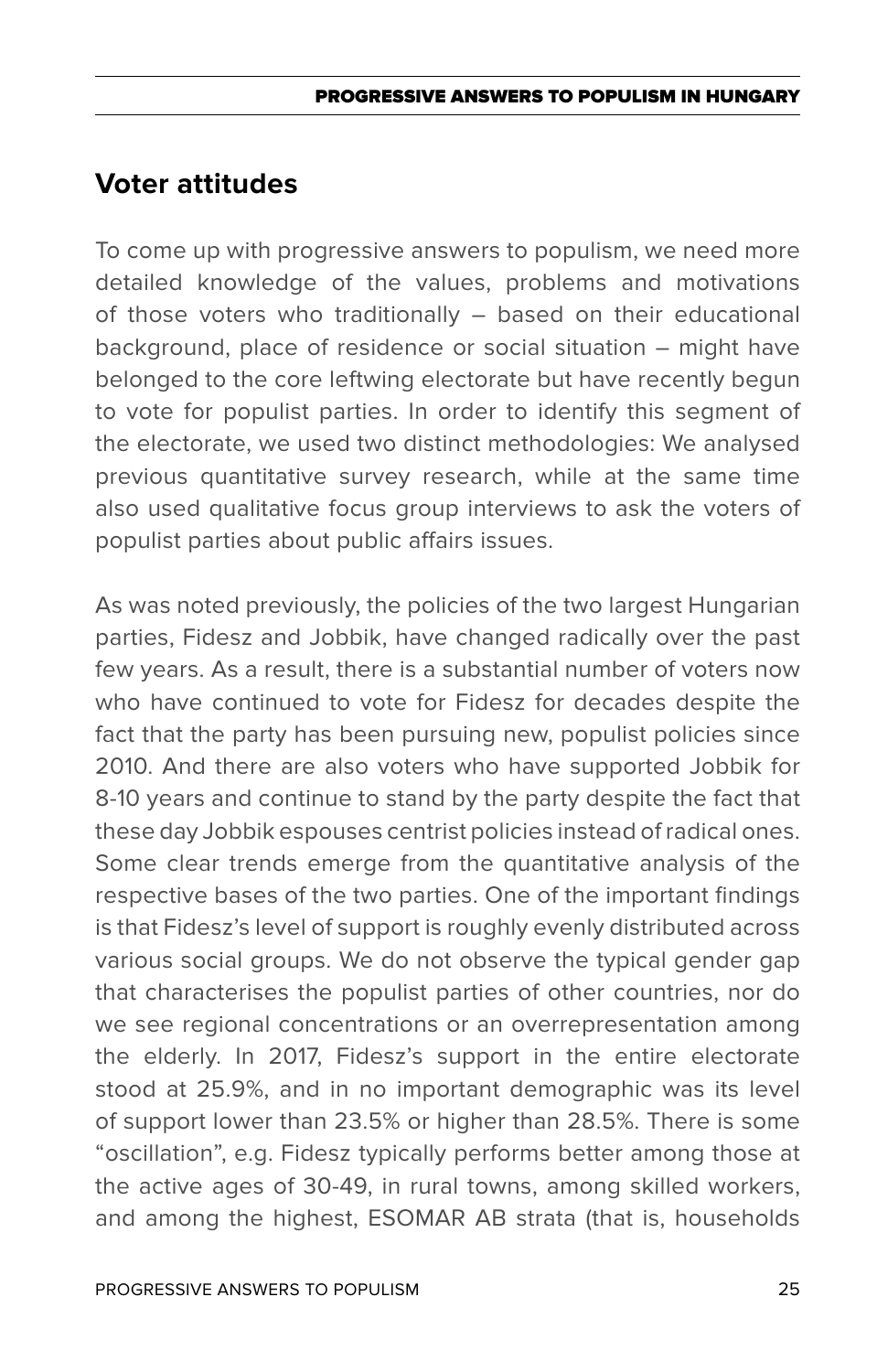where the breadwinner has higher or intermediate managerial, administrative or professional occupation), while it is less popular among 18-29-years-olds, those with eight years of elementary education, and in the larger urban areas, that is the county seats. But the differences between these categories are no more than a few percentage points (see Table 2).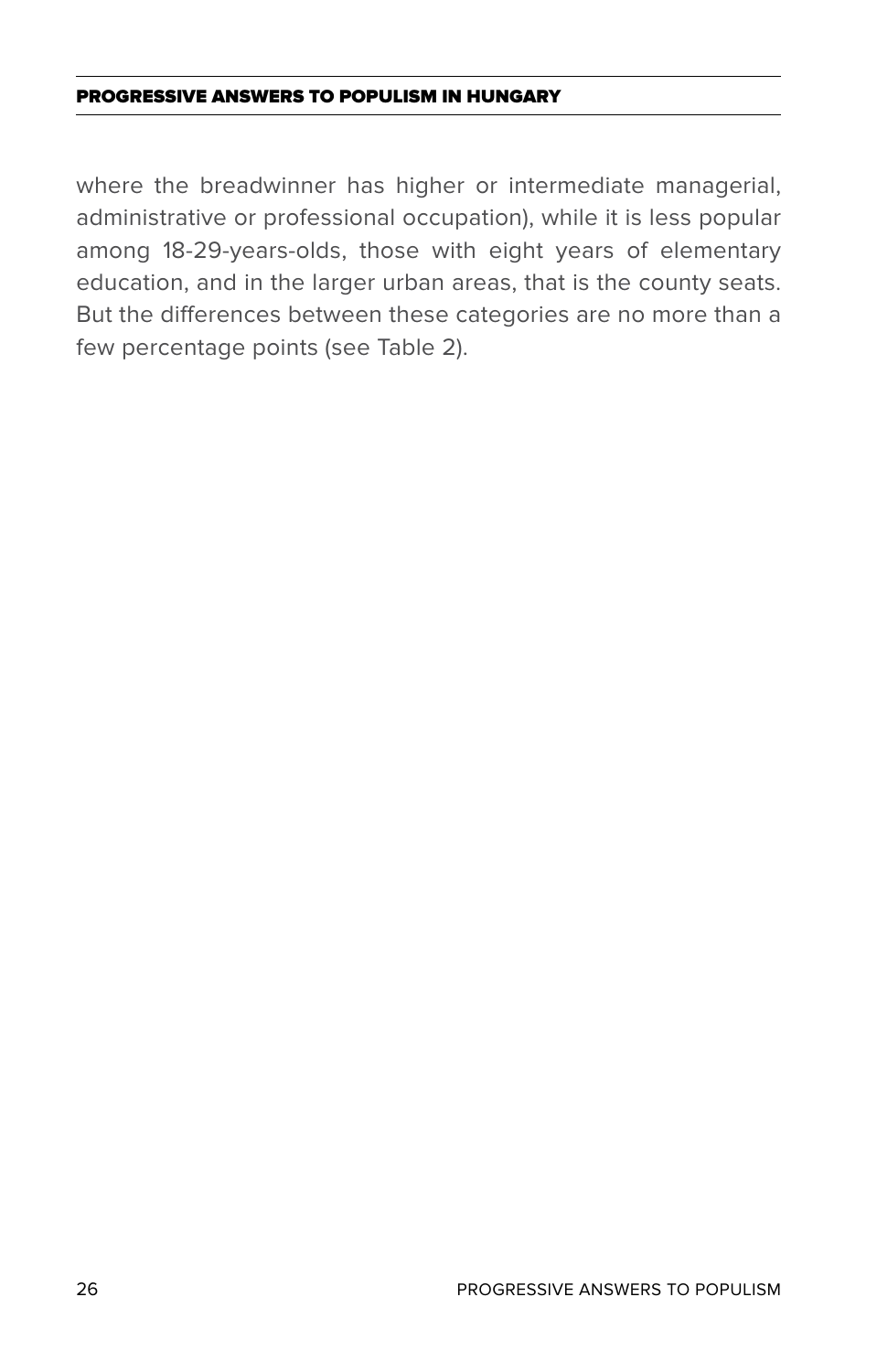Table 2 - The voter bases of Fidesz and Jobbik in the population at large and in some vital demographic groups (2017, n=1000, Source: ZRI Závecz Research Institute)

|                                    | <b>Fidesz</b> | <b>Jobbik</b> |
|------------------------------------|---------------|---------------|
| Gender:                            |               |               |
| Male                               | 26.4%         | 15.6%         |
| Female                             | 25.4%         | 8.5%          |
| Age:                               |               |               |
| 18-29                              | 23.6%         | 15.7%         |
| 30-39                              | 28.1%         | 16.4%         |
| 40-49                              | 27.7%         | 14.2%         |
| 50-59                              | 25.3%         | 11.2%         |
| $60-x$                             | 25.1%         | 5.4%          |
| Education:                         |               |               |
| 8 years of elementary or less      | 23.7%         | 7.6%          |
| Vocational school                  | 27.8%         | 16.8%         |
| Grammar school/secondary<br>school | 25.5%         | 13.8%         |
| College. university                | 27.5%         | 8.8%          |
| Place of residence:                |               |               |
| <b>Budapest</b>                    | 24.5%         | 10.4%         |
| County seat                        | 23.9%         | 11.0%         |
| Town                               | 28.5%         | 11.9%         |
| Village                            | 24.7%         | 13.0%         |
| <b>ESOMAR status:</b>              |               |               |
| AB                                 | 27.20%        | 8.20%         |
| C1                                 | 25.30%        | 9.10%         |
| C <sub>2</sub>                     | 24.70%        | 13.40%        |
| DE                                 | 26.30%        | 12.80%        |
| Total population:                  | 25.9%         | 11.8%         |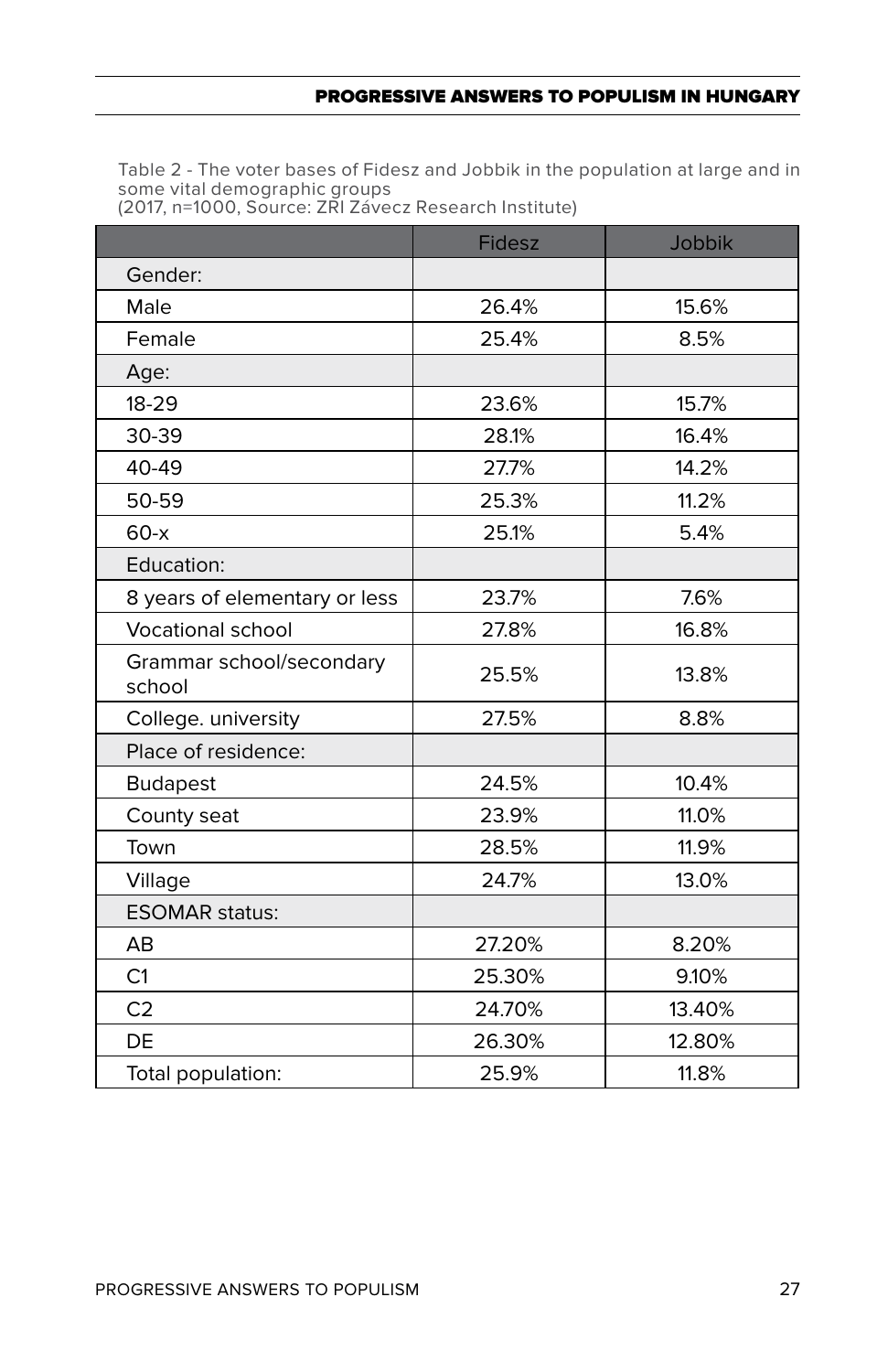In the case of Jobbik, the party's support more typically stands out in certain demographics. In 2017, the party's total support in the entire electorate stood at 11.8%, but there was a substantial gender gap: 15.6% of men preferred Jobbik but only 8.5% of women. In other words, similarly to other far-right parties in western Europe, Jobbik is a "macho party" with nearly twice as many male as female voters. The party is also far more likely to be supported by those with vocational school training, as 16.8% of that demographic would vote for Jobbik; the trend of voters shifting from the left towards the far-right is also one that has been typical all across Europe. To consider also potential future trends, it is important to stress that Jobbik is very popular among youth: over 16% of voters under 40 support it, while in the demographic aged 60 or older it enjoys the support of only 5.4%.

The focus group research performed among Hungarians who vote for populist parties used qualitative methods to study the motivations of these voters. We performed the analysis on three groups: female Fidesz voters under the age of 45 who live in small towns in western Hungary; working class voters in eastern Hungary who are 40 or older, have some markers typically associated with former Socialist Party voters and currently support Fidesz or Jobbik; and male Budapest residents under 35 with higher education who are "radicals" and support Jobbik. Overall, therefore, we looked at completely different groups in terms of age, place of residence and educational attainment. Nevertheless, these groups were similar in many respects – in addition to the common feature that united all participants, namely their support of populist parties.

One of the key common characteristics of voters who opt for populist parties is the idealisation of Hungary in the 1980s. There was a single-party communist regime in Hungary at the time,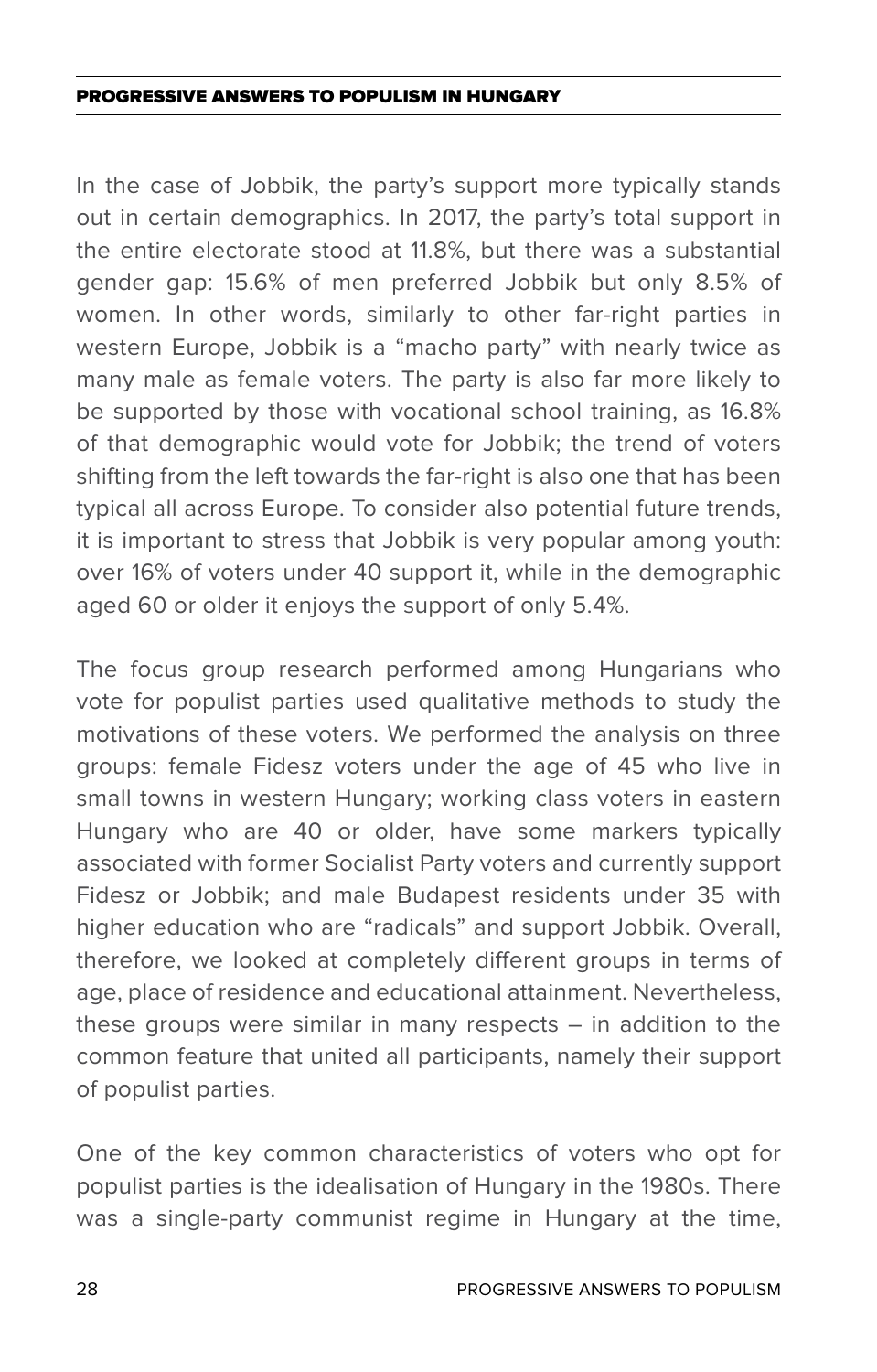#### PROGRESSIVE ANSWERS TO POPULISM IN HUNGAR

life was predictable, standards of living were rising steadily but slowly, jobs were secure and social inequalities were negligible. At the same time, however, there was no free press, there were no democratic elections or independent courts, only few people were allowed to travel abroad and the selection in stores was very limited. The dictatorship had grown more relaxed compared to earlier periods, but it could still happen that someone who held opposition views was incarcerated for political reasons. Despite all this – or maybe because of all this – for many populist voters the pre-transition period is the Golden Age they yearn for. The most important element of the underlying nostalgia is job security: voters feel that the notion of retiring after 40 years in the same job where they had started to work at the age of 20 was comforting. Even though they were neither economically competitive nor efficient, the grand state-owned enterprises of the communist era provided security and community. Moreover, since they were Hungarian and state-owned, they were also the source of a national pride of sorts. The kind of statements saying *back in the 1980s we still had the sugar factory, where there was work* were typical among such voters. The slower pace of life in the previous regime, its "tepidity", was seen as positive in all walks of life – the voters associate this world with greater peace, more love and closer human relationships.

The other period of nostalgia is the decade after regime transition, the 1990s. This was the period of hope when Hungarians believed that living standards in Hungary would rise to the Austrian level. In the 1990s there was freedom of speech, travel was free, and the stores were filled with western consumer goods. For the voters, these were the most important aspects of the regime transition. Moreover, in the 1990s it was easy to get a loan, GDP was rising, and Hungary seemed to be one of the top performers in the region in terms of economics and politics.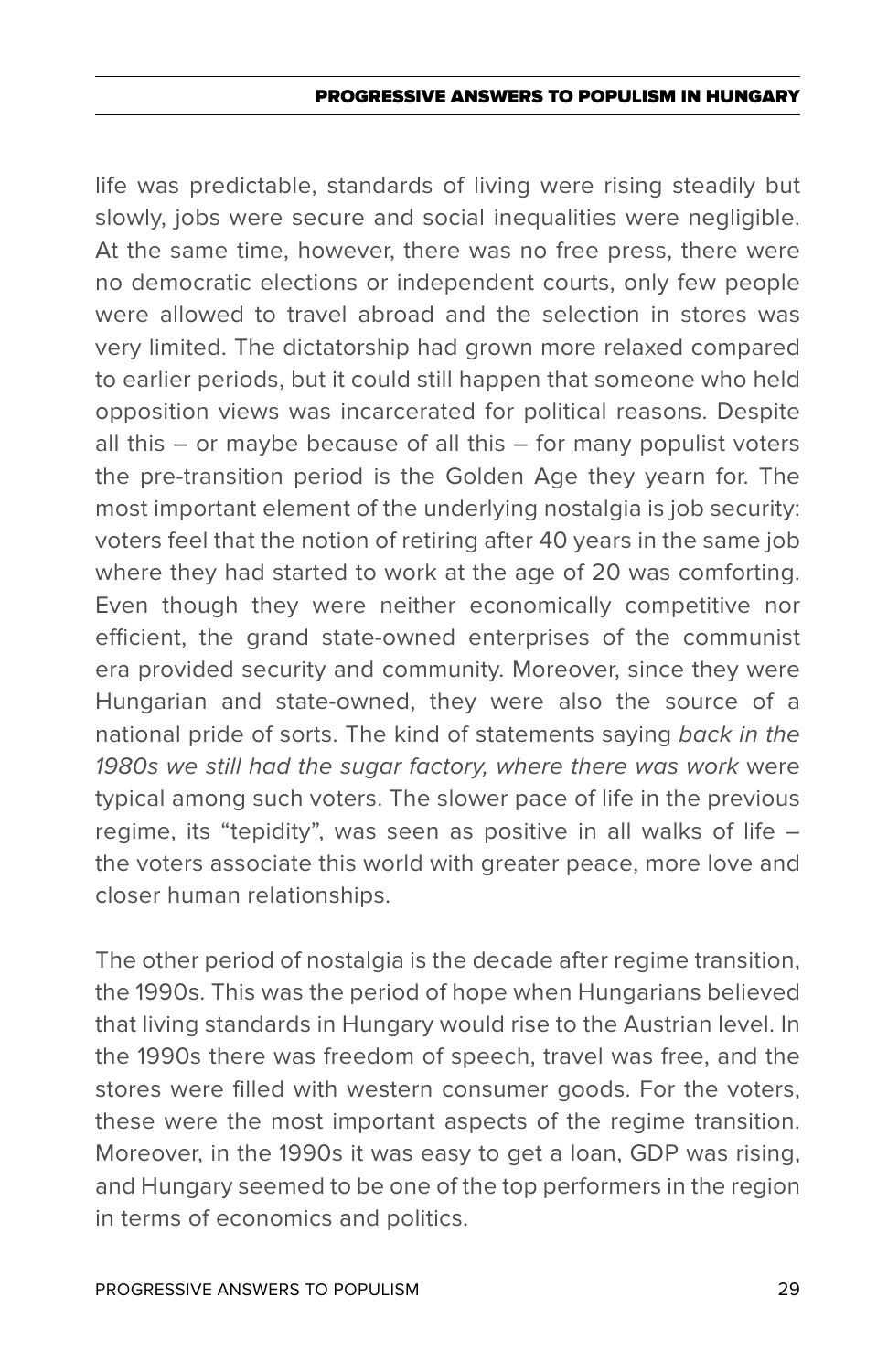Over the past 15 years, however, these values and accomplishments have declined, despite their importance to voters. The world began to change increasingly quickly, taking on a runaway pace, and so did jobs, which are of pre-eminent importance. Predictability faded, stress increased, foreign corporations arrived in Hungary and then left from one day to the next. In the meanwhile, not only did the living standards of Hungarians not reach the desired western European level, but in fact – for the first time in history – they are even below the Polish and Slovakian levels. Those who vote for populist parties are full of apprehensions about rising prices, corruption and migrants coming to Europe.

The relationship between Hungarian voters and populist parties is unique in European comparison because Hungary has been ruled by a popular populist party for eight years now. Correspondingly, the anger of a significant portion of those who vote for populist parties is not directed against the government but against international players, the world order, the European Union or migrants. Fidesz voters tend to be very satisfied with the state of Hungary, with the job opportunities, economic development, the Prime Minister's anti-EU rhetoric and Fidesz's refusal to let migrants and refugees enter the country. Jobbik voters, by contrast, even while they acknowledge the government's anti-migration and anti-EU rhetoric, perceive huge problems, namely that nearly 1 million Hungarian workers have left the country and moved to western Europe; that the government has practically made it impossible for trade unions to operate; and that social, wealth and political disparities are continuously on the rise in Hungary. So, traditional left-wing issues are indeed among the most important concerns of Jobbik voters.

Contrary to our expectations we found that the Hungarians who support populist parties are not anti-globalisation. *Those who opt out* [of globalisation] *will fall behind, globalisation is like*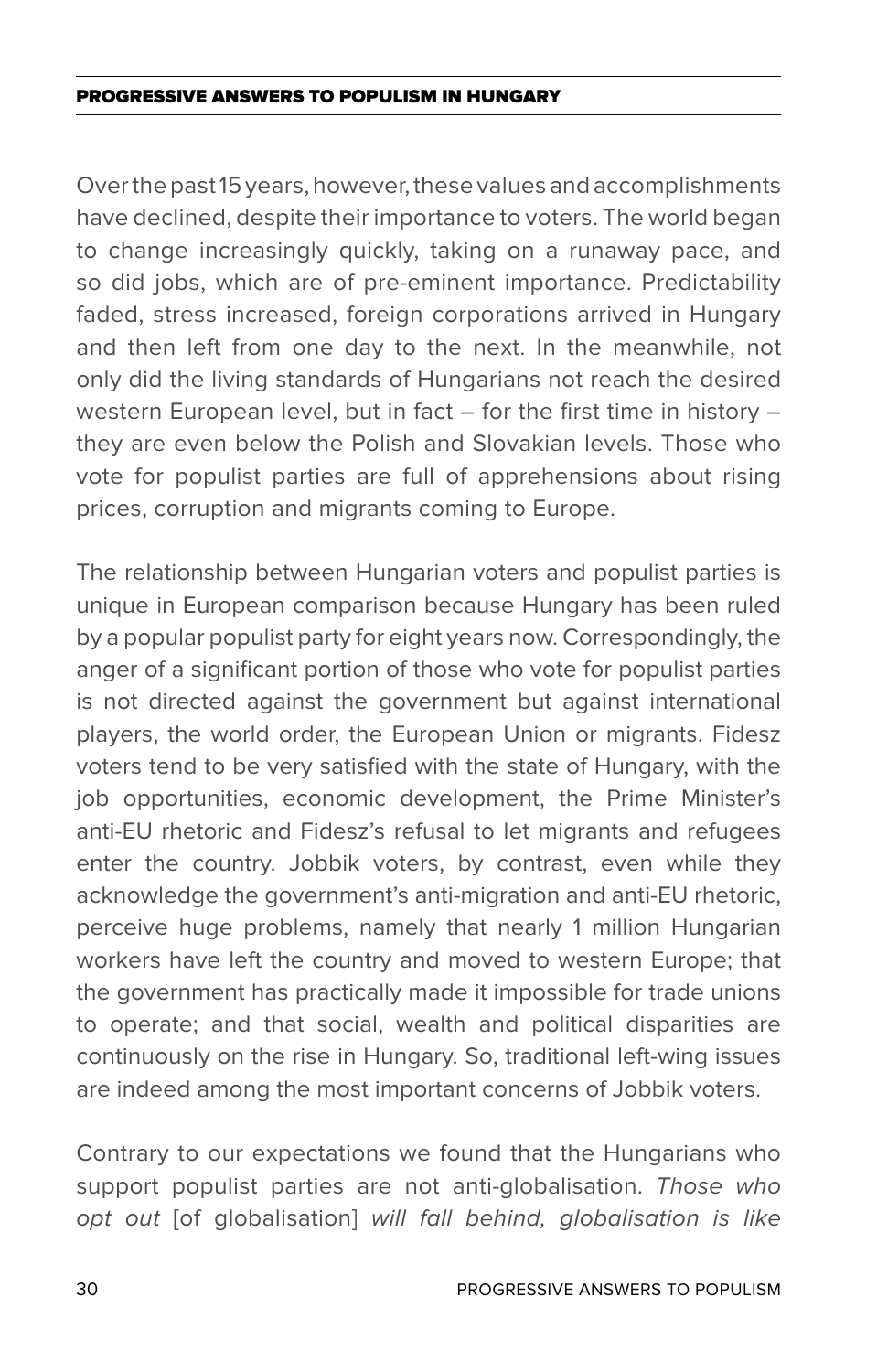#### PROGRESSIVE ANSWERS TO POPULISM IN HUNGAR

sunshine, it would be useless to deny that it exists - they said. They appreciate the fact that it is easier to travel now, that there is a greater selection of goods in the stores and that technology is improving, life is more comfortable. At the same time, they reject uniformisation, the fact that foreign capital has been allowed to acquire factories in Hungary, and they harbour resentments concerning migration, which they also attribute to globalisation, along with the exploitation of developing countries. The concept of nation-state is obviously very important to them; they want to enjoy the benefits of globalisation even as they also want to preserve Hungarian agriculture and Hungarian-owned factories or restore them to their former glory. Interestingly, these voters are more concerned about keeping those sectors of the economy that hardly produce profits, are uncompetitive and offer little added value (such as grain or sugar production) in Hungarian ownership than those areas on which the country's future could be built. These voters appear oblivious to the fact that there are hardly any Hungarian companies in the tech industry, that Google and Facebook rake in billions of dollars while they hardly pay any taxes, that there are a very few Hungarian start-ups which are successful internationally – what upsets them is that Hungarian agriculture is not flourishing as it did in 1980.

Thus, the biggest threat for populist voters is not globalisation or multinational corporations or technological progress. Instead, they are most apprehensive about lack of job stability, uncertainty, the lack of security, growing inequalities and various minorities: Roma people and immigrants. A key component of their anxieties about minorities concerns demography (*there will be more Gypsies than Hungarians and since they will be impoverished, there will be war*) and the distribution of benefits provided by the state (*if the state has to choose between a Gypsy and a non-Gypsy Hungarian, then the Gypsy will receive more support*).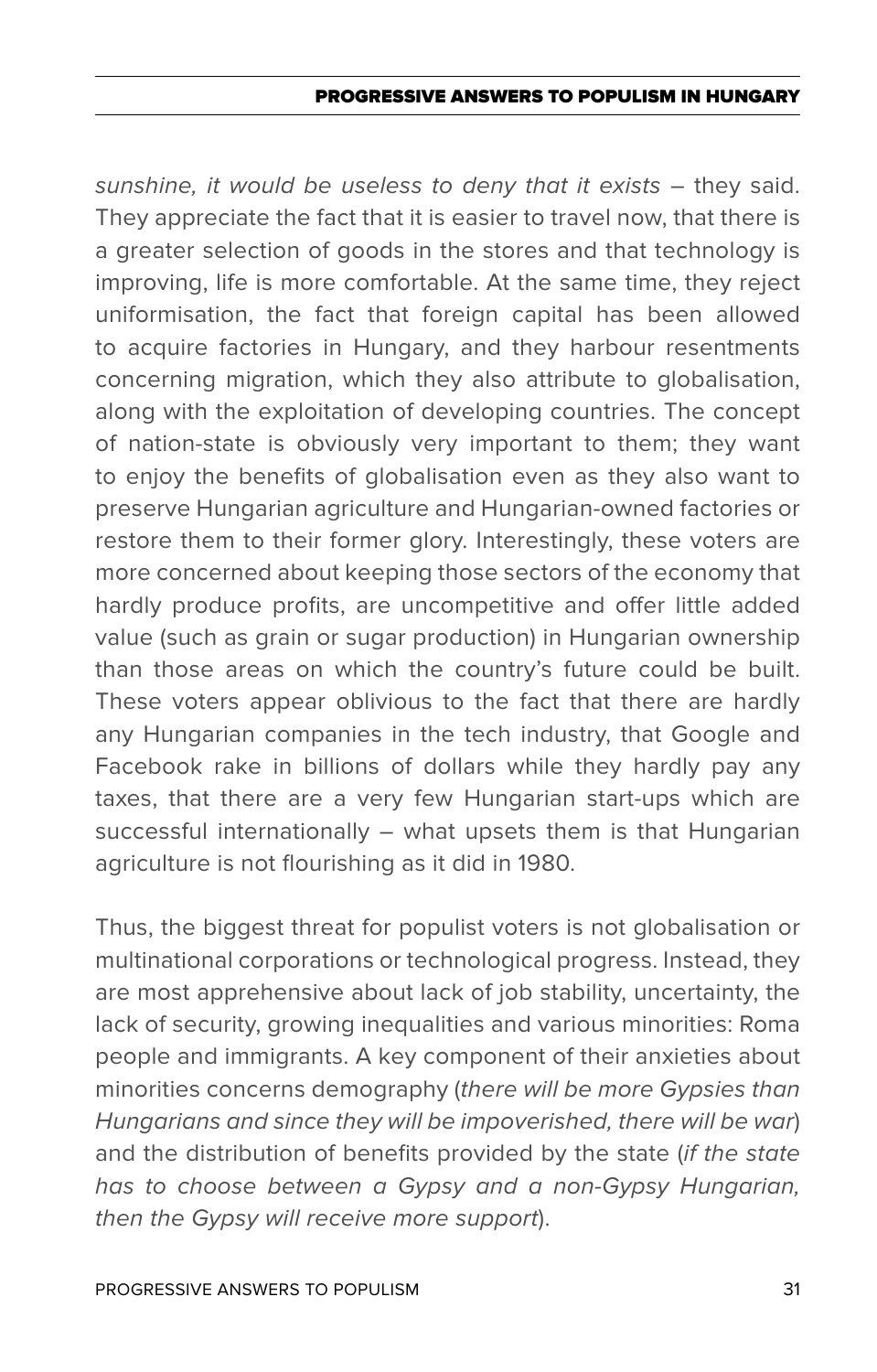However, this bloc of voters is not exclusively characterised by sentiments which are diametrically opposed to progressive ideas (i.e. resentments against minorities or anti-EU attitudes) but also by numerous left-wing values. These are, for example, the longing for social equality (*Equality meshes with human nature. In the 1960s we were dirt poor. But so was the neighbour. We were not frustrated by the fact how well others were doing)* and the importance of community *(A community cannot emerge when you have someone with a Ferrari and someone who is just miserable. Let everyone be an equal citizen instead*).

Therefore, we should acknowledge that a large swath of the Hungarian population is merely waiting for a credible alternative that represent the combination of traditional left-wing values and some progressive sentiments. In the following chapters we will examine strategies that build on these values.

## **The possibilities for progressive politics in Hungary**

Since 2010, the Hungarian leftwing/progressive parties – Hungarian Socialist Party (MSZP) and Democratic Coalition (DK) – have had to simultaneously compete with the populist conservative Fidesz, the (formerly) far-right Jobbik, and the legacy of their own previous terms in government, when the country became mired in a major economic crisis. In recent years, the opposition parties' communication has centred on the Orbán government's corruption scandals, while they tried to defend the pre-2010 democratic institutions from a total loss of relevance. These were complemented by social and welfare promises that emphasised the harmful impact of Fidesz' policies aimed at benefitting the (upper) middle classes. Presented with the traditional instruments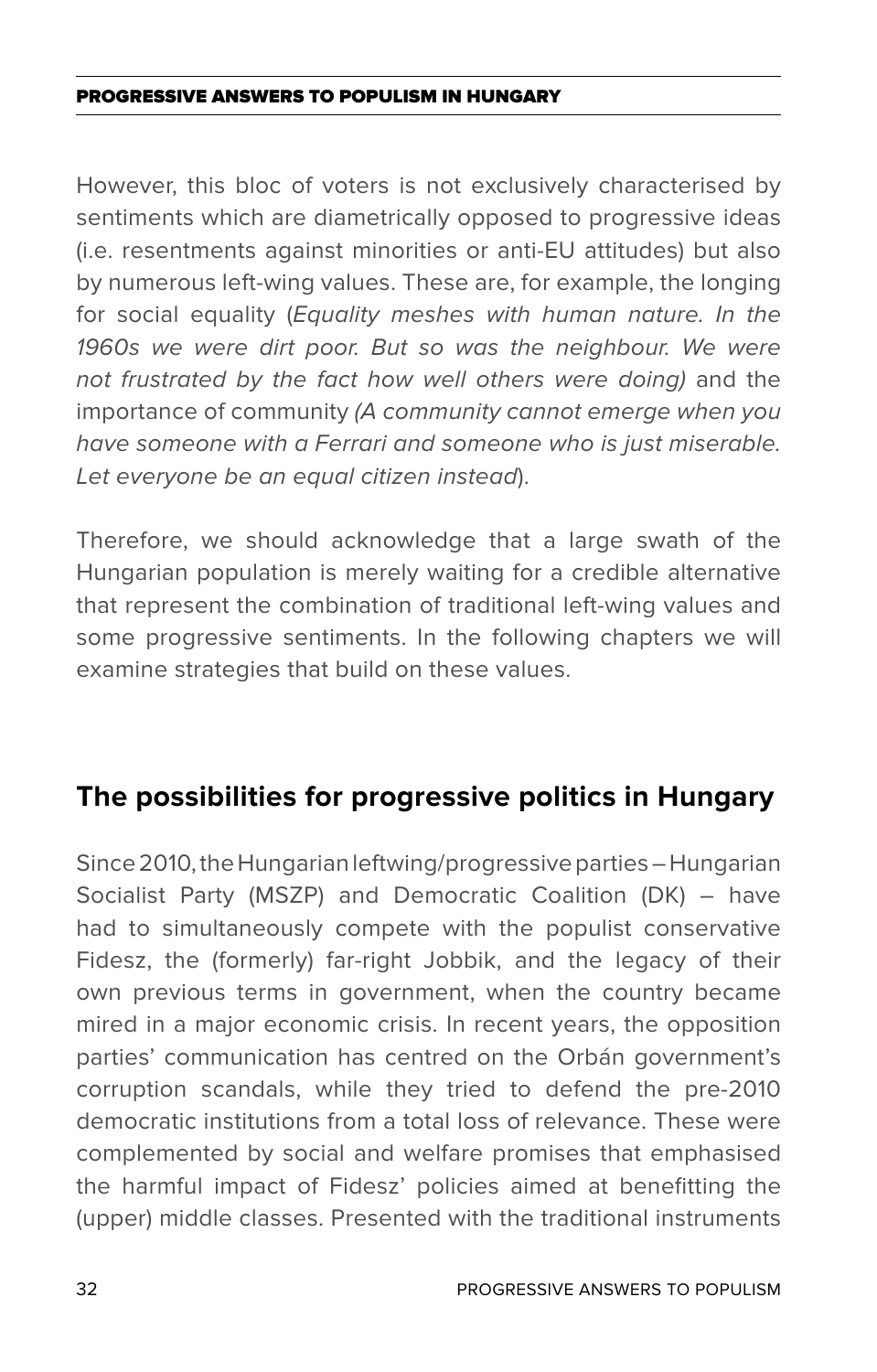of politics (press conferences, signature collections), however, these have proved ineffective thus far: Even compared to what was previously considered the low-point, the election of 2010, in 2018 the support for these parties has declined by a further 200,000 voters.

Over the past three decades, Western European Social Democratic parties have pursued one of three typical strategies (or a combination thereof) to stem the tide of populism and to retain the loyalty of their voters: an insistence on their own progressive values and a forceful engagement of the populists on the basis of their own values **(***hold***)**; neglecting the issues preferred by the populists and pushing their own – economically-centred – issues **(***defuse***)**; or an adoption of the proposals proffered by the populist right, a readjustment of their own positions **(***adopt***)**. 13 There is no way of unequivocally ascertaining which of these strategies was successful and which failed, since the interpretation of success hinges to a significant extent on – among other things – the tactics pursued by the political opponents, the social context, the unity of the given party, the abilities of its leader and the broader economic context.

Given the political and economic situation in Hungary, considering the prevailing social values and building on the quantitative and qualitative research on the subject, we propose a unique combination of the *hold***,** *defuse* and *adopt* strategies for Hungarian progressives.

<sup>13</sup> For a detailed discussion of these three strategies, see: T. Bale, Ch. Green-Pedersen, A. Krouwel, K. R. Luther, N. Sitter: *If You Can't Beat Them, Join Them*, In: Political Studies, VOL 58, 410–426, 2010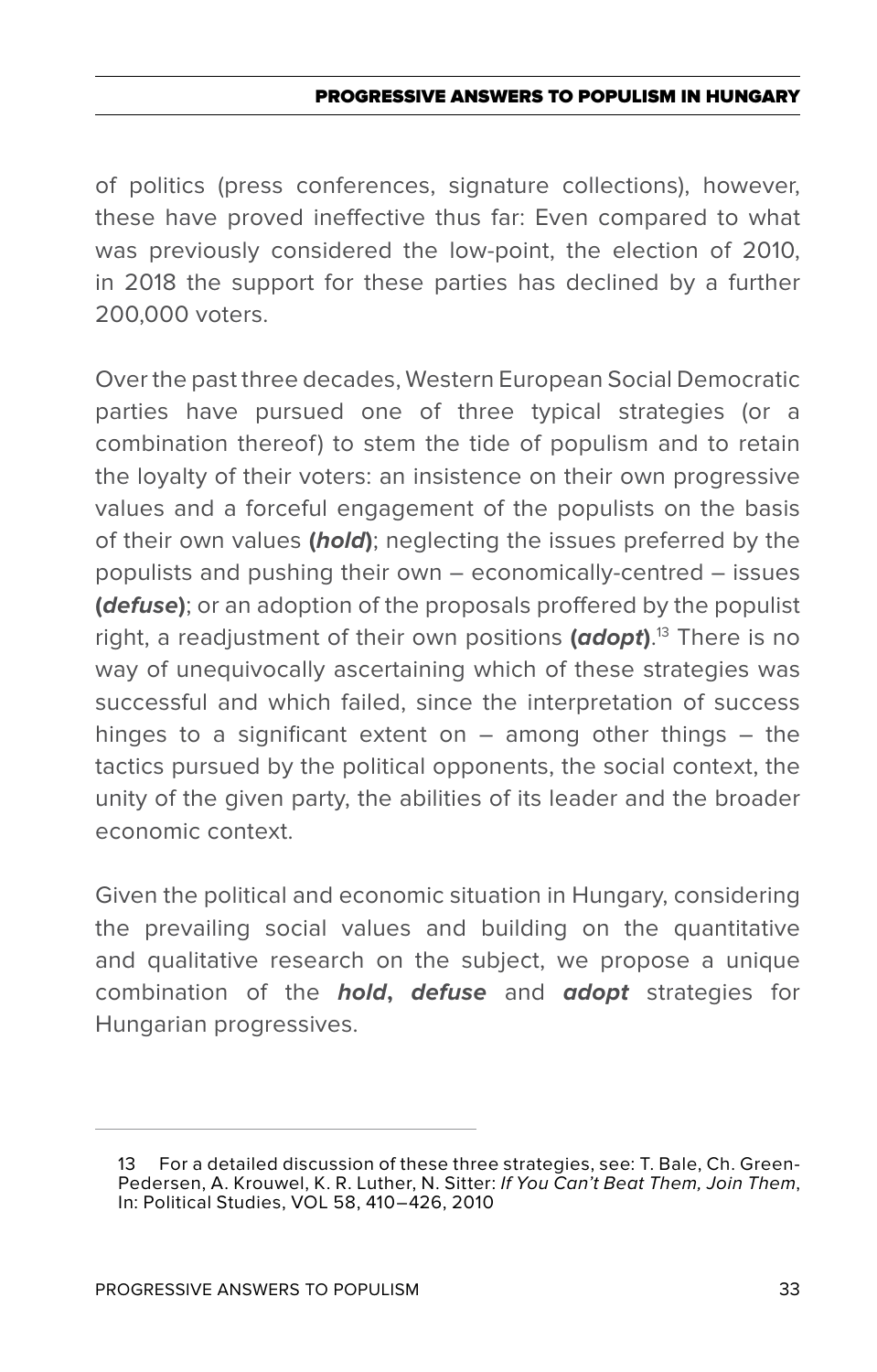In the following, we will explain in detail why we believe that the *hold* strategy should prevail in the context of the pro-EU vs anti-EU dimension, why the *defuse* strategy ought to be followed when it comes to the issue of welcoming refugees vs. rejecting all immigration, and that a partial *adopt* strategy should be pursued with respect to issues concerning nationalism/patriotism vs. internationalism.

### **European Union:** *Hold* **strategy**

One of the vital rhetorical elements of the populist parties' general approach is the criticism of the European Union, which sometimes takes the form of open hostility. Although an increasing number of voters identify with this narrative, in Hungary nearly 70% of the public continue to support the country's EU membership. A commitment to EU membership could thus emerge as an important symbolic issue for progressives which will allow them to take a forceful position on an issue where they know their stance is backed by a majority of the voters. The position of the relationship to the European Union is also unique because there are few topics in Hungarian politics that satisfy the criteria for successfully raising one's political profile: a) at the centre of the efforts to raise one's profile should be controversial and symbolic issue, it ought to be a wedge issue that is easy to frame in terms of distinct for and against positions; b) that the political opponents take a radically different position on the issue than progressives; c) the majority of the population identifies with the progressive position. In Hungary, EU membership and deeper integration is one such issue, which is why we recommend a more forceful *hold* strategy in this context.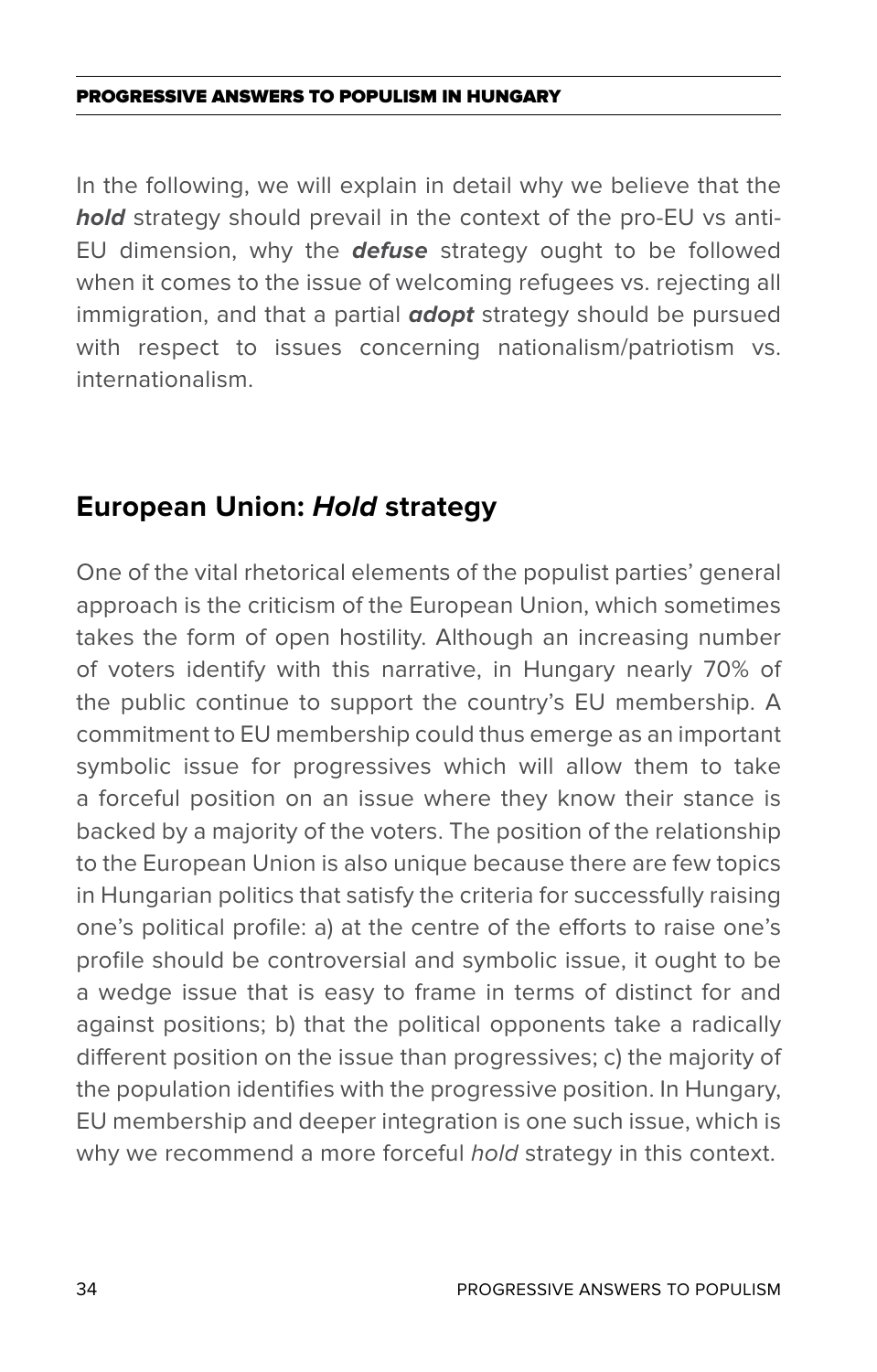#### PROGRESSIVE ANSWERS TO POPULISM IN HUNGAR

It is evident that the question of how one ought to relate to European integration is increasingly emerging as a major political fault line in European politics, oftentimes replacing the traditional right-left divide on economic policy. On this particular issue, however, populists appear to have manoeuvred themselves into a tough spot because their euroskeptic position has thus far increasingly proven unable to offer a genuine alternative. Previously, they could promise that if elected, they would move their countries out of the EU, but today we know that an actual decision to leave would threaten any Member State with a Brexitlike chaos. This chaos or the sense of chaos could serve as a trump card in the hands of pro-EU forces. The majority of voters' clamour for security and stability, and the spectre of chaos might well deter them from their existing anti-EU attitude. It is no coincidence that in almost every Member State the EU's favourability rating is at the highest levels in decades.

To present the pro-EU position to the public, however, one needs to sketch a vision of a European Union that can protect its citizens. The "Europe Protects" narrative is simultaneously progressive, pro-Europe and satisfies voters' rising demand for stability and security. This narrative could emphasise that large enterprises should remain in European hands, the EU needs to protect workers from Asian and American acquisitions; strong EU-level trade unions need to be active across national boundaries to assert the rights of workers; the European borders, along with the security and freedom of EU citizens, need to be secured by EU border protection agencies and a European army – these are some of the potential directions that progressive parties could follow to boost their credentials in this area.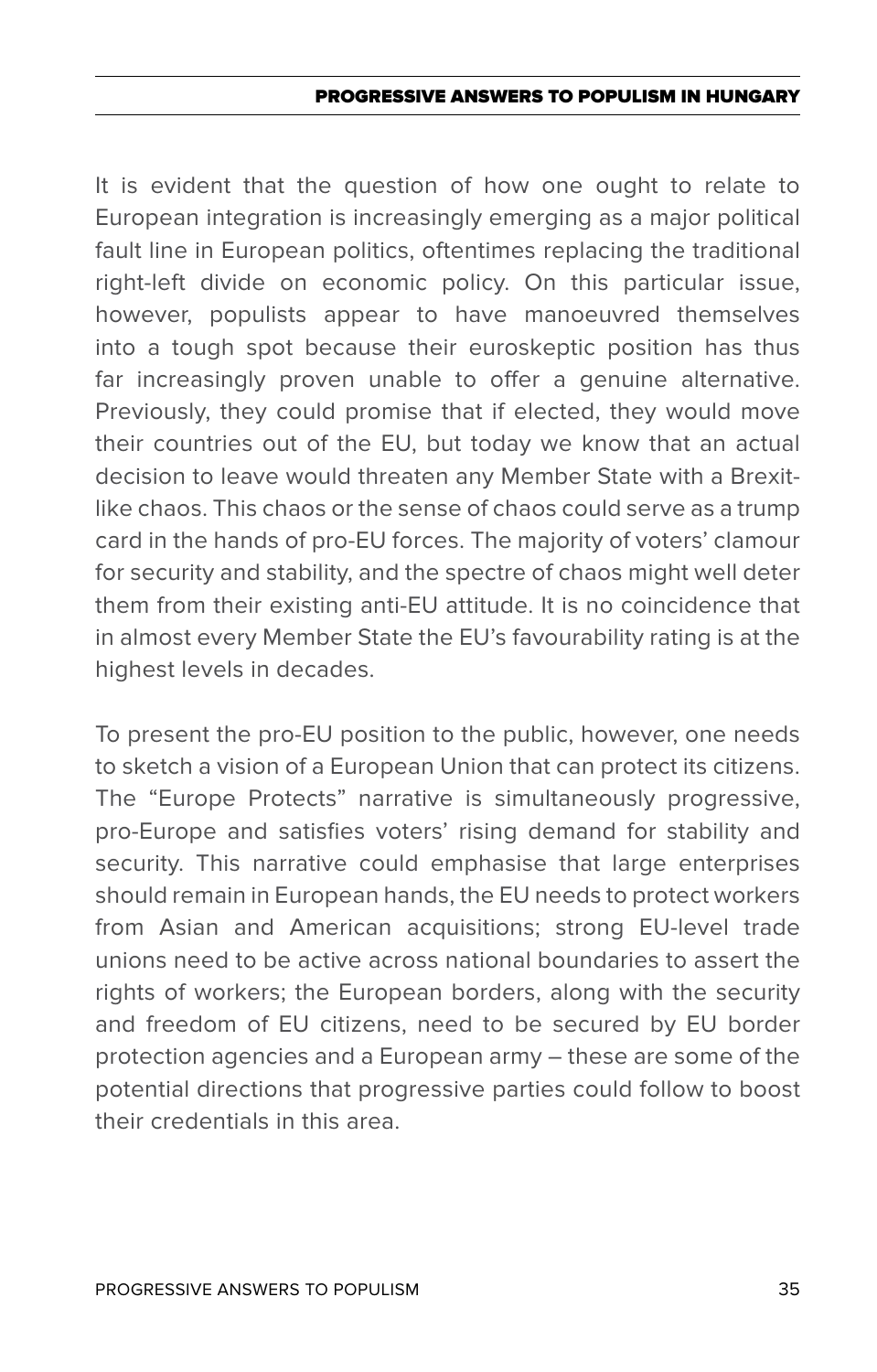## **Migration:** *Defuse* **strategy**

The right strategy to counter the populists' domination of the refugee issue varies by country. Given the Hungarian social, economic and political situation, however, the most realistic strategy is one of "reshaping the political agenda". The overwhelming majority of left-wing voters support Fidesz's approach to the refugee issue, and there is one symbolic policy decision taken by the Orbán government that even those voters who are least sympathetic to the government overwhelmingly agree with: the fence on the southern border of Hungary. Moreover, in this massively tabloiddominated, simplified media environment, moderate, temperate messages cannot be successful. Obviously, for moral reasons the left cannot spout xenophobic messages of the kind advanced by the Hungarian right – and it would be neither credible nor politically beneficial. However, unequivocally embracing a stance that is diametrically opposed to that proffered by the government – i.e. an emphatically welcoming, pro-immigration policy – would run so drastically counter to the majority view among its voters that it would be tantamount to political suicide. In addition, part of this story is that – unlike in the majority of western European countries – in reality there is no immigration issue in Hungary.

One must also acknowledge that the migration issue is the trump card of the populist right – the longer this issue dominates European politics, the stronger the right-wing parties will become. It is thus in the fundamental interest of the left to steer public discourse back to its own issues: growing social inequalities, low wages, healthcare, education, and the situation of public services. Especially so since in numerous countries – including Hungary and Austria – the intense debates about migration deflect voters' attention from the fact that the governments pursue economic policies that predominantly benefit multinational companies and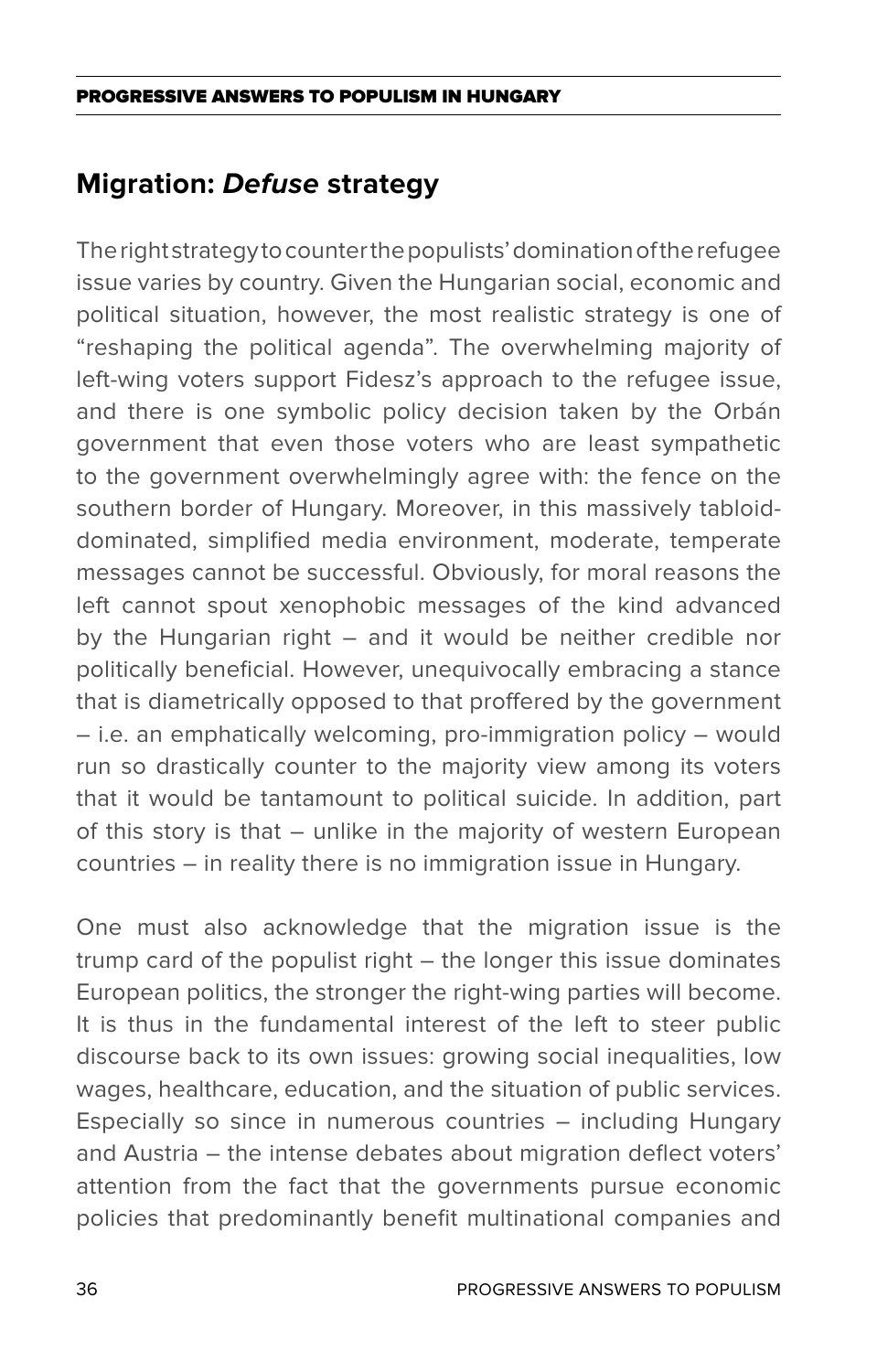#### PROGRESSIVE ANSWERS TO POPULISM IN HUNGAR

the (upper) middle-class, while the poorer and less educated strata are increasingly falling behind. The debate about migration is a communication trap laid by the populist right. This is definitely the case in Central and Eastern Europe, but for the most part this also applies to Western Europe –, and the left should try to steer clear of this. The left needs to come up with public policy responses to the problems stemming from and related to immigration and the refugee crisis, but it also needs to make sure that its policies and narratives do not centre on immigration and refugees but its own traditional issues.

# **Patriotism/Nationalism: partially** *adopt* **strategy**

With the increasing desire for stability and nostalgia, there has been a commensurate surge in the desire for the state to offer protection. Many are talking about a "resurgence of the nation". This trend has also manifested itself in Hungary. Still, we ought to beware of overly simplistic conclusions claiming that "nationalism has won". As seen before, the support for EU membership has not declined in Hungary, and compared to data from many Western European countries, the public's ill-feelings towards globalisation are no stronger in Hungary than in many other countries. Public opinion surveys have also shown that nationalist, traditionalist and revisionist ideas tend to be at the bottom of the rankings of priorities mentioned by Hungarians. Voters do exhibit a strong desire for community, national pride and the protections extended by the state (primarily in the labour market), but what they do not yearn for are aggression, war or conflicts – all the concepts, in other words, that we often identify with nationalism.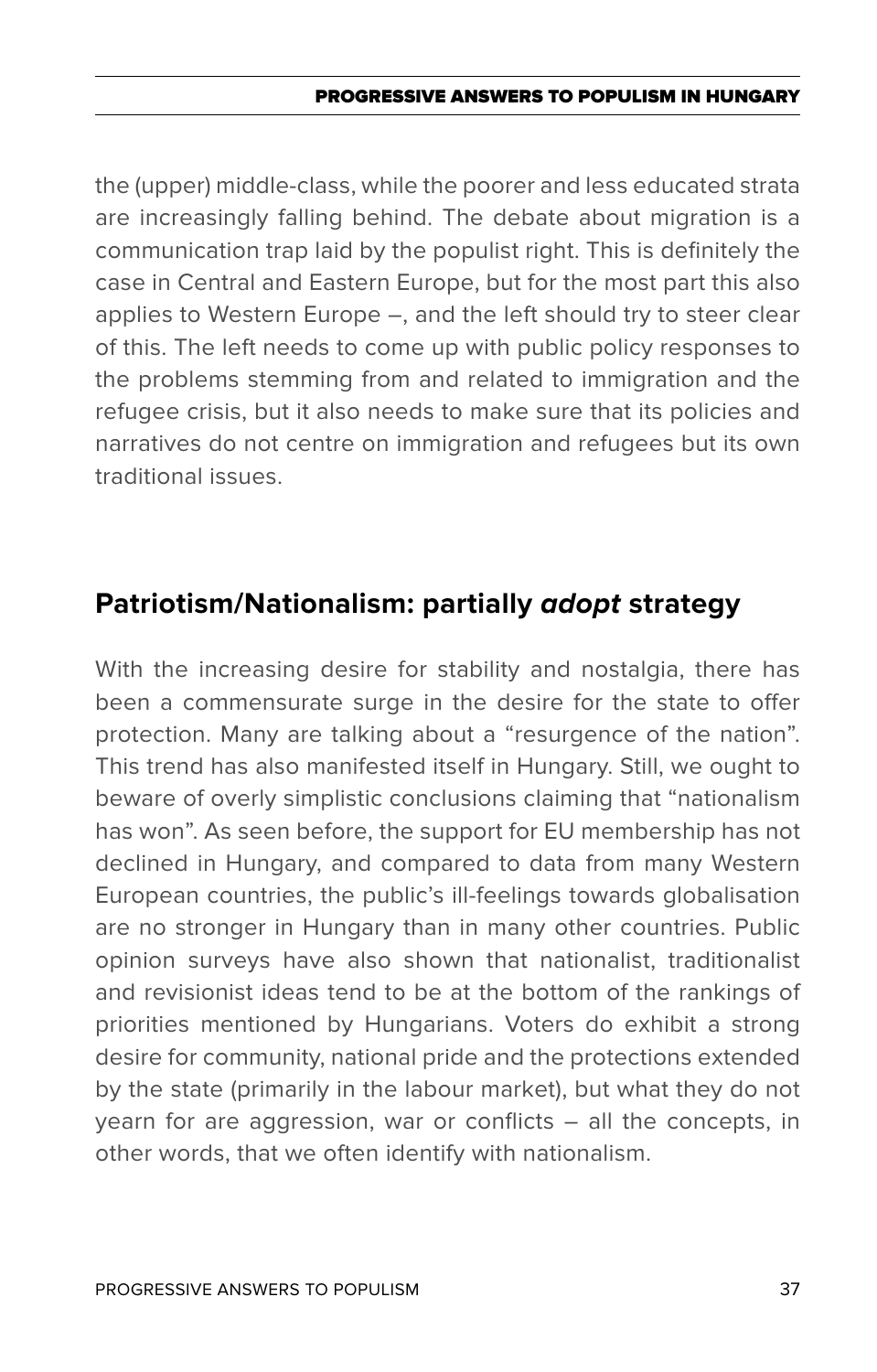#### Progressive Answers to Populism in Hungary

Thus far Hungarian progressives have not put an emphasis on the values of nationalism/patriotism and have instead – in part quite rightly – identified them as one of the main causes of the historical tragedies of the 20th century. But there are numerous examples of "inclusive nationalism", "liberal nationalism" and "patriotism", especially in northern Europe – Sweden, Denmark and Scotland, for example  $-$  and the United States.<sup>14</sup> In times prior, progressive movements would often invoke national solidarity in the name of social justice, emphasising that national unity and national awakening require burden-sharing and sacrifices, progressive taxation and an appreciation of workers. *Paying taxes, striving to reduce social inequalities and improving the situation of the underprivileged: that's genuinely patriotic behaviour –* as supporters of inclusive nationalism say.

National sentiment could also include our obligation to protect and support all members of our community – pre-eminently the weakest and poorest among them. One could subsume decidedly progressive values and accomplishments under the heading of national pride: social equality, tolerance and the willingness of the community's members to mutually support one another. Inclusive nationalism could build on the notion that it is fighting to forge a national community in which all the people living therein feel at home.

14 For further details about these, see the following sources among others: https://www.washingtonpost.com/news/monkey-cage/wp/2018/04/25/ how-nationalism-can-support-or-divide-democracies/ https://www.newstatesman.com/politics/staggers/2018/06/ global-far-right-rises-snp-offering-inclusive-nationalism https://www.theguardian.com/commentisfree/2018/may/08/ nationalism-positive-case-immigration-counter-narrative-nhs https://www.vox.com/the-big-idea/2018/2/8/16982036/ nationalism-patriotism-left-right-trump-democrats-solidarity https://www.dissentmagazine.org/article/a-patriotic-left https://www.nytimes.com/2018/03/03/opinion/sunday/ liberals-reclaim-nationalism.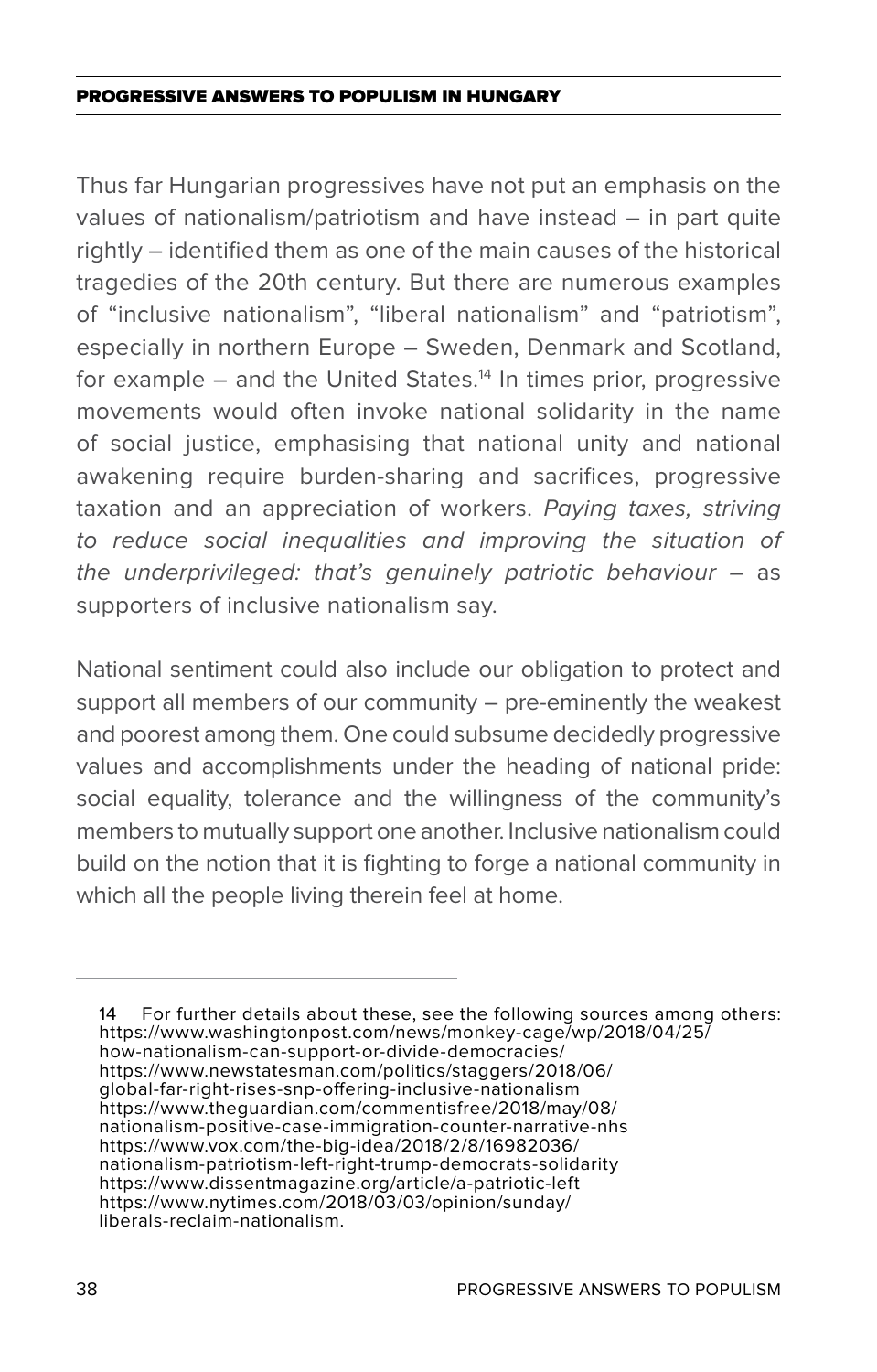#### Progressive Answers to Populism in Hungary

Inclusive nationalism could draw on the democratic values jointly professed by the nation rather than building on some narrower community and the enemies of that community. The reference to national solidarity thus breaks with class-based mobilisation – which are no longer relevant today –, internationalism and identity-based politics, and reclaims the concept of "nation" that has been expropriated by the right, strengthening the sense of unity without forgoing either solidarity or justice as values to be pursued.

By promoting the value of inclusive nationalism, the progressive left would partly pursue an "adopt strategy", for it would build on the national rhetoric of populists, abandon the class-based or internationalist approaches. Nevertheless – as we explained above – this would not at all imply a full identification with the concept of nationalism as it is understood by populists but would instead proffer a reinterpretation of the concept.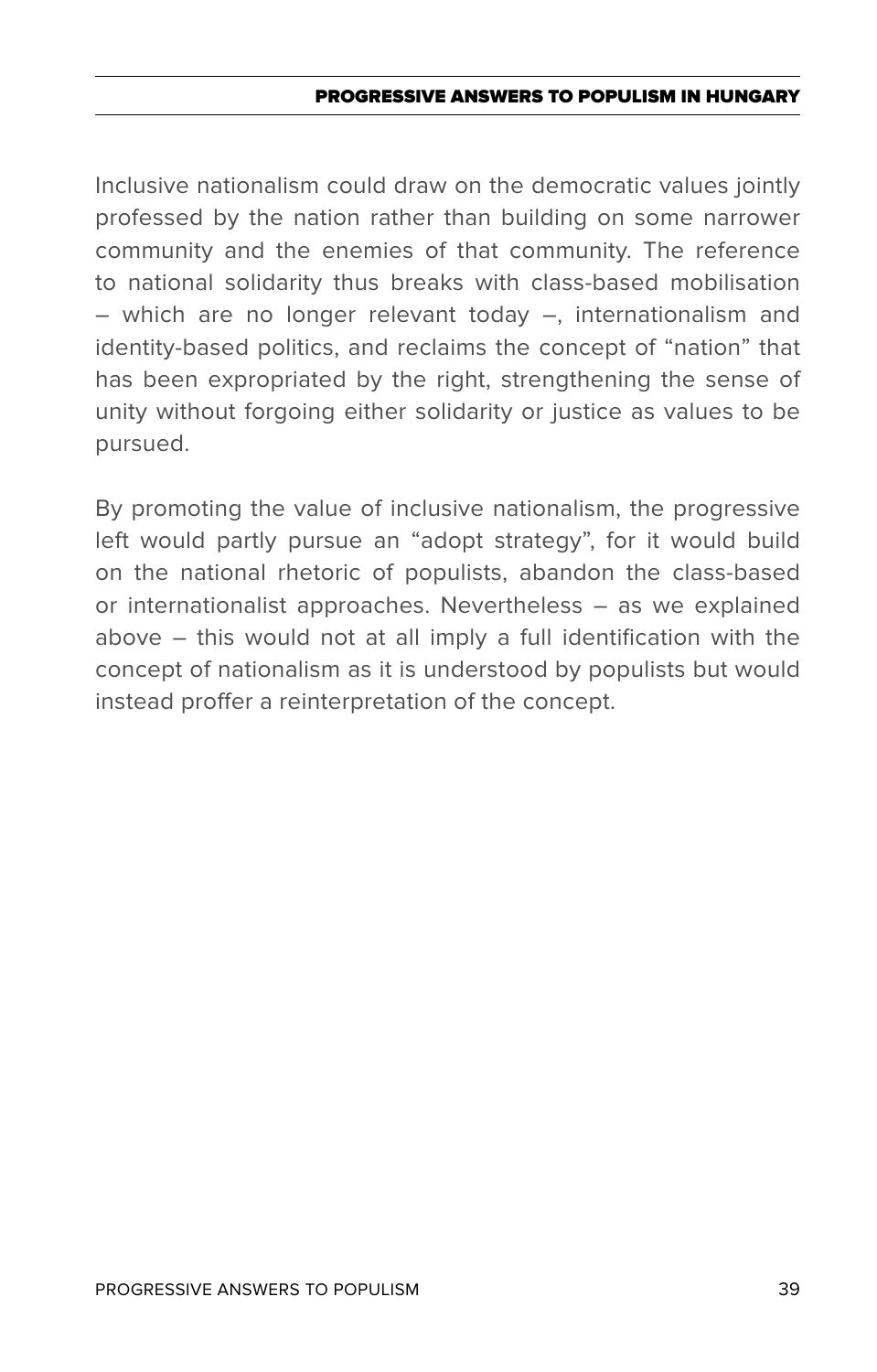# **Bibliography**

T. Aalberg, F. Esser, C. Reinemann, J. Stromback, C. De Vreese (eds): *Populist Political Communication in Europe*, Routledge, 2017

T. Bale, Ch. Green-Pedersen, A. Krouwel, K. R. Luther, N. Sitter: *If You Can't Beat Them, Join Them*, In: Political Studies, VOL 58, 410–426, 2010

A. Bíró-Nagy and T. Boros: *Jobbik going mainstream. Strategy shift of the far-right in Hungary*, In: Jamin, Jerome (ed.): L'extreme droite en Europe. Bruylant, 2016

T. Boros and G. Győri: *Populism Report – April-June 2018*, FEPS and Policy Solutions, 2018, www.policysolutions.hu/userfiles/ elemzes/289/populism\_report\_q2\_2018.pdf

T. Boros – G. Laki: *A Political Guide to Hungary*, Friedrich-Ebert-Stiftung and Policy Solutions, 2018

S. Gherghina, S. Mişcoiu and S. Soare (eds): *Contemporary Populism: A Controversial Concept and Its Diverse Forms*, Cambridge Scholars Publishing, 2013

E. Laclau: *On Populist Reason*, Verso, 2007

J. Lukacs: *Democracy and Populism: Fear and Hatred*, Yale University Press, 2006

C. Mudde: *On Extremism and Democracy in Europe*, Routledge, 2016

C. Mudde: *The Populist Radical Right*, Routledge, 2016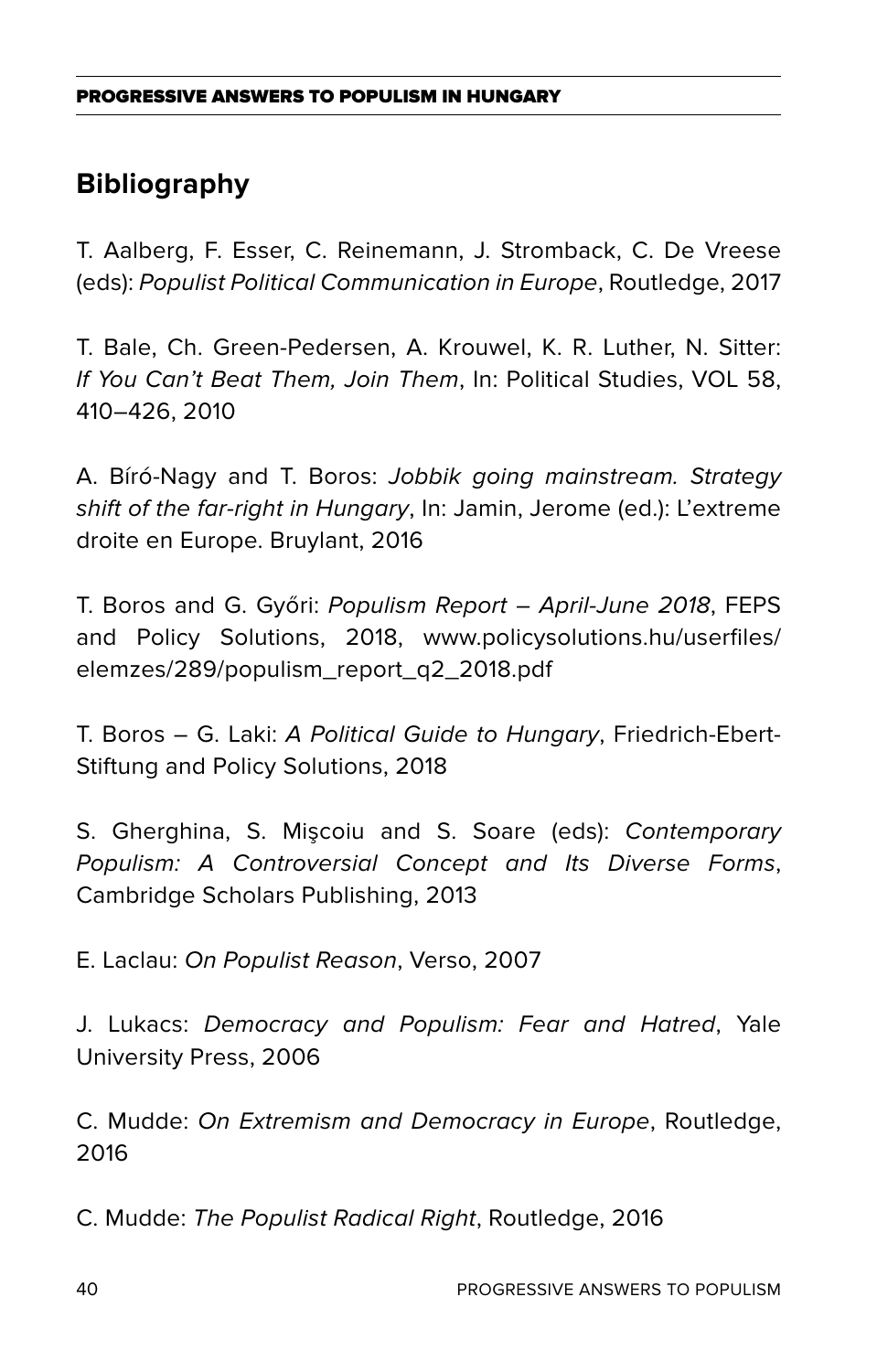J-W. Muller: *What is Populism?,* University of Pennsylvania Press, 2016

J. S. Murrer: *The Rise of Jobbik, Populism, and the Symbolic Politics of Illiberalism in Contemporary Hungary*, The Polish Quarterly of International Affairs, 2015, no. 2

D. Róna: *A Jobbik-jelenség*, Könyv&Kávé, 2016

E. Stetter, T. Boros, M Freitas (eds): *The State of Populism in Europe*, 2017, FEPS and Policy Solutions, 2018

R. Wodak, B. Mral and M. KhosraviNik (eds): *Right-wing Populism in Europe*, Bloomsburry, 2013

R. Wodak: *The Politics of Fear: What Right-Wing Populist Discourses Mean*, SAGE Publications Ltd, 2015.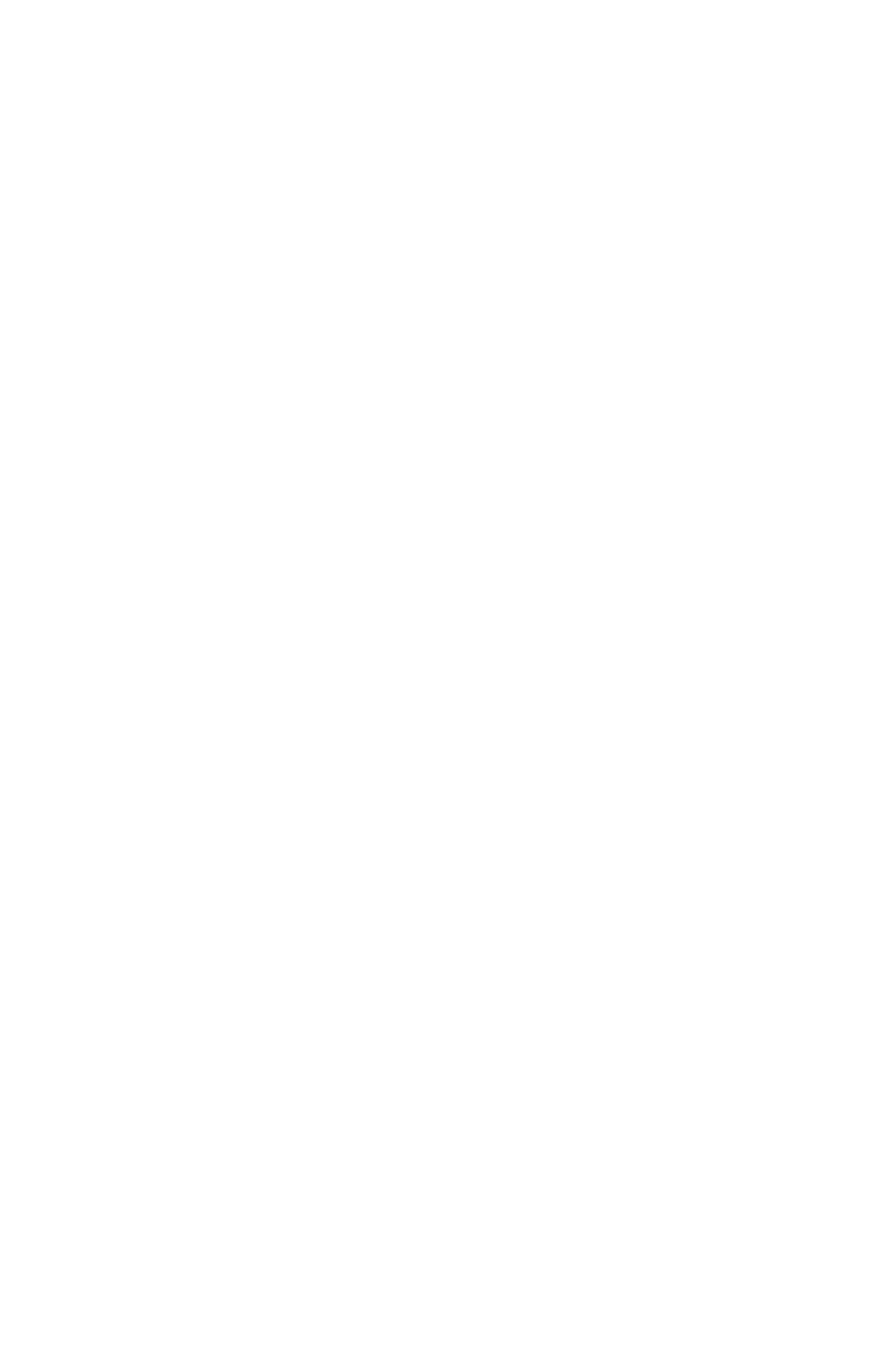Johannes HILLJE, on behalf of Das Progressive Zentrum

# **Introduction**

28 October 2018 was a historic day for the **Alternative für Deutschland (AfD)**. On that day, the right-wing populist party entered the parliament of the federal state of Hesse, which was, until then, the last state parliament where the party was not represented. Even the well-established Liberal party (FDP), the Greens (Bündnis 90/Die Grünen) and the Left party (Die Linke) do not hold seats in all the sixteen state parliaments, which have considerable powers in the federal political system of Germany. Only five years after its foundation, the AfD is represented in the national parliament (Bundestag), all state parliaments and the European Parliament. Yet it has not entered the national or any regional government until today. Although the speed of the rise of the AfD is astonishing, Germany has been described as *unusual among Western democracies*<sup>15</sup> regarding the strength of far-right parties. That is mainly because the electoral successes of Germany's far-right parties have been very

<sup>15</sup> K. Arzheimer: *The AfD: Finally a Successful Right-Wing Populist Eurosceptic Party for Germany*? In: West European Politics 38, 2015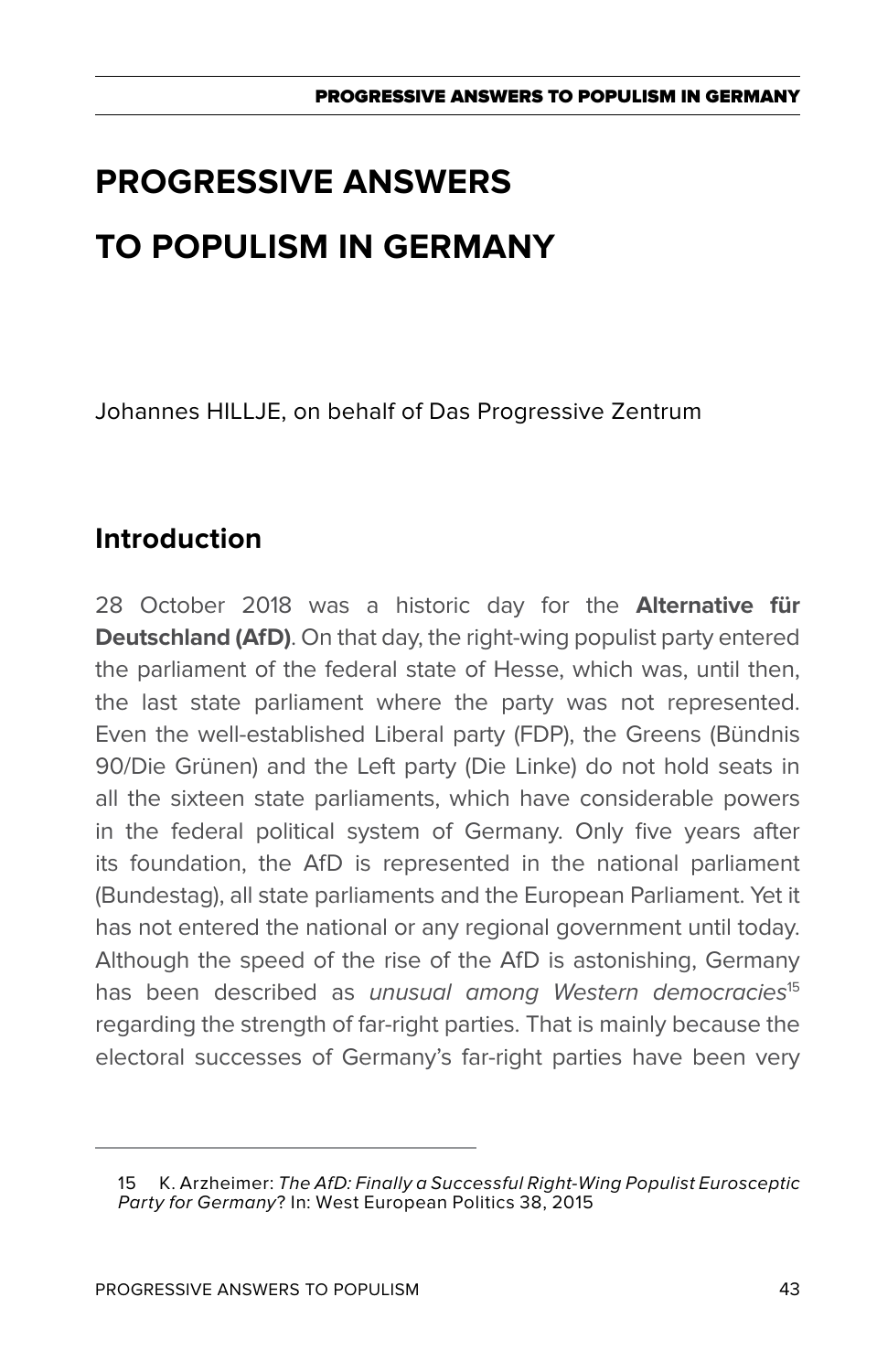modest and confined to the regional level until 2013. Moreover, a pronounced euroskeptical stance – a key programmatic feature of most right-wing populist parties in Europe – had never been taken by any relevant German party in the past and was therefore never a driver for electoral success. Today, German exceptionalism is over. After missing the five percent threshold in the 2013 federal elections by only 0.1%, the AfD entered the Bundestag as third largest group by gaining 12.6% on 24 September 2017.

# **The AfD in the German Political System**

For the first time in post-war Germany, a new party is about to establish itself nationwide at the far-right end of the political spectrum. The short history of the party can be described as a constant move to the right. The AfD was founded in 2013 in clear opposition to the eurozone bailout programmes. The party's first leader was the liberal-conservative Bernd Lucke, an economics professor from Hamburg, who already left the AfD in 2015 because of increasing *xenophobic and Islamophobic* tendencies, as he explained. Shortly before leaving the party, Lucke had already lost a vote on the party's leadership against Frauke Petry, who shifted the main focus of the party from anti-Euro to anti-migration. Due to the influx of hundreds of thousands of refugees and migrants, the migration issue became very salient from September 2015 on. In early 2016, the AfD achieved several electoral breakthroughs in regional elections. In the run-up to the federal elections in 2017, the party faced further infightings between "moderate" and "extremist" members. Most of these internal conflicts ended in favour of the radical wing, which resulted also in the defeat of Frauke Petry over the leadership. Eventually, Alice Weidel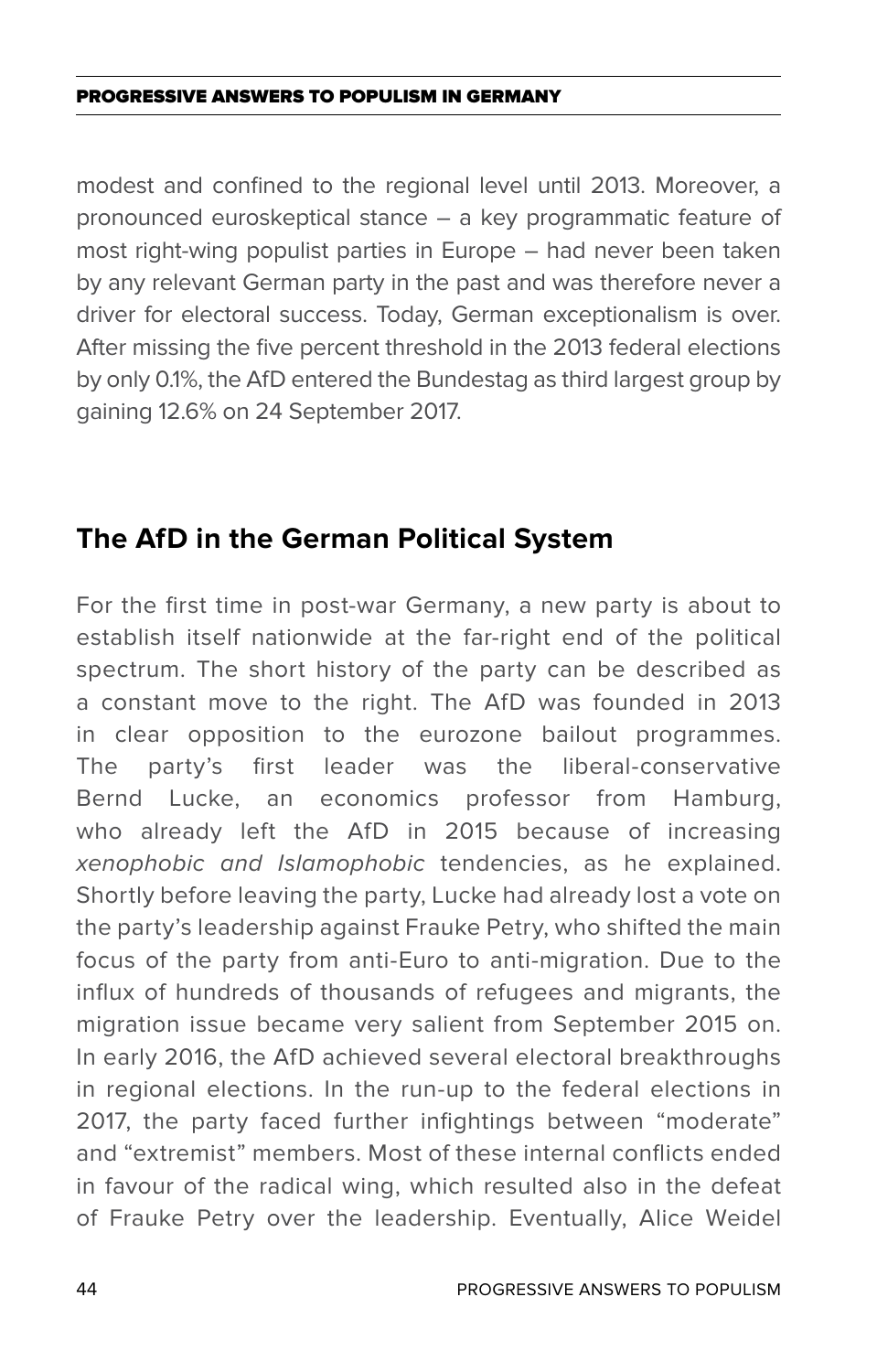and Alexander Gauland represented the two wings of the party as lead candidates in the 2017 elections to the Bundestag. The current party's manifesto is in many points similar to other European right-wing populist parties. A key aspect is their antiestablishment view and the claim to know and represent the "true will" of the people. The party calls for more direct democracy ("Swiss model"), positions itself as clearly anti-migration, anti-Islam, anti-Euro and stands for deeply conservative education and family policies (e.g. opposing same-sex marriage). Regarding social policies, the party is divided between a social-nationalist and a more liberal-conservative camp. For several policy areas, the party has no concrete proposals yet.

After decades of stability, the German political system became more fragmented with the rise of the AfD. The two main parties, CDU/CSU and SPD faced major losses in the last federal election. However, as Mudde noted, the *election result mainly shows de-alignment from the mainstream parties, rather than re-alignment to AfD*. 16 Twothirds of AfD voters in 2017 voted not in support of the AfD, but in protest against the other parties<sup>17</sup>. Therefore, it remains to be seen if the other parties will manage to win back voters from the AfD or if these voters will stay with the populists in the long term. It can be argued that the AfD's fate lies to large extent in the hand of the traditional parties and their ability to regain the trust of protest voters. Today, it is still too early to predict whether the other parties might succeed in pushing the AfD back, as the CDU and SPD are still in the midst of internal renewal processes. However, two recent

<sup>16</sup> C. Mudde: *What the stunning success of AfD means for Germany and Europe*, The Guardian, https://www.theguardian.com/commentisfree/2017/sep/24/germany-elections-afd-europe-immigration-merkel-radical-right, 2017

<sup>17</sup> Infratest Dimap: *Wahlreport Bundestagswahl*, https://www.infratest-dimap. de/umfragen-analysen/bundesweit/wahlreport-deutschland/2017/, 2017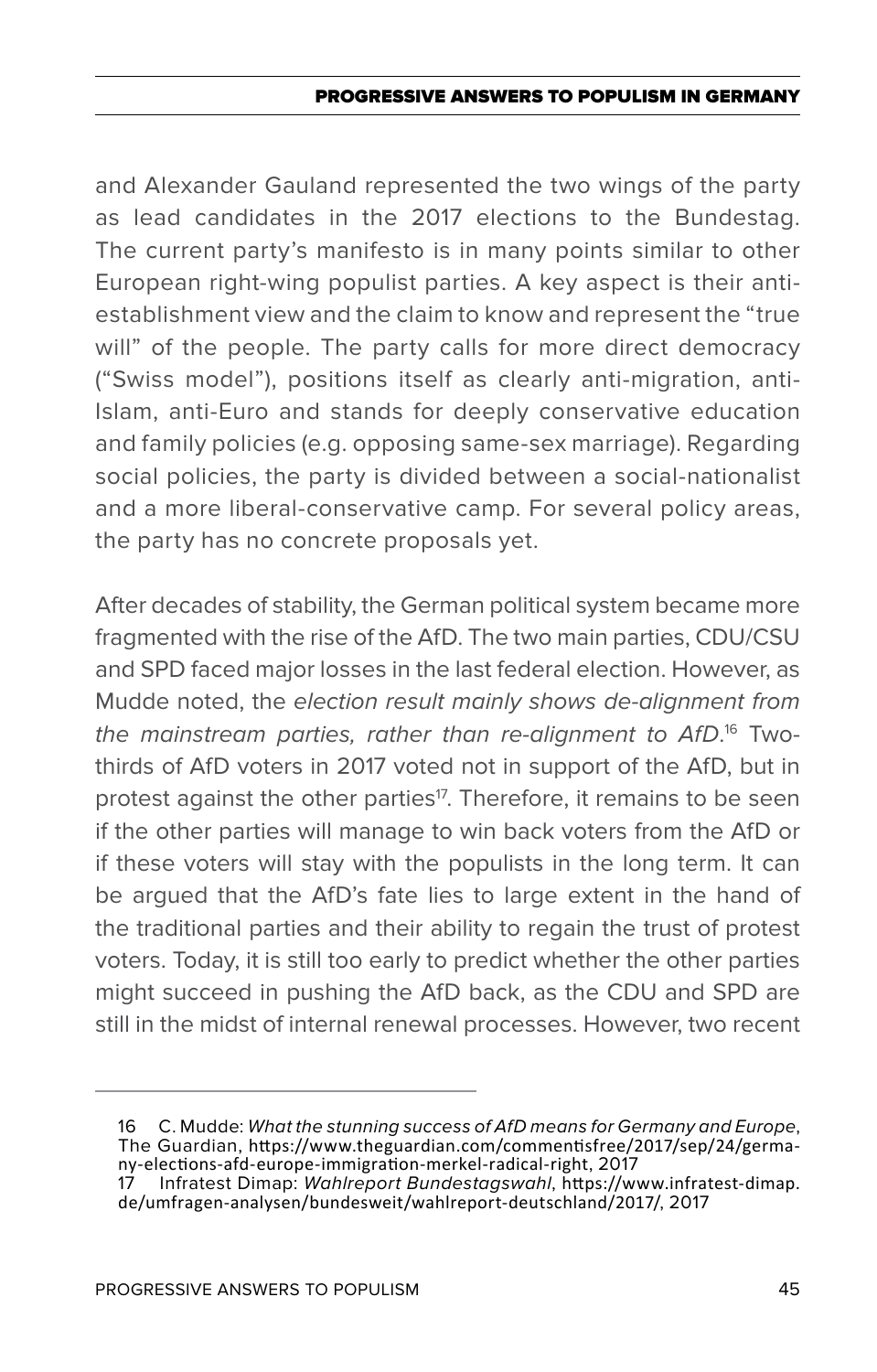developments are noteworthy regarding the reaction of the nonpopulist parties to the AfD: In the Bavarian state election in October 2018, the ruling CSU (sister party of the CDU) put a strong focus in their campaign on migration and asylum by turning towards a more radical agenda and rhetoric. They tried to copy the AfD. However, the CSU failed with this strategy, as they received one of their worst results in history. On the other hand, the Green party won a historic victory by profiling themselves as the "anti-populist party" with a pro-migration and pro-European agenda.

# **The Electorate of the AfD**

### **Survey Data**

Against conventional wisdom, the AfD is neither a sole phenomenon of Eastern Germany (the former GDR) nor is it the party of the economically deprived. In fact, there is no such thing as "the typical AfD voter" with regard to residence, age, education, employment or income. Nevertheless, the AfD performs relatively stronger in Eastern Germany compared to the western part of the country: In the 2017 federal elections, the party won twice as much of the vote share in the East (21.9%) as in the West (10.7%). However, in some economically well performing Western German cities such as Heilbronn in Baden-Württemberg (16.4%), the AfD scored almost as high as their average results in the country's East. With regard to gender, there is a considerable gap in the electorate of the AfD: While 16.3% of the German male electorate opted for the AfD, only 9.2% of female voters did so – almost two-thirds of AfD voters are men. In terms of age groups, the party performs best amongst voters between 35 and 44 years (16%) and less successful amongst young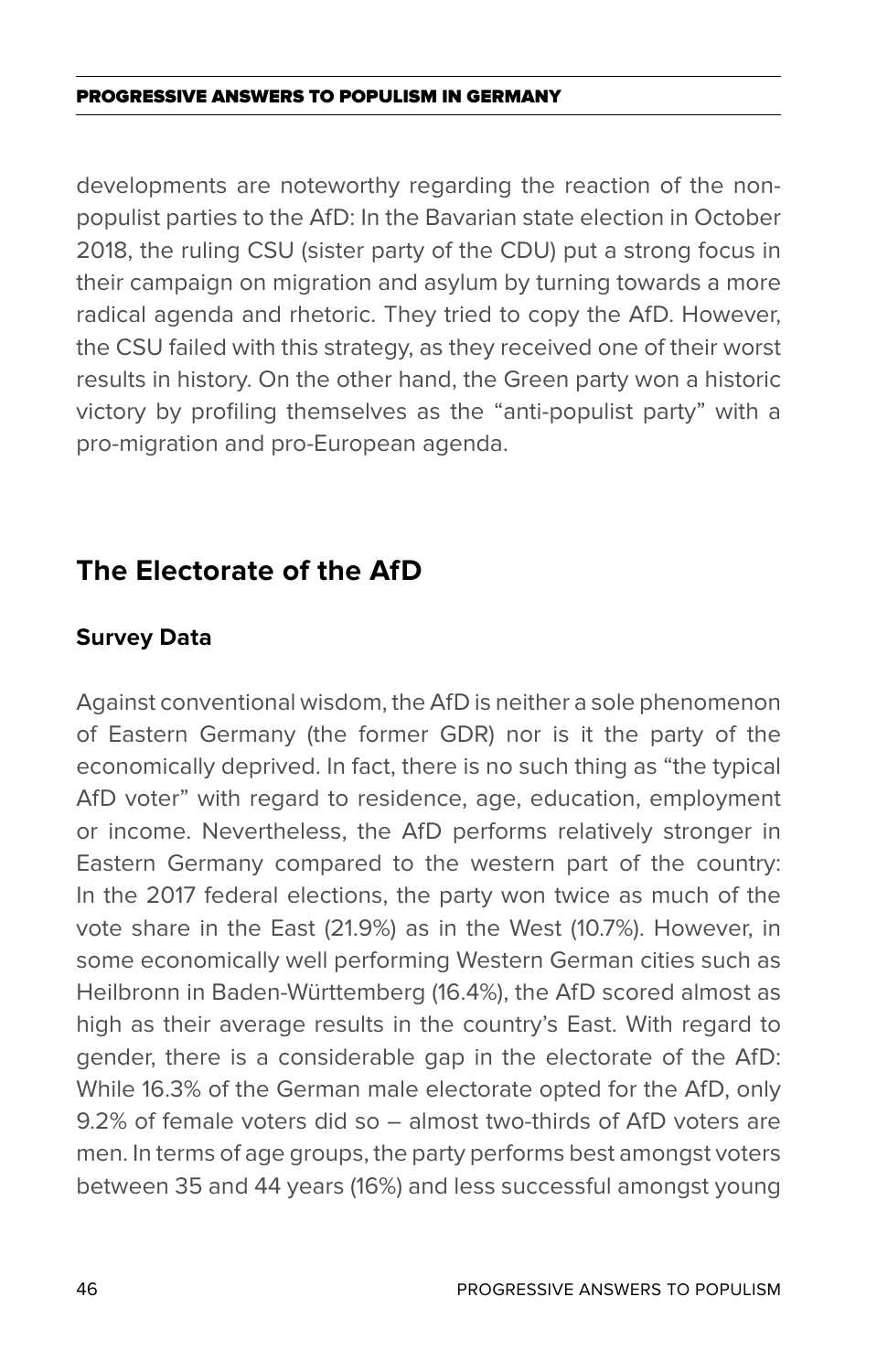voters between 18 and 24 years (10%) or older voters over 70 years.<sup>18</sup> On the level of the social structure of AfD voters, the picture is not very clear: for instance, a high unemployment rate in a certain region does not automatically lead to a high vote share of the AfD. Manual workers and unemployed are overrepresented among AfD voters compared to the whole electorate, but employees, civil servants and self-employed make up three-quarters of the AfD electorate. The majority of AfD voters hold a secondary school diploma. The picture becomes a bit clearer, if we consider the attitudes and values of voters. Studies have found two factors that account for AfD support:<sup>19</sup> First, the so-called "economic insecurity-hypothesis" postulates that support for the AfD is stronger the more voters are subjected to economic insecurities such as low average income, feelings of unhappiness about the private financial situation or job satisfaction. Second, the so-called "cultural backlash-hypothesis" states that the more voters feel culturally threatened by members of ethnic outgroups such as immigrants or refugees the stronger they tend to support the right-wing populist party. In a nutshell: two important drivers of voting for the AfD are economic and cultural fears.

### **Focus Groups**

Quantitative survey data is well suited to identify sociodemographic characters of AfD voters and their attitudes on certain issues, but it cannot deliver a deeper understanding of their values, beliefs, attitudes and interpretative patterns. However, this deeper

<sup>18</sup> Infratest Dimap: *Wahlreport Bundestagswahl*, https://www.infratest-dimap. de/umfragen-analysen/bundesweit/wahlreport-deutschland/2017/, 2017<br>19 See: D. Baron: Who Identifies with the AfD? Explorative Ar

<sup>19</sup> See: D. Baron: *Who Identifies with the AfD? Explorative Analyses in Longitudinal Perspective*, SOEPpapers on Multidisciplinary Panel Data Research at DIW Berlin, https://www.diw.de/sixcms/detail.php?id=diw\_01.c.601392.de, 2018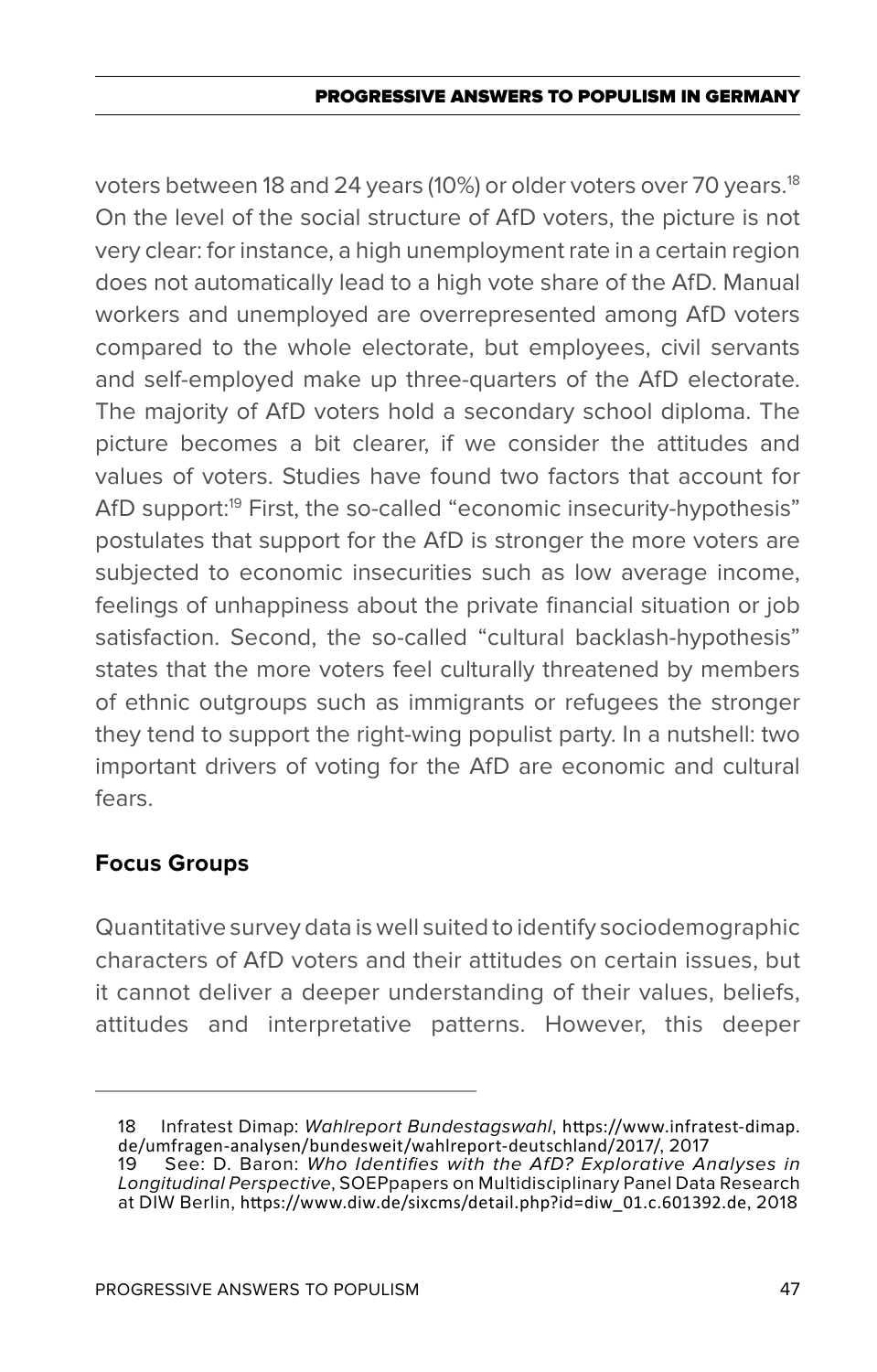knowledge is key to develop counter strategies against the rise of right-wing populism. Therefore, we conducted three focus groups discussions in October 2018, each of them with six AfD voters from different age groups and with a range of educative and employment backgrounds. The following sections present the results of these focus groups discussions on values, attitudes towards globalisation and other major changes as well as identity and trust in institutions.

#### **Values of AfD voters**

The discussion on values in the focus groups addressed both the values of the participants as well the values they would ascribe to the AfD and other parties, notably the SPD. The participants were asked to position themselves between two values that were presented to them. The AfD voters opted neither for "change" nor "stability" alone but expressed their preference *for change to achieve stability*. Having negative expectations for the future, be it economically, socially or culturally, the status quo does not provide the stability that they are looking for. Also "freedom" and "security" are two values that depend on each other, according to the participants. Personal freedoms are important to them, but they can only be enjoyed in a safe environment, which should be provided by the state. A similar relationship can be identified between the values "community" and "individualism". The AfD voters appreciate both individual opportunities and the community but see the community as the framework in which an individual can act. Moreover, they prefer an "equal society" rather than a "rich society" in which some people could fall through the net. Between "globalisation" and "nation state", the participants expressed a tendency towards globalisation but based on nation states.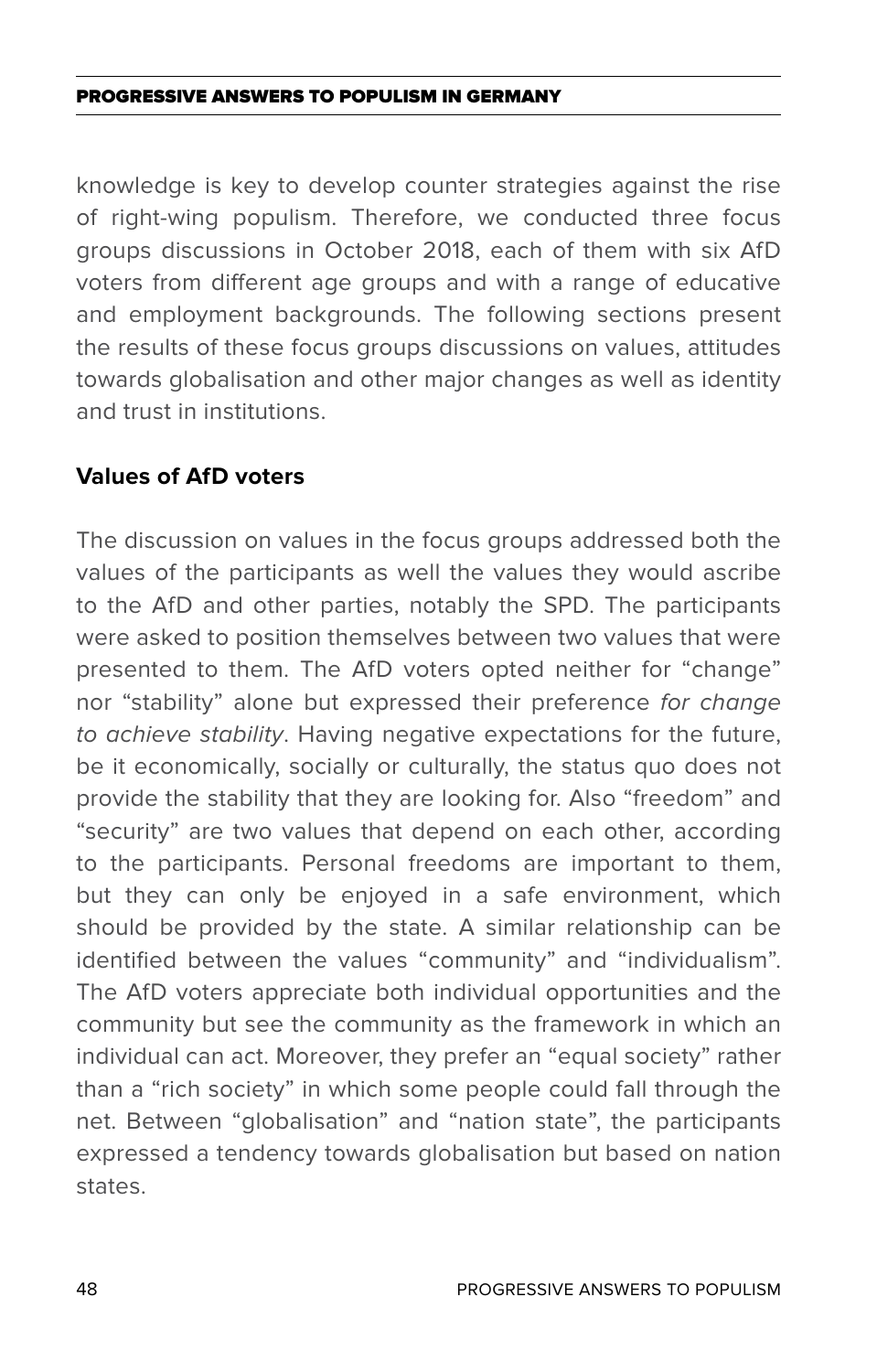#### PROGRESSIVE ANSWERS TO POPULISM IN GERMAN

In a second step, we examined how AfD voters ascribe different values to the AfD and to the SPD. For the AfD, the participants expressed that this party could deliver the change that is needed to achieve stability. The party is clearly seen as a defender of the nation-state and it stands, in the eyes of the participants, for security. They also believe that the AfD promotes a sense of community within the country and they like the party for being more democratic that other parties. The views of the AfD voters on the SPD are in stark contrast to this: in general, the Social Democrats are described as having no profile, no credibility, no connection to the people (anymore) and no good leaders ("puppets"). Regarding the party's values, the SPD is seen as a party that supports globalisation and the participants associate especially the downsides of it with the party, like increased competition amongst workers. According to the AfD voters, the SPD neither stands for security nor freedom and it does not promote a sense of community within society.

### **The changes of our times**

As mentioned above, AfD voters have in common that they have negative expectations for the future. However, these negative prospects are grounded in different reasons. Part of the focus group discussion focussed therefore on the question of the major changes in current times. The participants pointed out that a decline in security is a key characteristic of today's world. This decline in security has been described in two ways: First, in relation to their work, meaning decreasing job security, worse working conditions and therefore increasing economic stress and pressure at the work place. Second, a rise in crimes and a loss of the sense of security on the streets. Besides these vanishing certainties, the AfD voters have the impression that injustice has increased in Germany. Here they referred to increasing inequality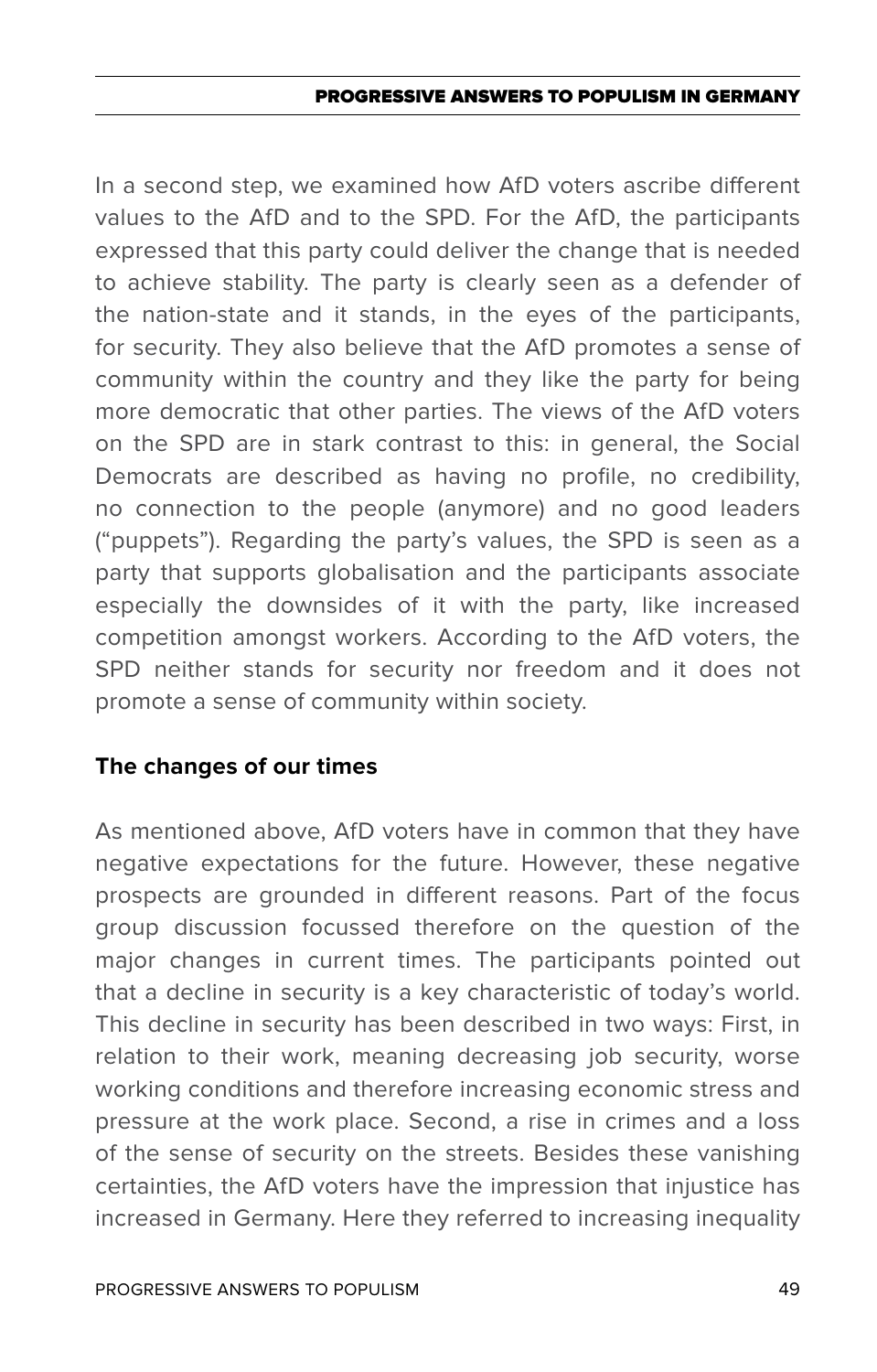between the rich and poor on the one hand, but on the other also to the perception that migrants receive a special treatment from the state (e.g. social benefits) compared to non-migrants and citizens that have been living in the country for longer. The AfD voters feel that freedom of speech is being restricted, because criticism on the government's migration and asylum policy could not be articulated without rebuked (*left-green opinion dictatorship* as one participant claimed). Finally, voters also have the impression that solidarity among people is shrinking. People became more selfcentred and would treat each-others less respectfully, especially in public places such as public transport. In sum, all changes that have been described by the participants, are negative and lead to a climate of insecurity, perceived injustice and declining solidarity.

### **Globalisation and Identity**

In previous studies, AfD voters have been called "losers of modernisation" or "globalisation sceptics". Our focus groups discussions reveal a different viewpoint of AfD voters on the phenomena summarised under the term "globalisation". For the participants, globalisation (and Europeanisation is seen as one way of it) is not in general something negative. They see and experience the benefits of free movement, more and cheaper travel opportunities or products from around the world. However, the AfD voters think that the benefits of the globalisation are highly unequally distributed. In their view, large corporations rule the globalised world, national governments become increasingly powerless and the average worker suffers from more competition in increasingly globalised labour markets. The participants also see a negative impact of globalisation on local cultures and identities. Globalisation is perceived as a process that erases the specificities of different cultures and replaces them by one homogenous "global culture". As an example for this, participants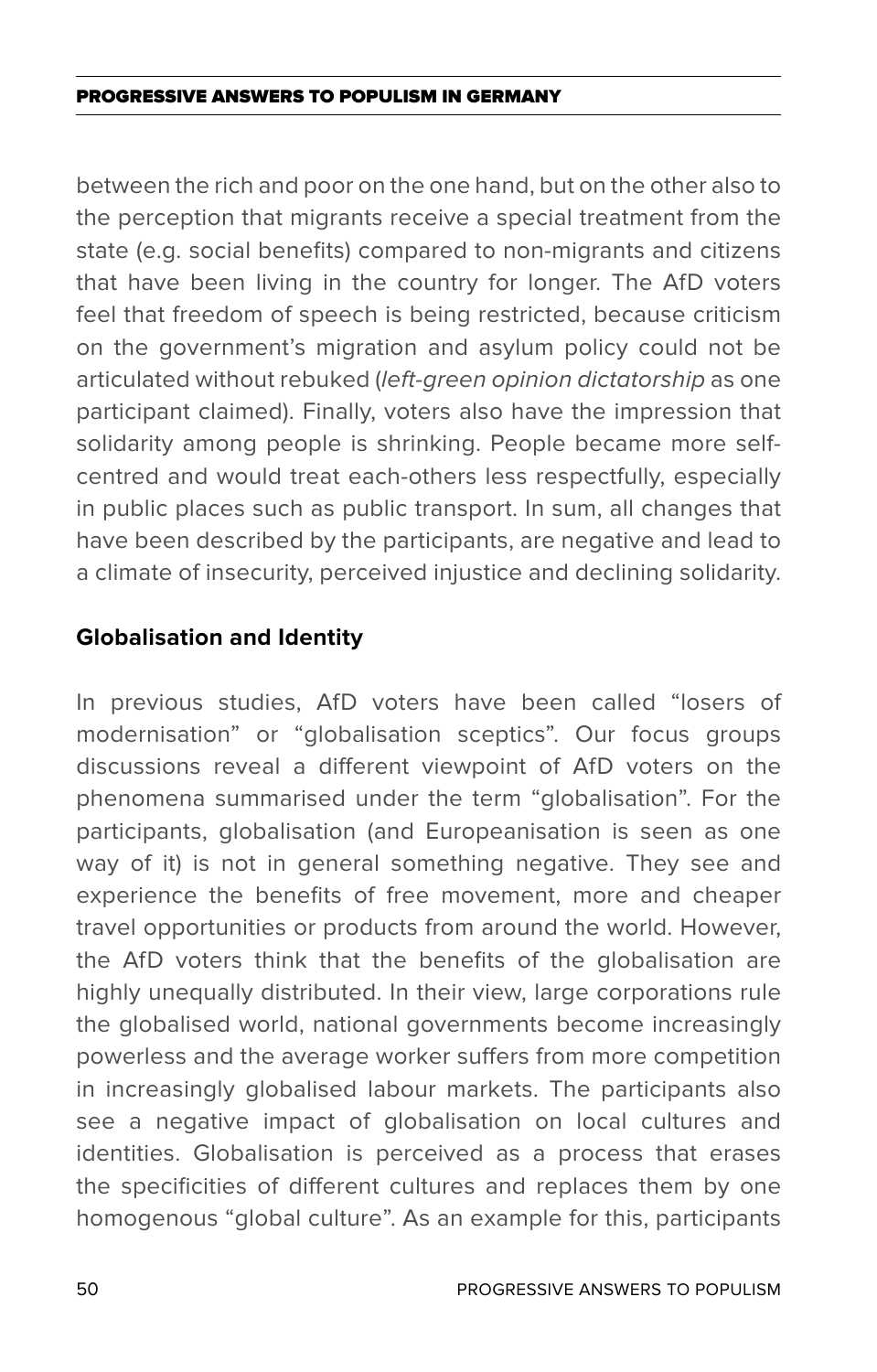#### PROGRESSIVE ANSWERS TO POPULISM IN GERMAN

spoke about the big global brands and shopping chains *that can be found nowadays in almost every corner of the world. Local brands and little shops have been ousted by those international corporations*, which is perceived as a loss of local culture by the AfD voters. Not only the appearance of shops in their local environment changes, but also that English becomes more and more the dominant language. As result, the participants feel that identity is taken away from them and sacrificed for the economic logic of globalisation. In terms of their own social identity, they feel closely connected to their own city, but they also feel as Germans and Europeans. They want to preserve their own identity and culture, but they do not reject other cultures. In fact, they prefer diversity over uniformity in a globalised world. In a nutshell, the AfD voters do see the benefits of the economic globalisation, but also the social imbalance and they oppose the cultural globalisation.

### **Trust in institutions**

Since the AfD voters perceive a decline in justice and domestic security, it is a relevant question how they evaluate the role of those institutions that are in charge of providing security and justice. The participants expressed a strong distrust towards the police and the courts. This distrust is mainly based on a perceived loss of control by the police regarding crime and violence committed by migrants. According to the AfD voters, the police as well as the courts are not tough enough on criminal migrants. These institutions would even make the situation worse (*like firemen who play with fire* as one participant puts it), for example by punishing other citizens harder for smaller crimes. However, the AfD voters have the least trust in politicians. In their view, politicians are unable and unwilling to stop the negative developments in their country. In particular, they see politicians as very immoral and untrustworthy persons. They are seen to be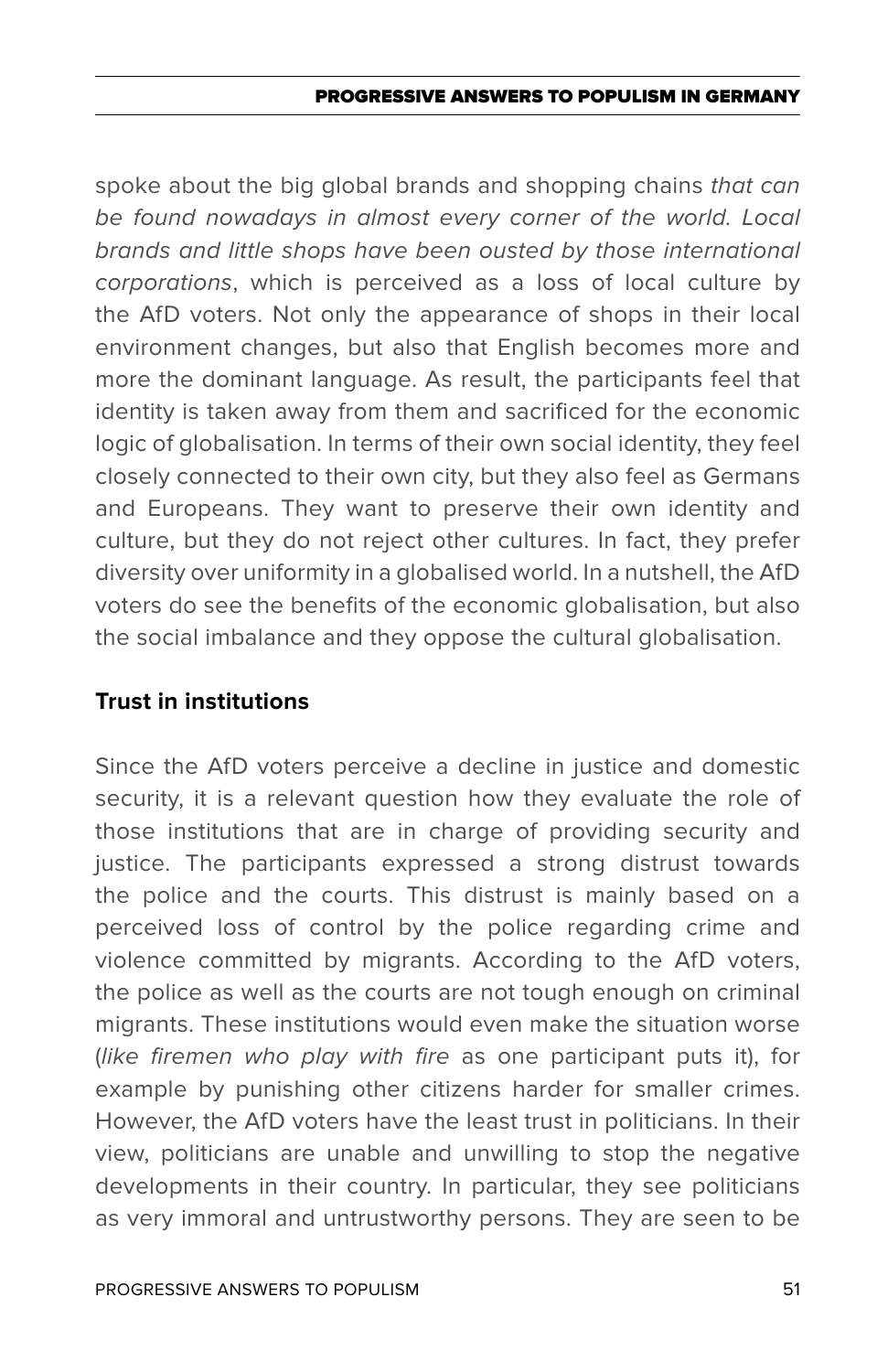corrupt, to break laws, act only in their self-interest and lost the connection to the people. This pessimistic view on the established political actors creates rage, fear and disenchantment. It is also one of the main reasons why these voters have turned away from the established parties.

# **Proposals for progressive strategies against right-wing populism**

AfD voters have voted for a range of parties before a rightwing populist party appeared on the ballot paper in Germany. A progressive strategy for regaining trust of populist voters can only be effective if it specifically addresses the needs of those AfD voters who voted for centre-left parties in the past. As in any election campaign, there is only a certain part of the electorate that is convincible by a given party. Therefore, the following five proposals aim to address the results of the focus groups discussions based on progressive values.

# **1 Reviving the progressive brand: Be the agents of change**

The results of the focus groups show on the hand that the SPD lacks a clear profile, but on the other that it is also associated with *negative change*s in society. In other words, people do not trust the SPD to change their lives for the better, also because they do not know what the party stands for. This is not primarily a problem of the party's manifesto, but of communication and ultimately of the party's brand. Essentially, a brand is a form of symbolic capital, it can be also thought of as a psychological representation of the party. The brand includes a set of ideas and emotions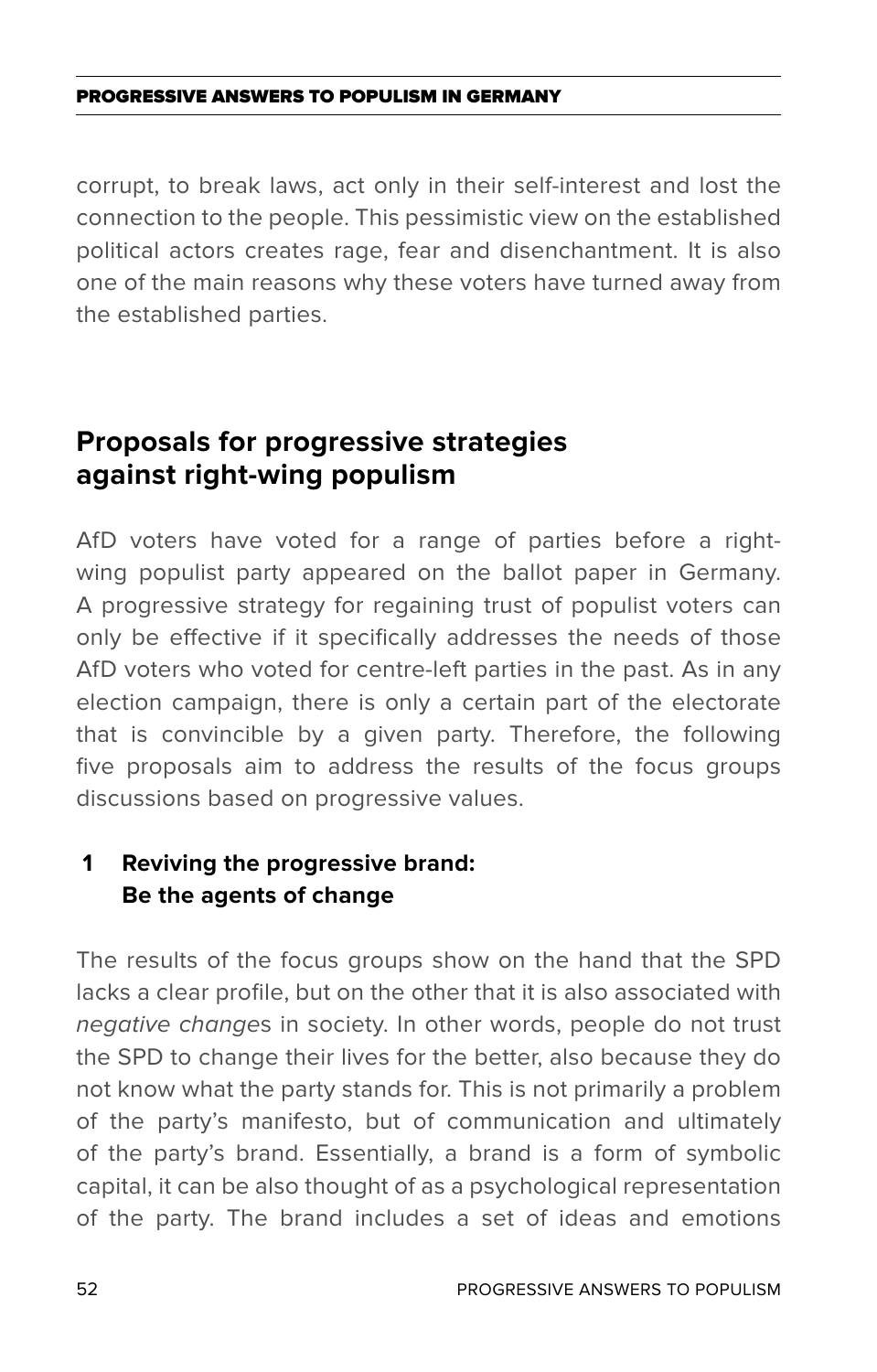#### PROGRESSIVE ANSWERS TO POPULISM IN GERMAN

that the public associates with the party. If the SPD is currently associated with negative change, it needs to be rebranded to *the agents of good change*. This requires: first, a clear definition of what is actually changing in today's world (e.g. climate change, digitisation of working places and society, globalisation). Second, a clear progressive vision in which direction the change should be steered. Third, a set of clear policy proposals on how the change can be managed and directed towards the desired goals. Fourth, an effective communication strategy that enables the party to set the agenda and frame those issues in a progressive way. Fifth, credible and charismatic leaders that are seen as trustworthy *agents of change*.

## **2 Reconnecting with people: Political co-working spaces at the local level**

One important reason why traditional parties lost trust is that many people feel that these parties have lost the connection to the life of the average citizen.<sup>20</sup> It was also mentioned in the focus group discussions that *the SPD used to be like family*, but that this sense of community and caring has been lost. All this is directly related to the presence of a party in the people's local environment. Perceptions about a politician or a party can be shaped most effectively through direct face-to-face contact. A new strategy for the local presence of progressive parties is therefore recommended. The old model of local party bureaus, where citizens can pick up a leaflet or meet a politician during "consultation hours" once in a while, can apparently not bridge

<sup>20</sup> J. Hillje: *Return to the Politically Abandoned*, Das Progressive Zentrum, https://www.progressives-zentrum.org/politically-abandoned/?lang=en, 2018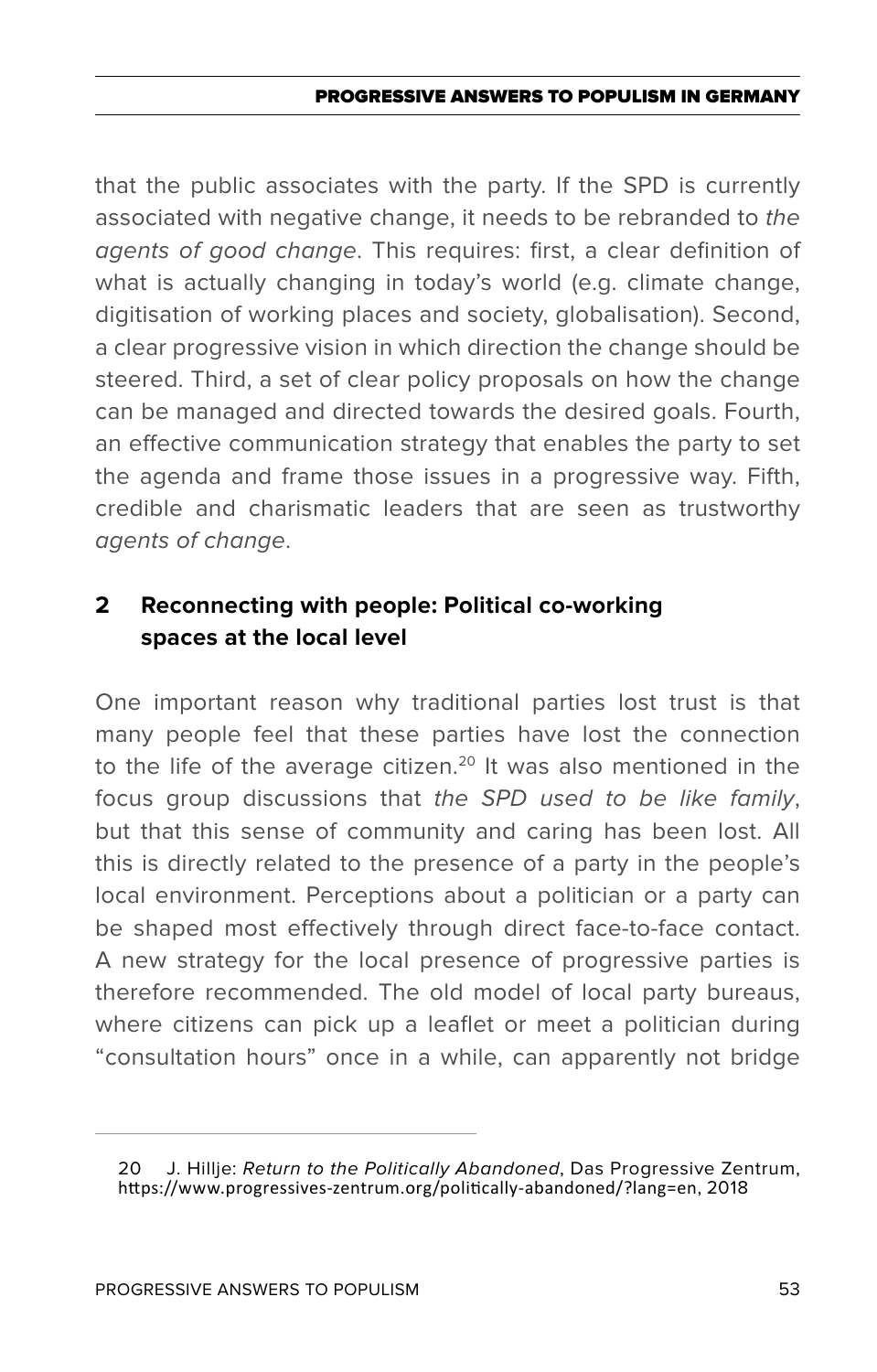the perceived gap between party and people. The SPD should think about a new model for local presences. This new approach could involve rebuilding traditional party offices into "political co-working spaces", which can be thought of as open spaces for citizens, where they find an infrastructure (meetings rooms, internet access, etc.) to work together on solutions for local issues or where they party organises political, cultural and social events. In these political co-working spaces, local issues instead of party issues would be at the centre. Also, individual citizens could be supported in their personal development by offering help for writing job applications or advise on education, housing, social benefits or other important topics. Solutions to problems of the community as well as the direct exchange among the citizens and the citizens and the party would be at core mission of these new party spaces. They would strengthen the local community and the connection of citizens to the party.

Naturally, such a space for citizens require that people proactively visit the place. This might be a hurdle especially for those who are deeply disappointed by the party. New local presences should be therefore combined with regular "door-to-door" outreach campaigns in relevant neighbourhoods. Canvassing is most effective in the long term, when it is not only done as a "knock out the vote" exercise before elections, but on a regular basis. In between elections, parties and politicians can visit the people with a "listing approach" instead of conveying certain electoral messages. Asking questions would help to understand better the people's needs, hopes and fears. In addition, this can be a useful way to collect contacts of people and reach out to them on digital channels afterwards.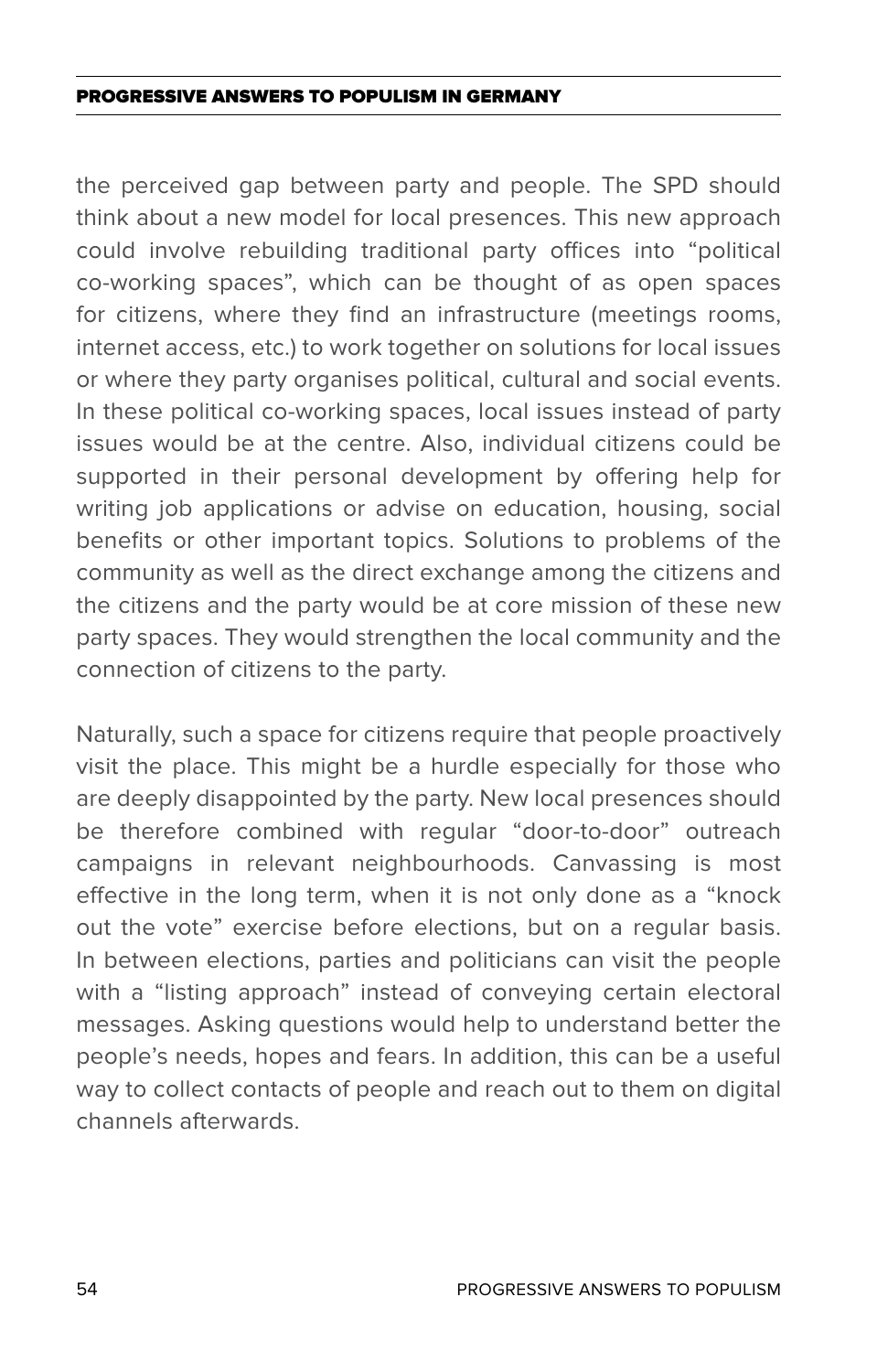# **3 Reframing the migration debate: Internal solidarity as a precondition for external solidarity**

Apart from questions around humanity and culture, the issue of migration involves an important social dimension. In the focus group discussions, people expressed their perception that migrants receive a special treatment from the state, while they themselves have been told for many years that the state cannot do more for them. As a result, this sentiment of being underprivileged is turned against those who are allegedly overprivileged (migrants). It is a core concern for any progressive party that people who need of support from the state are not played out against each other. To avoid social tensions when a country takes in larger numbers of refugees or migrants, fears about social exclusion among the resident population need to be addressed beforehand. In other words, internal solidarity is a precondition for external solidarity. Focusing on social security and social justice is one element for reframing the migration debate. Another element is to speak about managing migration, but even more about implementing integration. Bad integration policies are a source for social and cultural tensions, but also for a rising number of crimes. Granting migrants faster access to work and education, promoting direct contact between new migrants and the resident population and creating a better cultural understanding on both sides are important ways to support integration and thereby increasing social cohesion. Nevertheless, apart from promoting integration, migration needs to be managed. The trust in institutions is also in decline, because people have the impression that the state lost the control over migration. Institutions that deal with asylum procedures, but also those who are supposed to guarantee internal security must be provided with adequate resources. Only a well-resourced state can manage migration and support integration.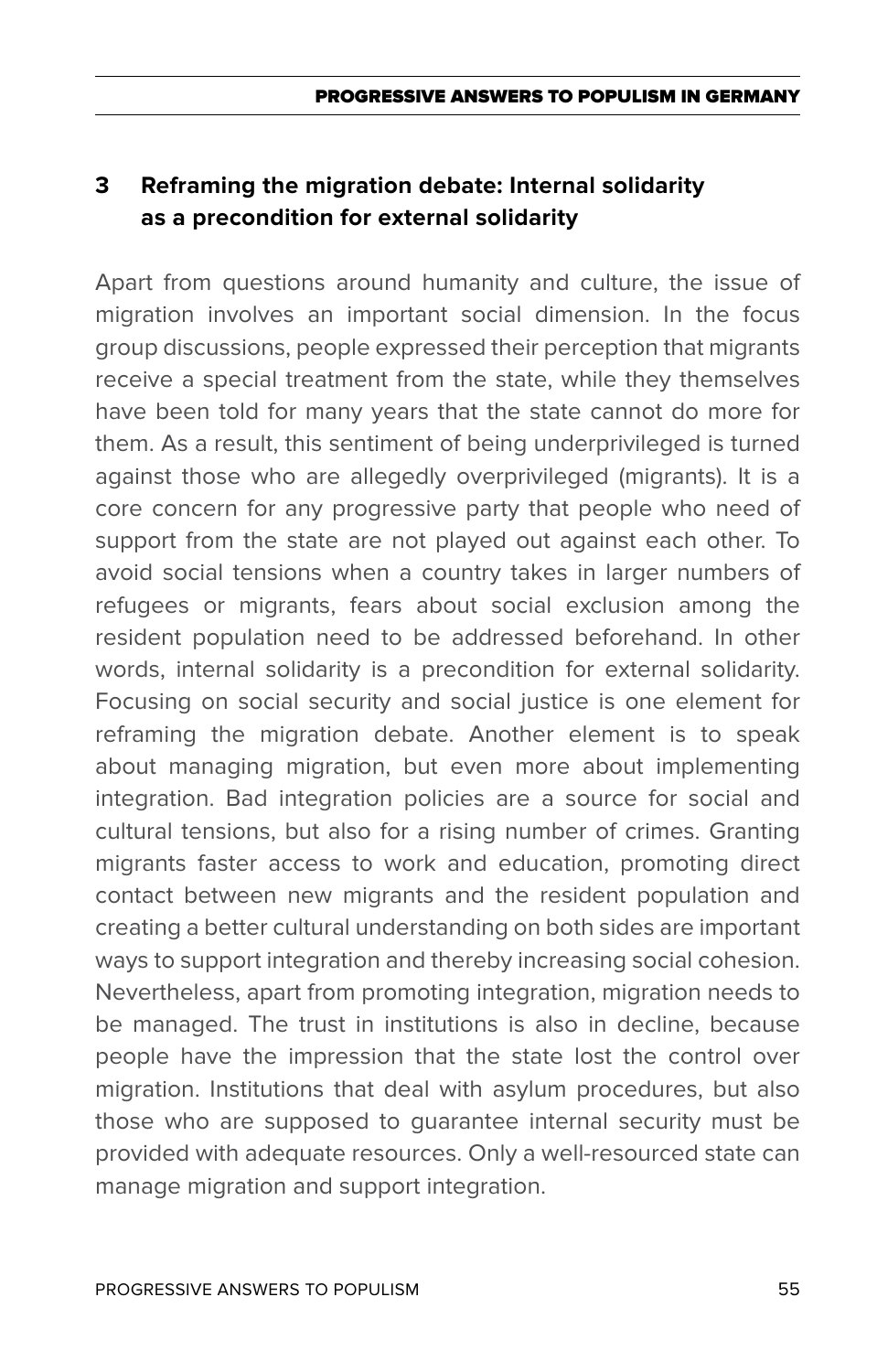# **4 Reshaping globalisation: The globalisation of social security**

The focus groups discussions showed that people do not oppose globalisation in general, but they criticise that the benefits are unequally distributed. While corporations are benefiting from increasing competition amongst states on local factors such as corporate taxes, workers' rights, environmental standards or infrastructure, employees find themselves in a global competition with other employees, which leads to a feeling of social insecurity and fears for the future. The populists play exactly on these fears and promise more social security through a nationalist economic agenda. However, voters do not necessarily buy the argument that economic nationalism can secure the wealth that has been achieved by free trade. Nonetheless, as long as people fear about their future and that of their children, they might still follow the populist temptation. Therefore, progressive parties should consider that after a long period of globalising economic freedoms, there should be a phase of globalising social securities. Good starting points for that are both the social and the trade policies of the European Union. Harmonising minimum social standards (e.g. minimum wages, unemployment benefits) can stop social dumping and decrease the competition among workers within the EU's single market. Integrating strong social standards in the EU's trade agreements can promote fair working conditions and labour rights on a global level. A new phase of globalisation should not only put social standards first, but also environmental and democratic ones. Fighting climate change is a means to rescue the planet, but it is also a matter of social justice,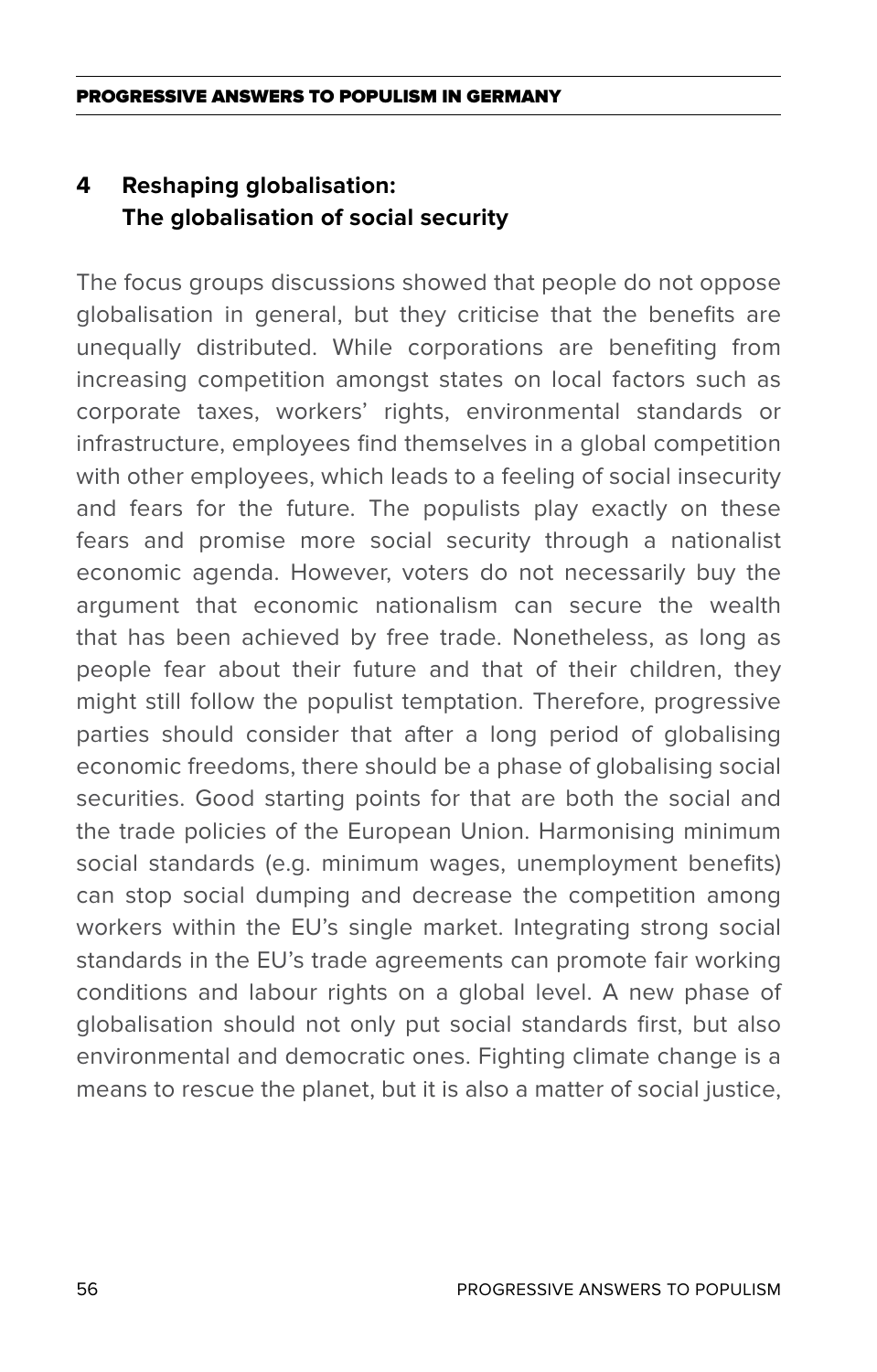as climate change puts the poorest people most at risk.<sup>21</sup> For European progressive parties, the EU is the best level to address these global challenges in a joint effort. Europe should be seen and promoted as the shelter from the insecurities and dangers deriving from globalisation, free trade and climate change. This requires more common action within the EU, particularly in the areas of taxation, social policy and climate.

## **5 Rethinking identity: Bridging local, national and European identities**

It is one of the popular explanations for the decline of the left and the rise of the right that left parties have focussed too much on identity politics in the past. The main argument is that left parties have been obsessed with a morally charged agenda on racial, gender and sexual identity and neglected the core social and economic challenges of their core electorate.<sup>22</sup> The results of the focus group discussions do not confirm this claim. According to them, the main failure of the progressives is to *have done too little against the dominance of corporate interests*, but not to have done too much for empowering cultural, religious or sexual minorities. The notion that strengthening the position of minorities will weakening that of the majority, which seems to be behind some of the arguments against the so called "left identity politics", is very much at odds with the core progressive value of equality. Instead of debating identity politics by playing off different groups against each other, progressives should clearly promote the idea of identity and equality. Equal opportunities can only be

<sup>21</sup> M. Wolf: *Why climate change puts the poorest most at risk, Financial Times*, https://www.ft.com/content/f350020e-b206-11e7-a398-73d59db9e399, 2017 22 M. Lilla: *The Once and Future Liberal: After Identity Politics*, Harper, 2017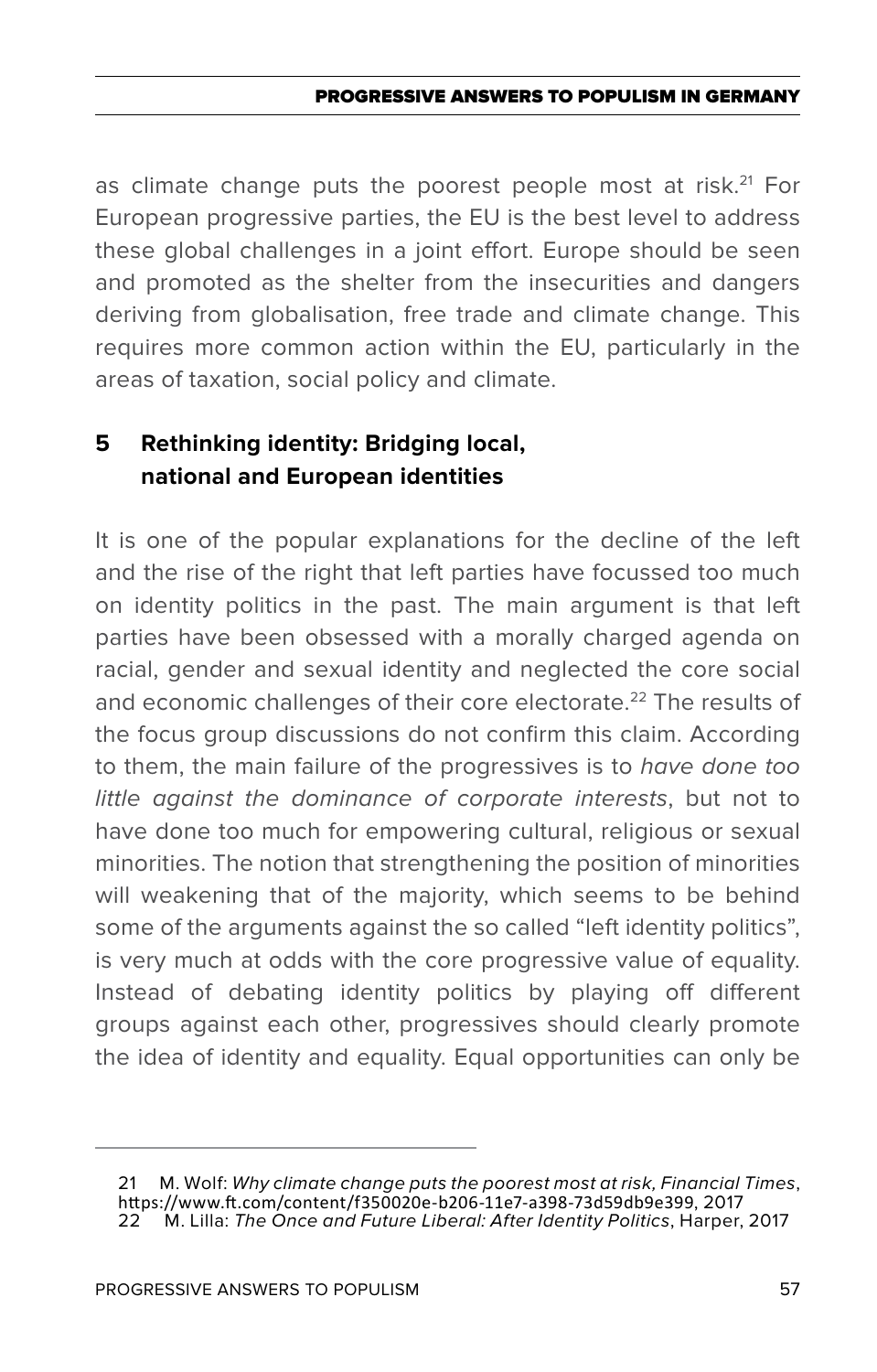guaranteed if we avoid any hierarchy of identities and attribute the same value to all different identities.

The core concern for progressive parties around the issue of identity should be another one: The participants of the focus groups were concerned with the fact that local identities are merging into a single "global identity" in the context of globalisation. This loss of local identity was mainly explained by the replacement of local shops by global chains. It should be an important mission for progressives to support local business, for instance by protecting them against unfair competition through tax dumping of international corporations. However, identity should be seen as in only dimension. The Eurobarometer surveys show that most European citizens feel attached to their region, their nation, but also to Europe.<sup>23</sup> Identity can be therefore thought of like an onion with different layers. It is up to progressives to attribute specifics meanings to these different layers of identity: The region is where people feel at home, the nation is what people identity culturally with and Europe as their best protection against the negative implications of globalisation.

<sup>23</sup> European Commission: Eurobarometer Interactive, http://ec.europa.eu/commfrontoffice/publicopinion/index.cfm/Chart/getChart/themeKy/41/groupKy/206, 2018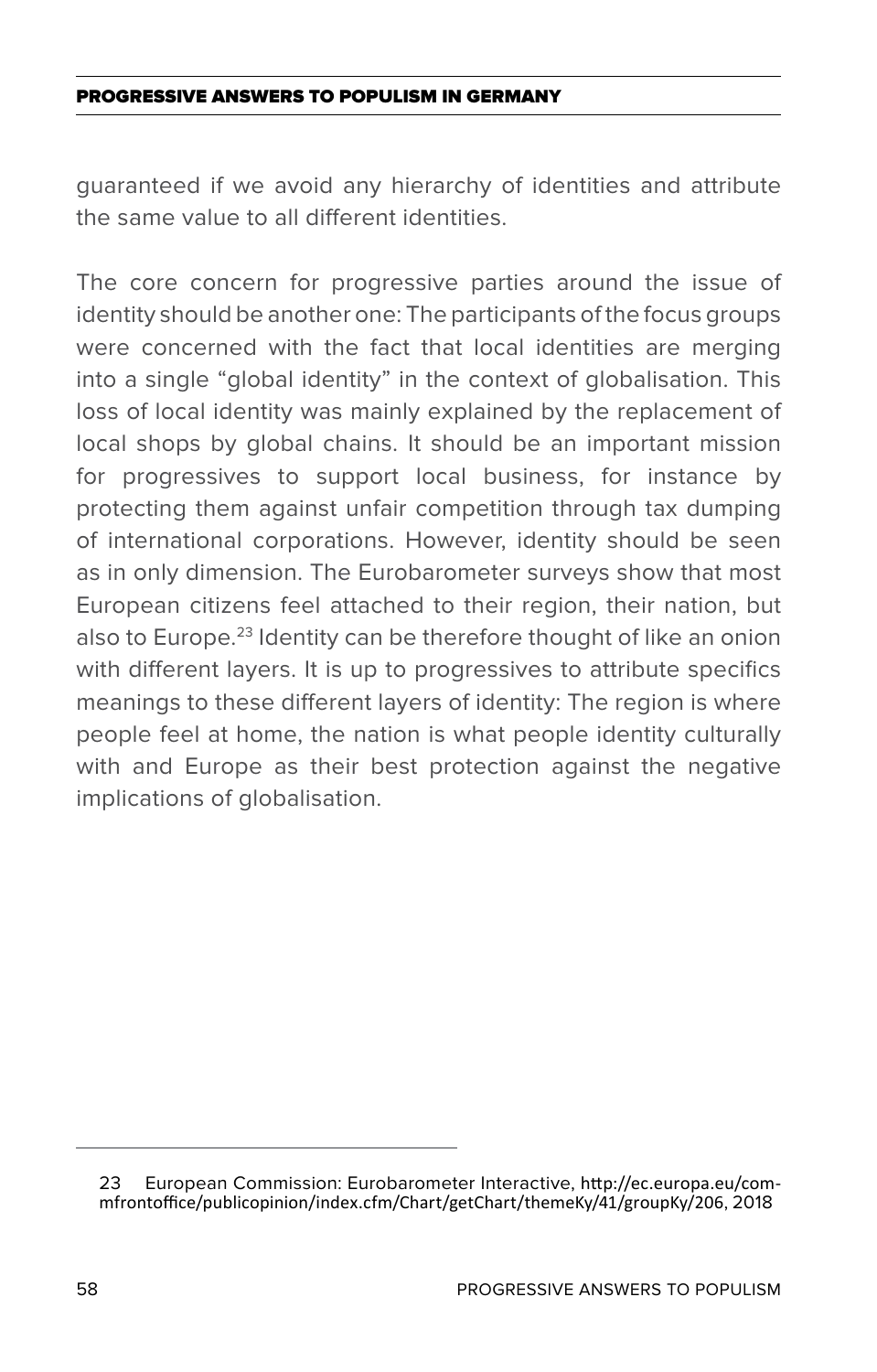# **Bibliography**

K. Arzheimer: *The AfD: Finally a Successful Right-Wing Populist Eurosceptic Party for Germany?* In: West European Politics 38, 2015

D. Baron: *Who Identifies with the AfD? Explorative Analyses in Longitudinal Perspective*, SOEPpapers on Multidisciplinary Panel Data Research at DIW Berlin, https://www.diw.de/sixcms/detail. php?id=diw\_01.c.601392.de, 2018

European Commission: Eurobarometer Interactive, http:// ec.europa.eu/commfrontoffice/publicopinion/index.cfm/Chart/ getChart/themeKy/41/groupKy/206, 2018

J. Hillje: *Return to the Politically Abandoned*, Das Progressive Zentrum, https://www.progressives-zentrum.org/politicallyabandoned/?lang=en, 2018

Infratest Dimap: *Wahlreport Bundestagswahl*, https://www. infratest-dimap.de/umfragen-analysen/bundesweit/wahlreportdeutschland/2017/, 2017

M. Lilla: *The Once and Future Liberal: After Identity Politics*, Harper, 2017

C. Mudde: *What the stunning success of AfD means for Germany and Europe*, The Guardian, https://www.theguardian.com/ commentisfree/2017/sep/24/germany-elections-afd-europeimmigration-merkel-radical-right, 2017

M. Wolf: *Why climate change puts the poorest most at risk, Financial Times*, https://www.ft.com/content/f350020e-b206- 11e7-a398-73d59db9e399, 2017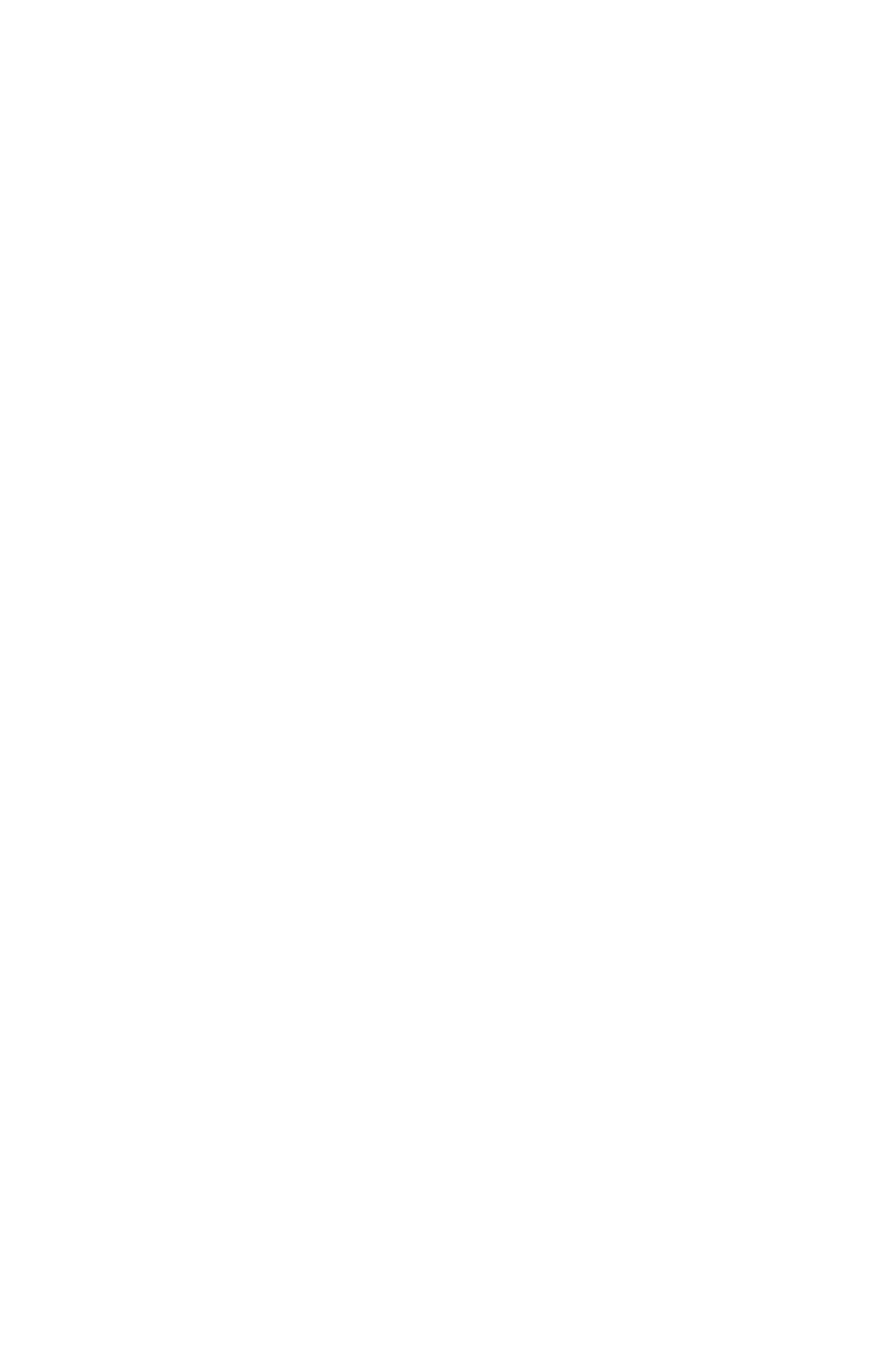Chloé MORIN, on behalf of Fondation Jean-Jaurès

# **Introduction**

In many countries, the term populism is used with so many different significations that its very definition has become, as Ernesto Laclau said $24$ , quite elusive. France is no exception to this rule. The term – a negatively connoted derivative of the noble term "populus" or "people" – is often used to discredit political movements considered as outside the boundaries of political correctness, and even some apply it to the French President Emmanuel Macron as well as to the leader of the main center-right Republicans party, Laurent Wauquiez. It is quite interesting to note that some acts currently denounced as "populist" – criticising the media, proposing a referendum etc – have already been widely used in the past, even by figures that have hugely influenced contemporary French politics, such as General De Gaulle, founder of the Fifth Republic. Adding to the confusion surrounding the term populism, some political leaders such as Jean-Luc Mélenchon, leader of La France insoumise (France Unbowed, LFI), inspired by and following much of Chantal Mouffe's idea of a "left-wing

<sup>24</sup> E. Laclau, *La raison populiste*, Seuil, 2008.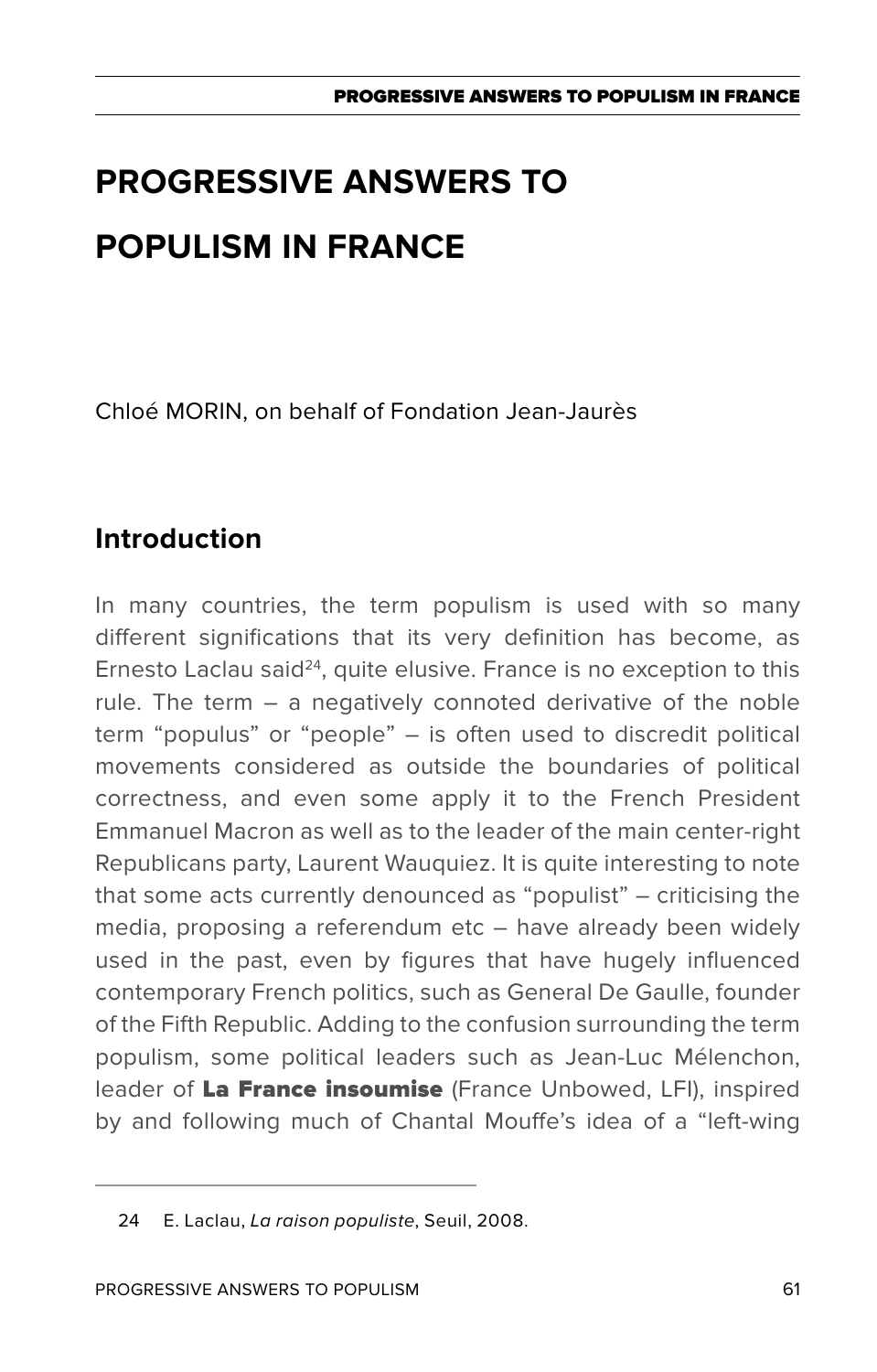populism", openly claim the term, to reverse the stigma and make it a sign of his belonging to "the people" and his ambition to work "for the people".

The polysemy – or "elasticity" as Rioux<sup>25</sup> says – of the term populism is something most French intellectuals agree on. Its definition fluctuates. Some even go as far as saying that populism does not exist in French political culture. For Annie Collovald, the term of populism has been used more and more from the 1980s onwards in France as a synonym for demagogy or for political opportunism. According to her, the term tells more about who uses it than about those it designates. She establishes a link between the growing disconnection of the main political parties from popular classes, and their increasing use of the term populism – it could be an easy way to disqualify those who try to take popular classes into account. For some scholars, such as Catherine Colliot-Thélène, the term populism is even an obstacle to understanding the complexity of those political movements. Some, like Emmanuel Todd, defend the idea that the concept of populism is historically incompatible to the French political culture: It is not conceivable in the *country of 1789, 1830, 1848, 1871 and 1936* since these political revolutions have never sought to eliminate the Bourgeoisie elites.

However, some historians point out that France had populist episodes in the early 20th century – if we accept that, as said earlier, the term refers to very different ideologies, values, and electoral strategies. However, today's populists in France mainly take inspiration from populist movements abroad, such as Latin American movements, which are a constant reference of France Unbowed, or European movements like in Hungary or Italy, which

<sup>25</sup> J-P. Rioux, *Les populisms*, Tempus, Perrin, 2007.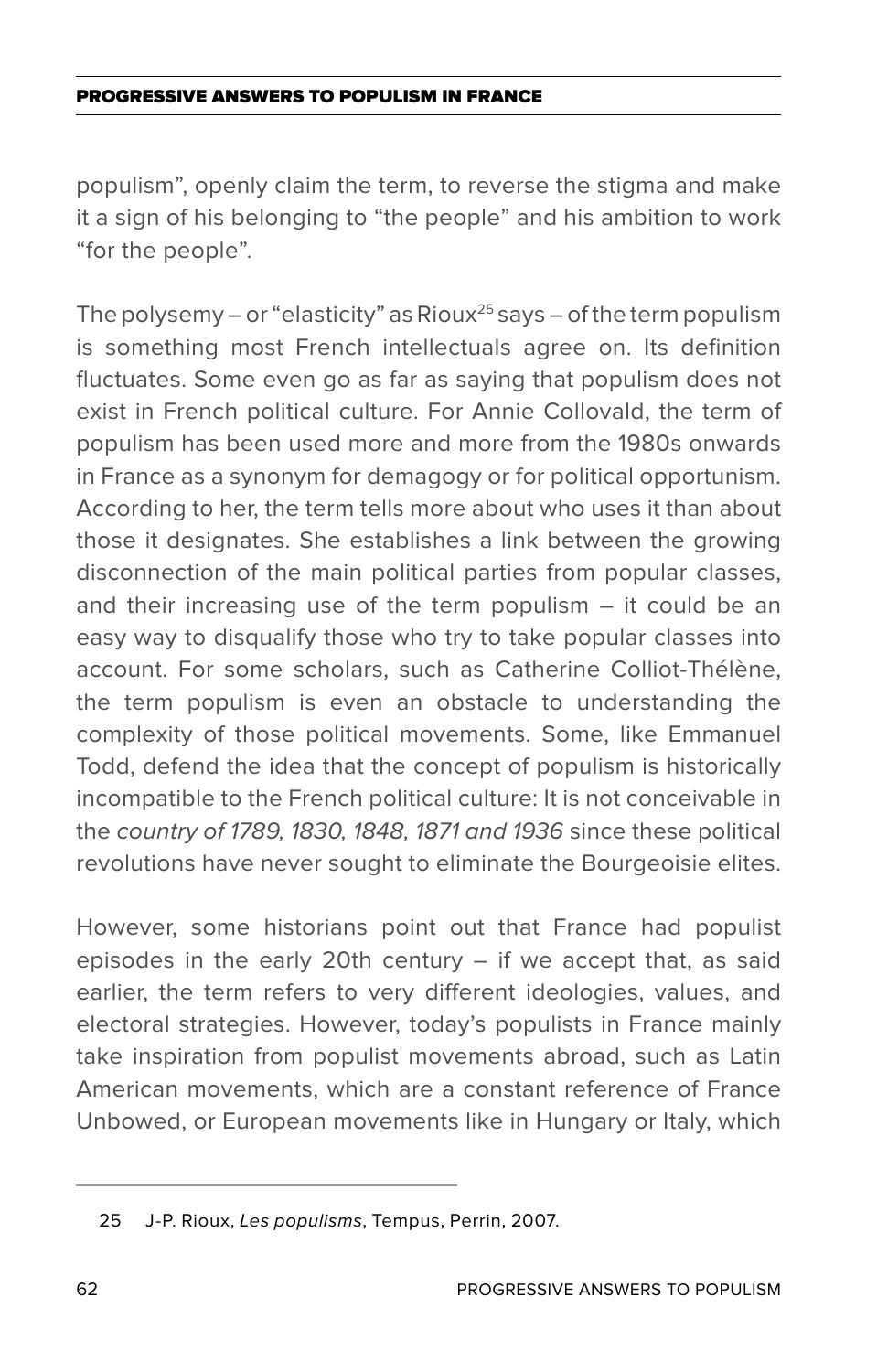are examples for the **Rassemblement National** (National Rally, former Front National, FN).

For Michel Winock<sup>26</sup>, there are common characteristics between the Front National today and early twentieth century populist movements: *it is a protest movement against the elites (…) mainly against énarques* [the elite formed by the Ecole Nationale d'Administration, which has formed a great part of France's politicians such as Hollande, or Macron], *intellectuals, politicians cut from popular reality*. In the case of the Front National, Winock speaks of a "national-populism" in the sense that it is also a movement centred on identity, nationality, protectionism, xenophobia, Islamophobia and combating the European Union.

Between the 1990s and early 2000s, the study of populism in France has often essentially focused on the rise of the far-right and its consequences. Indeed, according to Rioux $27$ , the term populism only came back in use in the 1980s, to describe the rise of Jean-Marie Le Pen's National Front – called nationalpopulism by Pierre-André Taguieff.28 Moreover, the extreme left has long been contained below 10% in general elections, thanks to the dominance of a center-left party (the Socialist Party) that had succeeded in relegating it to the political fringes by using co-optation and isolation strategies alternatively. Therefore, according to Winock, populism has often been identified exclusively to the far-right in France. While left-wing populism, in France, was "ouvriériste" – fighting for the working class –, right-

<sup>26</sup> M. Winock, (propos recueillis par Thomas Wieder), *Nationalisme, antisémitisme et fascisme en France*, Paris, Éditions Points, coll. "Histoire" (no H131), mai 2014, 4e éd. (1re-éd. 1982), 512 p.

<sup>27</sup> J-P. Rioux, *Les populismes*, Tempus, Perrin, 2007.

<sup>28</sup> P-A. Taguieff, *La rhétorique du national-populisme*, Mots, Oct. 9th. 1984.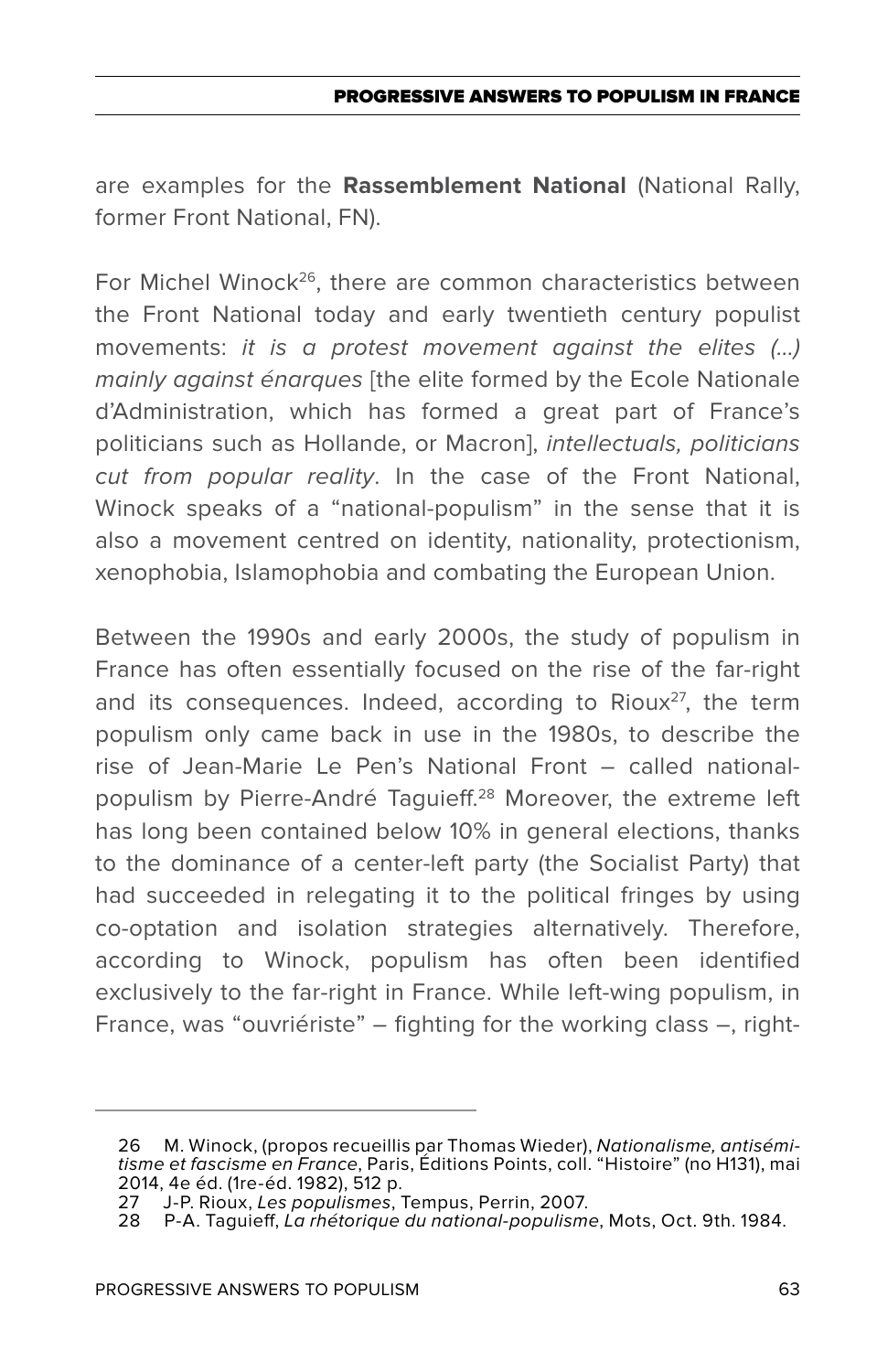wing populism (most often called extreme right in France) was populist without class distinction.

However, as noted by Eric Fassin<sup>29</sup>, the interpretation of the rise of populism has shifted in recent years: It is not only seen as a racist reaction to mass migration and terrorism anymore, but also increasingly interpreted as a reaction to neoliberal policies, especially in Northern France (similarly to the US Rust Belt or the British Midlands). For Jacques Julliard<sup>30</sup>, since the French revolution, an alliance between the masses and the Bourgeoisie, based on a shared idea of progress, had helped left-wing parties to win elections, and thus contained populist movements coming from the left. However, the recent crisis of the idea of progress has broken this alliance. The Bourgeoisie does not conceive its interests – being open to globalisation, mobility, multiculturalism – as aligned with those of the masses anymore. Thus, the masses' need for social and cultural protection has found a new and apparently better answer in populist movements.

Today, most scholars agree on the fact that *France Unbowed*  (far-left) as well as *National Rally* (far-right) are the main French populist movements. For the first time in recent French history, they have both been very strong contenders in the 2017 presidential elections. Some minor movements such as Nicolas Dupont-Aignant's *Debout La France*, or former FN strategist Florian Philippot's *Les Patriotes* can also be considered as populists. However, they remain electorally marginal so far. Therefore, in this paper, we will focus on France Unbowed and

<sup>29</sup> E. Fassin, *Populisme: le grand ressentiment*, Textuel, Coll. Petite Encyclopédie critique, 2017.<br>30 J. Julliaro

<sup>30</sup> J. Julliard, *La gauche et le peuple*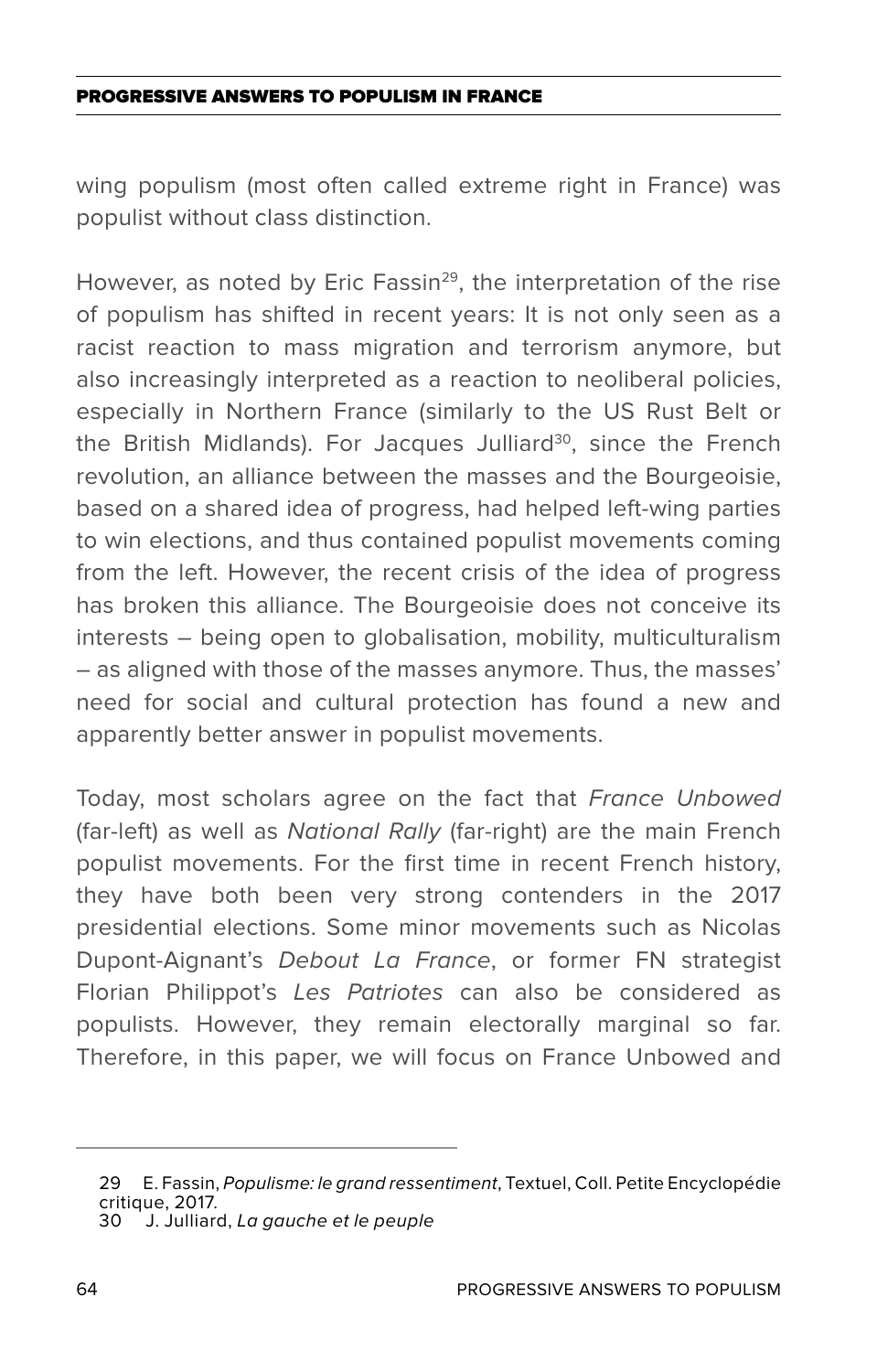National Rally, but one should always keep in mind that all French political movements have some populist characteristics – be it communications, ideas, political tactics or strategies.

# **Description of the main populist parties**

# **Electoral history and overall importance to the country's political system**

The Front National has been considered a major political force in French politics ever since its very unexpected result of over 10% in the 1984 European elections. However, till the 2002 presidential election Front National has remained electorally marginal – because the French electoral system for the national parliament has no proportional representation. Moreover, it is a party that has usually had quite bad results in local elections, and mainly performed in the presidential one (14.38% in 1988, 15% in 1995, 16.86% in 2002, 10.44% in 2007, 17.90% in 2012). The only exception to this rule was the 2014 European elections, where the FN became the "first party of France" with 24.86% of the votes.

The emergence of a left-wing populist party is a more recent phenomenon: In France, the left-wing populists – or far-left, as it was called then – have long been contained to the margins of the political spectrum ever since the fall of the Communist Party. Although, the Socialist Party had long dominated the left, the 2017 presidential elections were the first time since François Mitterrand that the Socialist Party was relegated behind another left-wing party (one exception: the 2008 European elections, where the Greens took the lead). Mélenchon, a former socialist himself, who has vowed to destroy his former party, has been able to attract a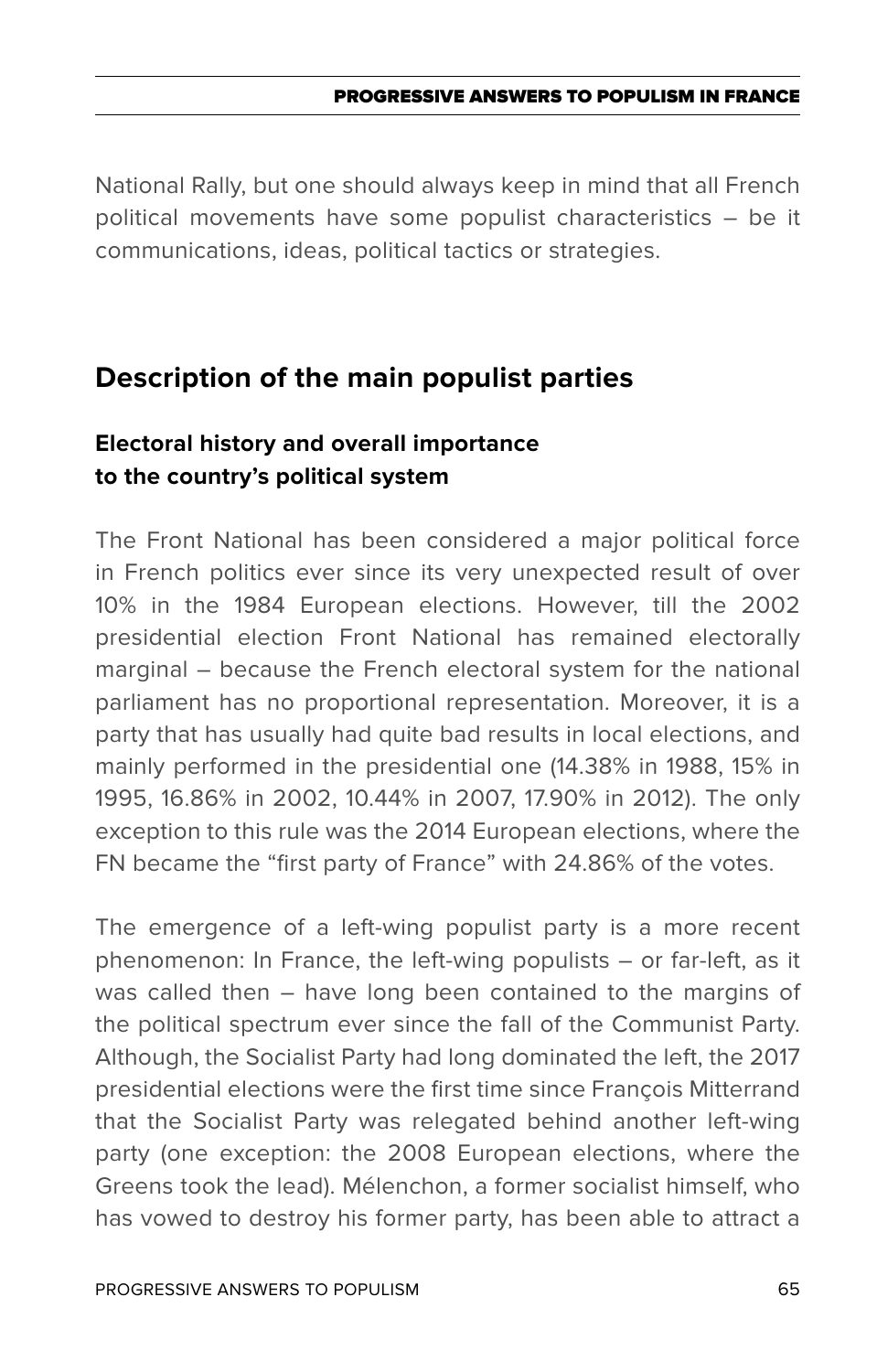substantial proportion of former socialist voters, without losing the more "extreme" left-wing supporters.

### **Electoral demographics**

According to the pollster Ifop, Marine Le Pen was able to attract 14% of Nicolas Sarkozy's 2012 voters in 2017, 6% of François Bayrou's (a key centrist figure who rallied Macron during the 2017 campaign), and 7% of former president Hollande's voters. The electoral segments where she was strongest were mainly people of working age, and especially the lower-income brackets (30% of employees, 39% of manual workers, 32% of people without higher education). She had many supporters in rural areas (26% voted for her, while she got only 22% of urban vote, and 14% in the Paris area). Her support was particularly weak among upper classes (13%) and the elderly.

As for Jean-Luc Mélenchon, he attracted a substantial proportion of former socialist voters (26% of Hollande's 2012 voters), as well as centrists (12% of Bayrou's 2012 voters). He attracted 27% of the 18 to 34 years old, 25% of employees and manual workers, 23% of the public sector employees. Contrary to Marine Le Pen, he received the most votes in the Paris area (23%), while his vote was spread evenly in urban and rural areas (20%). He also attracted higher socio-economic segments (17% of middle- and high-income groups) than the FN did. One should note that Marine Le Pen's voters are characterised by their fidelity: In the first round of the presidential election, she won back 80% of her 2012 voters. Jean-Luc Mélenchon obtained 75% of his 2012 voters in 2017. In both cases, that's much more than all the other competitors: François Fillon was only able to keep 60% of Nicolas Sarkozy's 2012 voters, and 75% of the 2012 socialist voters did not vote for the socialist candidate Benoit Hamon.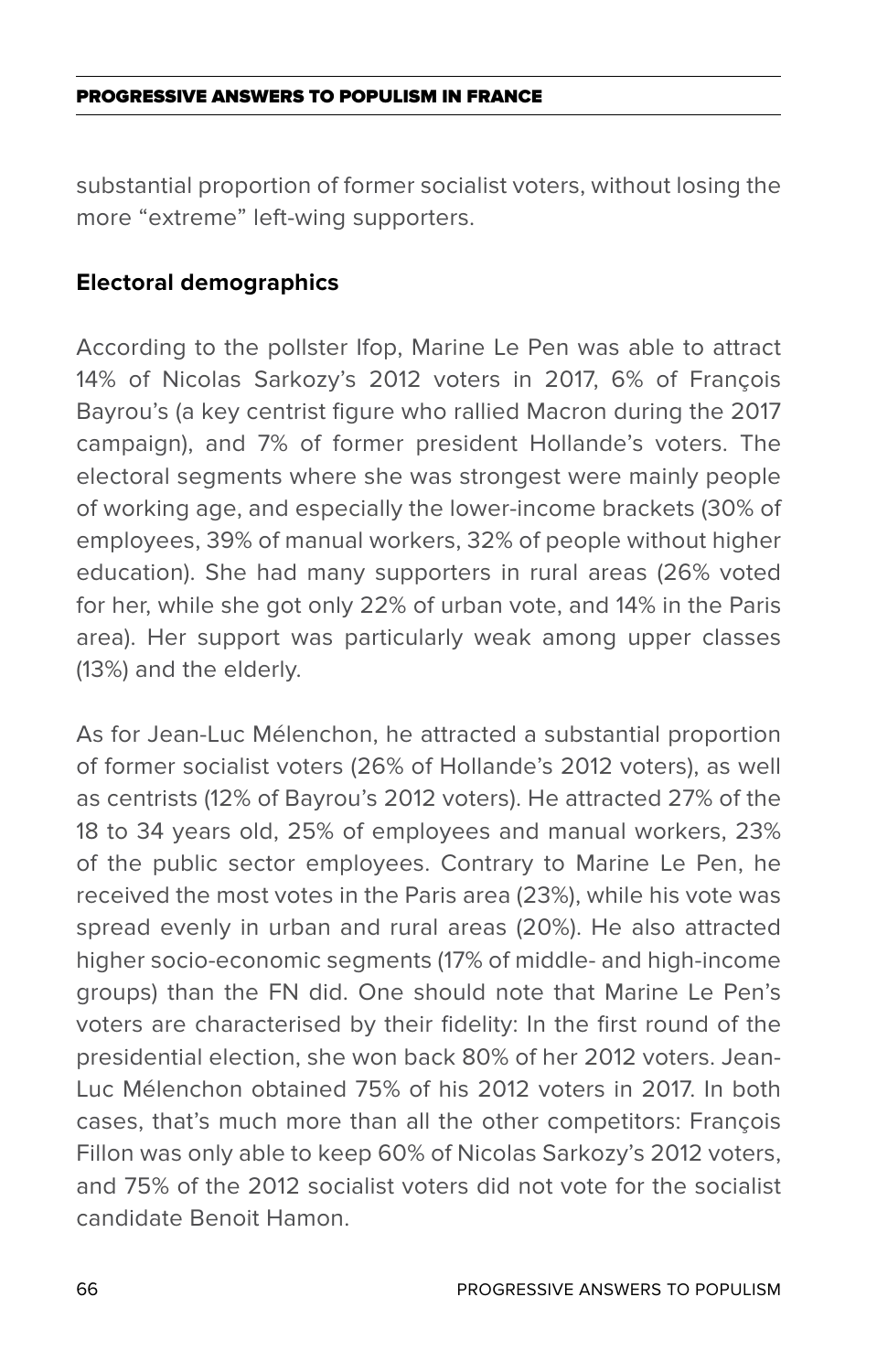Another element to consider is that while the population aged 65 and more represented around a quarter of Emmanuel Macron's and François Fillon's electorates, they accounted for only 13.3% of Mélenchon's total voters, and 15.3% of Le Pen's. This inability of both populist parties to attract the elderly has been their main political problem over the last decade. Already in 2012, the "grey vote" was considered a bulwark against the populist insurrection – mainly due to the economic risks linked to Marine Le Pen's program (which proposes leaving the euro-zone), and to Jean-Luc Mélenchon's anti-European and Keynesian (relying heavily on public spending) platform.

### **The Fall of the Socialist Party**

In September 2017, the centre-left French Socialist Party took a very symbolic decision: after its resounding defeat in the last presidential and parliamentary elections, it announced it would have to sell off its historic headquarters. Situated on Rue de Solférino, a few hundred feet from the National Assembly and the Musée d'Orsay in Paris, this building had been acquired by the party in 1980, one year before François Mitterrand became the first socialist President of the French Republic. This decision has been hotly debated in the – remaining – socialists' ranks and has become the symbol of the party's difficulties. How has this centerleft party, which as recently as 2012 held most executive powers in the Régions and Départements, and had a majority in the Senate as well as the National Assembly (the higher and lower chamber of parliament, respectively), managed to lose everything in less than five years?

Of course, the reasons for the collapse of the Socialist Party are not only circumstantial. They can be traced as far back as 2002 – the defeat of Lionel Jospin, the outgoing prime minister, in the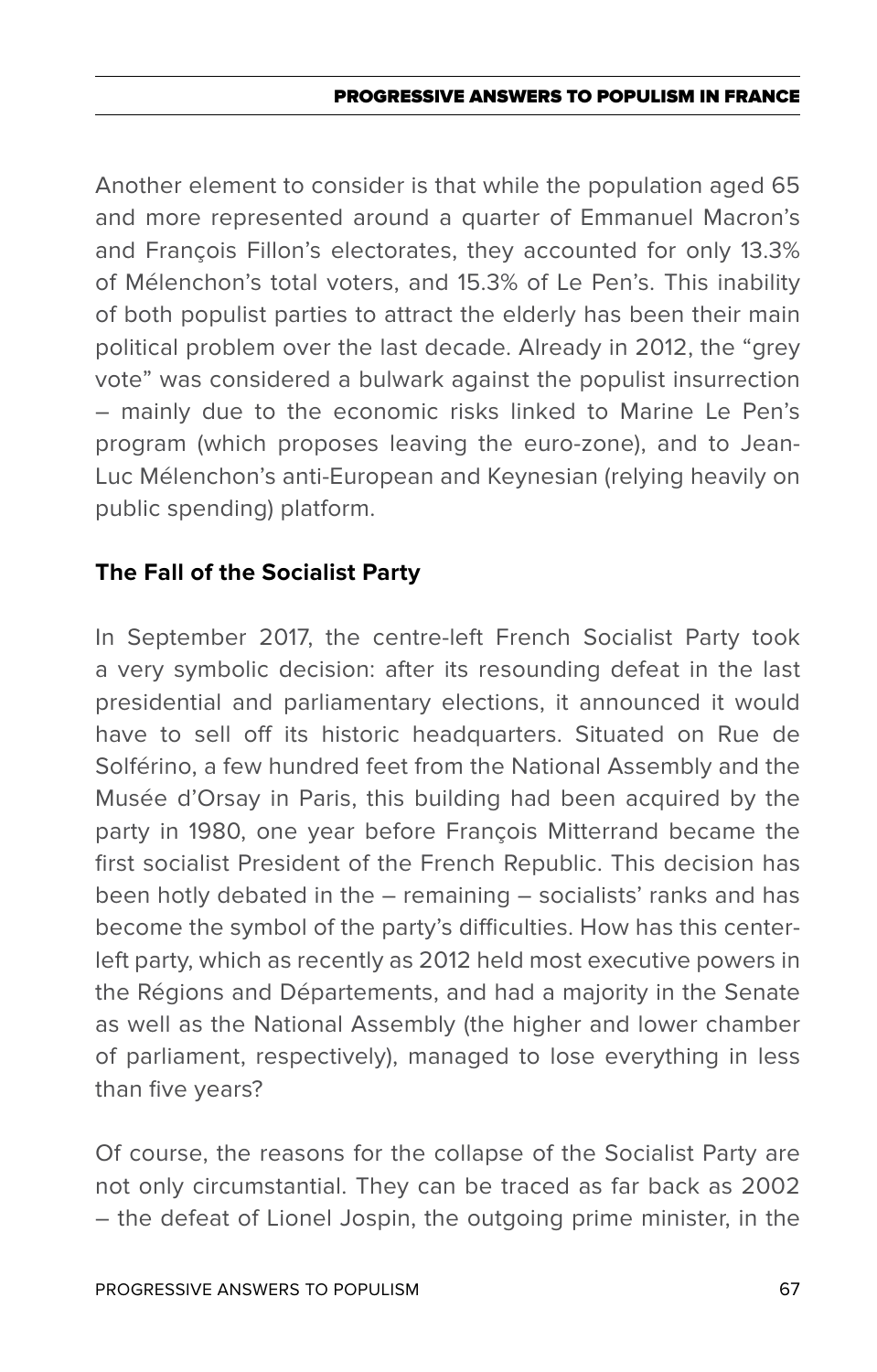presidential election, and the subsequent inability of the party to reinvent itself, adapt to globalisation and take the turn of the 21st century. The socialists fared better in local elections – regional, municipal, departmental – but their inability to accede to the presidency between 1995 and 2012 is a symptom of their growing disconnect with the popular and lower-middle classes, and their inability to hold to a clear political strategy, between "Pro-EU" and "Eurosceptics", fiscal responsibility and Keynesianism, openness and protectionism.

On top of these long-term trends, the decomposition of socialism has undergone a huge acceleration since the end of 2016. First, there was the decision of President François Hollande, the socialists' "natural candidate", not to seek another term. Burdened by an abyssal unpopularity, unable to bring his political family together and threatened by the ambitions of his ex-protégé Emmanuel Macron, the President thought preferable to let his successors defend his legacy and his party's ideas in the 2017 presidential election.

Finally, the socialist primary was won by Benoît Hamon, but on the election day at least 75% of socialist sympathisers did not vote for the socialist candidate, and almost 60% of François Hollande's 2012 first-round supporters voted for Emmanuel Macron. 42% of socialists voted for Emmanuel Macron, and 23% for left-wing populist Jean-Luc Mélenchon<sup>31</sup>.

Although Benoit Hamon had emphasised the lack of support from his own party that he suffered during his campaign, and especially

<sup>31</sup> http://www.lefigaro.fr/politique/2018/10/12/01002-20181012ARTFIG00354 au-ps-une-base-militante-de-plus-en-plus-etriquee.php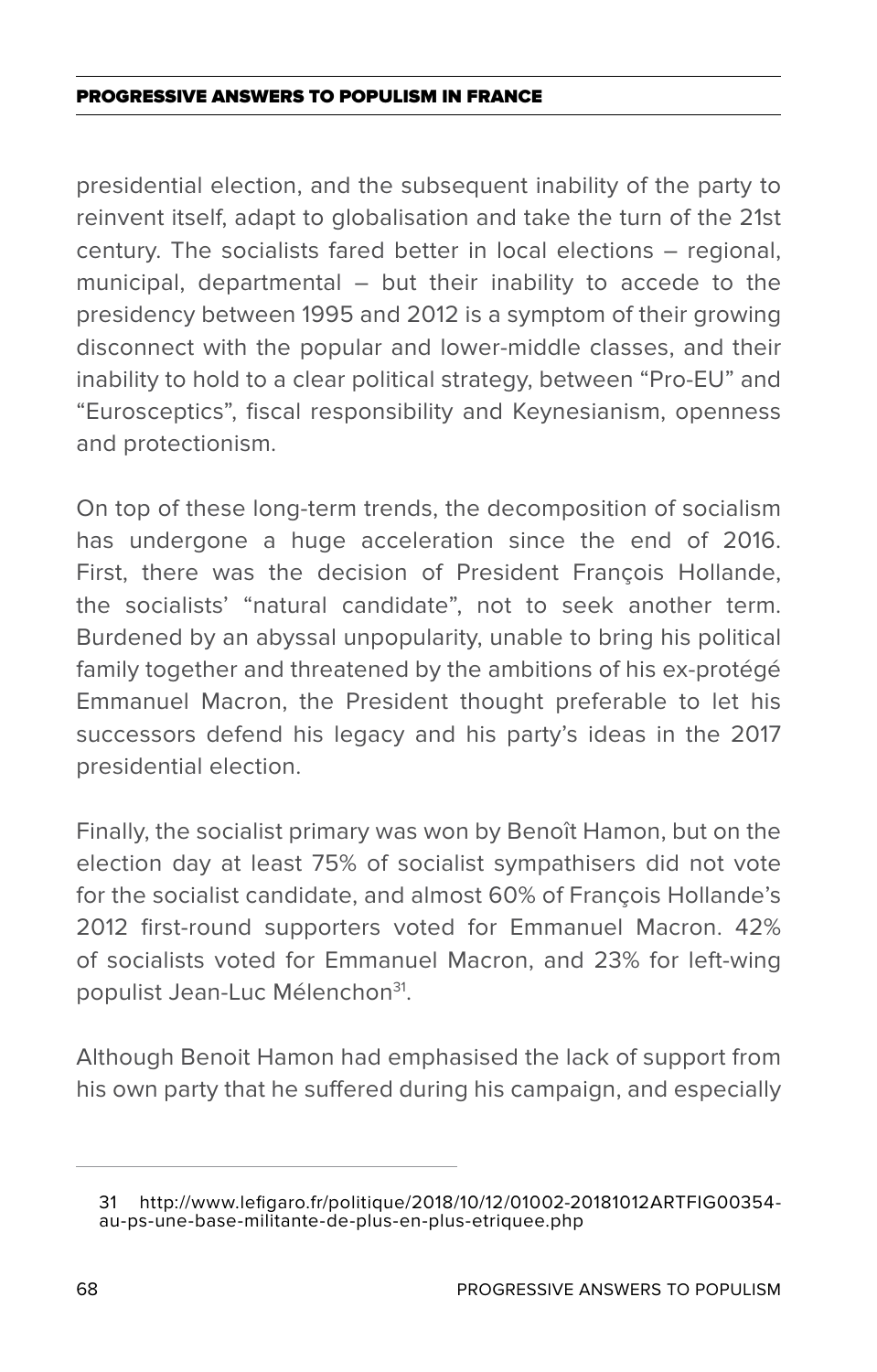the treason of his ex-rival Manuel Valls (who called socialists to vote for Macron well ahead of the first round), it is not clear that this had any significant impact on Hamon's electoral performance. Polls show that most voters deserted him within 15 days after his victory in the primary – as he was centred on building an alliance with the marginal Green party instead of talking to voters –, and in the weeks following the first TV debate. To this day, Hamon – who left his party in July 2018 in order to create his own movement – still says that the lack of support within his party played a major role in explaining his humiliating 6% score.

Never has the French Socialist Party known such a spectacular downfall, in such a short period. The percentage of voters declaring themselves "sympathisers" of the *Parti socialiste* fell from around 16% in January 2017 to less than 10%. Eight months later – as of December 2018 – it remained at the same level.

# **Attitude of the populist voters**

In order to identify the key drivers of populism in France, the pollster Ifop conducted three focus groups during the fall of 2018. It focused on:

- Supporters of left-wing populism (France insoumise)
- Supporters of national-populism (Front National)
- Voters shifting from the French Socialist Party to leftwing populism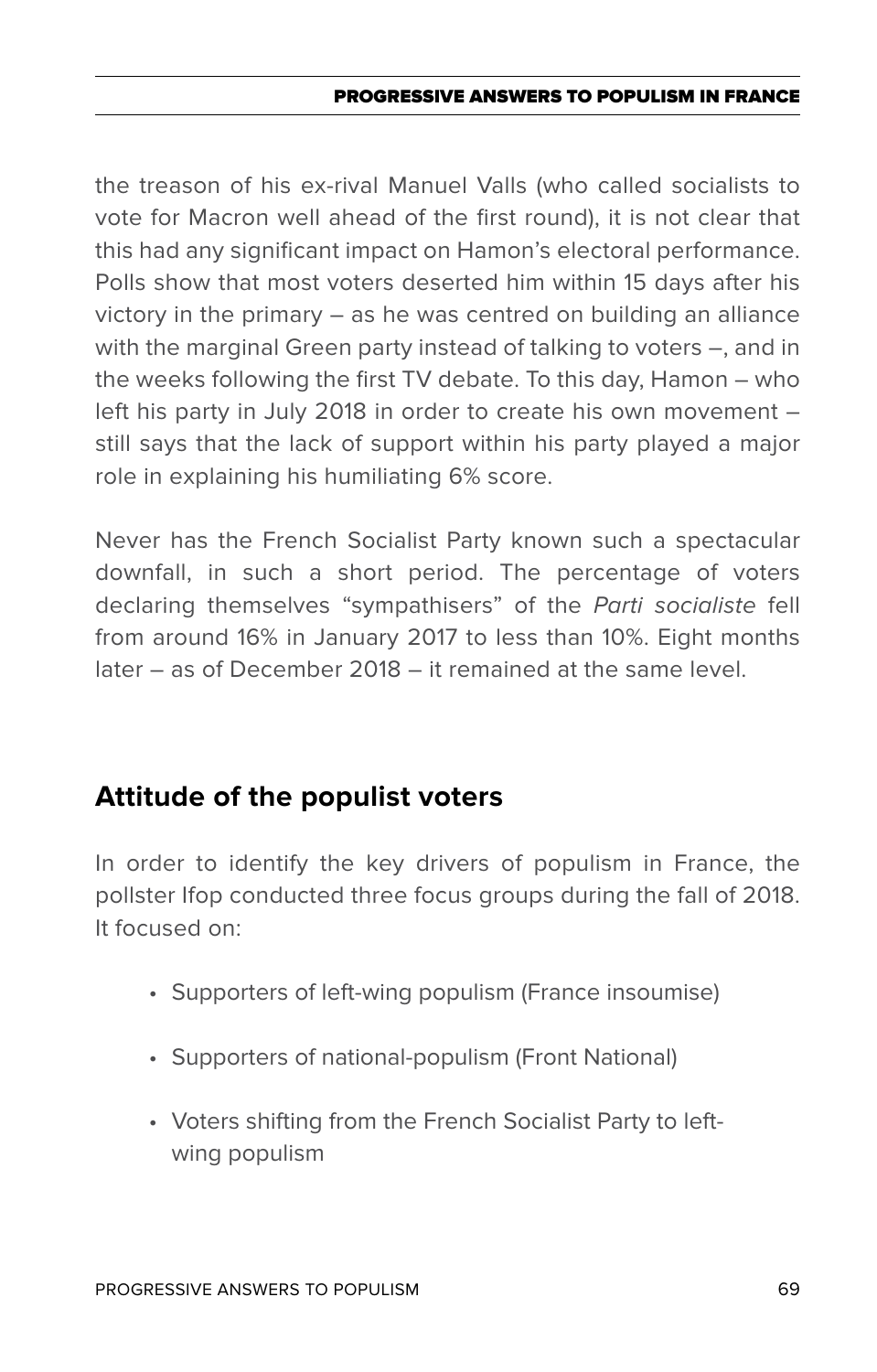The first result is that left-wing and right-wing populisms have similarities in terms of worldview, but they also have very clear differences, which makes it difficult to imagine an Italian-style populist coalition being formed one day in France.

Indeed, sympathisers of Mélenchon, those of Le Pen, or ex-socialists all underline the perceived limits of a capitalist system they think is dominated by the rich and powerful. All three groups talk especially of unfairness and rising inequalities, both in terms of access to services, of taxation, or in how the laws and rules are applied – *tough on the weakest, and weak with the most powerful*. Moreover, all groups share a common distrust towards politics and politicians, whom they perceive as disconnected, self-interested and careerist, and incapable of understanding the problems of common people.

All three groups feel that it is increasingly tough to live in the current French society, and that liberties – understood in the broad sense, as freedom to make choices, to speak, and to build one's own life without being burdened by rules, taxation, social determinism – are decreasing.

However, beyond those common trends, we do see very clear ideological differences across groups, and especially between left-wing populism and right-wing populism. While the Front National voters adhere to conspiracy theories, often blaming immigrants and Muslims for economic, cultural and physical insecurity, voters on the left hardly ever blame immigrants and Muslims, and prefer to mention economic liberalism, individualism, and the irresponsibility of the rich and powerful.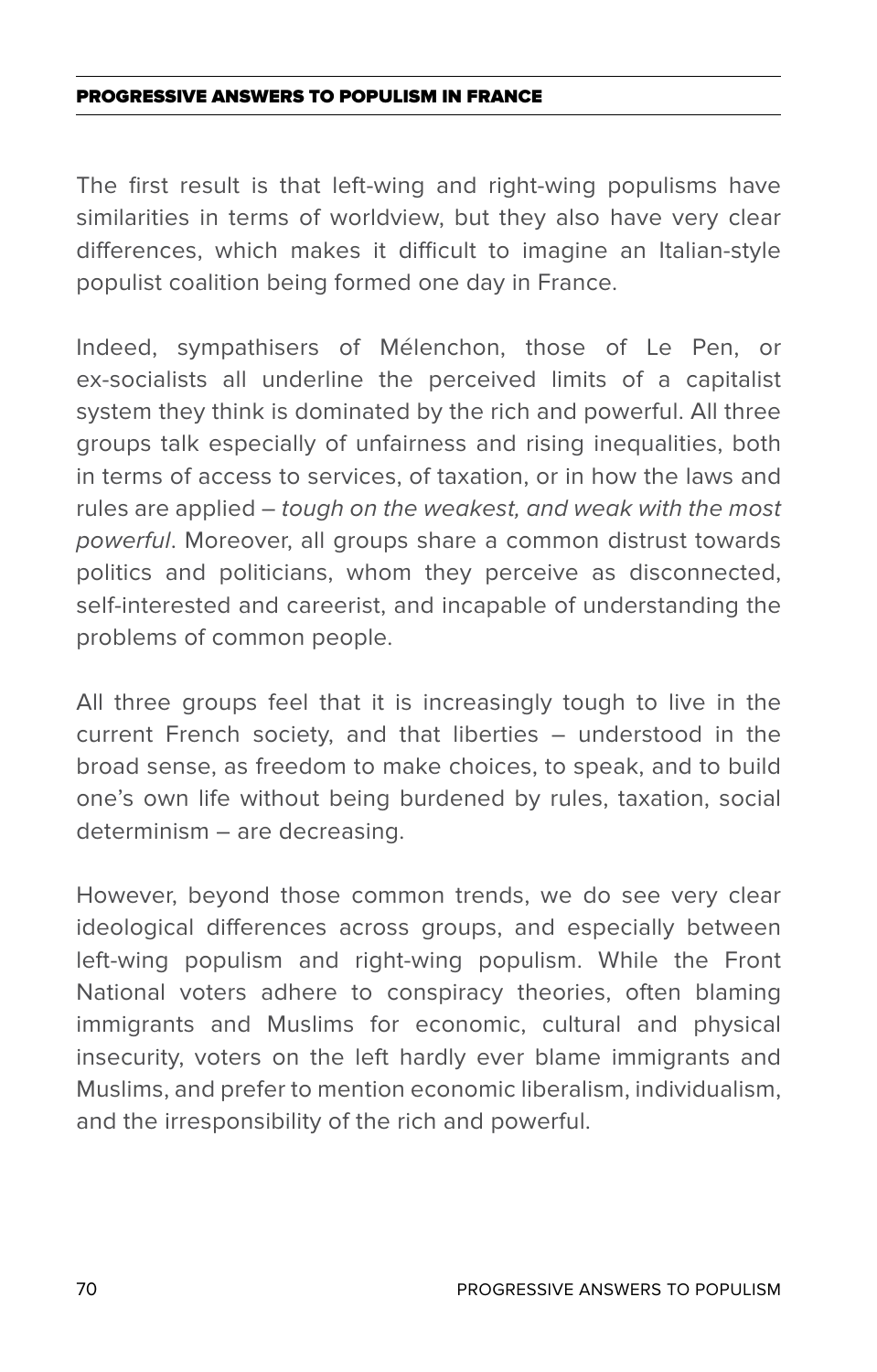One should note that former Hollande voters and Mélenchon's current voters converge on almost every point: they blame economic globalisation, financialization, and stay relatively open to other people, cultures or religions. In this sense, left-wing populists are closer to the traditional left than to extreme right populists.

If we would split the three groups into two, with the Front National voters on one side and Mélenchon voters – former socialists or not – on the other, two very different visions of the world emerge:

- On the one hand, the FN voters have a strong demand for protection and express the temptation to return to a glorious past, preserve culture and values that they perceive as weakened by globalisation and immigration. On the other hand, Mélenchon's voters express a strong demand for sharing, solidarity, and openness.
- In the light of the terrorist attacks in Paris and Nice, there is a great tension between FN voters' need for security and their demand for more freedom (free speech against "politically correctness", freedom from taxation, rules and constraints). On the left, the tension is rather between their desire for freedom (in the sense of "being free to build one's life") and their everyday economic constraints (poverty, taxation, purchasing power, unemployment).
- While both groups express frustration because of these tensions, they do not blame the same groups at all: FN voters link this tension to the "threat" represented by Muslims/migrants (amalgamated in the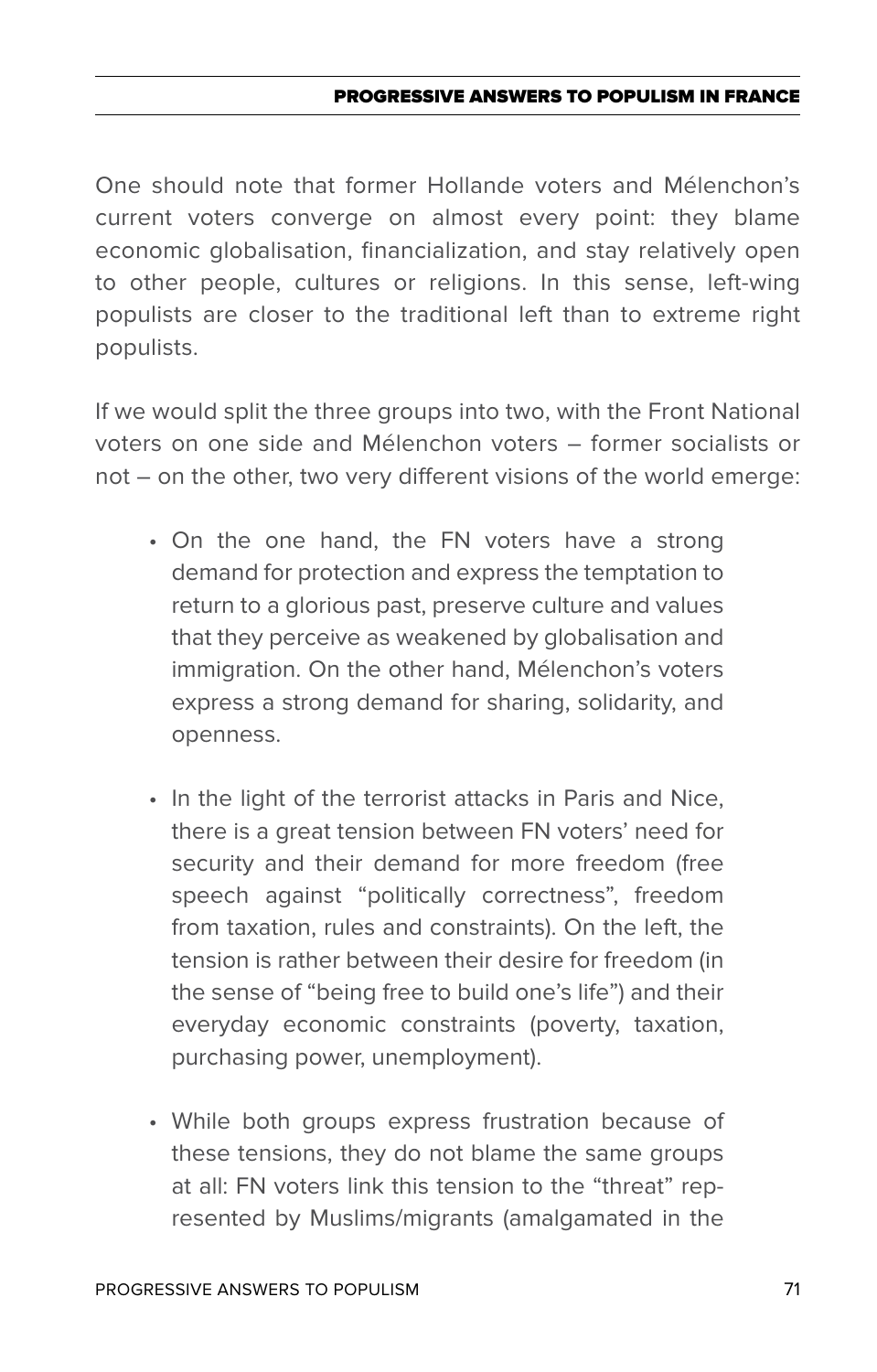same group), while Mélenchon voters relate this tension to the cult of money, financialization, and unregulated liberalisation.

- In the FN case, the dynamic is clearly nativist, the desire of preserving their identity and re-establishing rules and boundaries. In case of left-wing populism, the dynamic relies on the desire to change the economic model/paradigm, in order to restore cohesion and a sense of common purpose. Cohesion and better relationships between people on the one side, order and protection from the outside world on the other side.
- • Regarding solidarity, while both express the need for more social justice, FN voters blame "assistanat" (state-handouts given without conditions to migrants or underserving people, and not to natives – perceived as hard-working), while Mélenchon voters blame shareholders ("finance rules the world") and the powerful elite (Mélenchon has reintroduced the word "oligarchs" to talk about them). Thus, while FN voters distinguish "real" and "false" poor, Mélenchon voters think the main tension fracturing society is between the "ultra-rich" and the rest of the population.
- The EU is seen by FN voters as a threat to national sovereignty, although the temptation to leave is moderate compared to the UK. Mélenchon voters see the EU as an *empty, technocratic shell,* which does not listen to common people, and has lost sight of the values of its founding fathers.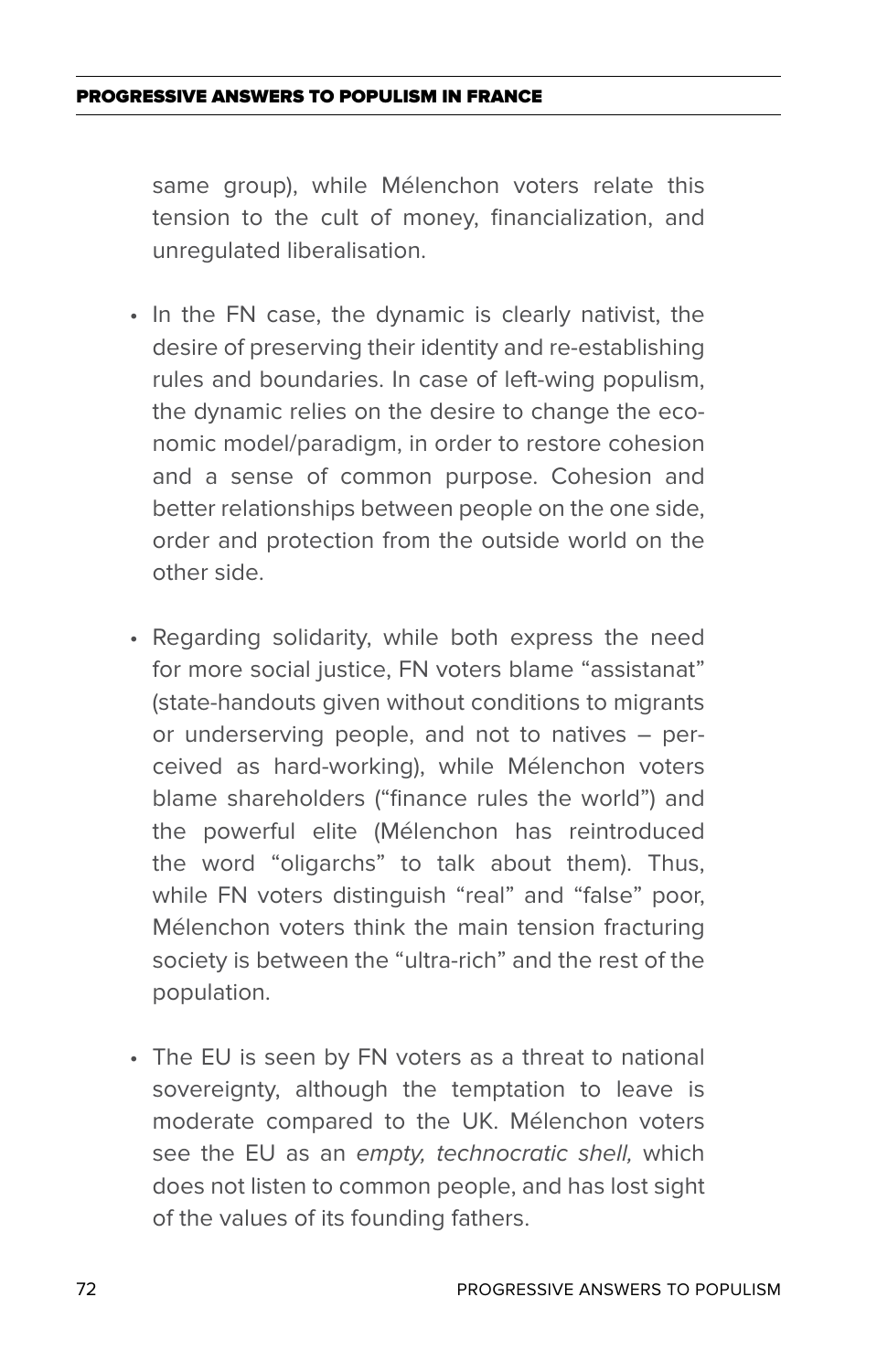Ideological differences between these two groups are numerous, but one prevails over all the others: the issue of identity. While FN voters are proud of their identity  $-$  their roots, history, their culture, their values, and sometimes even their ethnicity and religion – and often talk openly about it and about how they see foreigners as perverting this identity, left-wing populists tend to avoid the subject altogether, either because they are very open and conscious of being a small minority holding an open view of citizenship in the French population, or because they fear being amalgamated with the "racists" of the Front National.

For Front National voters, the Nation is extremely important, with its history, values and ancestors. A book by Philippe de Villiers, a controversial figure of the French right, dedicated to Clovis, the first king to unite all Frankish tribes into one kingdom in the 5th century, had a big success and illustrates this glorification of heroic figures. Sometimes, in this group, we find references to "*la terre*" (the land) and "*le sang*" (blood, thus purity). According to these voters, nationality or citizenship cannot and should not be easily acquired. However, France Unbowed voters too claim some national symbols like the flag or the French language, but they tend to refer to less emotional and controversial symbols. Their conception of nationality is clearly more inclusive, and indicates they are left-wing voters before being populists on this topic.

At the heart of the question of identity stands the immigration issue. Especially since the beginning of the "migration crisis" in Europe, immigration has functioned as a catalyser, enhancing the dynamics already in place and giving a new sense to formerly separated and apparently unconnected issues.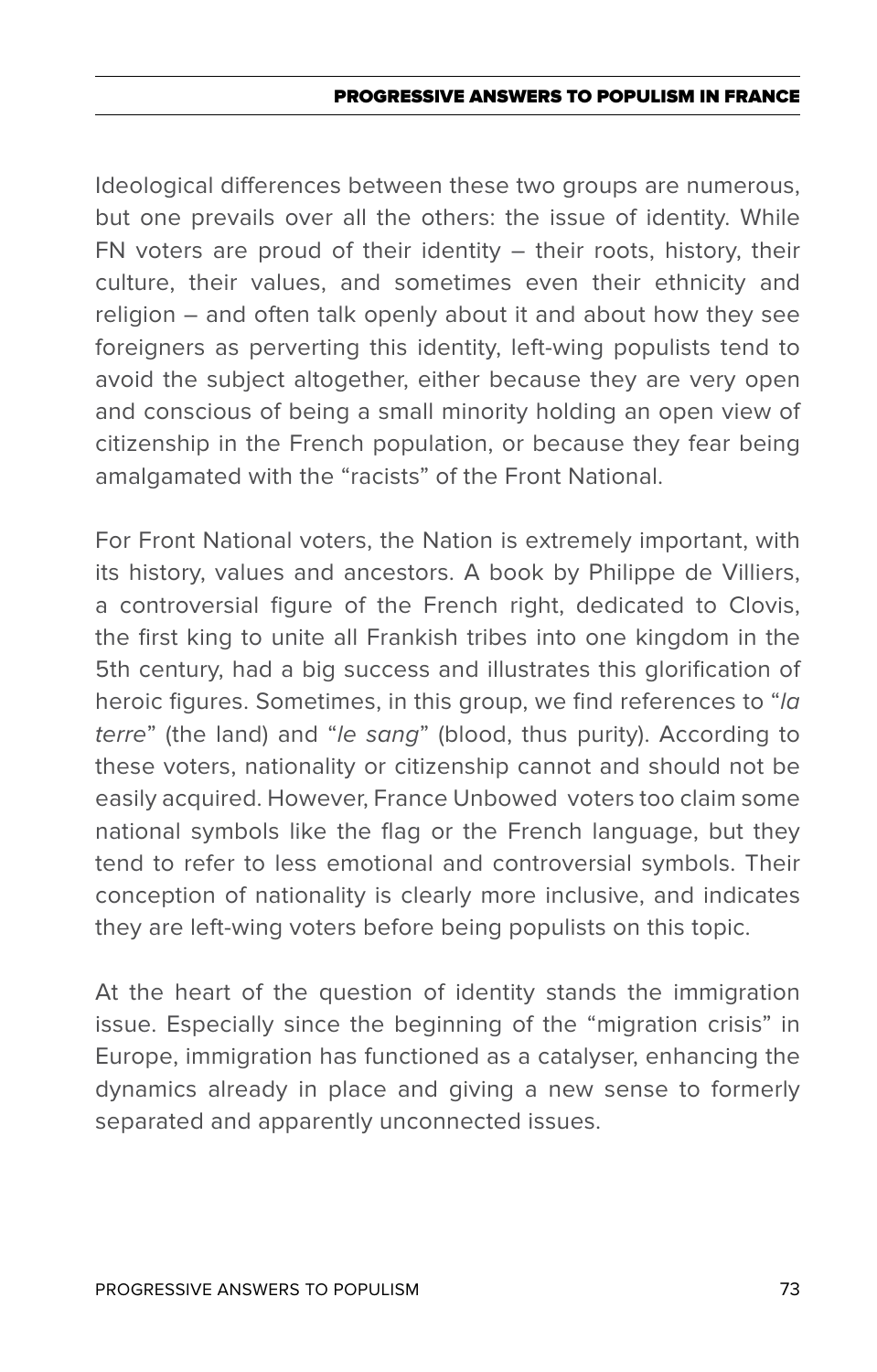The FN voters see migration as the root-cause of economic, identity and security problems; their whole ideology is organised around this perceived threat. Migrants are a scapegoat to them, that provides an explanation to all problems – i.e. individual and collective decline. FN voters have no or very limited empathy for migrants; in order to be "more politically correct" they often claim they are favourable to helping them, but only in their countries of origin.

Mélenchon voters talk about migration mostly in moral terms and feel guilty because of the treatment received by migrants and refugees in France. Some are really angry towards the government's perceived inaction, and others are more nuanced, because they would like to welcome people but are convinced that France does not have the necessary resources to properly integrate them.

This clear division between left-wing and right-wing populism in France is supported by evidence gathered by IPSOS and Cevipof,<sup>32</sup> which shows that the ideological convergence and electoral porosity between France Unbowed and Front National voters are very limited. Indeed, only 7% of former Mélenchon voters in 2012 have voted for Marine Le Pen in 2017. Ideologically, the divergences are quite striking:

• Le Pen voters are clearly *declinists*, 47% think France is engaged in an irreversible decline, while Mélenchon voters refuse to think of the future in such depressing terms.

<sup>32</sup> https://jean-jaures.org/blog/entre-france-insoumise-et-frontnational-de-solides-divergences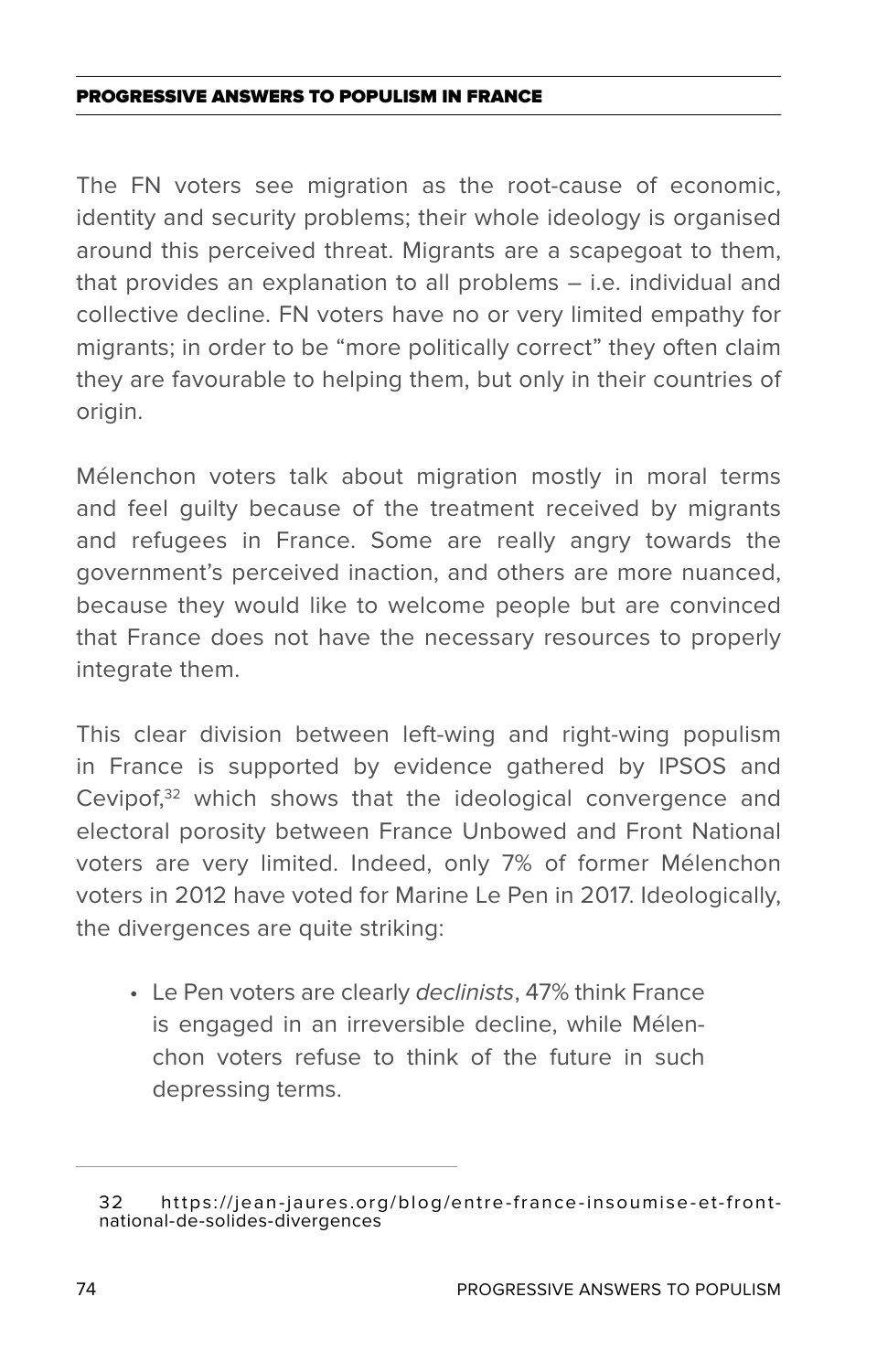- • Le Pen voters declare being more and more inspired by the values of the past to conduct their life, while only half of Mélenchon's voters do so.
- Immigration and Islam appear as the most radical divergences between both groups:
	- Only 30% of LFI voters think there are too many immigrants in their country, while 95% of FN voters do.
	- 58% of LFI voters think Islam is compatible with the values of the French Republic, while only 9% or Le Pen voters' do.
- • Groups also have different political cultures: FN voters have a much stronger demand for authority – 98% of them think France "needs a leader to restore order". 87% of them are in favour of restoring the death penalty – against only 18% of Mélenchon's voters. Also, their distrust of democracy is more pronounced: 55% of Front National voters think another governing system would be as good as democracy, while 25% of LFI voters share this opinion.
- They also have divergences in social and economic issues: While both groups think social protection and redistribution are a priority, 59% of France Unbowed sympathisers against 10% of Front National / National Rally sympathisers think "France should be more open to the world". 88% of LFI voters against 44% of FN voters want France to keep the Euro as its currency, and 59% of LFI voters against 17% of FN voters think being a member of the European Union is a good thing for France.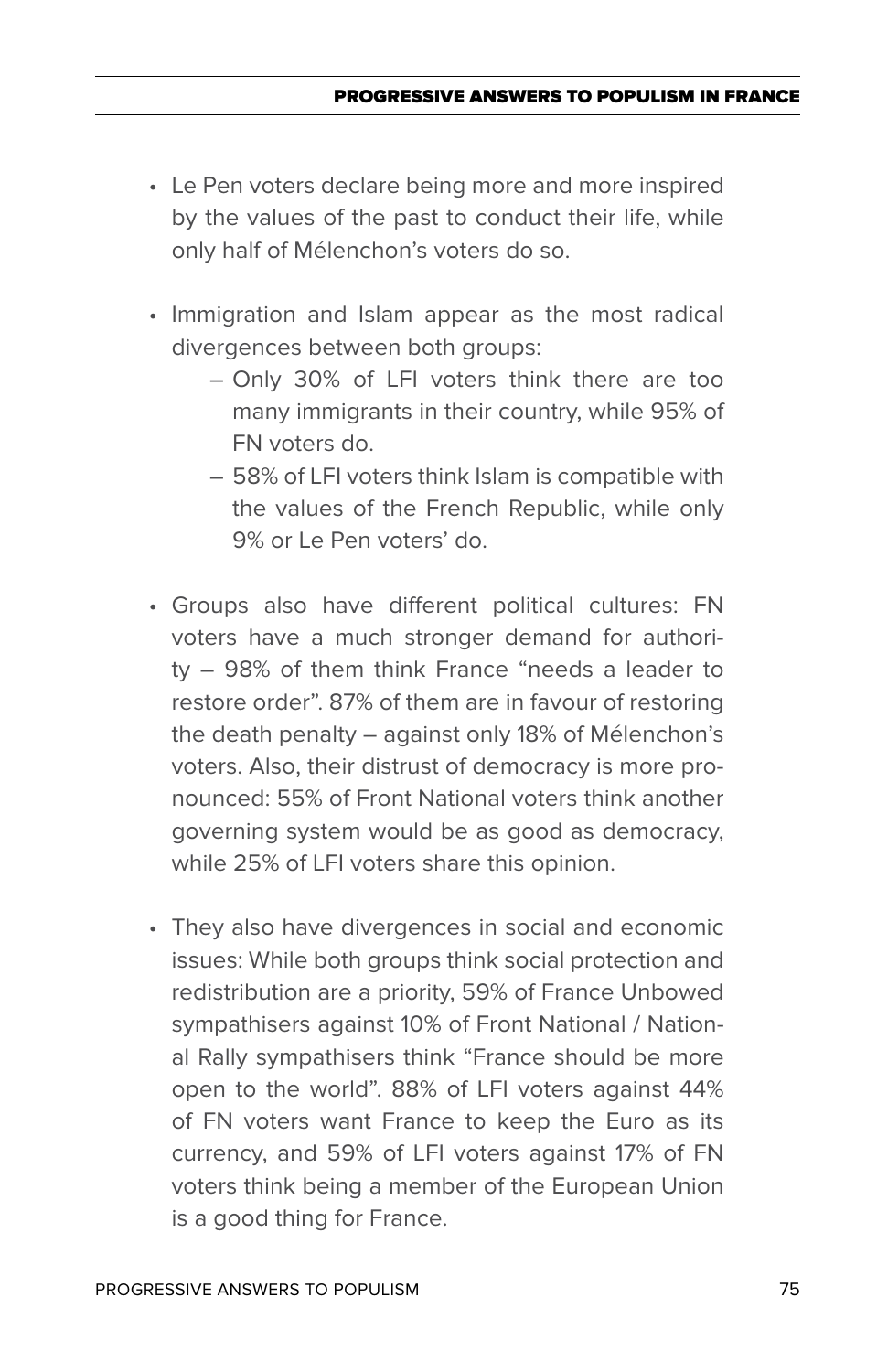## **Strategies for the Progressives: how to deal with populism**

Evidence collected for this analysis – both qualitative and quantitative – tend to indicate that, despite of what Mélenchon, Le Pen or Macron claim, the populist/progressist divide has not completely erased the right/left divide. Although current populist movements clearly have an advantage, and the dynamic is on their side, they mostly gain voters from the fringes or abstention, and not so much from the moderates supporting the former left-wing government (although Mélenchon had succeeded in attracting many socialists during the presidential election, his current scores in voting intentions for the European elections and his popularity scores tend to indicate that he has lost them, even though the Socialists have not been able to attract the back).

In terms of strategy, this is encouraging, because it prohibits – in the short term at least – the perspective of a "populists union", which would clearly form a majority. For Progressives, it shows there is still common ground between left-wing populists and centre-left moderates (or social democrats). The only question is whether this common ground enough to form a new ideological platform.

### **1 Developing a defensive strategy**

The first conclusion to be drawn from this overview of the populist dynamics in France is that, for Progressives, trying to win over voters who currently opt for right-wing populists would be very difficult if not impossible in the short term. As demonstrated by Marine Le Pen's electoral scores, FN voters tend to be loyal to their camp, and even if they have doubts about Le Pen's leadership following her poor performance in the presidential debate against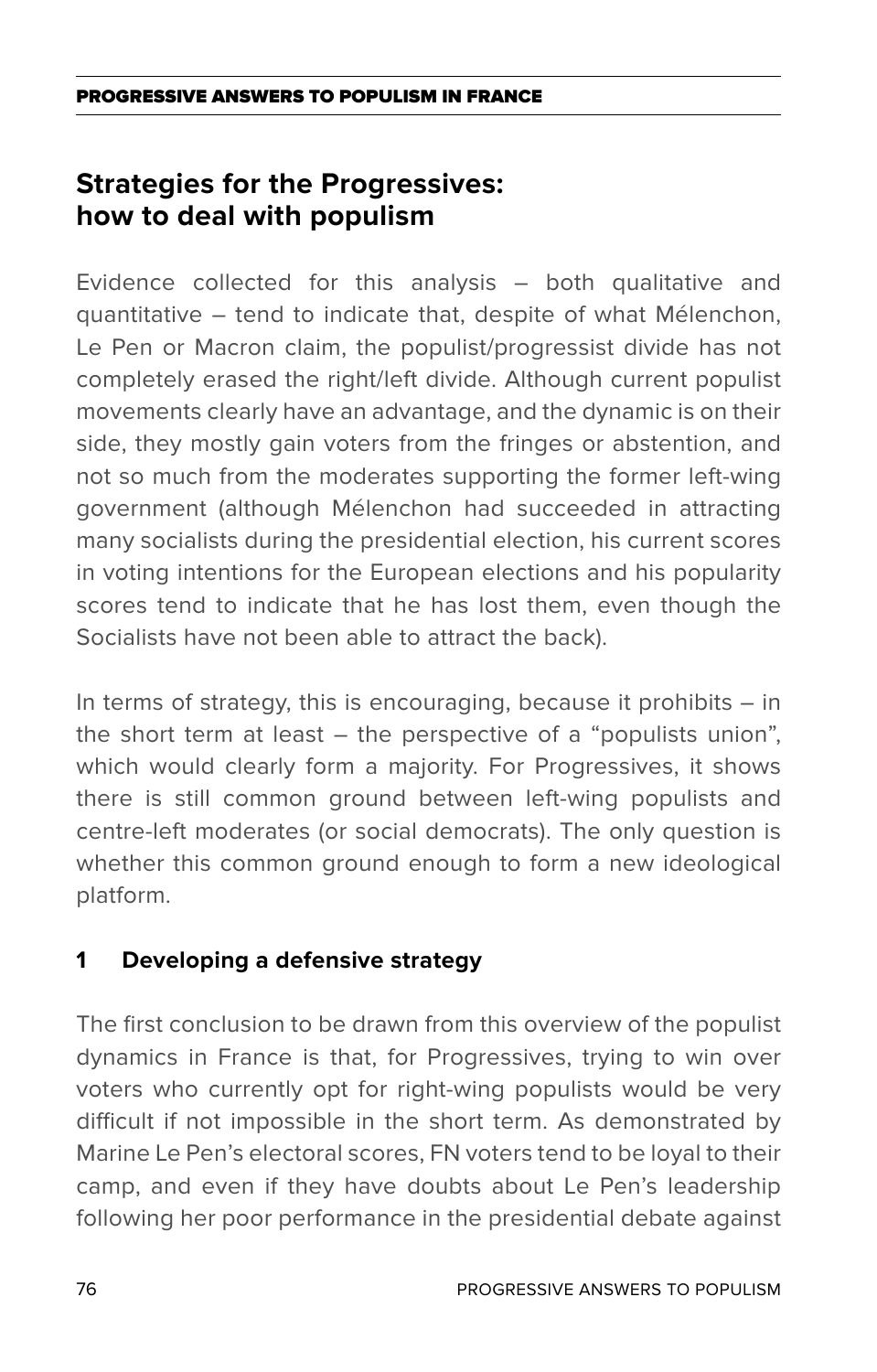Macron, they are not prepared to vote for Progressives, because they do not share their core values.

However, this does not mean that the proposals of right-wing populists should be ignored, especially when they intersect with the majority's priorities. Indeed, the issue of immigration and of security is not a priority for citizens on the left – they do not place it at the top of their voting motivations, unlike right-wing and extreme right voters –, but it does not mean these topics would be uninteresting for them. Clearly, immigration is an issue for leftwing voters in the sense that they are attached to social cohesion, and voters fear that failing to integrate new residents properly – socially and economically – leads to social tensions. Most of these voters are open, but not necessarily multicultural: they want migrants to integrate, have rights but also duties towards the community, speak French, and share the values of the French social pact (equality, freedom, *laïcité* – secularity –, fraternity).

Trying to disregard an important political issue was a massive error of Progressives at the end of the 90s: Under former prime minister Lionel Jospin's leadership, the feeling of insecurity was wrongly considered as a "sentiment" that did not correspond to any real insecurity. But since Jean-Marie Le Pen's accession to the second round of the presidential election in 2002, the Socialists have understood that neglecting a major issue (the "ignore" strategy towards populists) was not the right way to deal with it and have updated their policies and discourses accordingly. The immigration issue today leads Progressives to the same strategic hesitation: Should they hold to their values – openness, humanity – at the risk of losing voters or should they be more pragmatic, and borrow tough positions from the right, or should they avoid choosing between both options by ignoring the issue as much as possible? The pragmatic option was tested by Manuel Valls, who openly criticised the German chancellor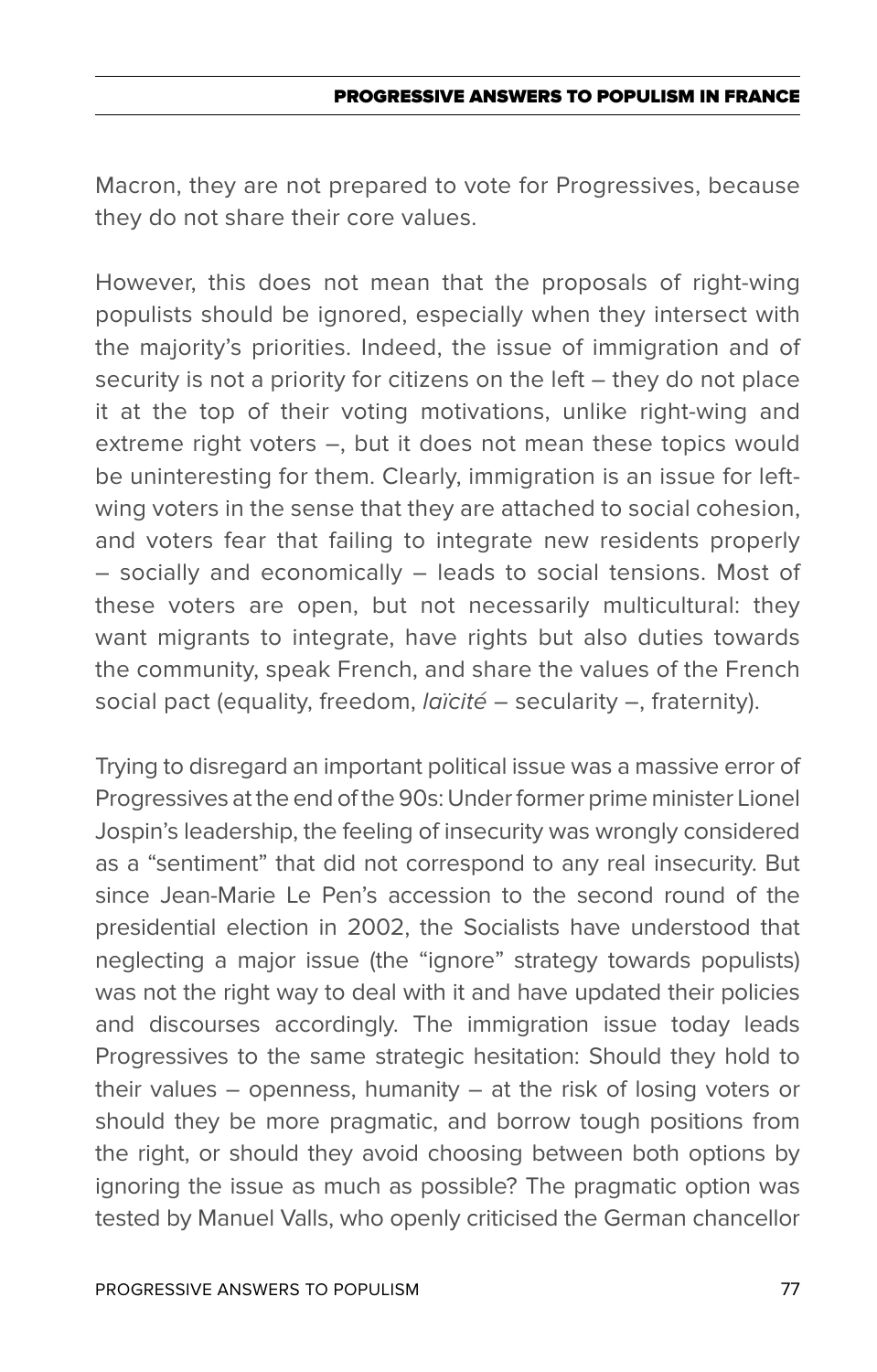Angela Merkel's decision to open borders in 2015. But it led to a huge disillusion within his own majority and paved the way for Macron's rise – who seduced the left by holding a much more open discourse on immigration, at least in 2016 and early 2017.

In any case, immigration, insecurity, the place of Islam in society and the issue of "identity" are topics that are very important to most French people  $-$  even if they are secondary for left-wing voters  $-$ , and for the future of Progressives, finding a way to deal with them without simply copying the right's positions seems necessary. Progressives should be able to demonstrate that it is possible to "live together" peacefully and not only "next to each other" (communitarianism) or "against each other", and to show that to achieve social cohesion there is no need to ask immigrants to forget their roots and abandon their religion. The key is to demonstrate that, under some conditions – learning the language, sharing basic values –, it is possible for all to find their place in the French society, and there is no need to exclude any specific group.

Having a clear point of view on the matter won't attract new voters (and could therefore be considered more like a defensive strategy than a conquering one), because those who vote only according to immigration or security issues will always prefer tougher positions, but it can at least avoid pushing more people towards the right.

### **2 Focusing on shared values and priorities**

The second conclusion to be drawn from this study is that Progressives have room for progression towards former socialists who have left for Mélenchon (or Macron) in the last presidential election. Common grounds – as underlined in the previous part of this chapter – still exists and should provide the basis for reconstructing a left-wing political platform.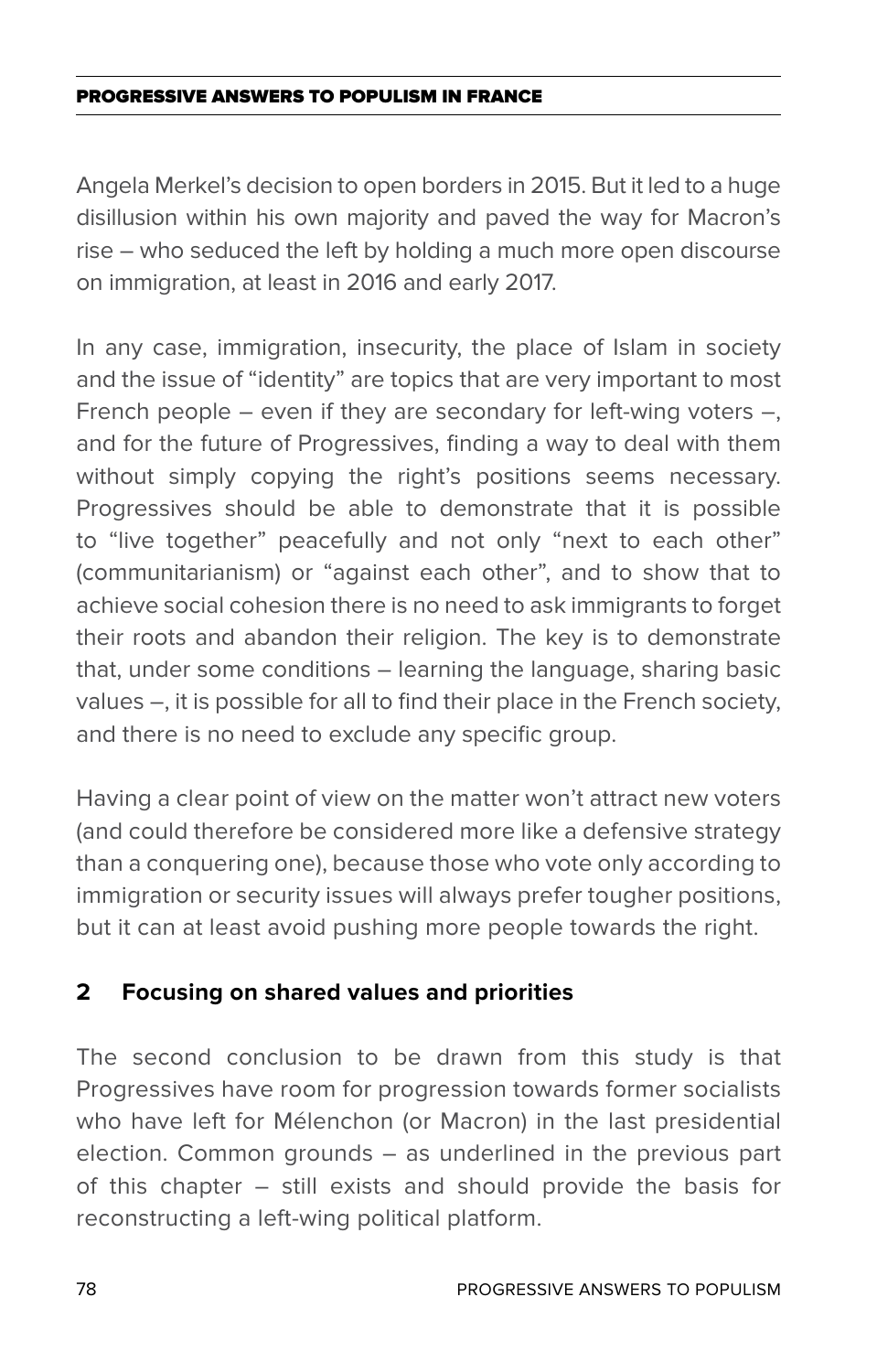In order to build a new dynamic, Progressives should therefore start from the preoccupations and values that are shared by all the voters on the left:

- The idea that the elites administrations, political parties, top-level management in the private sector – do not understand common people, serve their own careers instead of serving the citizens, and that the "system" should be changed. This idea should, however, be taken with precaution: as Macron's case shows, you might win elections with this antielite concept – but by reinforcing the argument that "everything is rotten", in the long run you contribute to create a society that longs for strong leaders, and hence for populists.
- The need for more economic regulation, especially in the field of (international) finance, and protection, especially at work (work-life balance, burn-out, quality of work).
- The idea that France should welcome people who flee conflicts and violence in their countries, an idea which should be reinforced.
- The need for social justice, redistribution from the richest to the poorest, and tackling rising inequalities.
- Putting climate change at the heart of all policies, in order to organise a true paradigm shift in the economic and social domain (change the way we produce, consume, commute and live).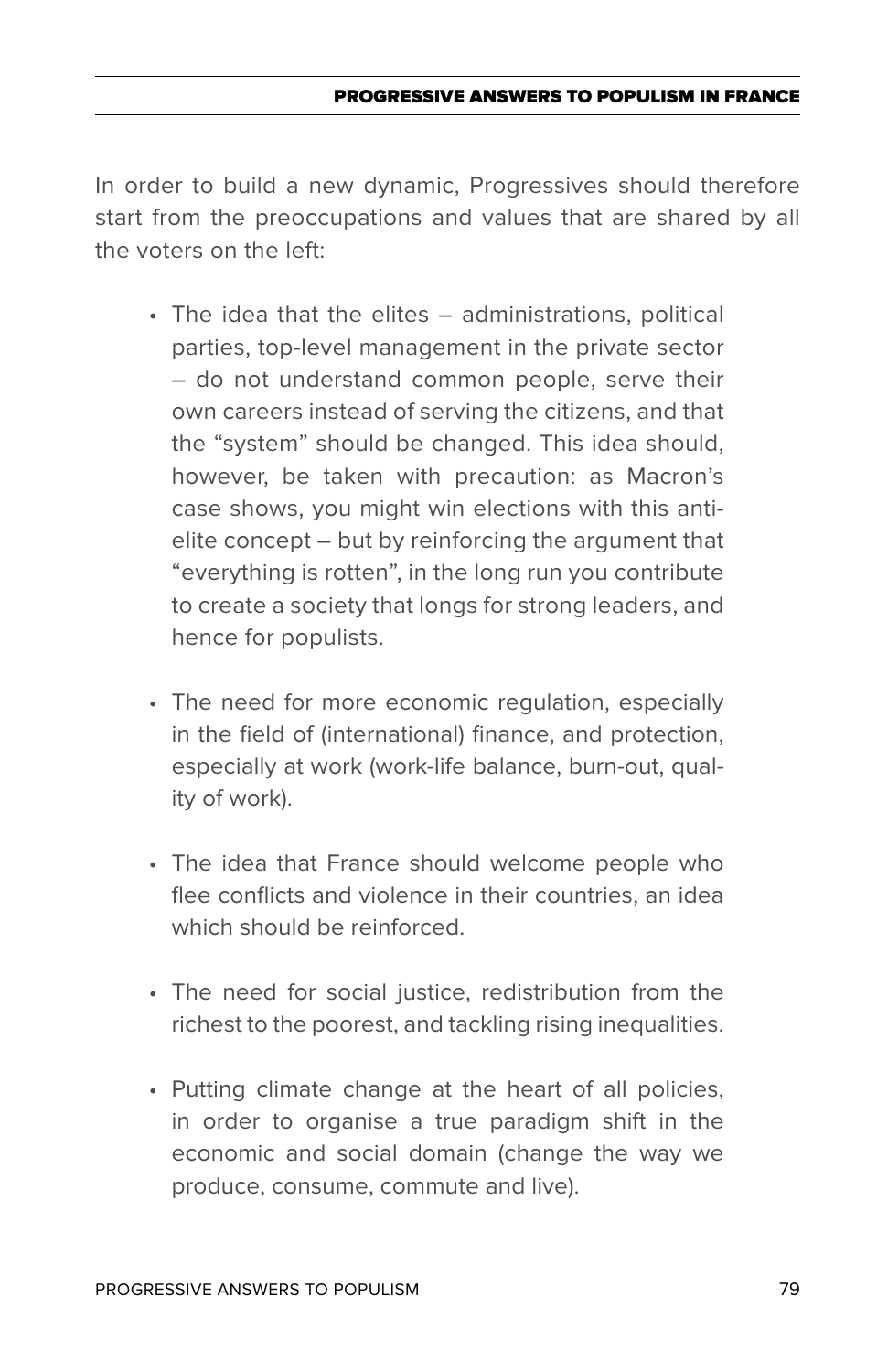• Left-wing voters, populist or not, constitute the minority of French people who still believe progress – economic, social, technological – is still possible, that tomorrow can be better than today, and that appropriate policies could "*changer la vie*" (improve our lives as Mitterrand's slogan said in the 80s). They are not status quo or conservative voters.

### **3 Impose an agenda and develop a narrative**

Ignoring is probably not the most appropriate strategy to deal with the populists, because it gives the impression that Progressives are disconnected from real life or despise common people. However, addressing the priorities of populists' voters should not be understood as copying populists' discourses or collaborating/ co-opting them. Both right-wing and left-wing government parties have tried this to various degrees in the past and only Nicolas Sarkozy succeeded in attracting a substantial proportion of FN voters – and he did it only once, in 2007, and failed to reiterate the trick in his 2012 and 2015 campaigns. Other attempts have always failed and contributed in consolidating populist parties over the long term, by giving the impression that they were right before everyone else, providing them more credibility through borrowing their words and their solutions or helping them set the agenda by putting their arguments at the center of the public debate.

By "addressing" populists' – and especially left-wing populists' – issues and priorities, one should therefore understand that it does not mean copying them but finding a progressive way to deal with these issues.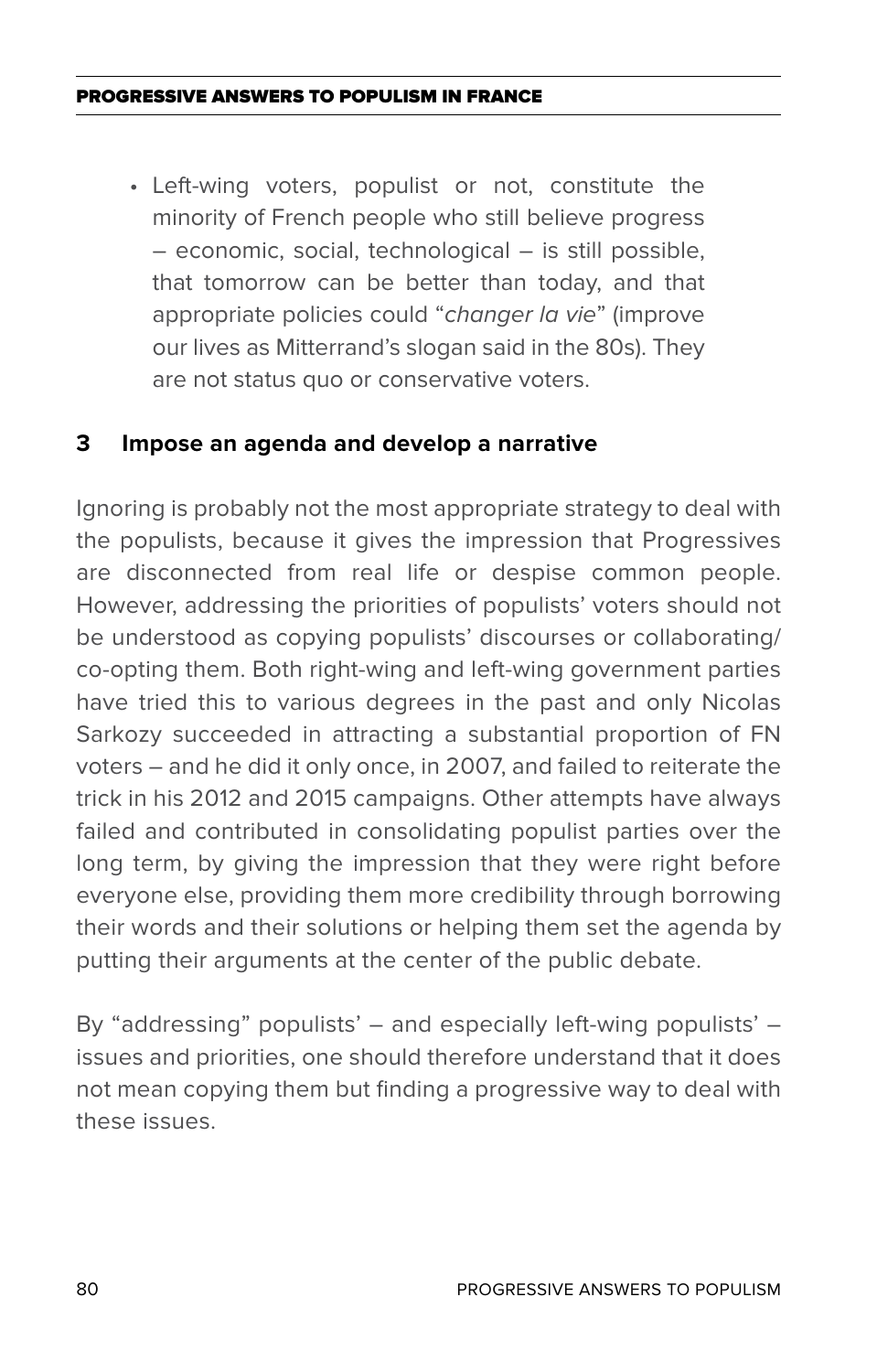Among the lessons French Socialists have drawn from their 2012- 2016 experience in power<sup>33</sup>, one stands out: Politicians should provide a comprehensive and attractive narrative, a compelling view of the world and a direction to where they want to lead the country. The lack of narrative made the impression that Socialists in power did not "change life" (Hollande's slogan, "*Le Changement, c'est maintenant!*" [Change, now!] was conceived as an echo to Mitterrand's "*Changer la vie*" ["Change life"]) as much as preserved the status quo. They seemed to try to keep public finances in order but at the cost of massive tax increases for the middle classes, and Hollande seemed to preserve the status quo in Europe, but at the expense of France and French people's interests.

This ability to create a clear, understandable and aspirational narrative goes hand in hand with the ability of setting their own agenda. Clearly, populists are currently driving the political and media agenda – on immigration, security, identity –, thus playing to their strengths (voters see them as more credible on those issues), while moderates from both sides are often forced to play defence. Therefore, in deploying their narrative, Progressives should develop tactics in order to impose their agenda, create debate and controversies around their own propositions, and hence emphasise their own strengths. Finances and financial regulations, for example, have not been at the heart of the debate or in the media since Hollande's famous "*Mon ennemi, c'est la finance*" (Finance is my enemy) speech during the 2012 campaign, while people's demand for regulation and social justice has never been higher than now.

<sup>33</sup> A. Bergougnioux, G. Finchelstein, *Inventaire 2012-2017: retour sur un quinquennat "anormal",* Fondation Jean Jaurès, 2018. Link : https://jean-jaures.org/ nos-productions/inventaire-2012-2017-retour-sur-un-quinquennat-anormal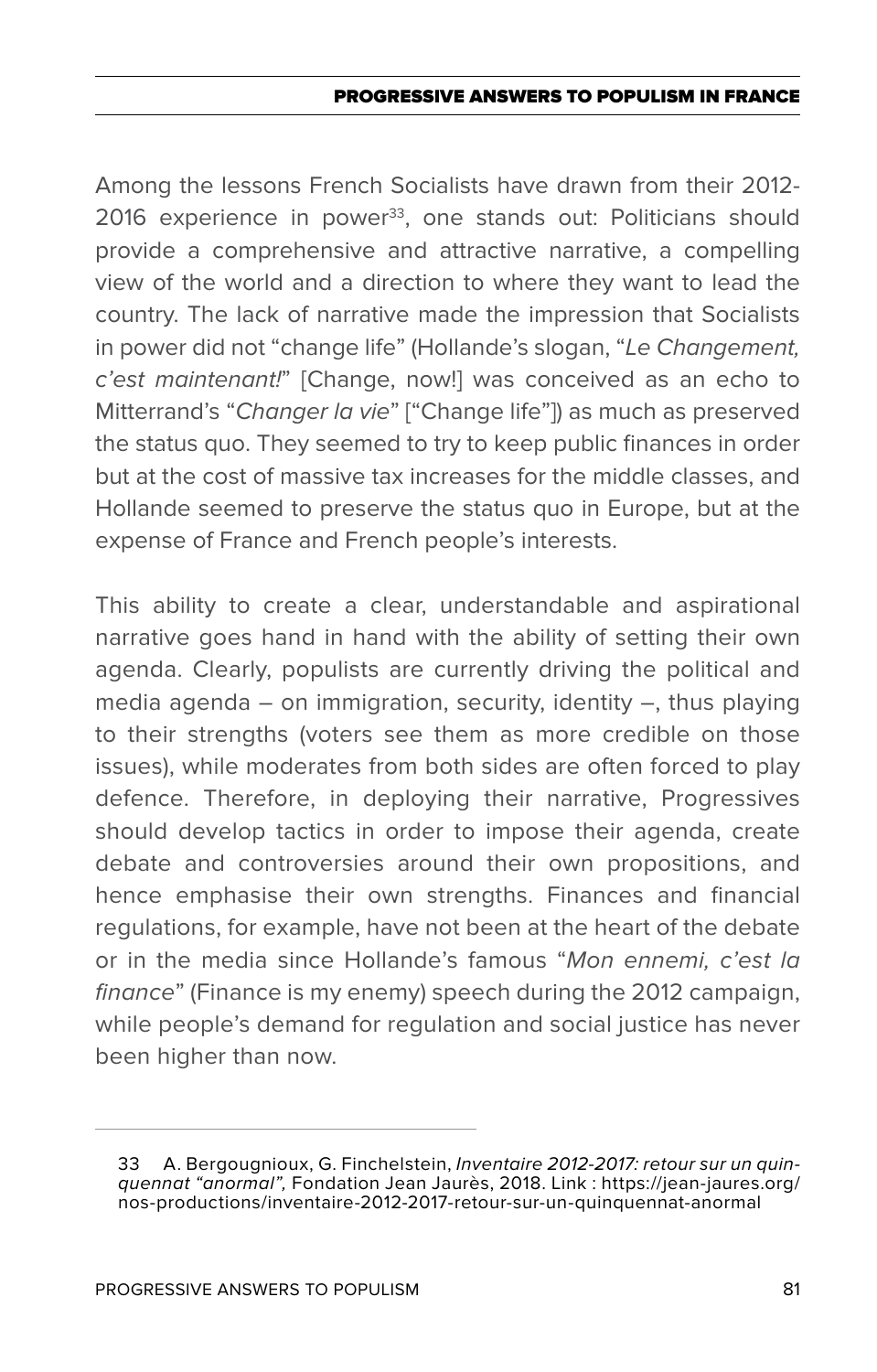The only example of a Socialists succeeding in setting their own agenda and tying public debate to their proposals, is Benoit Hamon during the Socialists' primaries in December 2017 and January 2018. By promoting a basic income, he put the issue of work, worklife balance, robotization and the future of work at center stage. It resonated with many people's fears and preoccupations, and helped him to appear new, innovative and close to the people. and ultimately to win the primaries. However, due to its technical inexactitude and its huge cost, the proposition became a burden during the campaign for the presidential elections: Most French people are worried about debt and deficits and did not see a practical way of putting a basic income in place in any near future.

Hamon's example should serve all Progressives, since it demonstrates that with enough innovation and by focusing on people's core priorities, it is possible to take back control of the public debate from the hands of the populists. However, it also shows that attempts to do so should not be at the cost of credibility, and especially not economic credibility, because the issue remains essential for center-left voters.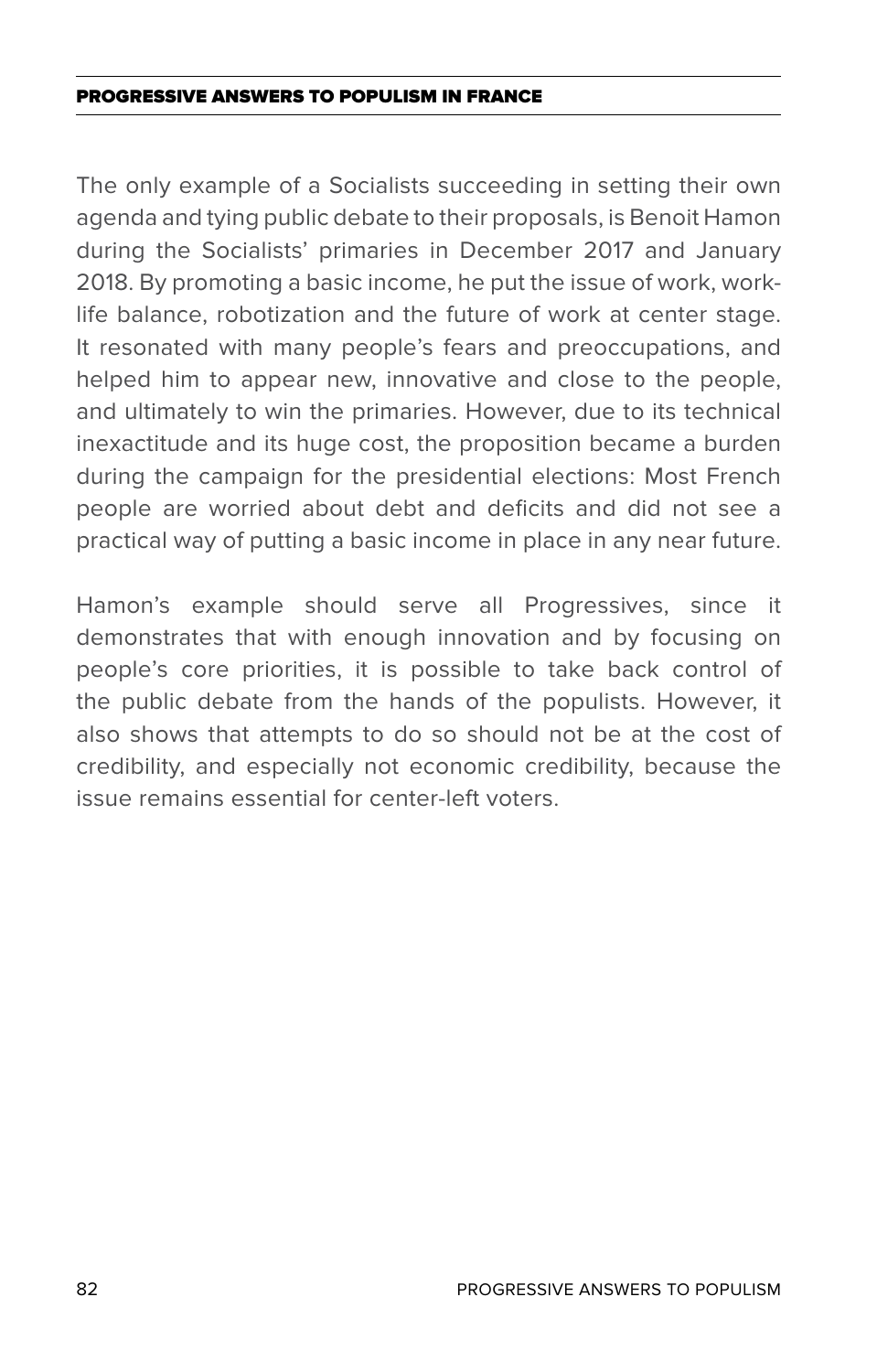# **Bibliography**

«Populisme, Contre-populisme», Actuel Marx, n°54, 2013

«Peuple, populaire, populisme», Hermès, n°42, 2005

«Les populismes», Politique et sociétés, vol.21 n°2, 2002

Cécile Alduy, Stéphane Wahnich, Marine Le Pen prise aux mots. Décryptage du nouveau discours frontiste, Paris, Seuil, 2015

Hans-Georg Betz, La droite populiste en Europe. Extrême et démocrate? Paris, Autrement-CEVIPOF, 2004

Hans-Georg Betz, Stefan Immerfall (eds), The New Politics of the Right: Neo-Populist Parties and Movments in Established Democracies, London, Macmillan, 1998

Pierre Birnbaum, Le peuple et les gros: genèse du populisme, Paris, Hachette, 2012

Laurent Bouvet, Le sens du peuple: la gauche, la démocratie, le populisme, Paris, Gallimard, 2012

Nathalie Brack, L'euroscepticisme au sein du parlement européen. Stratégies d'une opposition anti-système au cœur des institutions, Promoculture-Larcier, 2014

Margaret Canovan, Populism, London, Junctions books, 1981

Janine Chêne, Olivier Ihl, Éric Vial, Ghislain Waterlot, La tentation populiste au cœur de l'Europe, Paris, La Découverte, 2003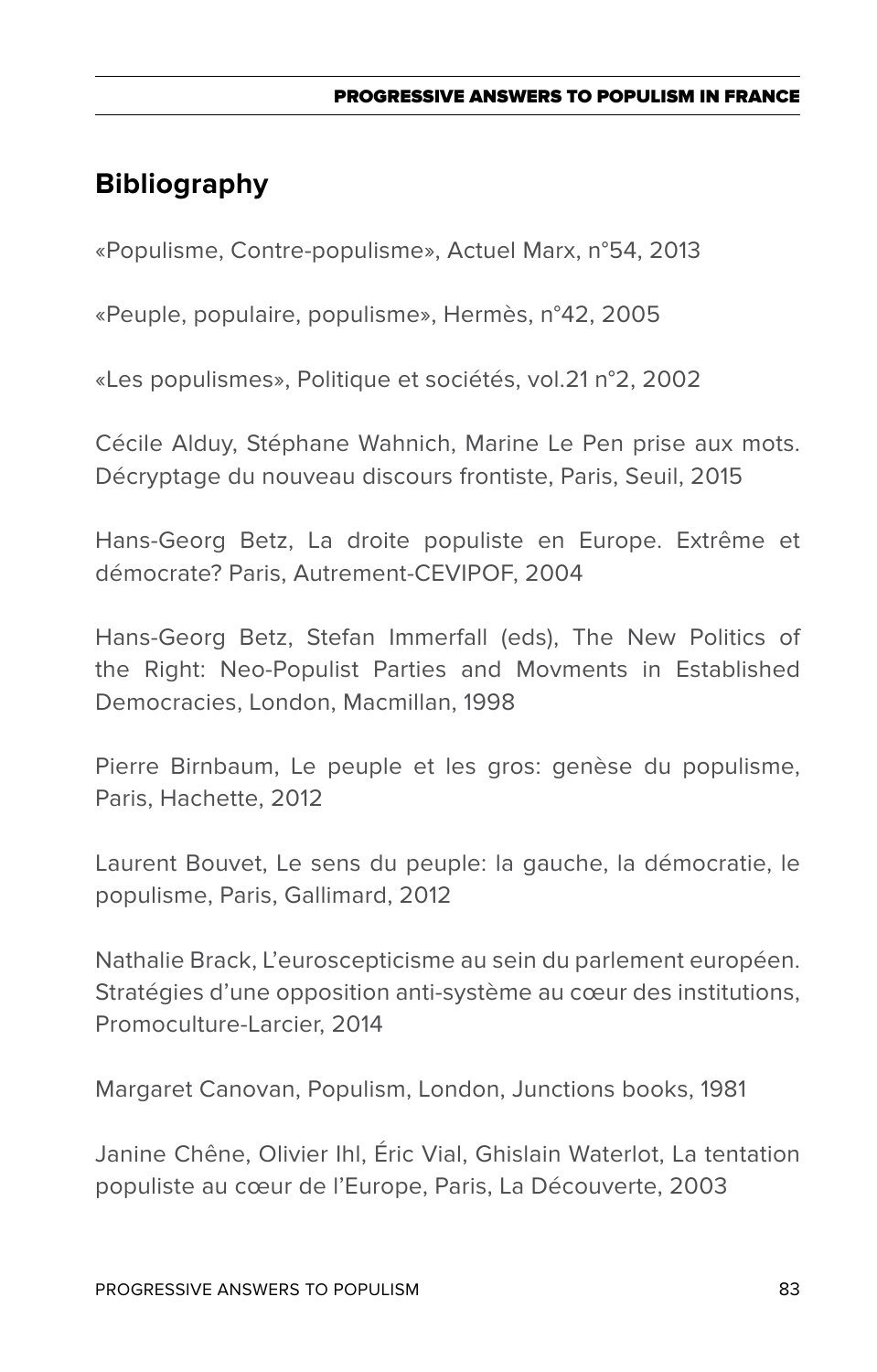Catherine Colliot-Thélène, Florent Guénard (dir.), Peuples et populisme, Paris, PUF, 2014

Annie Collovald, Le populisme» du FN, un dangereux contresens, Bellecombes-en-Bauge, Ed. du Croquant, 2004

Christine Couvrat, Joseph Yvon Thériault (dir.), Les formes contemporaines du populisme, Montréal, Athéna, 2014

Pascal Delwit, Philippe Poirier (dir.), Extrême droite et pouvoir en Europe, Éditions de l'Université de Bruxelles, 2007

Alexandre Dézé, populisme ou l'introuvable Cendrillon. Autour de quelques ouvrages récents», Revue française de science politique, 1/2004 (Vol. 54)

Francette Fines, De l'influence de la crise autrichienne sur l'avenir de l'Union européenne», in Cinquante ans de droit communautaire. Mélanges en hommage G. Isaac, Presses de l'université de Toulouse, 2004

Sergie Gherghina, Sergiu Mişcoiu, Sorina Soare (eds.), Contemporary Populism: a controversial concept and its diverse forms, Newcastle, Cambridge Scholars Publishing, 2013

Paul Hainsworth (ed.), The Extreme Right in Europe and the USA, London, Pinter, 1994

Guy Hermet, Les populismes dans le monde, Paris, Fayard, 2001

Michael Kazin, The Populist Persuasion: An American History, New York, Basic Books, 1995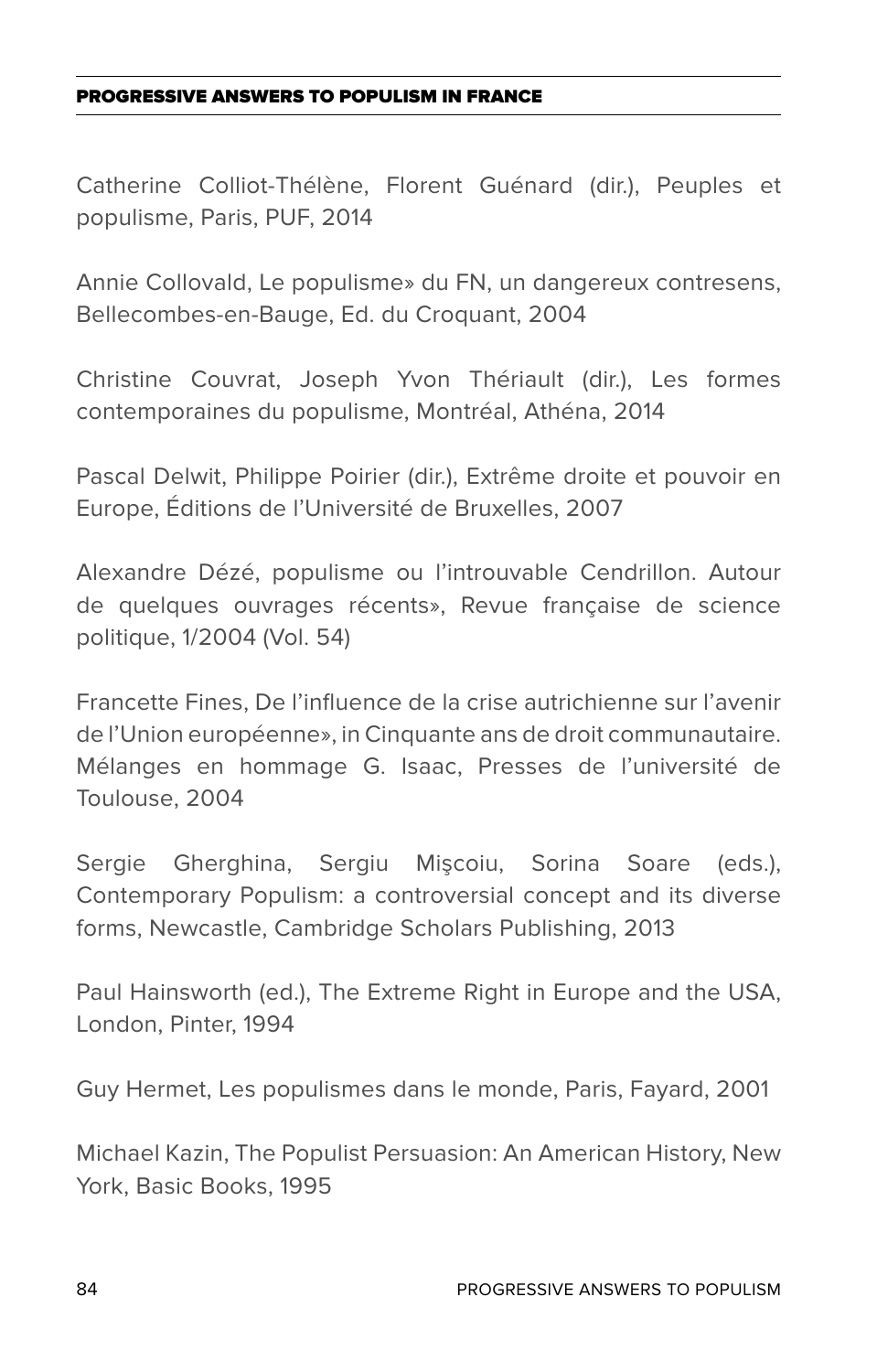#### PROGRESSIVE ANSWERS TO POPULISM IN FRANC

Hanspeter Kriesi, (et al), West European Politics in the Age of Globalization, Cambridge, Cambridge University Press, 2008

Hanspeter Kriesi, The Populist Challenge", in West European Politics, 37(2), 2014

Ernesto Laclau, La raison populiste, Paris, Seuil, 2008

Seymour Martin Lipset, Political Man, New-York, Doubleday and Co, 1960

Nonna Mayer, Ces français qui votent FN, Paris, Flammarion, 1999

Yves Mény, Yves Surel, Par le peuple, pour le peuple: le populisme et les démocraties, Paris, Fayard, 2000

Cas Mudde, Populist Radical Right Parties in Europe, Cambridge, Cambridge University Press, 2007

Henri Oberdorff, Libertés fondamentales et droits de l'homme, Paris, LGDJ, 2013

Henri Oberdorff, «Le respect des valeurs communes: Démocratie, Etat de droit et respect des droits de l›Homme», in Laurence Potvin-Solis (dir.), Le statut de l'Etat membre de l'Union européenne, Quatorzièmes journées Jean Monet, Caen, 27 novembre 2014

Norman Pollack, The Populist Mind, Indianapolis, Bobbs-Merrill Company, 1967

Laurence Potvin-Solis (dir.), Les valeurs communes dans l'Union européenne, coll. Colloques Jean Monet, Bruylant, 2014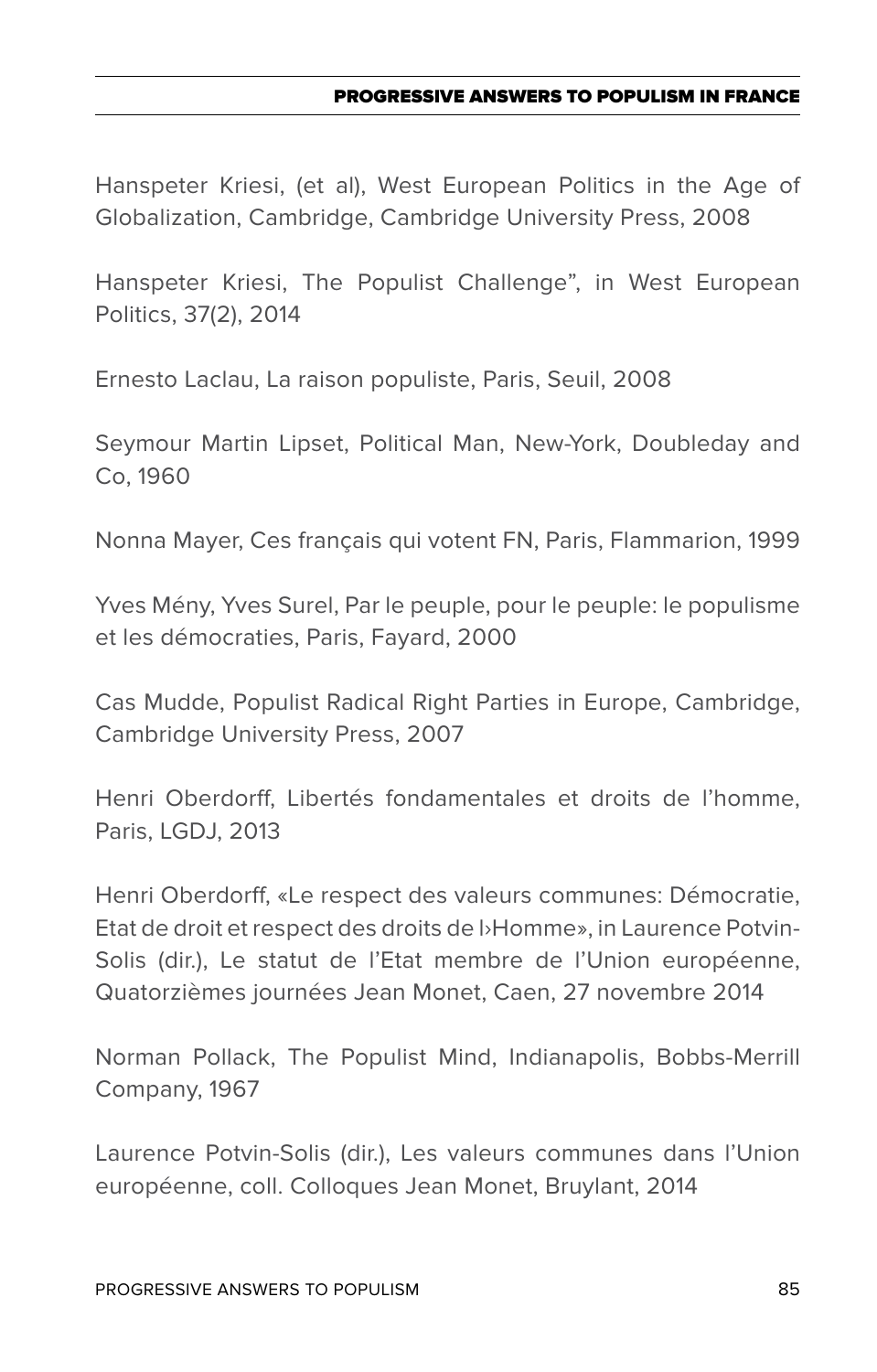Pierre-André Taguieff, L'illusion populiste: de l'archaïque au médiatique, Paris, Berg International, 2002

Carlos de la Torre, Cynthia Arnson (eds), Latin America Populism in the 21st century, Washington / Baltimore, Woodrow Wilson Center Press / John Hopkins University Press, 2013

Jean-Pierre Rioux (dir.), Les populismes, Paris, Perrin, 2007

Franco Venturi, Les intellectuels, le peuple et la révolution: histoire du populisme russe au 19e siècle, Paris, Gallimard, 1972

Stéphane Vibert, Le populisme et les aléas de l'expression démocratique», in Christine Couvrat, Joseph-Yvon Thériault (dir.), Les formes contemporaines du populisme, Montréal, Athena, 2014

Ruth Wodak, Brigitte, Majid KhosraviNik (dir.), Right-Wing Populism in Europe: Politics and Discourse, Londres / New York, Bloomsbury Academic, 2013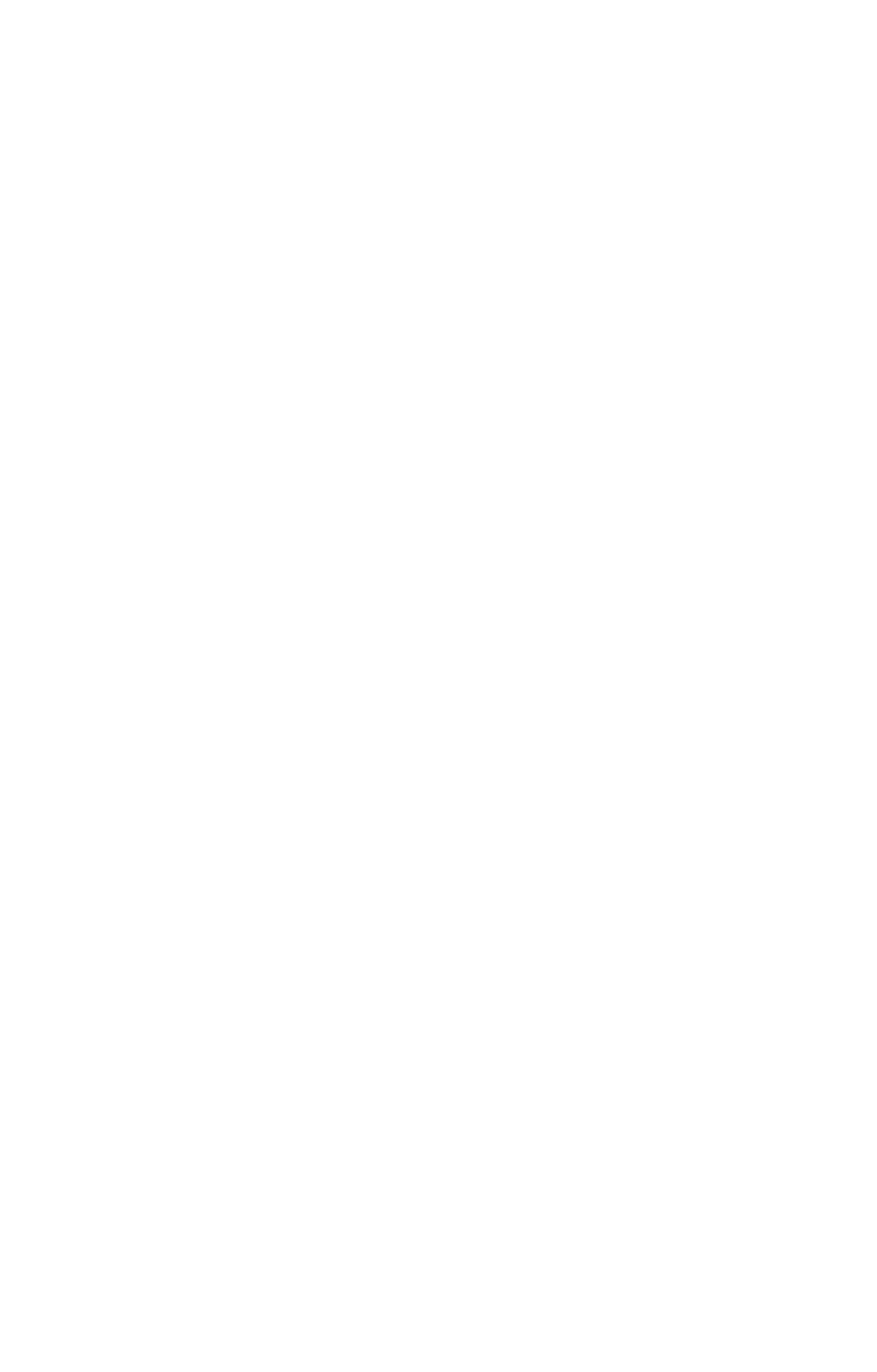Luigi TROIANI, on behalf of Fondazione Pietro Nenni

# **Introduction**

The increasing number of voters opting for populist parties represents the main issue progressive forces currently have to cope with in Italian politics. In order to understand how to overcome the support they currently enjoy, it is important to analyse the roots and motivations of the Italian people's support to populists. This paper aims at providing a clear view of the situation and offering tools for appropriate initiatives for progressive forces against populism.

First, in a short historical background we explain the evolution of the Italian political system after the fall of the Berlin Wall, making clear how the old political parties disappeared from the political scene and how new forces and parties appeared and obtained popular support. Particularly the two parties that are currently in power, the **5 Star Movement (M5S)** and the **League (Lega)** are described in the following chapters: their nature, programs, behaviours, contradictions and limits. In that very context, the centre-left Democratic party's evolution is also recalled, to make clear its present strengths and weaknesses.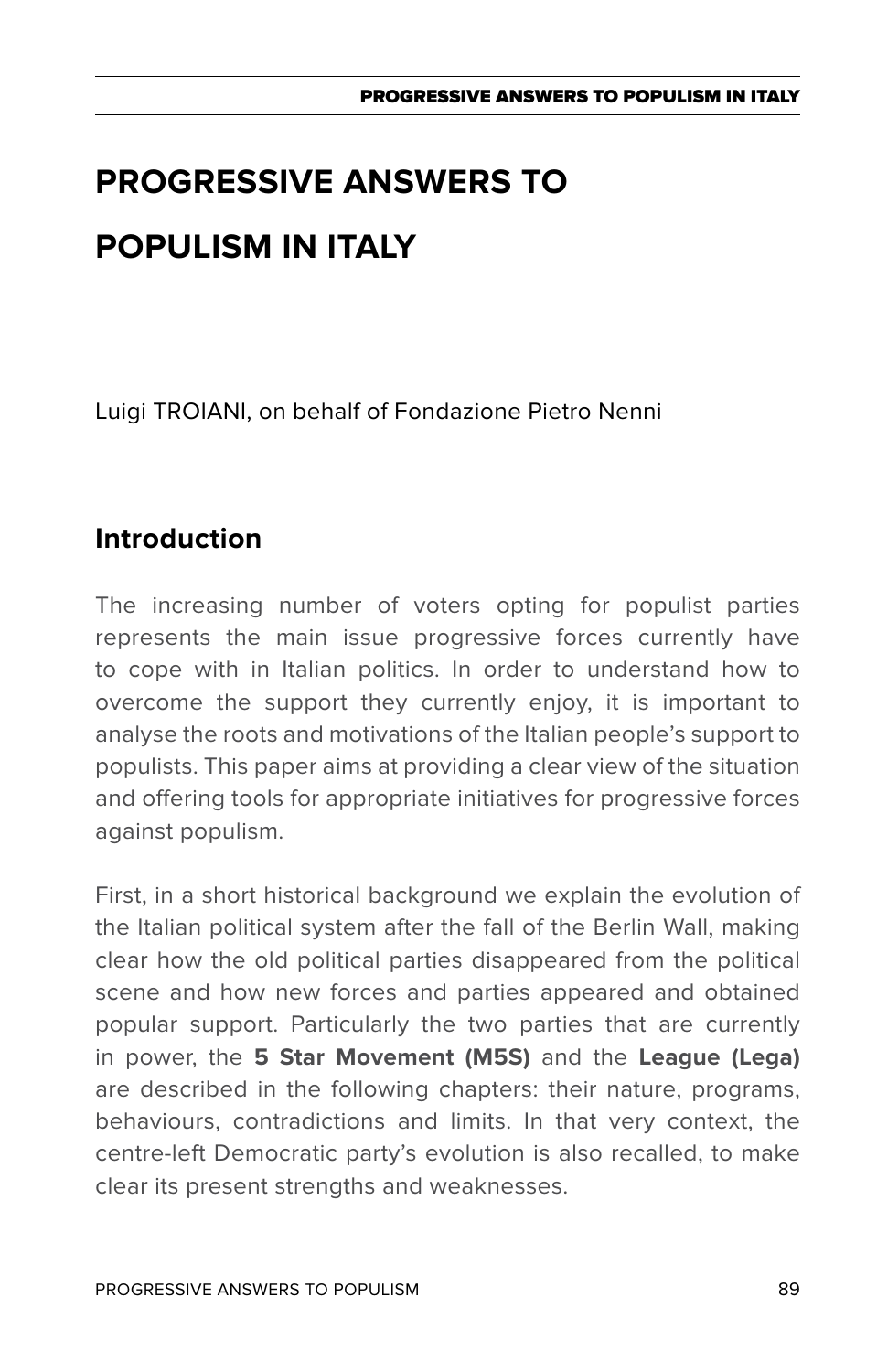To better understand the motivations and the criticisms articulated by the voters of these parties, a focus group research was recently run by FEPS, Fondazione Pietro Nenni and Istituto Nicola Piepoli. The results of these focus groups were taken into account for the conclusion of the paper.

Suggestions for defeating populist forces are also offered at the end of the paper, in order to help elaborating a progressive agenda which, in the short term, may help to reinvigorate the Italian progressive forces at the upcoming election to the European Parliament. Four pillars for action are suggested: a change in language and behaviour in respect to the last Democratic Party governments; exploiting the internal contradictions in the present government coalition; adopting an e-strategy to counter the intellectual and financial investments the Italian populist forces did in the so-called digital democracy; and building a strategic progressive alliance within the civil society and the parliamentary assembly.

### **Historical background and current trends in Italian politics**

With the end of the bipolar system, Italian politics ceased to be dominated by two opposing actors, Christian Democrats (DC) and Communists (PCI). The "Clean Hands" (*Mani pulite*, in Italian) operation implemented by a group of judges from Milan in 1992 had devastating effects on the political system. In the following elections, anti-system parties as Northern League and "Rete" (Net) party achieved a good result, but the traditional architecture of Italian politics collapsed. In April 1994, the entrepreneur Silvio Berlusconi became President of the Council of Ministers, the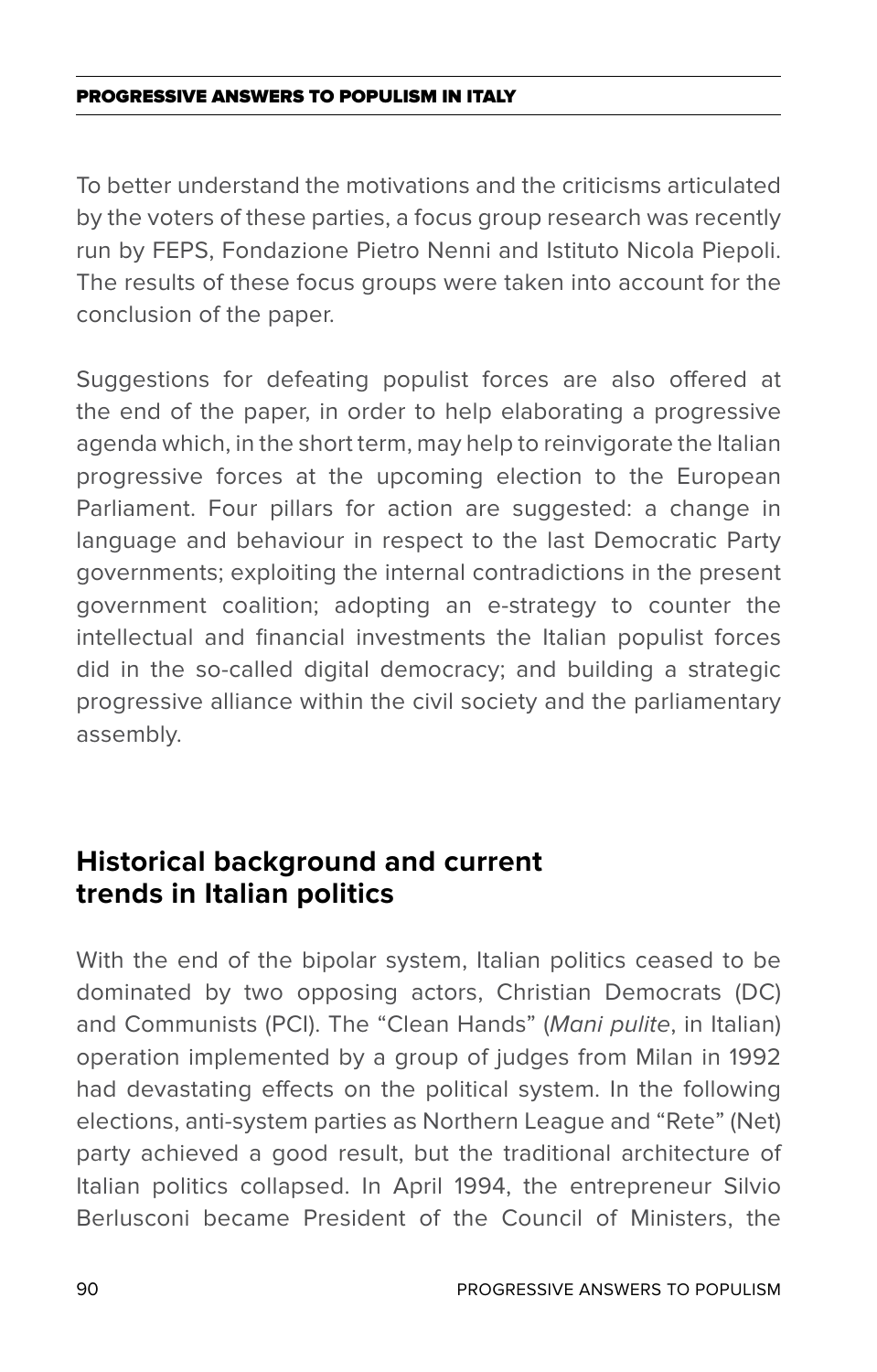Italian equivalent to a prime minister. At the end of the year, however, his coalition partner the Northern League (Lega Nord) left the government after fresh leakings of the Milanese judges. In the succeeding snap elections, a centre-left government under Romano Prodi was elected, but the following period was characterised by Berlusconi and Prodi, and later other centre-left prime ministers at the helm of the country – until the elections in March 2018.

On 4 March 2018, Italian electorate ousted the Democratic Party (DP) from power, favouring two conflicting populist parties: M5S and Lega (the League, known before as Northern League). M5S became the strongest party with 32.68% of the votes, and the Lega became the third party with 17.35% – the DP however lost heavily with 18.76% (see Table 3 for the seats in Parliament).

| <b>Political Groups</b> | <b>Chamber</b><br>of Deputies | <b>Senate</b> |  |  |
|-------------------------|-------------------------------|---------------|--|--|
| M <sub>5</sub> S        | 222                           | 109           |  |  |
| League                  | 125                           | 58            |  |  |
| <b>Democratic Party</b> | 111                           | 52            |  |  |
| Forza Italia            | 105                           | 61            |  |  |
| Fratelli d'Italia       | 32                            | 18            |  |  |
| Mixed group             | 21                            | 12            |  |  |
| Free and Equal, LEU     | 14                            | -             |  |  |
| Autonomies              | $\overline{\phantom{0}}$      | 8             |  |  |
| Senators for life       |                               | 2             |  |  |
| Total                   | 630                           | 320           |  |  |

Table 3 – Italian Elections, March 2018, Seats in Parliament

Source: Italian Parliament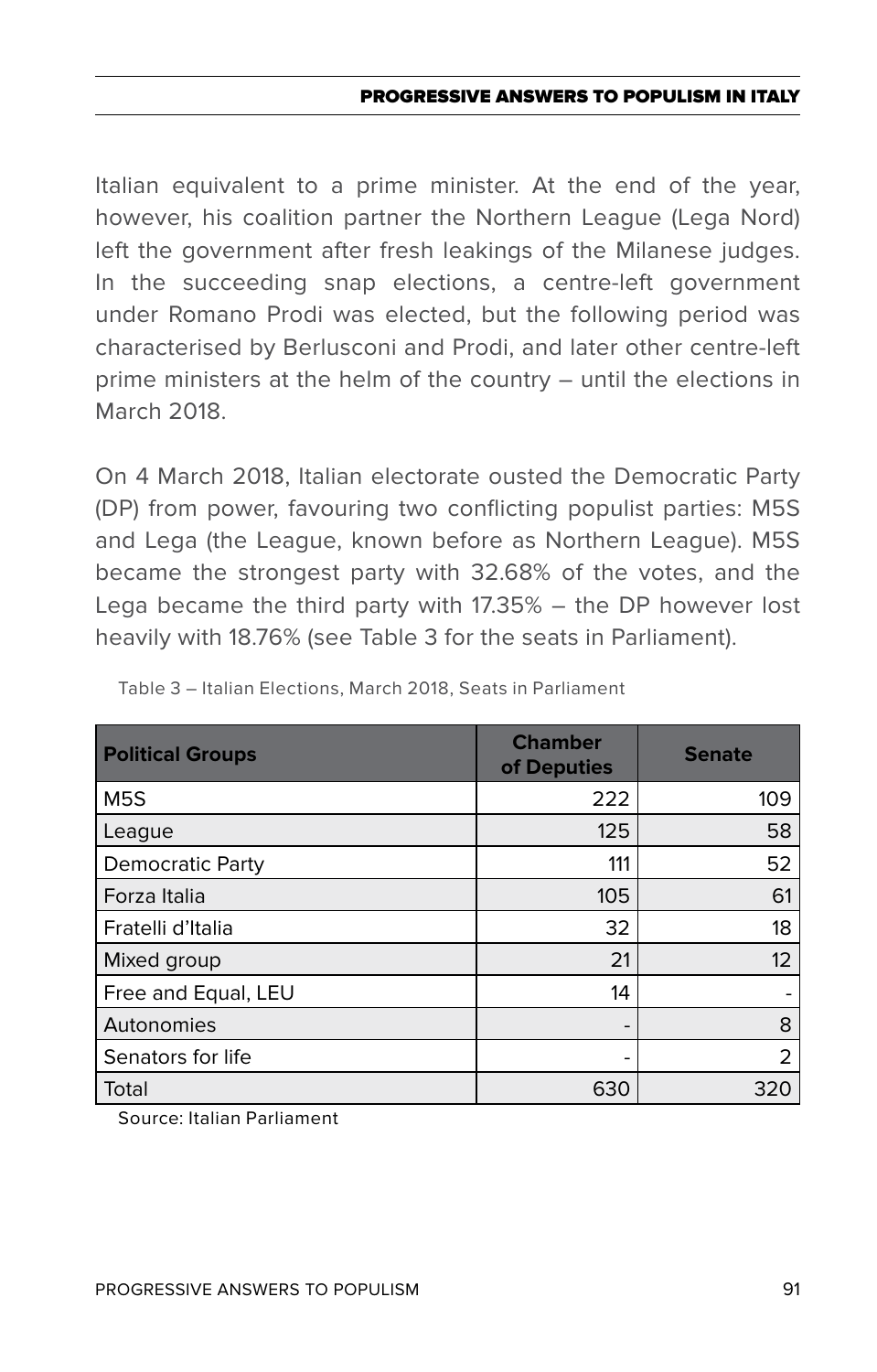DP and the Free and Equal group (LEU, Liberi e Uguali, the leftist fraction led by Massimo D'Alema and Pietro Grasso which had divorced from Democratic Party three months prior to the elections), were defeated. LEU has become politically irrelevant, the Democratic Party has kept suffering an increasing state of confusion and internal strife, which would probably last until the party's primary and congress scheduled to Spring 2019.

After the refusal of the DP to enter into a coalition with the M5S, the movement agreed to form a government with the League. Even though M5S has almost twice as many MPs as the League, the leader of the League, Matteo Salvini, refused that M5S leader Luigi Di Maio became prime minister and imposed a compromise candidate, which was finally found in the person of the politically unknown law professor Giuseppe Conte. When Giuseppe Conte's government sworn in, Italy became the first country in Western Europe to have a fully-fledged populist government with a solid majority in a democratically elected parliament.

### **What are the reasons Italian voters opted for M5S and the League?**

One of the factors why Italian voters opted for populist parties is related to the personalisation of politics and a growing cult of the leaders. Both Berlusconi and Renzi were considered as charismatic leaders, however, when they lost credibility they were abandoned and substituted with other leaders using the same playbook of the charismatic leader.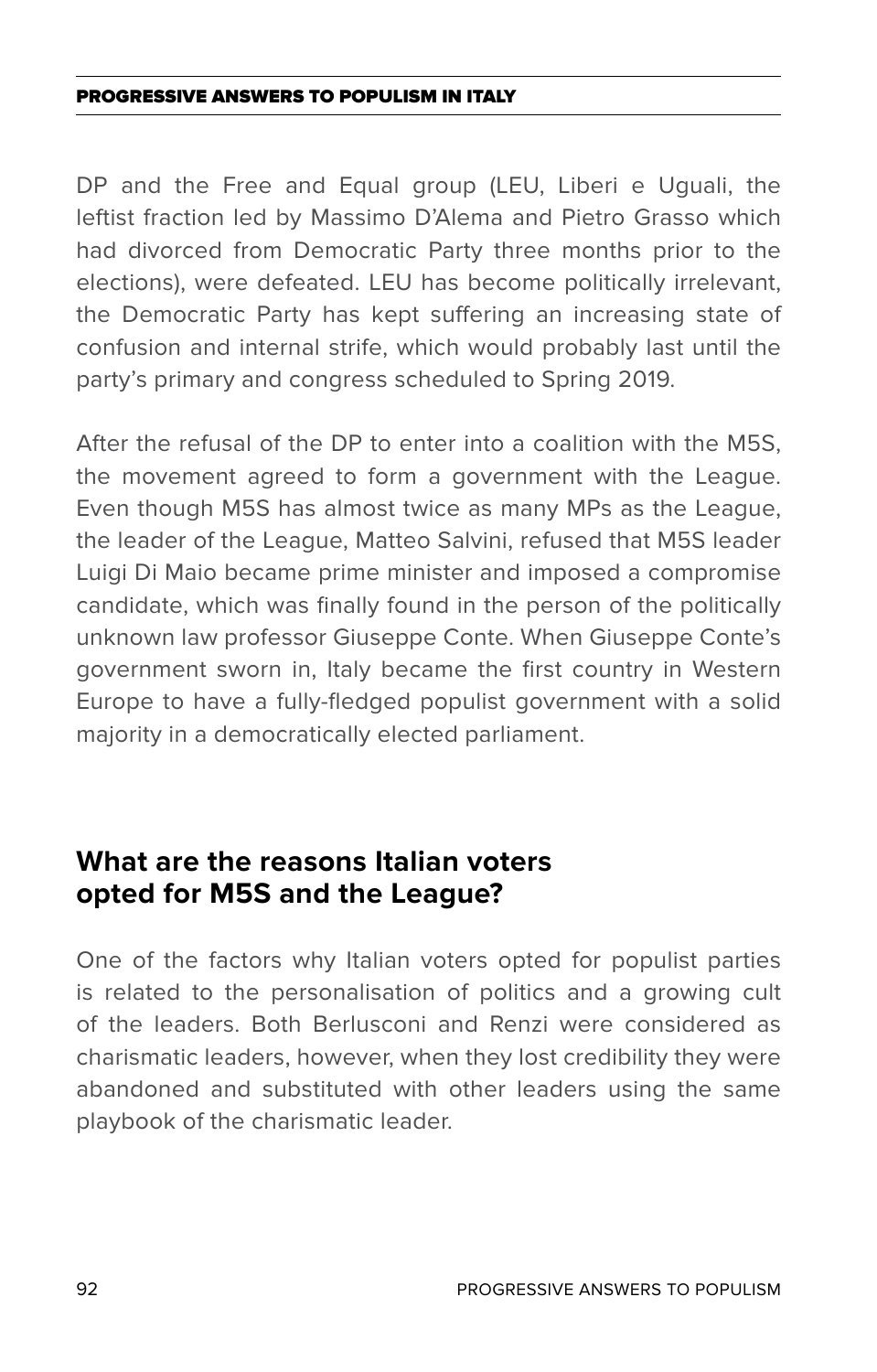The second factor was infighting in the left that produced continuous splits and diverging fractions, ruining the image of the parties in the view of the electorate: Prodi's government and Renzi's government, in particular, experienced how far the internal divisions in centre-left may go.

The third factor was the economic and financial crisis from 2008 on. In the public opinion the responsibility for the increasing social injustices and rising unemployment due to this crisis were attributed to the previously ruling class. The arrival of an unprecedented number of migrants and refugees to the Italian coasts also contributed to the widespread dissatisfaction with the previous government.

It is likely that citizens felt abandoned, even excluded, by the Democrats' government, also perceived by many as arrogant, distant, absorbed in the internal bickering, unable to understand the issues raised by the Italian society such as security, the rising poverty, the lack of stable jobs, the bleak perspectives for young people and the unpopular management of immigration<sup>34</sup>. Table 4 shows how the previous centre-left government coincided with a shift in Italians' sentiment of exclusion.

<sup>34</sup> On the occasion of the meeting in Milan between Matteo Salvini and the Hungarian Prime Minister Viktor Orbán, the newspaper *La Repubblica* interviewed the municipality's head of social policies, Pierfrancesco Majorino from the Democratic party. He declared: "The welcome of immigrants was very badly managed, the towns often remained alone, including the ones governed by us. This may have nurtured fear. Let's remember that with Salvini the fear is a political project built on grudge". In T. Testa, 27 August 2018, www.repubblica.it.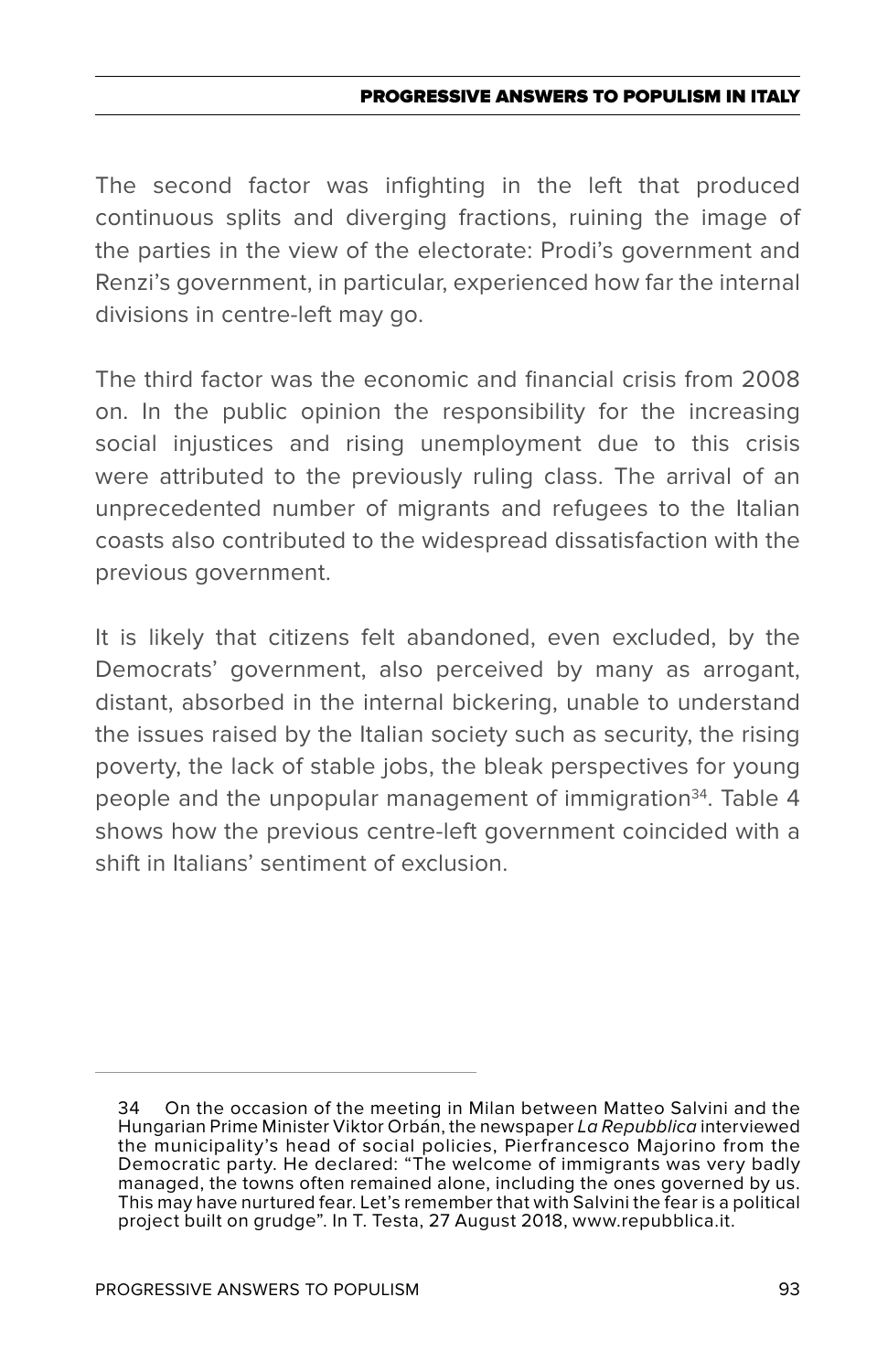| Year | <b>Feeling Excluded</b> | <b>Feeling Included</b> |  |  |  |
|------|-------------------------|-------------------------|--|--|--|
| 2005 | 46                      | 54                      |  |  |  |
| 2007 | 49                      | 51                      |  |  |  |
| 2009 | 58                      | 42                      |  |  |  |
| 2012 | 64                      | 36                      |  |  |  |
| 2013 | 69                      | 31                      |  |  |  |
| 2014 | 73                      | 27                      |  |  |  |
| 2016 | 66                      | 34                      |  |  |  |
| 2017 | 68                      | 32                      |  |  |  |

Table 4 – Italy, The growing of the sentiment of exclusion, in %

Source, Elaboration from Risso, Formiche, and Swg, Sept. 2017

The apex of the phenomenon, during Renzi government in 2014, shows that only a quarter of the population felt integrated and included into the general economic and social context. Even though the exclusion grew as a consequence of the 2008 crisis, during Berlusconi's centre-right government, it was not stopped by the centre-left, notwithstanding the positive economic record of the first year in power of Matteo Renzi.

From another perspective, table 5 (see below) confirms this trend: During the years when centre-left parties were in power, the feeling of being able to influence their own future was decreasing massively. With the centre-left government, although it was expected, people did not recover from the deep sense of failure that had appeared in the wake of the 2008 crisis and during the "technical" government of Mario Monti.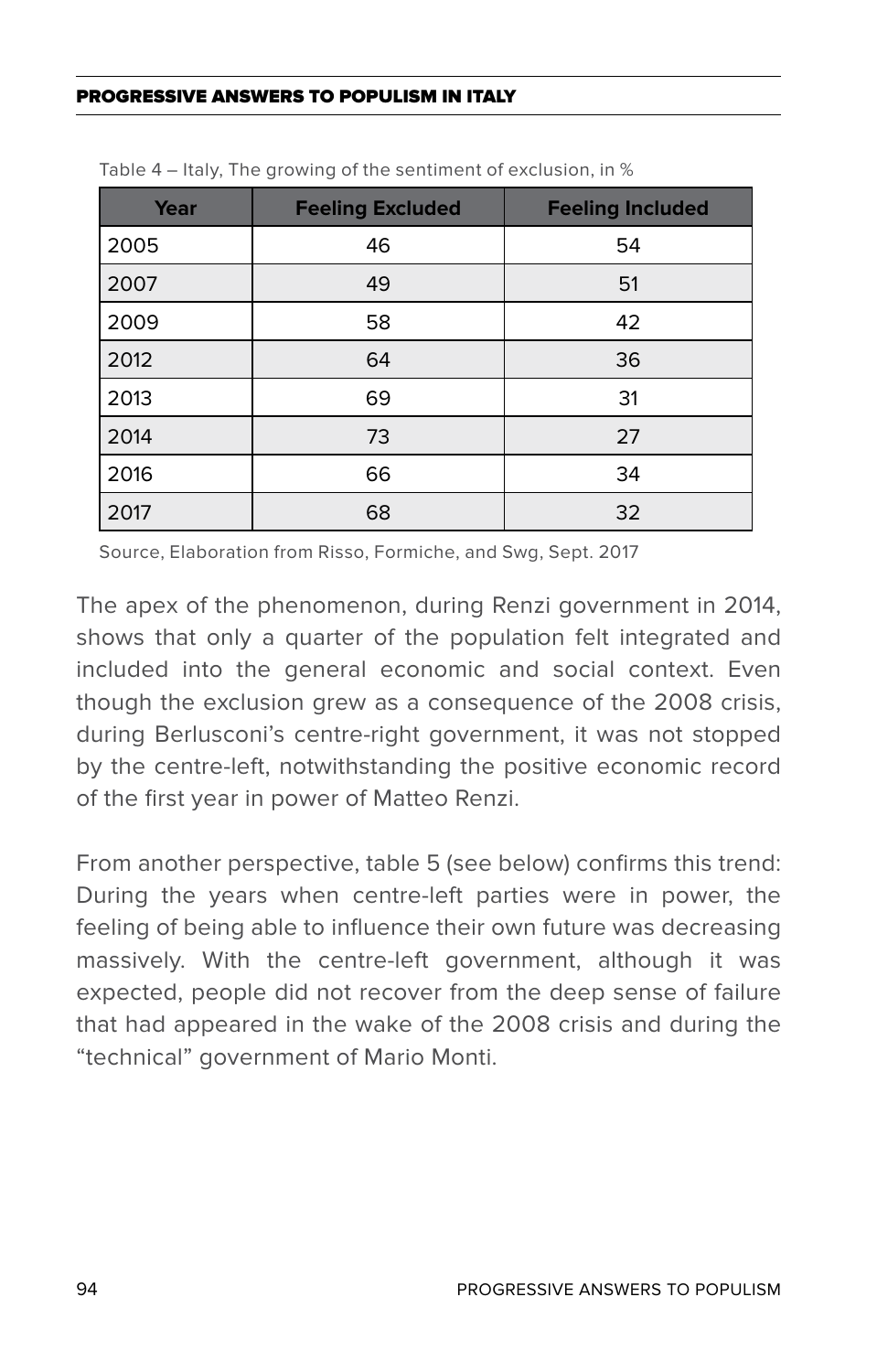| 2005 2007 2009 2010 2011 2012 2013 2014 2015 2016 2017 |  |  |  |  |  |
|--------------------------------------------------------|--|--|--|--|--|
| 51   44   31   31   34   30   26   25   28   28   26   |  |  |  |  |  |

Table  $5 -$  The diminishing ability of influencing the future in Italy<sup>35</sup>

Source: Swg

Among the general sense of insecurity, the special fear of losing job and salary spread through society in the decade 2008-2018. Table 6 shows that during the years of the centre-left governments, fear diminishes, but it remained high, touching two-thirds of citizens.

Table 6 – Italy, % of people fearing that a member of their family may lose job

| 1987   2003   2004   2005   2007   2009   2011   2013   2014   2015   2018 |  |  |  |  |  |
|----------------------------------------------------------------------------|--|--|--|--|--|
| 45   31   50   39   46   60   71   78   64   68   65                       |  |  |  |  |  |

Source: Swg

These sentiments were exploited by the online platforms dominated or run by populists with a very aggressive and effective language. The dialogue through these networks became a fundamental tool to conquer a relevant part of the electorate and public opinion, acquiring an influence competing with that of the traditional media.

<sup>35 &</sup>quot;Looking at your present, what margins of power in modifying your future you feel is in your hands?" The percentage indicates the felt margin.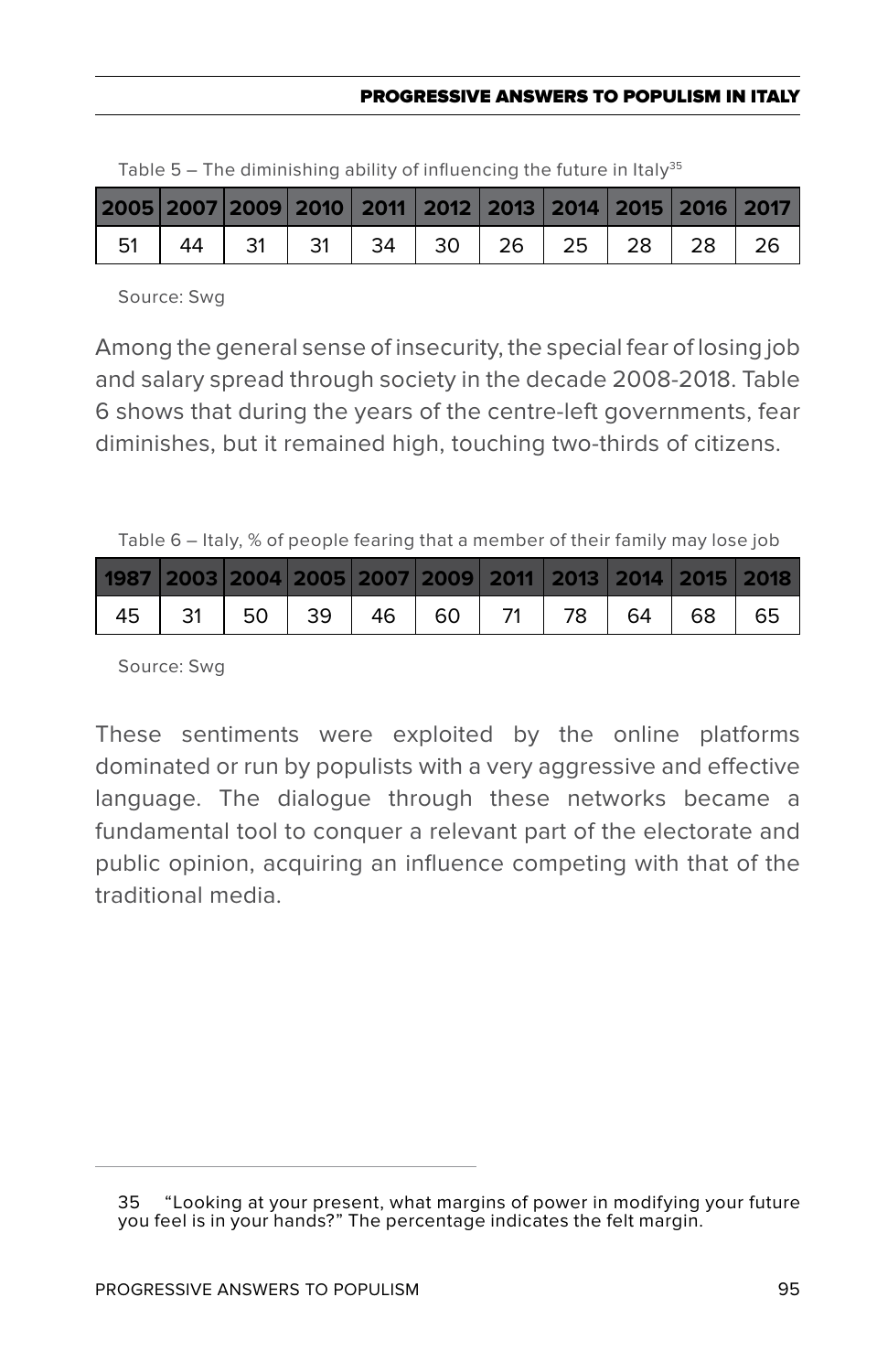### **The League**

The Northern League party originated from the hostile reaction of certain districts in Northern Italy against internal migration: people coming from the southern regions of the country. It was also directed against a national fiscal policy that redistributed a substantial part of the taxes collected in the wealthiest northern regions to the poorer regions of the South. The Northern League had started operating in 1989 as an alliance of regional parties and in 1991 it became a unified party.

From the very beginning it showed five characteristics:

- **• Chauvinism:** The party, born racist, invented myths of Celtic roots spiced with Pagan rites at the sources of the Po river and symbols of an unproved heritage from medieval municipalities' fight against imperial power. The abuse of history and myths was essential in order to build the pretence of a "Nation of the North", or "Padania" (after the name of the plain at the foot of the Alps). It was aimed to separate the North as an independent state from the so-called "under-people" of the other regions of Italy. Paradoxically, even though the party has transformed into a unified Italian nationalist party, to this day it still identifies in its statutes as "Northern League for the Independence of Padania".
- **• Strong connection to the territory and high sense of militancy:** Both aspects attribute charisma to the leader, the closeness of the leaders to the militants, the deep involvement of local economic and entrepreneurial activities in the party life. The League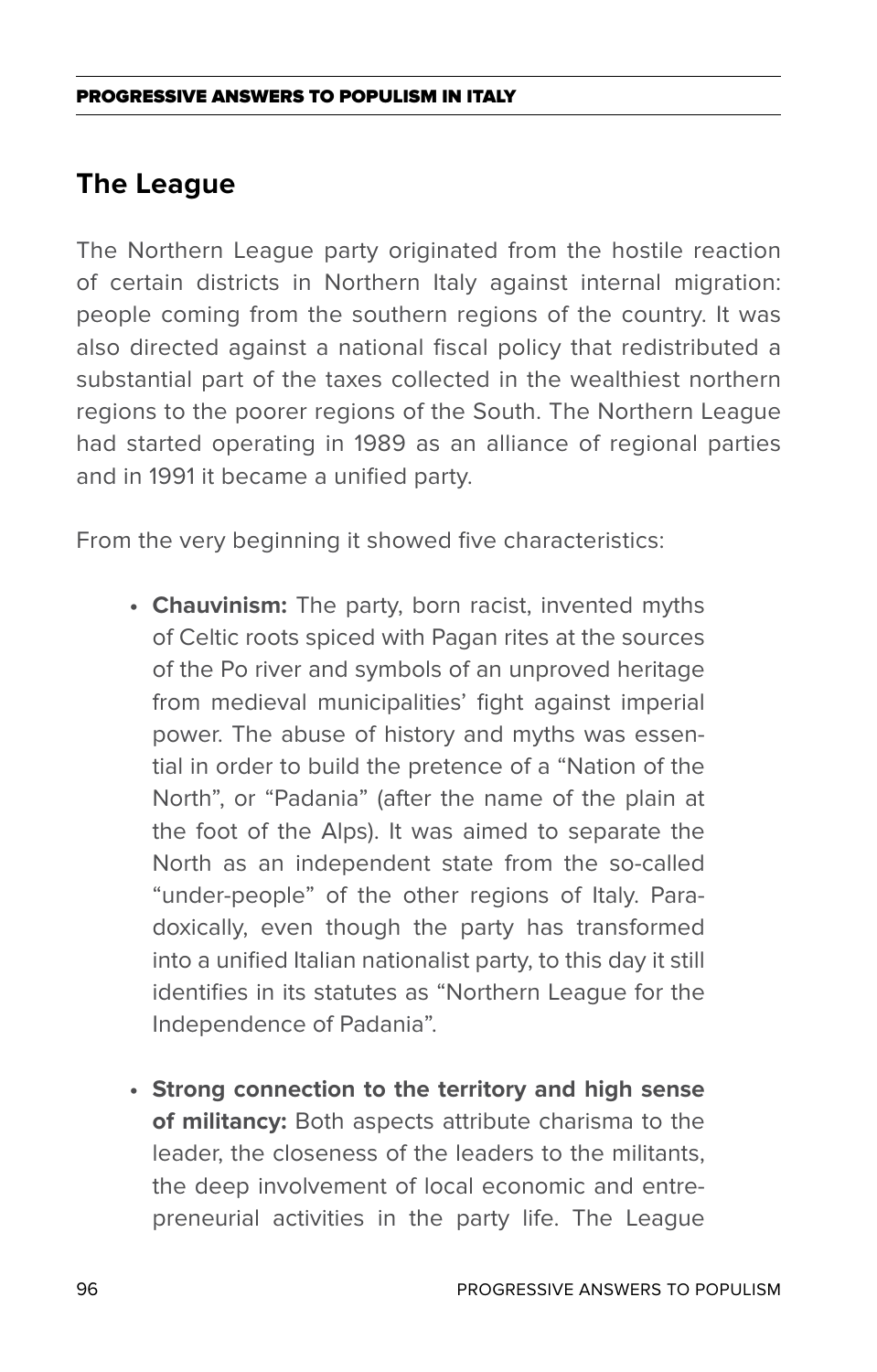takes into the account the interests of businesses, especially those of the millions medium-sized enterprises and professionals which guarantee the economic sustainability of the northern regions where the party governs and has its historical roots $36$ .

- **• Traditional mass party organisation:** The League has strong internal debates, electoral processes, mass meetings, daily newspaper (until 2014). As a result, changes in the leadership of the party kept occurring and a continuous evolution of the electoral platforms took place.
- **• Pragmatism** (or cynicism): The League kept adopting strategies solely in order to increase electoral support. Topics as fiscal federalism, Padania's independence, the refusal of migrants from southern Italy etc. were progressively abandoned in favour of larger and more promising targets. In the past, the party's participation in regional and national governments showed the same "pragmatism" in alliances that leaned from the left through the centre to the right, even though, in most cases, the League advocated its conservative rightist stances. In the present government, under the leadership of Matteo Salvini, the party is mostly acting as a traditional nationalistic rightist force with a distinct attention to business interests, combined with an exasperated and ferocious opposition to immigration. Asylum seekers

<sup>36</sup> See M. Charrel, *Italie: les petits patrons du Nord séduits par la Ligue*, Le Monde, 29 Mai 2018, p. 4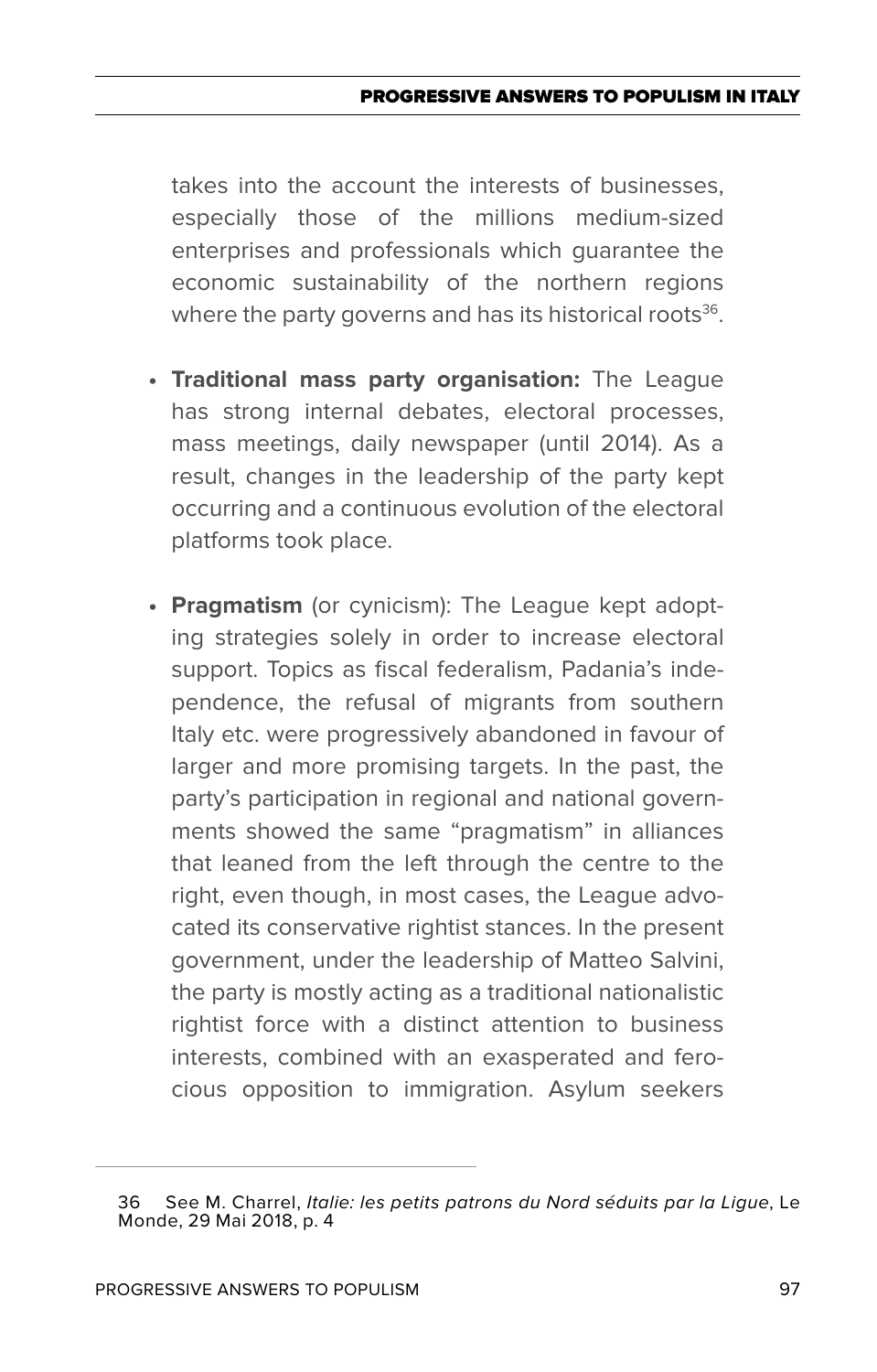have replaced the internal southern Italian emigrants as the target of the racist chauvinism of the League. As the new League successfully increases the number of its supporters in the central and southern regions, it cannot target the southern Italians as scapegoats anymore.

**• EU and international alliances**: from ambivalence to "sovereign" activism: Having been essentially a local and provincial phenomenon, the League has never actively been neither pro EU nor against the EU. When assuming national responsibilities, however, dealing with EU affairs and international politics comes as an objective obligation. Taking advantage from the populist surge in the US and in other European countries, the present leadership also plays an active part in gathering the European populist forces ahead of the European elections of 2019. Matteo Salvini also proposes himself as the president of the next Commission, giving for granted that the EU's populist forces will rally together and win. An example of how far the League may go with its alternative approach to handle international relations is the refusal of Italy to attend the December 2018 U.N. conference in Marrakesh dealing with "Global Compact for Safe, Orderly and Regular Migration", imposed to the prime minister by Matteo Salvini, notwithstanding the previous commitment of the Italian government.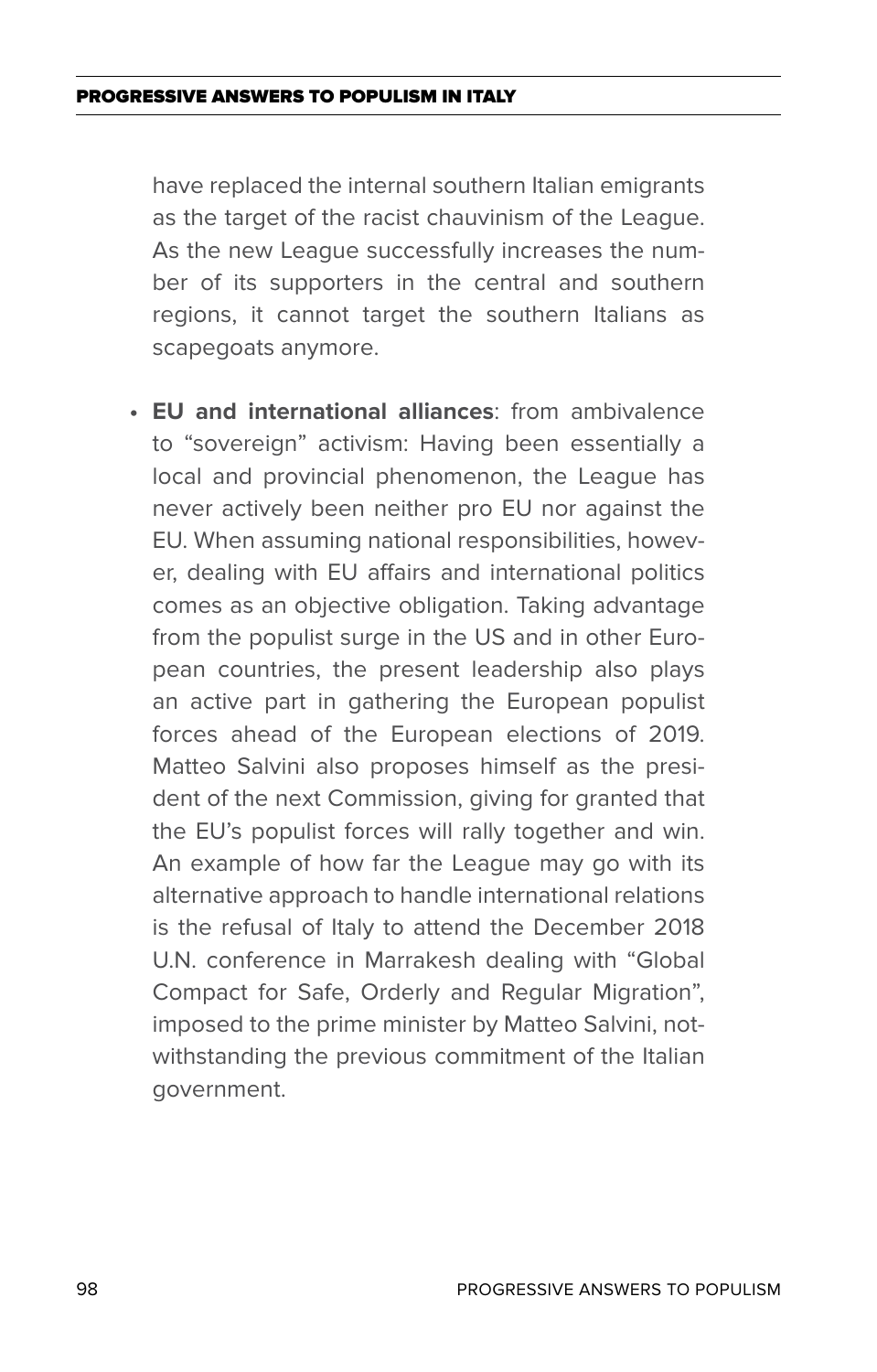### **Five Star Movement – M5S**

The Five Star Movement was created in October 2009 by its charismatic leader, the comedian Beppe Grillo as a civic reaction of distrust towards the traditional Italian political class and its habits. The grand design of the movement came from Gianroberto Casaleggio, owner of an internet consulting company. The party started its operation by mobilising people on issues like environmental sustainability, degrowth, e-democracy, redistribution of wealth, anti-interventionism in wars, and fight against corruption. The movement is an active adherent to the theories of disintermediation and direct democracy, and features ideas like the imposition of social justice through state interventionism, the redistribution of incomes by decree as well as animosity against the elites and their alleged crimes.

During its less than a decade of existence, M5S has developed a series of distinctive characteristics:

**Personalisation of leadership:** Beppe Grillo and Davide Casaleggio (son of the late Gianroberto and heir of his firm) are the undisputed leaders of M5S, with Grillo as the "guarantor of the movement". In avoiding the term 'party', Five Star Movement escaped the rules any party is requested to follow in its relations to the public and the law. Grillo initiated this strategic choice, ratified by e-consultations through "Rousseau", Casaleggio's internet platform. The same e-consultation was used, for example, when Luigi Di Maio was nominated to lead the M5S in the 2018 electoral campaign and consequently become a minister (and vice-prime minister) in the Italian government.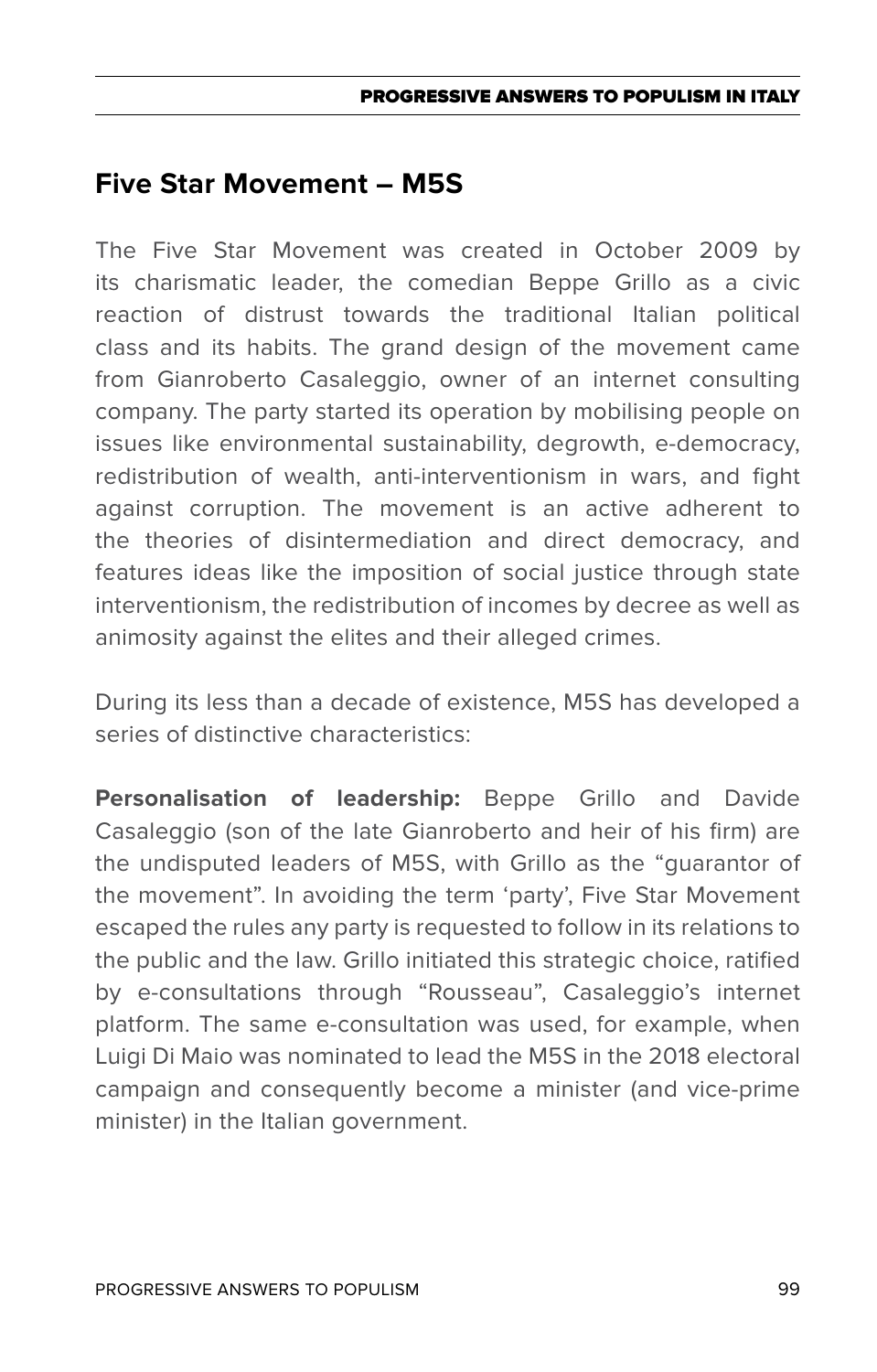**Direct Democracy:** The association M5S has no "physical" structure such as official address or phone number. It does not hold congresses or similar rituals of political parties' traditional liturgy. Any internal decisional process is handled via the Internet, where supporters and sympathisers convene. Davide Casaleggio even theorises the disappearance of the parliamentary representative democracy replaced by the "direct" and "shared" democracy, i.e. the expression of the people's will and wishes through the net. M5S favours the "digital participating citizenship" as the "cultural revolution" which will eliminate the "19th century model of organising politics".<sup>37</sup> In an interview in July 2018<sup>38</sup>, Casaleggio calculated that parliaments will be obsolete and useless in 10-15 years.

The movement **does not perceive itself as an expression of a specific side** of the political spectrum, refusing the classical right and left categories. Instead, it pretends to carry the expectations of common and unprivileged citizens against the elite and their political allies which are identified with practically all the politicians and parties who had governed the country until now.

M5S has regularly **refused any electoral alliance**, pretending to be the only "pure" political movement to govern the country, unwilling to accept any "contamination" from others. The pretended purity and morality of the movement has taken a hit by the compromises the M5S has been forced to accept from his coalition partner, the League, on issues like personal security, immigrants' rights, extinctive prescription, cutting of pensions of MPs and senators, tax reforms, and infrastructure building. These compromises

<sup>37</sup> Quotations from the Rousseau platform, extraction 2 September 2018.<br>38 M. Giordano, *Intervista a Davide Casalegaio*, in "La Verità", 23 July 201

<sup>38</sup> M. Giordano, *Intervista a Davide Casaleggio*, in "La Verità", 23 July 2018.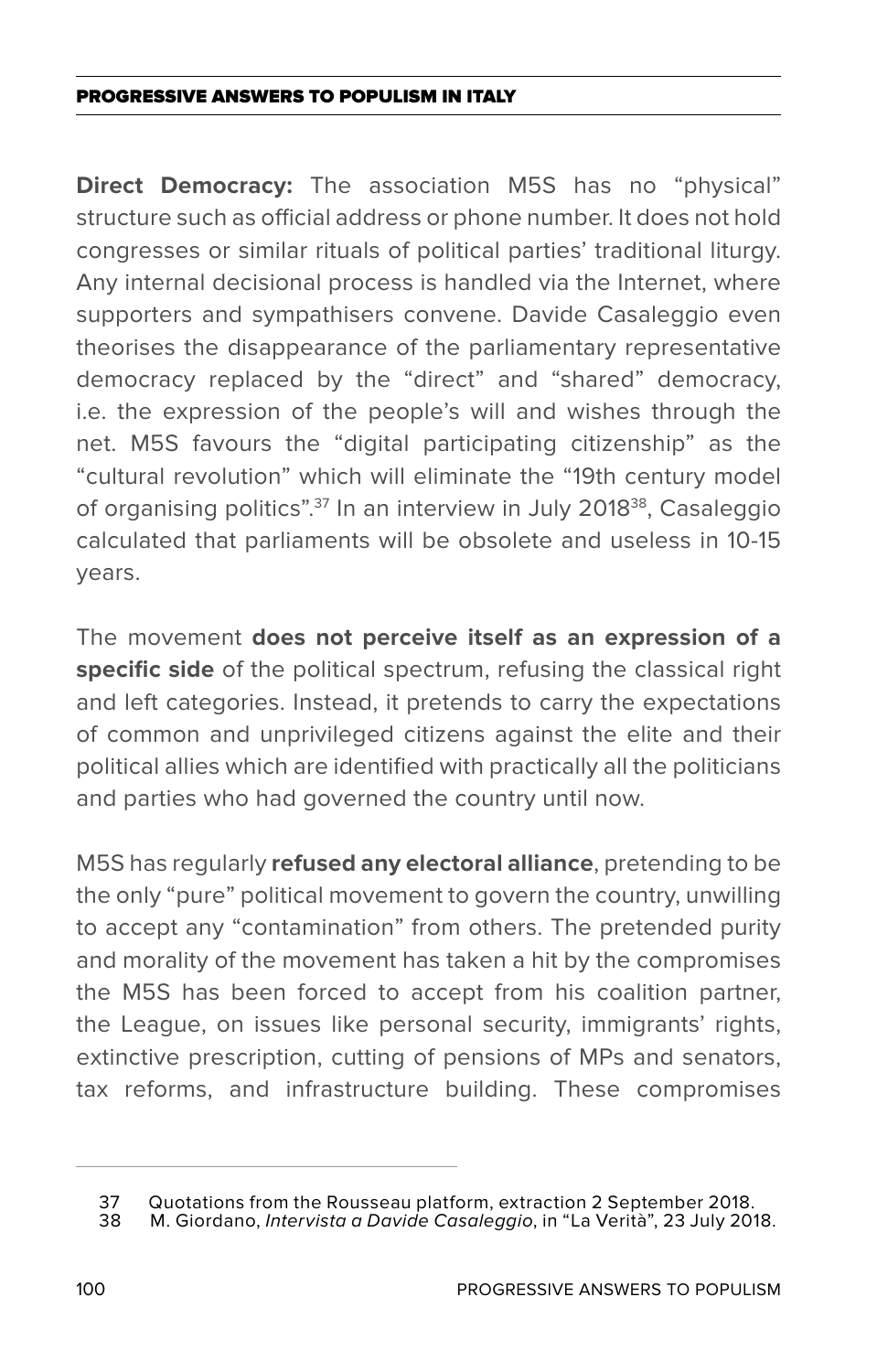#### PROGRESSIVE ANSWERS TO POPULISM IN ITAL

have provoked resignations of members of parliament and splits amongst the supporters of the movement.

All in all, M5S appears to be the authentic "populist" actor in Italian politics, whereas the League looks more like a traditional far-right party, a well organised and structured one, with certain populist behaviours. While the League is strengthening its role as the guarantor of order and the "Italian will" against the "invasion" of the asylum seekers and EU's "interferences", M5S mostly deals with economic and social issues in favour of unemployed and pensioners and promotes laws against corruption and privileges.

In government, the two parties are in conflict on many issues, and in several occasions the League – which has recently overtaken the M5S in opinion polls – has been toying with possibility of ending the coalition with new elections as a consequence.

However, after 6 months in government, M5S and League continue to enjoy popular approval. According to Ipsos' Nando Pagnoncelli, 53% of the electorate still has a positive opinion of the government. The image of Matteo Salvini as an inflexible Minister of Interior against the asylum seekers has given his party a boost in the polls, while support for M5S is eroding at the same time.

Taking into account that a large segment of M5S' supporters is believed to share rightist opinions and considering that League, as of November 2018, has nearly doubled its support in the polls compared to the March elections, an important question should be raised: Are the progressive forces in need of a strategy to counter populism, or do they have to fight the upsurge of the traditional authoritarian nationalistic Italian far-right?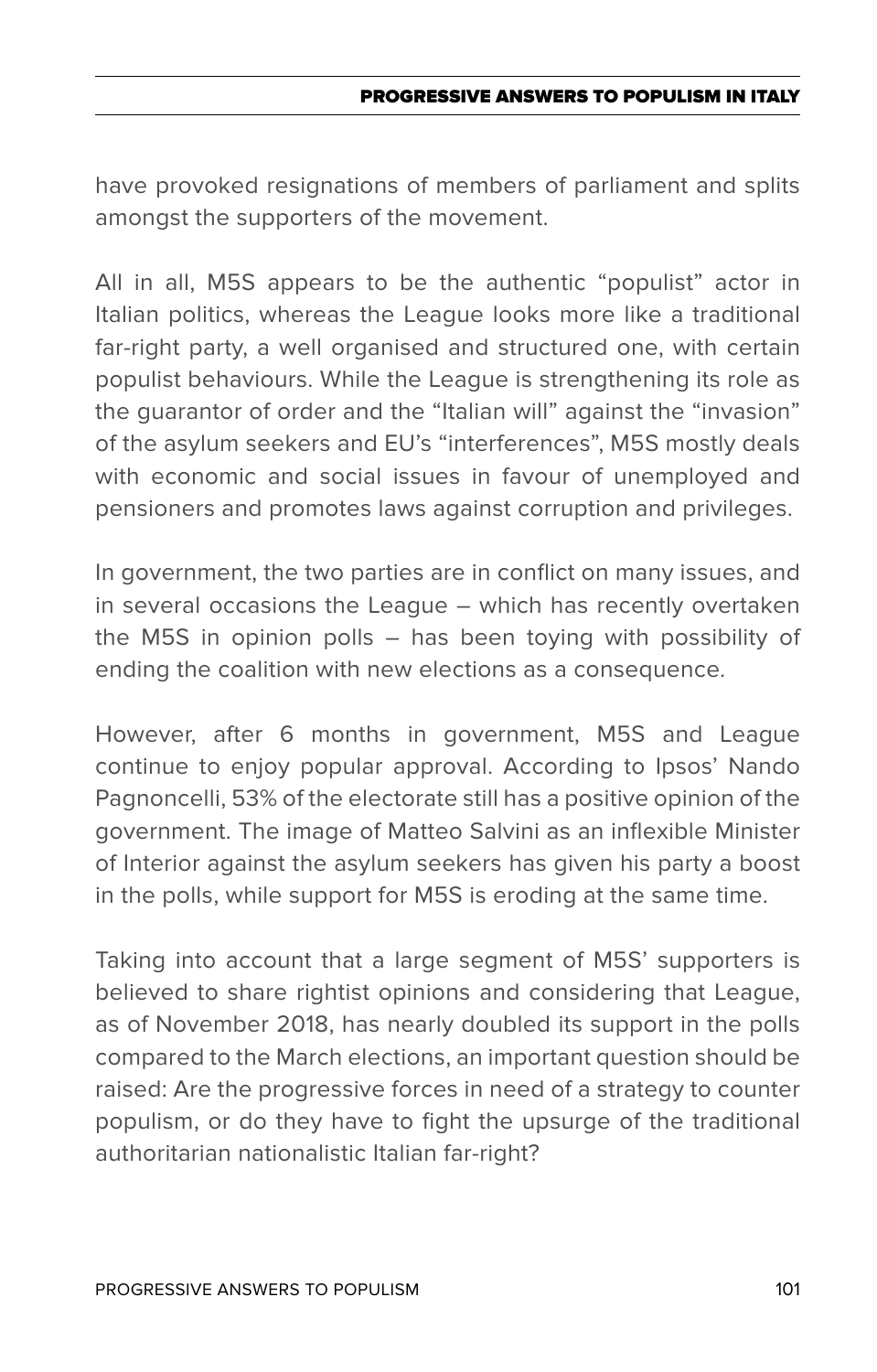### **Results of the focus group researches**

In order to understand the motivations of the Italian populist electorate, focus group researches have been conducted between September and October 2018 by the Istitute Nicola Piepoli in cooperation with FEPS. Voters of the M5S and the Lega were interviewed in Rome and Milan, respectively.

The first set of questions was focusing on the values motivating the voters. In the answers given by voters of the M5S and the League, the past appears as a value in itself. All the interviewees stated memories of better times before the year 2010, and also the '80s and '90s were remembered as a positive era, especially because the economic growth and the availability of jobs at that time. They underlined that before the crisis and the "impoverishment" of the country, no sense of fear was apparent. Today's politicians are perceived as pursuing their own benefits and personal profits. The sentence of a M5S' voter gives evidence to this position: *I am 43 years old, and now everything is different from the past.*  Politicians of the past were trained, now they only pursue their *own interests*.

The present distress is also reflected in the strong assessment of the focus group participants to the word "change". This notion was unanimously seen as a positive category, and its antonyms were perceived with a negative connotation, especially by younger interviewees. However, technological innovations are considered as one of the most important causes of the current stressful feelings of the voters.

Among the M5S respondents, no reference has emerged to the environmental issues, despite the importance officially attributed to it by the movement.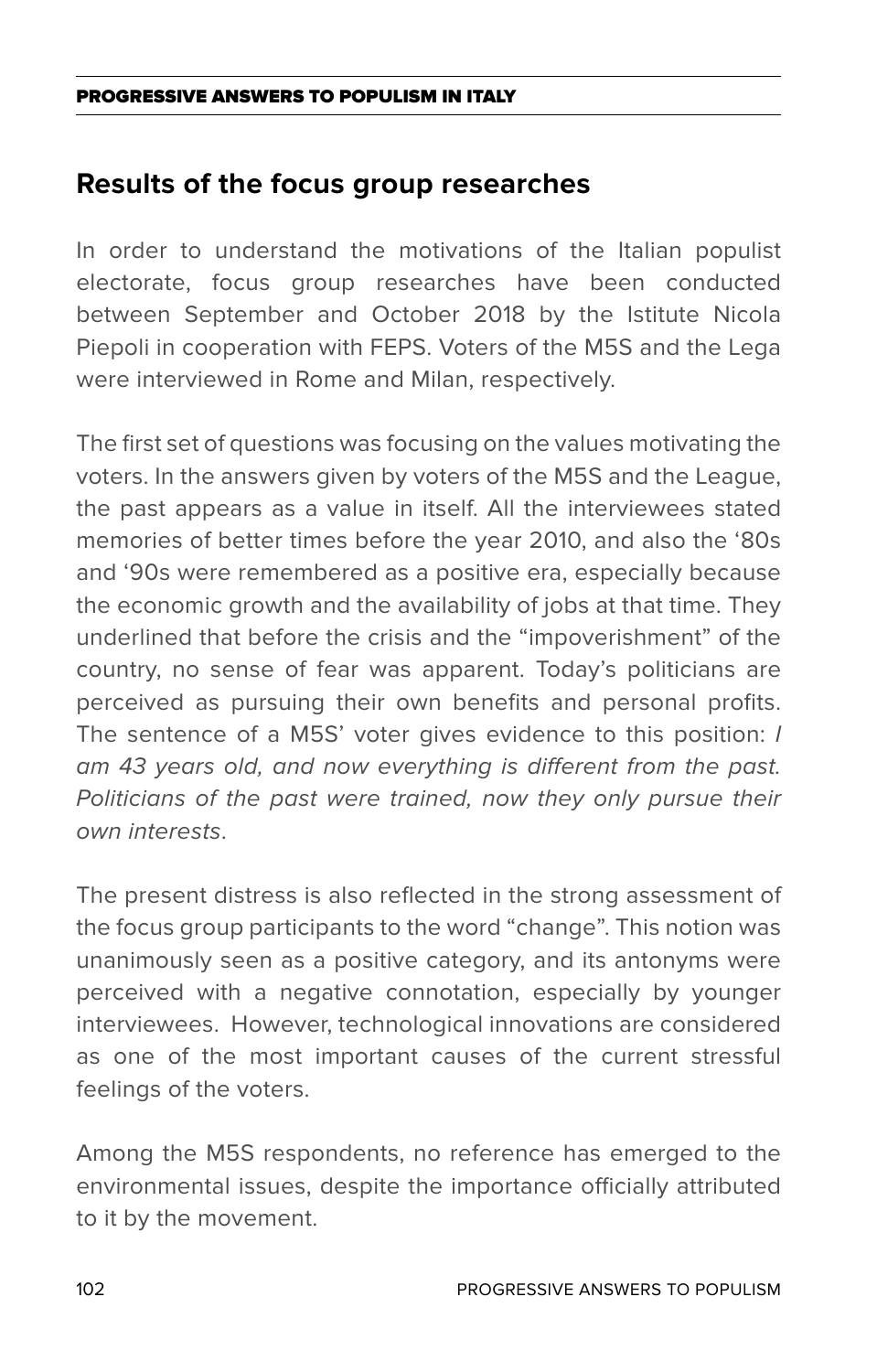#### PROGRESSIVE ANSWERS TO POPULISM IN ITAL

Another part of the everyday fears of the voters comes from globalisation, and the effect it had on identity, especially on "national" identity. The interviewed expressed ambivalent opinions: Positive on one side, linked to notions like progress, evolution, mobility, exchange between different cultures, easier connections and new job opportunities. Negative on the other, because of the loss of national identity.

It must be added that the positions on "national identity" of M5S and League are different in terms of issues and intensity. The voters of the League express a strong negative opinion on globalisation. They stress that the fundamental component of national identity must be based on respect for the *res publica* and its properties. Also, they claim the importance of traditions and the community. According to them, both have gone lost during the process of globalisation.

As a consequence, the interviewees do not see globalisation as a win-win situation. For them, there are winners and losers in the economy and in the labour market: The losers are craftsmen, the middle and lower middle class, while the winners are the multinational companies that take over many local companies and brands, thanks to cheap loans and lower taxes.

Another controversial issue among Italian populist voters is immigration, considered as being the consequence of globalisation. In this regard, Lega voters emphasised immigrants' poor attitude to adapt to Italian culture and lifestyle.

Differently from previous generations, the youth is not ready to belong to any of political, social or idealistic group. Instead, they choose to join sports clubs and animal-rights groups and associations engaged in village or town promotion. Idealism has lost its driving force and attractiveness compared to the past.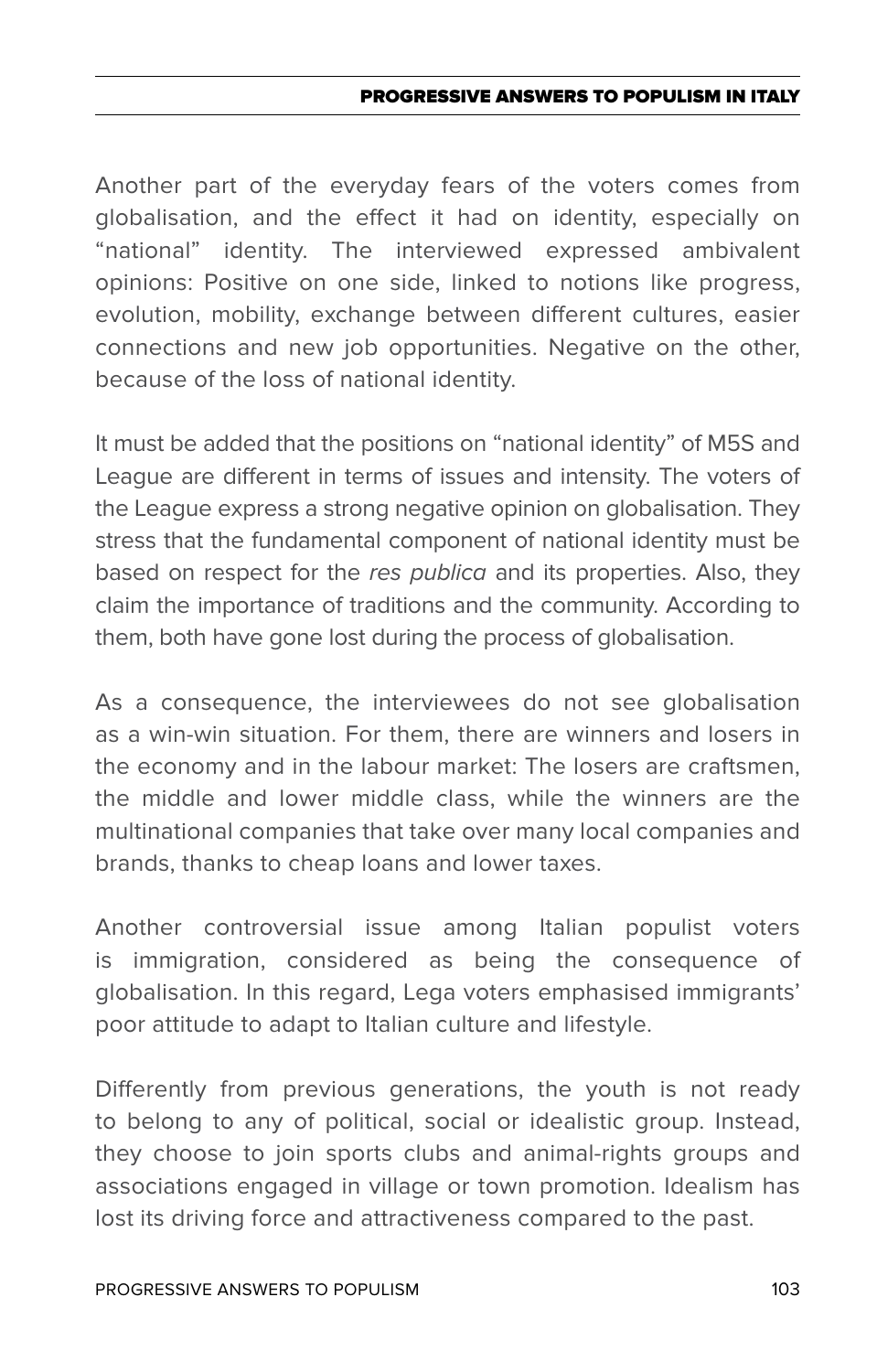Italian society is perceived as being less fair than in the previous decades, in terms of distribution of income and wealth. Both in Rome and Milan and among both the M5S and Lega's voters, there is an agreement on the "disappearance" of the middle class, because it has declined in terms of income, and hence more social groups are living below the poverty line than before.

When the focus of the discussion was changed to politics, certain differences between Lega voters and M5S voters appeared in the focus groups, for example on the promise of abolishing poverty through a basic income. A voter of the Lega said: *I was really disappointed when I heard we will abolish poverty! What does it mean? The basic income is a wonderful concept and fair, philosophically speaking, but it's pure fantasy for Italy. Only rich countries can do this*. Rather compassionate comments were made, however, by M5S voters*: I saw people sleeping in the car due to the lack of a house. And another one stressing: Those who are waiting for social housing are not only the homeless, but also merely poor Italians*. And a third M5S voter said: *You see the poor people today collecting oranges at night, whereas our children all have PlayStation*.

Another part of the interviews was focusing on "trust". Most participants claimed to be disappointed by politicians of the various parties and declared to have mainly chosen a logo rather than the individuals or politicians. Trust for politicians is proportional to their ability to show proximity to voters, which is a quality that only a few have.

There is more trust in local politicians who are considered being closer to the reality and the needs of citizens and who are often engaged "in the field" through local battles that are highly appreciated and supported by citizens.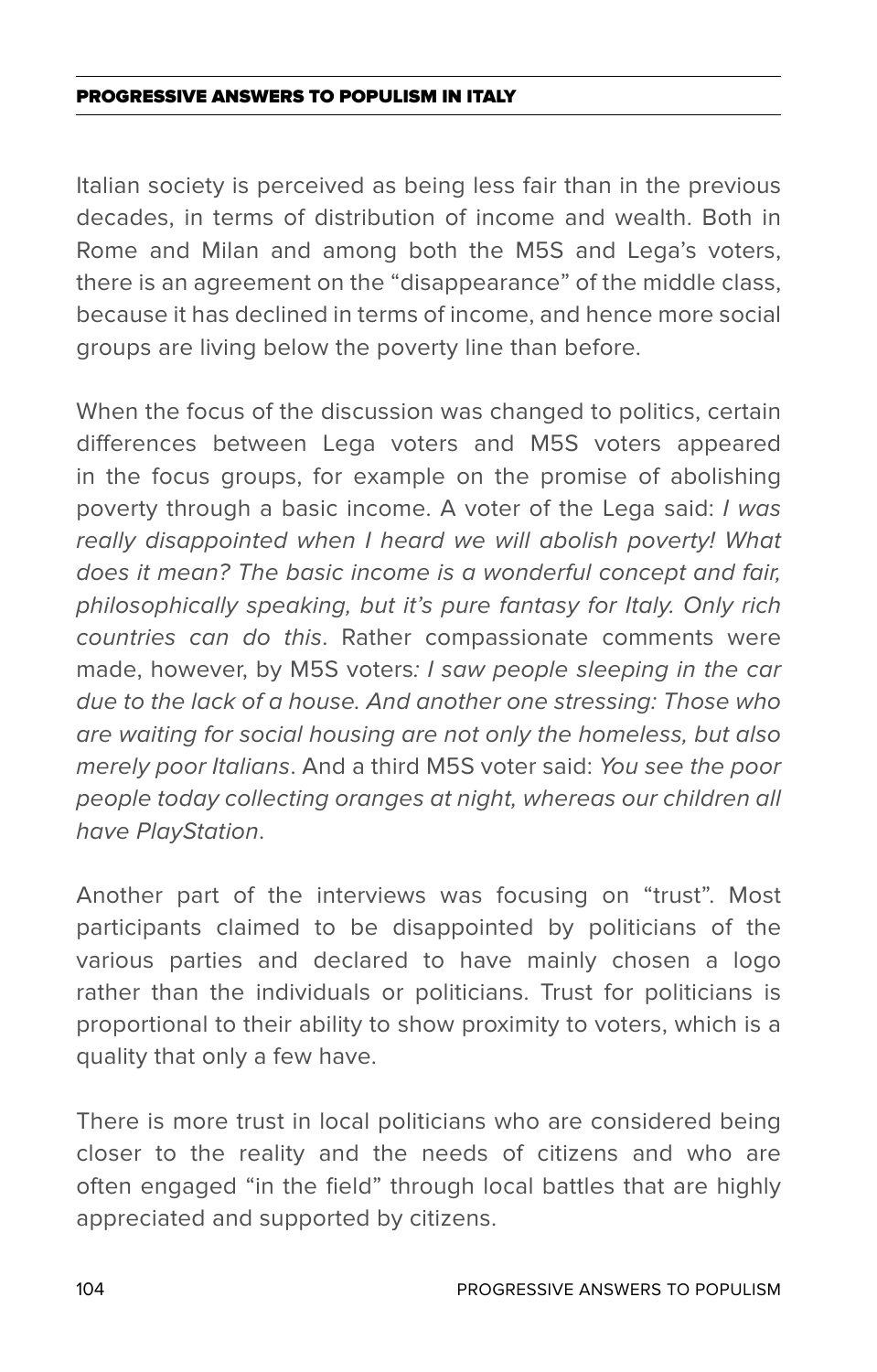#### PROGRESSIVE ANSWERS TO POPULISM IN ITAL

This general distrust is not directed against politicians of the Lega and the M5S. However, a certain malaise has been expressed by M5S' voters, in relation to the alliance of their movement with the League of Matteo Salvini. Disappointed with the contradicting behaviour of their movement, some M5S voters accuse the DP of betraying its own left-wing origins to pursue the interests of the large groups, banks and markets.

The last question raised in the focus groups focused on the European Union. M5S voters looked at the EU as an opportunity, especially for young people. For them, the EU represents the possibility of understanding and connecting different realities, stories and cultures. They enjoy the single currency that boosts free movement and provides more job opportunities in other Member States of the European Union. At the same time, the EU is perceived as a burden, a liability, constraining Italy within the economic parameters dictated by "Brussels".

### **Proposals for progressive strategies**

A progressive alternative to the present Italian government will necessarily be elaborated by the Democratic Party (DP), the only existing force in the Italian political spectrum leaning towards the Left, with support on the ground and social embeddedness. Taking this into consideration, both sort-term and medium-term strategies are needed.

In the *short term*, the DP has no possibility of removing the populists from power. Instead, the party should build the conditions for a serious and credible parliamentary and social opposition. This could partly be done by taking advantage of the internal strife in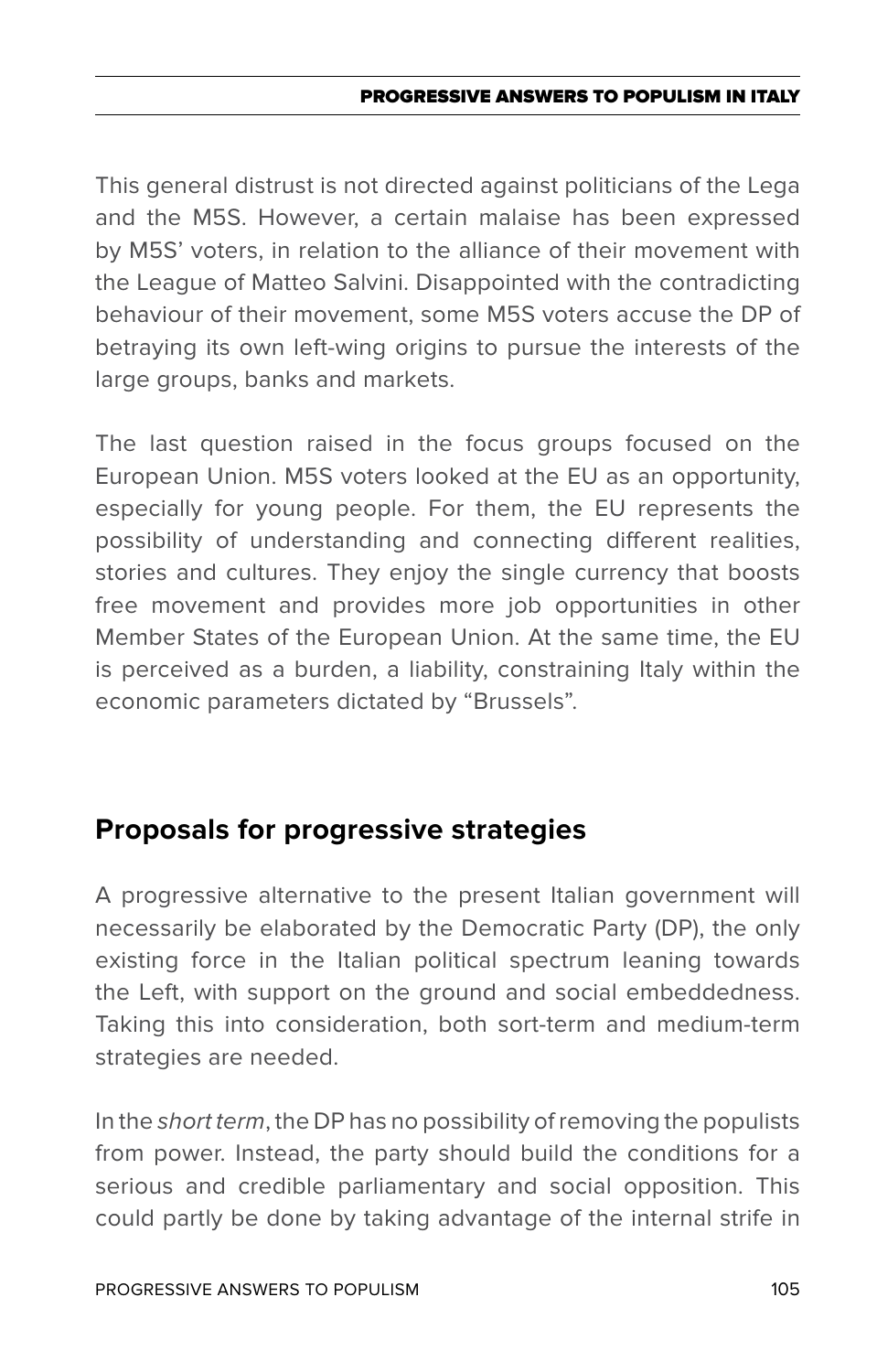the government and the extreme weakness of the prime minister. For instance, the measures<sup>39</sup> taken by the government to modify the "Jobs Act"40 of the Renzi government and the modifications' effect on the labour market may give an opportunity to the opposition. Many economists forecast that these measures will reduce employment, reversing some positive impacts that the previous two centre-left governments had on the labour market.

Two factors may weaken the effectiveness of the DP's short-term strategy. The continuous and noisy internal divisions weaken the image and the actions of the party, giving the public the idea that DP does not have a single vision, and that it lacks leadership. In this respect, the DP Congress in the first months of 2019 may provide definite answers.

The *medium-term* strategy for the progressives should be based on **four pillars**: a) A change with respect to the last DP government both in style and content; b) The identification of the internal contradictions within the present government coalition; c) The adoption of an e-strategy to counter the huge intellectual and financial investments the Italian populist forces implemented in the so-called digital democracy; and d) Building a strategic alliance with the civil society and the with other parties in the parliament.

As for the **first pillar**, the Democrats need to convince part of its former electorate to "come back home" and vote for a progressive platform. Democrats and centre-left in general need to be identified

<sup>39</sup> Law August 9, 2018, n. 96,

<sup>40</sup> This expression identifies a group of laws and decrees of the Renzi's government, adopted in 2014 and 2015. They were controversial laws, badly received in political terms, even though its effects on the labour market are still matter of discussion.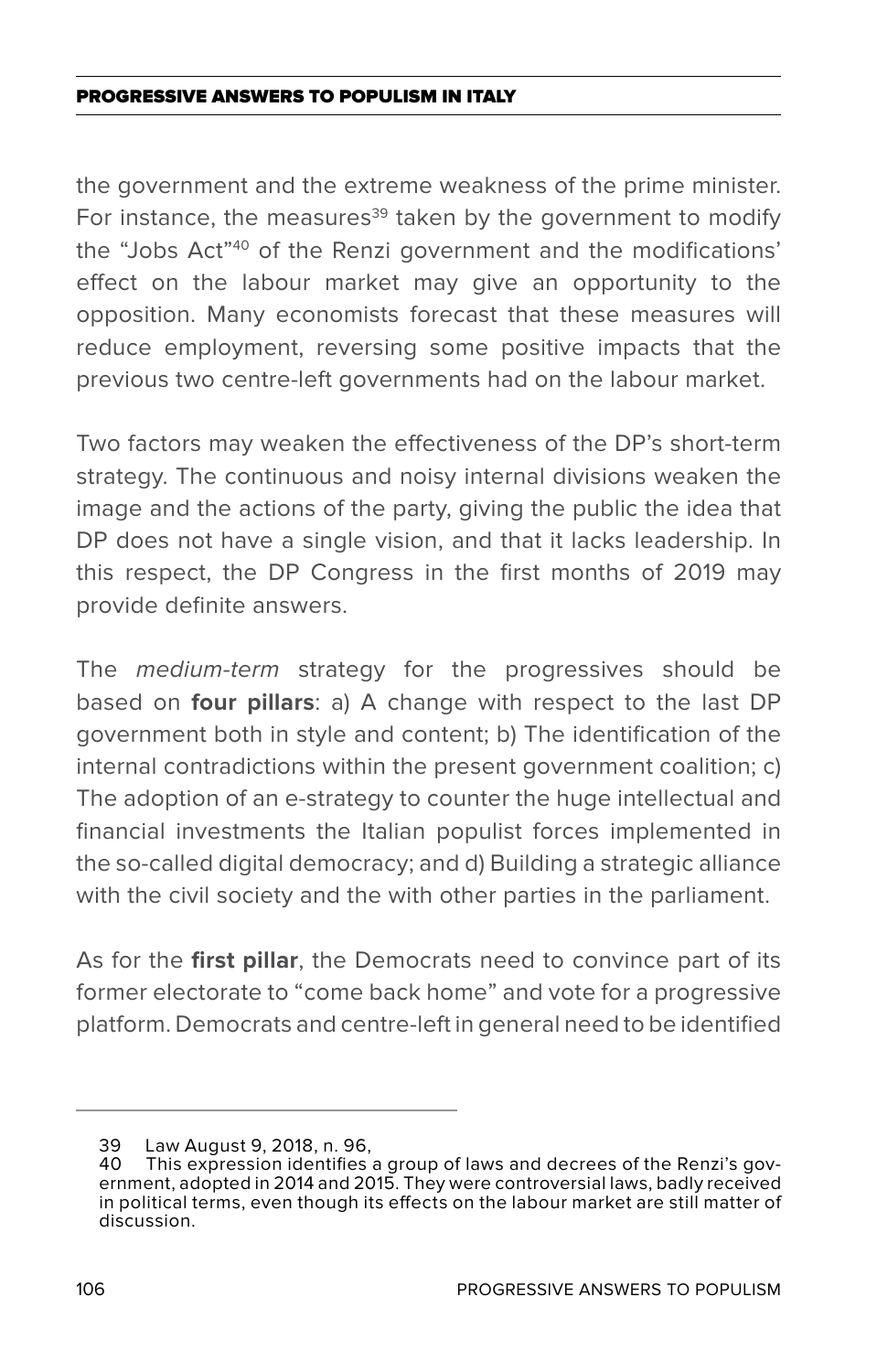#### PROGRESSIVE ANSWERS TO POPULISM IN ITALY

with justice and equality, as the party of the "weak" and of the "underprivileged", as it has been the case for more than a century. Job creation and consequent wage rise have to be alternative to the distributed money promised by the Italian populism.

At the same time, the Democrats need to carefully asses their potential electorate. The populist movements succeeded in offering their voters an identity, most of the time based on rage, hate and vindication. While the M5S has built an identity against the elite, the League has built one against strangers, Africans and homosexuals. Progressive forces in Italy failed to offer their own identity, instead they focused on technocratic government activities in the field of macroeconomy (with a certain success, it must be said), unsuccessful institutional reforms, and civil right reforms mostly related to LGBT people. None of these measures were perceived as offering an identity to the core voters of the Left.

As for the **second pillar**, it is up to the Democrats to give evidence of the internal contradictions of the government and highlight, using an appropriate language, the demagogy of its actions, pointing to the enormous differences between the announcements and the implemented measures.

The Democratic Party needs to invest in communication technology, as a **third pillar**. In the field of online communication, Democrats should catch up with the populist competitors. This will not be an easy task because fundamental doubts about the "democracy of the web", especially in relation to principles like participation, validation, delegation and deliberation still subsist.<sup>41</sup>

<sup>41</sup> On this subject, see J. Richardson John and J. Emerson, *eDemocracy: An Emerging Force for Change*, Stanford Social Innovation Review, 25 January 2018.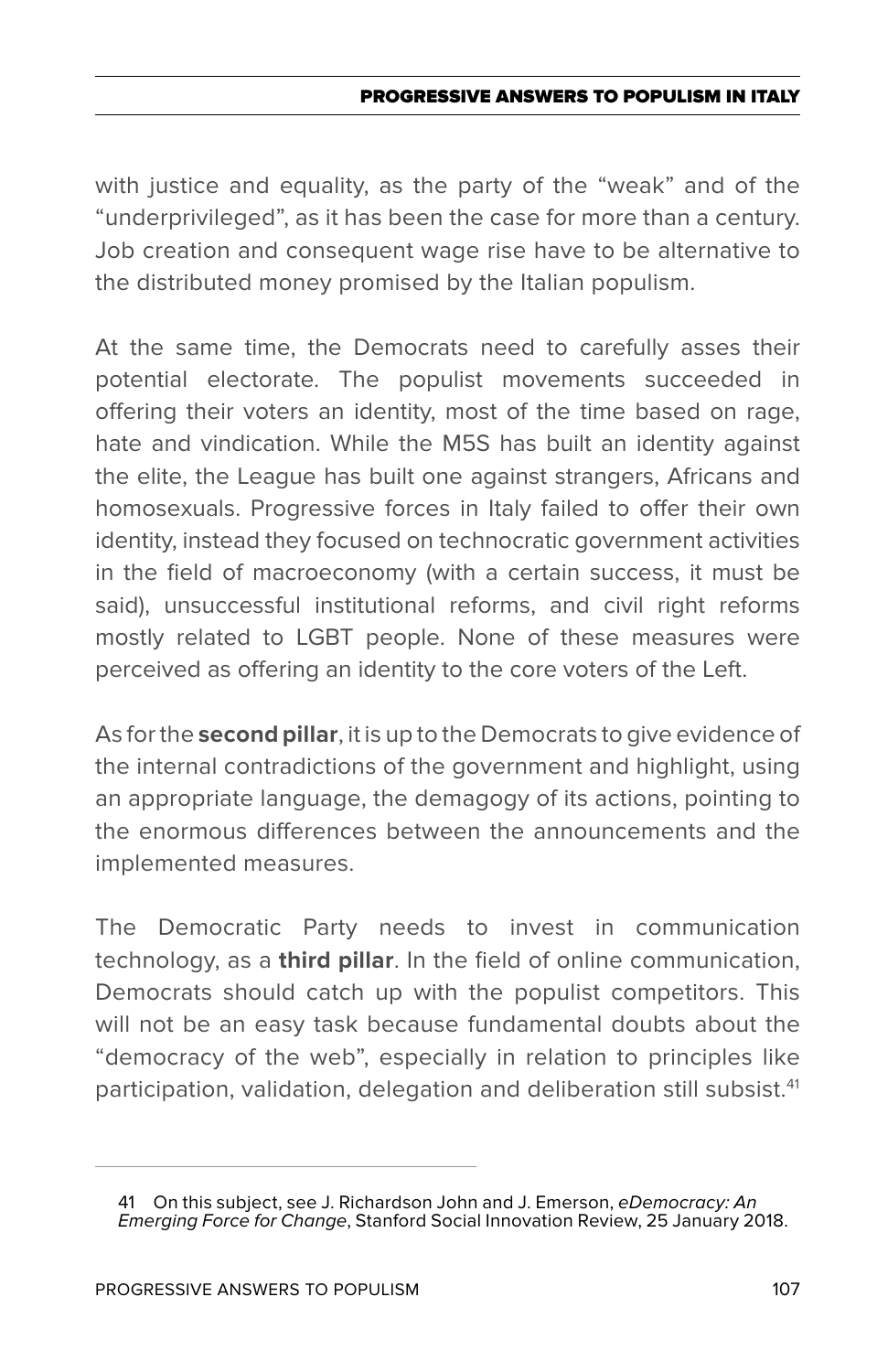The **fourth pillar** is the need to start taking into account the Italian electoral system: The DP needs alliances in civil society and in the political spectrum to be back in government. In terms of alliances with other parties in the parliament, DP may be forced to choose between Berlusconi's Forza Italia and Beppe Grillo's M5S. It may be an awkward choice. While the League is consolidating its nature as a rightist party, leaning to business, traditional values and the tutelage of Northern industrial interests, M5S in a number of issues affecting social problems, corruption and law enforcement, shows positions apparently not far from those of the centre-left.

An alliance, however, could result in a Trojan horse action by the M5S, with the complete disappearance of the DP as a consequence. In this respect, the historian Sylvain Kahn's article in Le Monde<sup>42</sup> has eliminated any doubt on the fact that M5S has nothing to share with the traditions of the democratic socialism: *(…) le M5S n'est pas ancré à gauche. (…) Or le M5S est un mouvement populiste inclassable, dont le programme revendiqué 'ni de droite ni de gauche' emprunte à toutes les traditions idéologiques, y compris*  la démocratie directe, l'écologie et la xénophobie. Le M5S ressort *autant du 'populisme d'exclusion' que du 'populisme social et égalitaire.* 

At the eve of the European elections, it is likely that the Italian progressives will coalesce with anti-nationalistic ("anti *sovranista*") forces, appealing to those voters who wish the European Union's advancement and the slowdown of nationalist and chauvinist parties. From a pragmatic point of view, progressives are helped by the fact that the number of undecided voters and abstainers

<sup>42</sup> S. Kahn, *Le Mouvement 5 étoiles n'est pas ancré à gauche*, Le Monde, 29 May 2018, p. 21.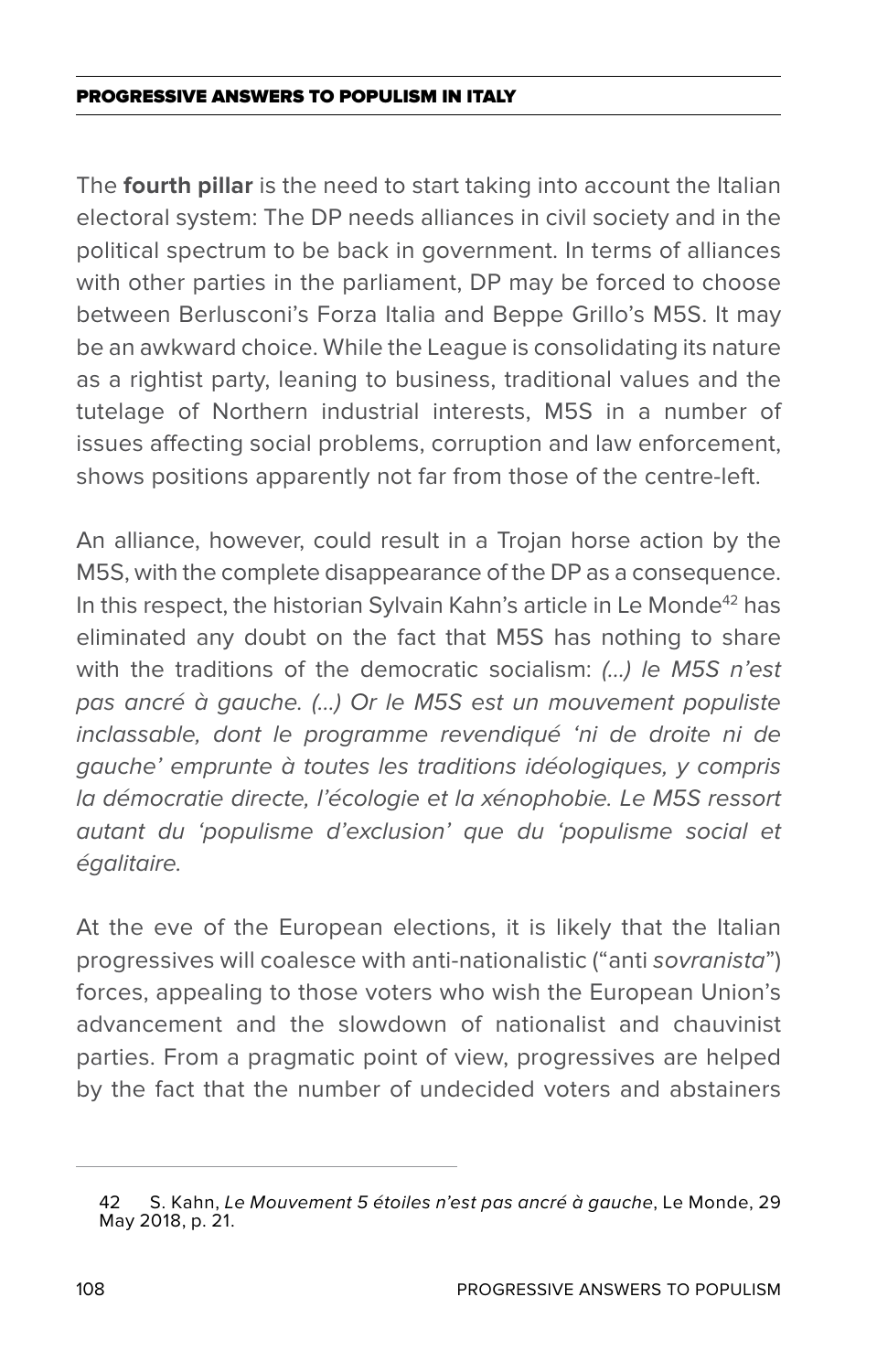### Progressive Answers to Populism in Italy

is growing – it was composed by more than a third of the voters in November 2018, the same percentage as those supporting the League in the polls, and 3.2 million more than in March 2018. This is exactly that segment of the Italian society where the pro-Europe message of the progressive forces could be heard.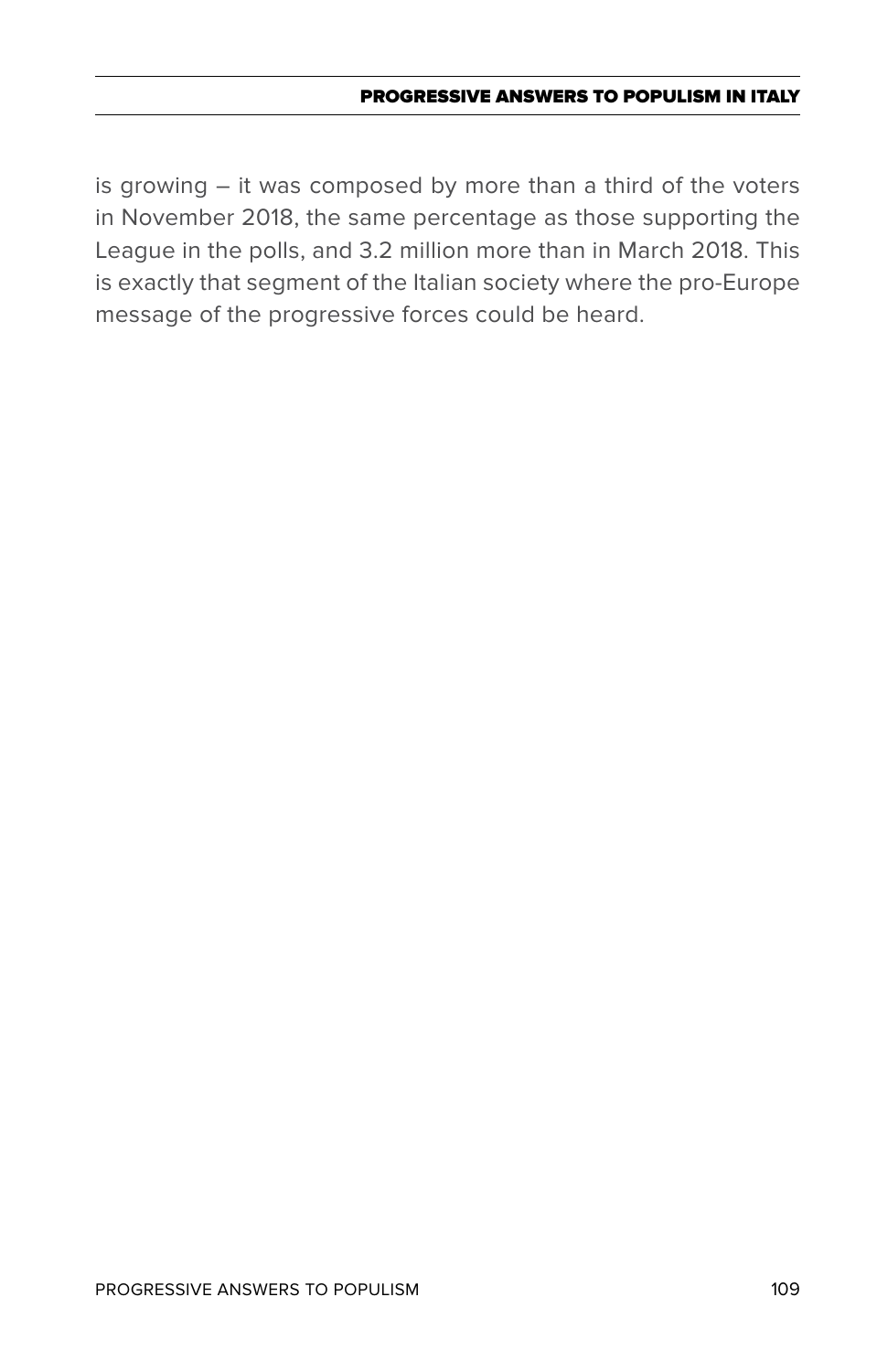# **Bibliography**

Censis, *I valori degli italiani, Dall'individualismo alla riscoperta delle relazioni*, Marsilio, 2012

I. Diamanti, M. Lazar, *Popolocrazia, la metamorfosi delle nostre democrazie*, Laterza & figli, 2018

E. Risso, G. Neglia, *Equilibri e narrazioni dell'Italia postmoderna*, Formiche, pp. 40-49, August-September 2018

J. Schworer, *Populismi. Il "Movimento 5 stelle" e la "Alternativa per la Germania»,* Bibliotheka Edizioni, 2016

P.-A. Taguieff, *La revanche du nationalisme. Néopopulistes et xénophobes à l'assaut de l'Europe,* Puf, 2015

L. Troiani, *La diplomazia dell'arroganza*, L'Ornitorinco, 2018

L. Troiani, Zeitgeist: *The Populist-Nationalist Tide in Current International Politics*, Speech at State University of New York, Stony Brook, 29 April 2017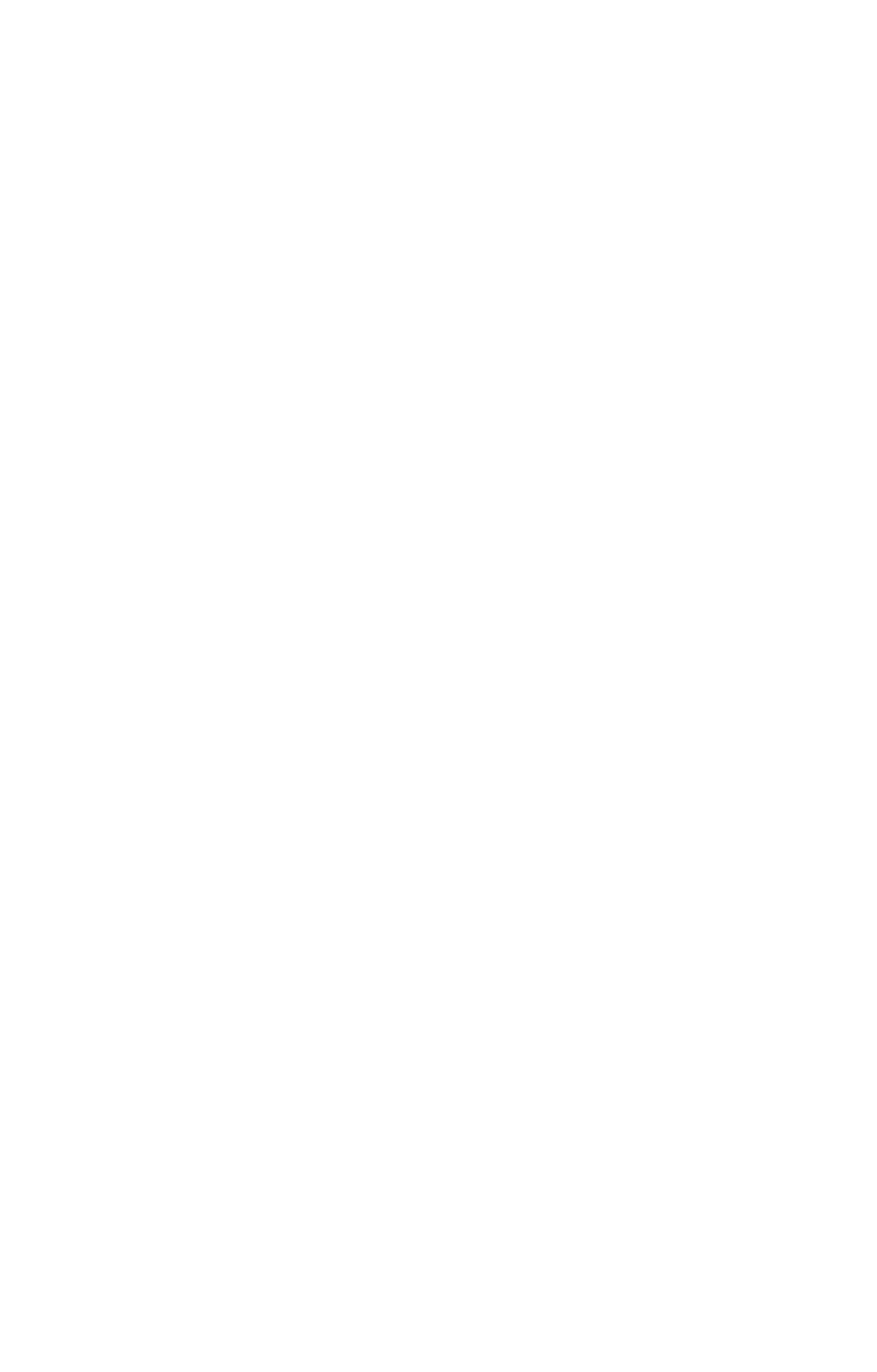Jussi PAKKASVIRTA, on behalf of Kalevi Sorsa Foundation

# **Introduction**

During the last decades, the Finnish political system had been dominated by the Social Democratic Party, the Centre Party, and the National Coalition party. In the parliamentary election of 2015, this habitual political triangle was shaken by the one and only genuinely populist political party, the Finns Party. The party received 17.7% of the votes, making it the second largest party in the Finnish multiparty system. The Finns Party entered into the government in coalition with the Centre Party and the National Coalition party. This new role induced many changes in the Finns Party tactics. Their participation in the government also created platform for a more radical right-wing inside the party, and finally the party split during the summer 2017. This division created two populist parties, one with even more far-right orientation, but also with less support. In the latest polls the support for rightwing populism in Finland has fallen to 10 percent. The other consequence of the split resulted in a new type of Finns Party, which resembles to right-wing populist parties in Sweden (Sweden Democrats) and in Germany (Alternative for Germany).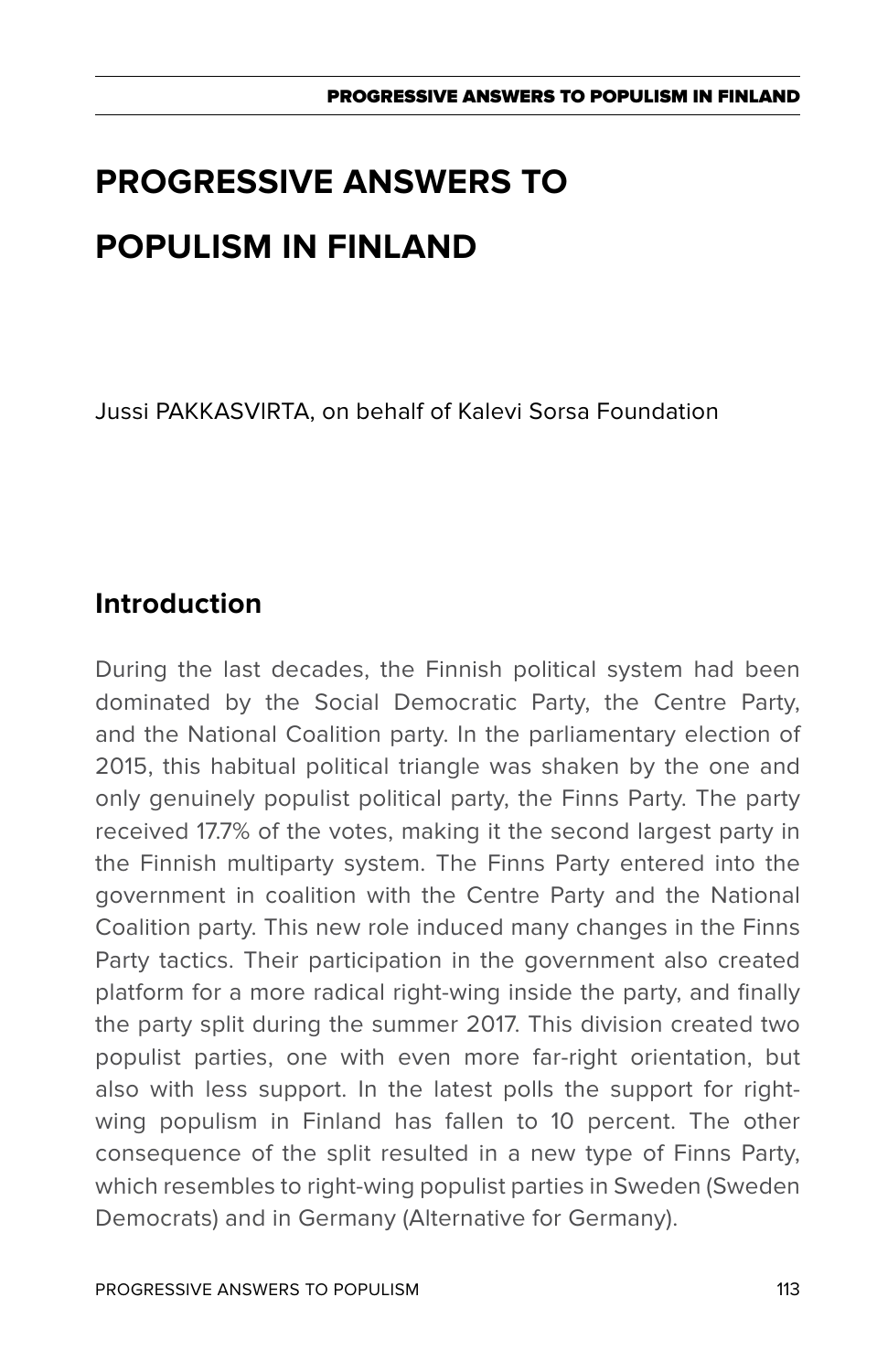# **Short history of Finnish populism**

Contemporary populism in Finland basically equal to the **Finns Party**, previously known as the **True Finns** (In Finnish *Perussuomalaiset*, PS). The Finns Party is a political movement with a strong nationalist ideology, founded in 1995 following the dissolution of the Finnish Rural Party, the first clearly populist political movement in Finland.

The Finnish Rural Party had been the first genuinely populist party in the country, which was found in 1959, as a breakaway faction from the Centre Party (called the Agrarian League at that time, founded in 1906). It was a new movement to answer the intense urbanisation and structural change of the Finnish society and economy in the 1960s. Finland was converting from an agrarian society into an urban, industrial and service-based one, accompanied by a liberalisation of social norms and the mainstreaming of mass media.<sup>43</sup> As other agrarian parties, The Finnish Rural Party worked to respond new societal challenges and changes in people's everyday life by catering increasingly not only the small farmers of rural areas but also many urban voters that had moved to the suburbs. In its new kind of populist rhetoric, the Rural Party spoke about "the forgotten people", referring to the underprivileged victims of urbanisation, specifically small farmers and new kind of marginalised groups outside the biggest urban centres of the country. In the Rural Party rhetoric, "people's enemy" was the political and economic elite in the cities, the "money power", which Veikko Vennamo – the Finnish Rural Party founder and the populist founding father in Finland – famously referred to as "crime lords".<sup>44</sup>

<sup>43</sup> Ylä-Anttila 2017, Palonen & Saresma 2017, 19-22

<sup>44</sup> Soini 1988: 23–40; Ylä-Anttila 201: 25-27.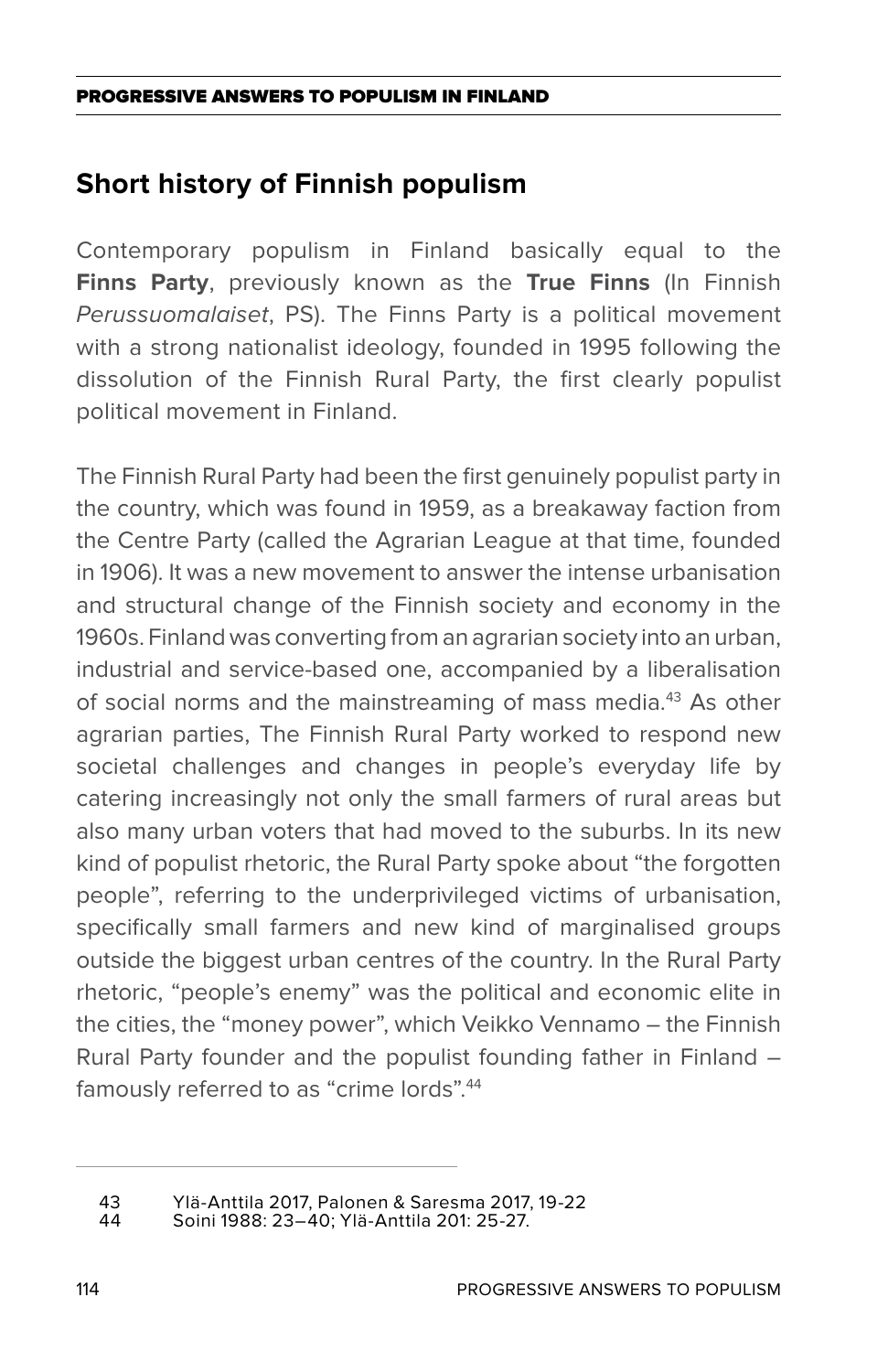Timo Soini, the Finns Party leader from 1997-2017, armed with his charm of "a common man", adopted a lot from the Rural Party's and Vennamo's political vocabulary. Soini had studied Finnish populism and the Rural Party was already in the focus of his MA thesis in political studies.45 He managed to modernise this populist tradition, but at the same time, his party started to adopt new right-wing (immigration) policies too. This new type of populism was clearly visible in the municipal and parliamentary elections of the 2000s, when the boxer and wrestler Tony Halme from East-Helsinki's eastern urban neighbourhood appeared on the lists of Finns Party as an independent candidate, with clear anti-immigration attitudes. Halme was elected MP from 2003 to 2007 and started and continued his political career with continuous media scandals (using of drugs and illegal gun, for example). This behaviour was largely accepted by Timo Soini because people like Halme brought a new kind of support for the party. Halme-kind of media persons attracted many people in the suburbs – with active appearance in the yellow press (and some even with Nazi sympathies). They were thought to be persons who "dare to say things as they are", even though there were also critics to the racist tendencies inside the party. Timo Soini was still able to control all the fractions of the party, and with this new kind of urban and local profiles, the Finns Party started to significantly increase its support at the election in 2011 and 2015.

The Finns Party has also managed to win over large segments of the society living in regions of traditional Finnish forest industry. In this process, we can observe various similarities to President Donald Trump's campaign among the US Rust Belt blue-collar workers. The structural global changes and feeling of social uncertainty is often behind the success of new kinds of populist movements. In Finland,

<sup>45</sup> Soini 1988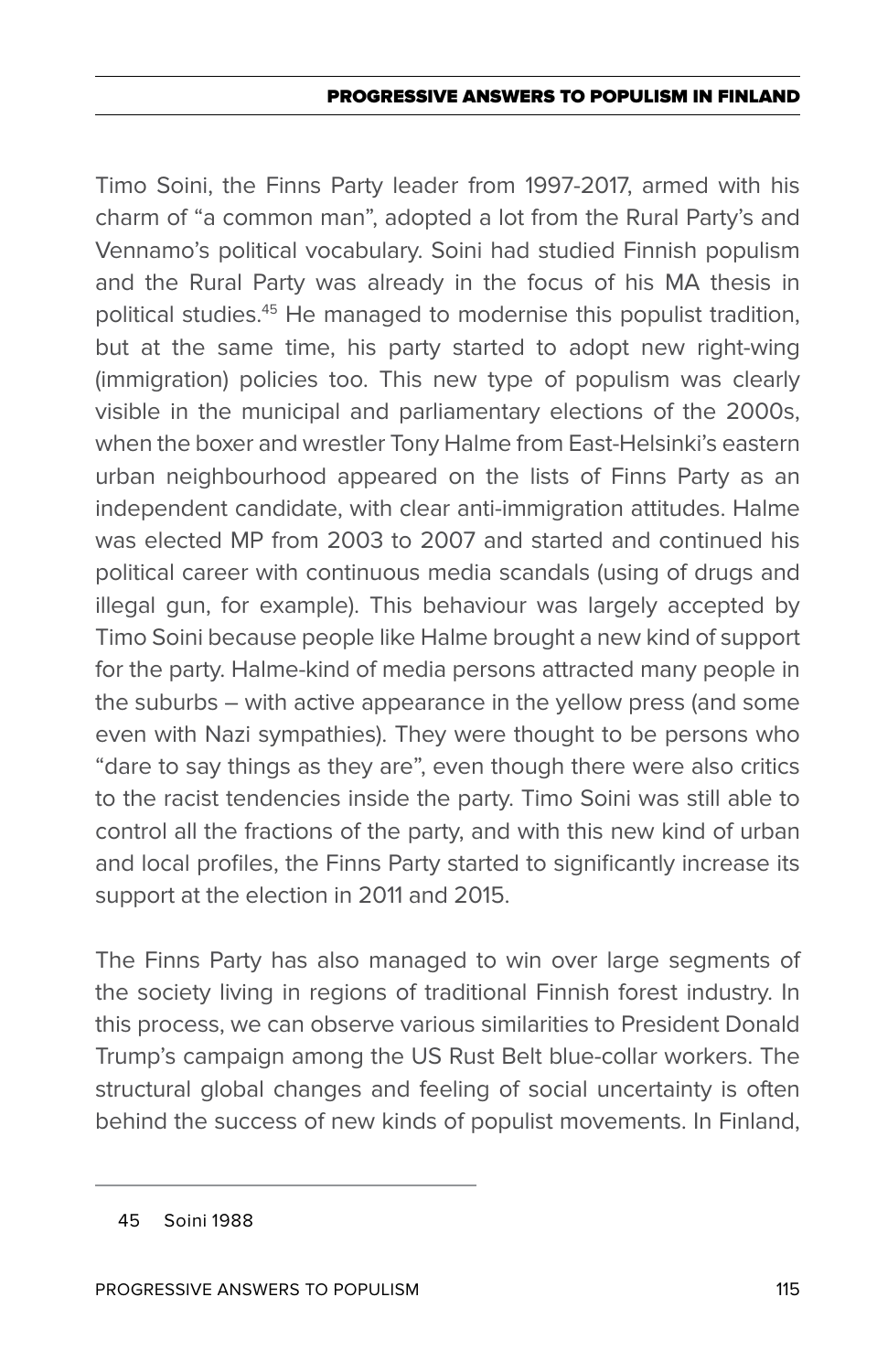the economic crisis after 2008, and especially the closure of various paper factories and pulp mills – at the same time as lot of Finnish pulp production moved to China and Latin America – changed the voting behaviour of traditional Social Democratic workers. The populists' adaptation of traditional leftist anti-neoliberal and anti-globalisation rhetoric was quite efficiently combined with the simplified idea that by closing the borders, the Finnish industry can keep its workplaces. Many voters of traditional industrial regions – and also from the countryside – have also adapted the Finns Party immigration antipathy. The EU, the immigration, and the global liberal politics has become a useful "enemy" of the populists. These were, according the Finns party, platforms where "elites" want to define the life of normal Finnish people. Critique was targeted also to classical leftwing parties – especially to their traditional international solidarity towards others, as Muslims, refugees and migrants.

# **Finns party grows and becomes part of government coalition (2011-2017)**

In the 2011 parliamentary elections – held during the aftermath of the European economic crisis – the Finns party won 19.1% of votes, and became, surprisingly, the third largest party in the Finnish Parliament. The state of the Eurozone – and the heated media discussion about the economic crisis in Greece and Portugal – gave the Finns Party an opportunity to frame the situation as a serious challenge for Finland and for the Finnish national sovereignty. The Finns Party also to present itself as a serious populist challenger to established "old" parties.46

<sup>46</sup> Borg, 2012; Arter 2010; Kuisma 2013, Ylä-Antila & Ylä-Anttila 2015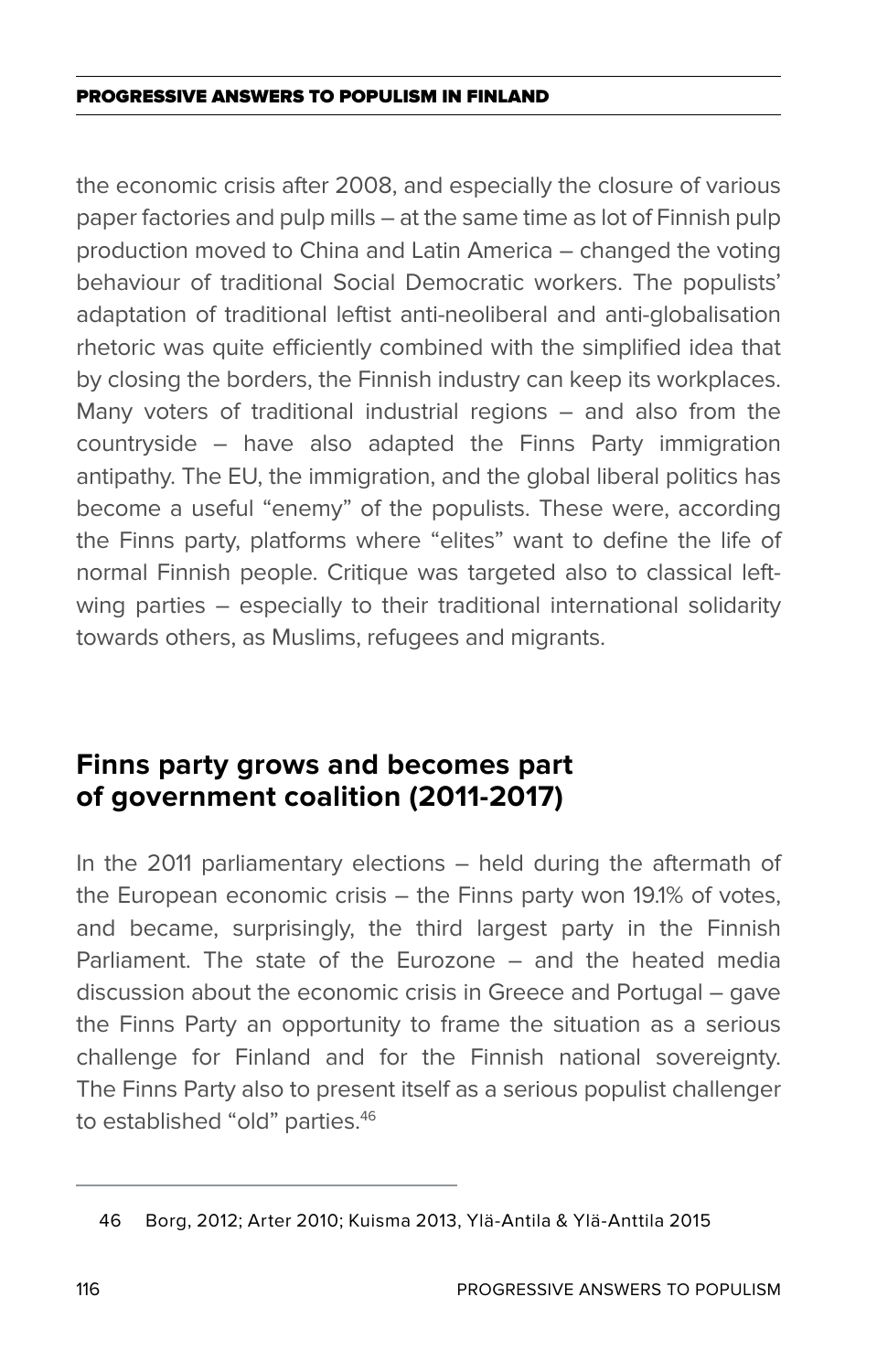Again, in the next elections in 2015, the party got 17.7% of the votes, making them this time, the parliament's second largest party. In 2015, the ongoing "refugee crisis" in Europe triggered extra support for the party, and also the party's very popular leader Timo Soini attracted many traditional voters from the left and the right.<sup>47</sup> In his rhetoric and media appearances, he has always seemed very successfully as the "man of the people".<sup>48</sup>

Before these two latest elections, the Finns Party was small (between 1 and 5%), and it was in opposition for the first 20 years of its existence. Even though there were strong pressures and possibilities in 2011 to be part of the government after their surprise victory, the so-called "Jytky" (a new world in Finnish political vocabulary, meaning "huge bang"), the Finns Party stayed in opposition. The party joined the government only after 2015 for the first time, together with a centrist and a conservative party (the Centre Party and the National Coalition Party), in a coalition lead by the Centre Party Prime Minister Juha Sipilä.

<sup>47</sup> Ylä-Anttila & Ylä-Anttila 2015.

Niemi 2012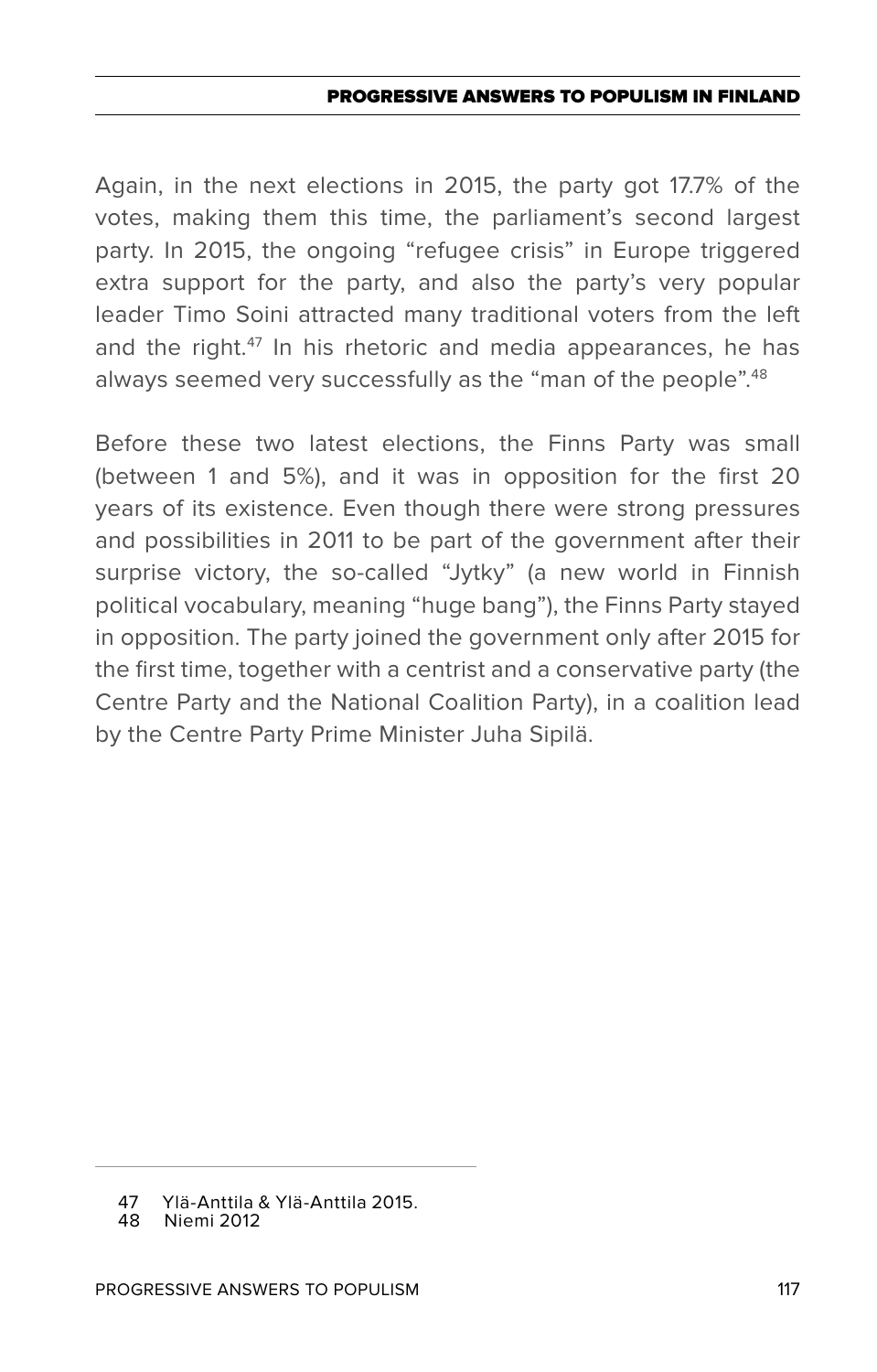| <b>Election</b> | <b>Votes</b> | %     | <b>Seats</b> | $+/-$          | <b>Rise of</b><br><b>Position</b> |
|-----------------|--------------|-------|--------------|----------------|-----------------------------------|
| 1999            | 26,440       | 0.99  | 1/200        |                | 9 <sup>th</sup>                   |
| 2003            | 43,816       | 1.57  | 3/200        | $\triangle$ 2  | $\wedge$ $8th$                    |
| 2007            | 112,256      | 4.05  | 5/200        | ▲2             | $-8th$                            |
| 2011            | 560,075      | 19.05 | 39/200       | $\triangle 34$ | $\triangle$ 3rd                   |
| 2015            | 524,054      | 17.65 | 38/200       | V1             | $\sqrt{2}$ <sup>nd</sup>          |

Table 7 - The Finns Party in parliamentary elections

Source: https://www.vaalitutkimus.fi/en/eduskuntavaalien\_tulokset.html

### **Party splits**

In June 2017, the Finns Party hold a very dramatic party conference, when its undisputed leader and Sipilä's government's foreign minister Timo Soini announced his resignation from the movement's presidency. The protégé of Timo Soini, Sampo Terho, and Jussi Halla-aho, a member of the European Parliament with harsh anti-migration profile, ran for the leadership. Hallaaho had skilfully organised a movement behind the scenes that guaranteed his victor, and on 10 June 2017, he became the elected leader of the Finns Party. Leaders of the Centre Party and the Conservative Party immediately announced that they would not continue the government coalition with the Finns Party as Halla-aho was charged with incitement to racial hatred and was convicted of breach of the sanctity of (the Muslim) religion. Subsequently, twenty Finns Party MPs, including Soini, one of the party's founding fathers, defected to form a new parliamentary group under the name **New Alternative**. All cabinet ministers were among this group of defectors. For a few days, it looked that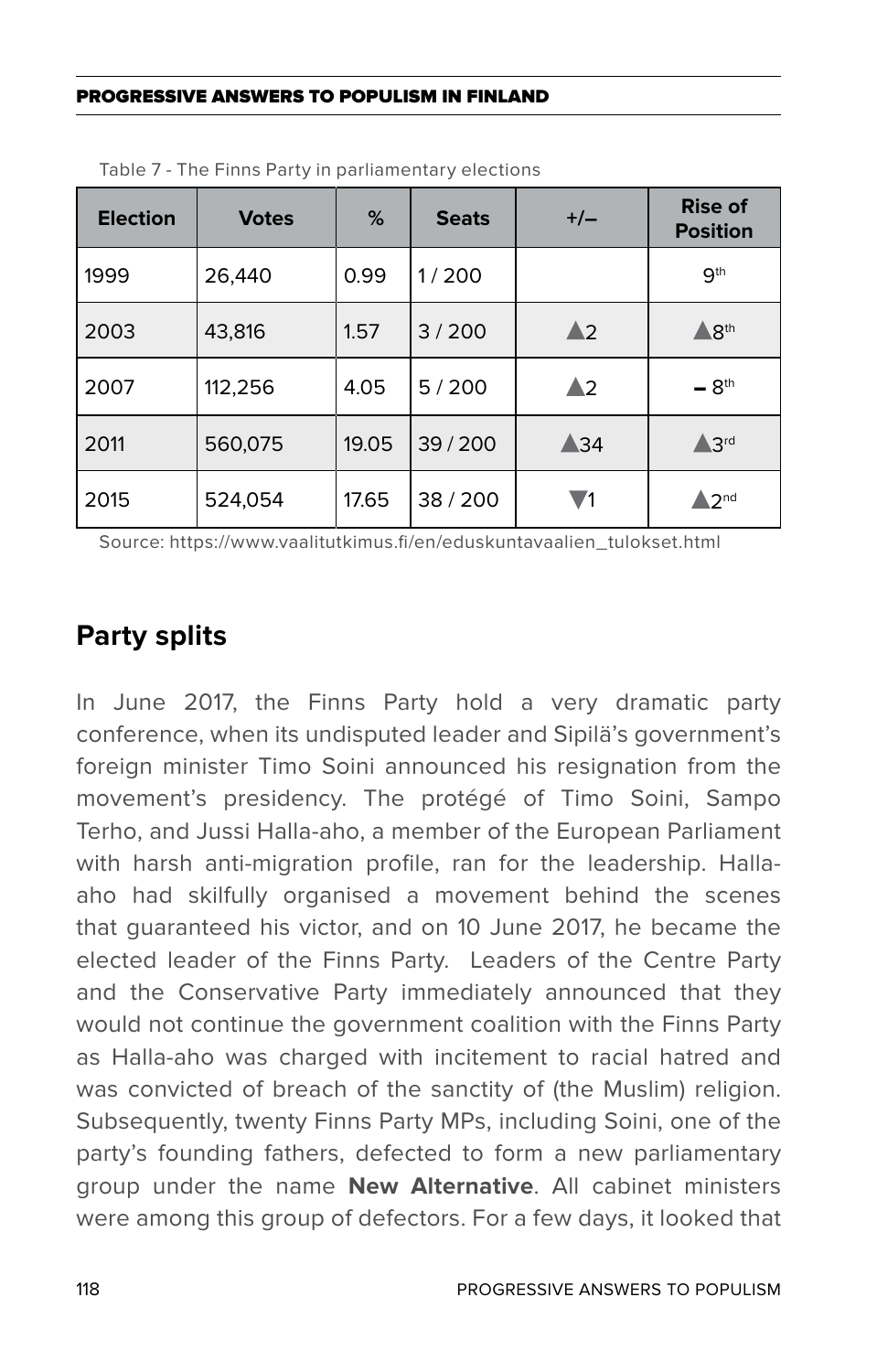Sipilä's government coalition was about to break apart, but Soini and the New Alternative group agreed to continue staying in the government coalition.49 This group, consisting of the more social reformist and not openly racist former members of the Finns Party, formed later, in November 2017, a new party called Blue Reform Party. This party has five ministers in Sipilä's government and their current support in opinion polls has been between 1-2%. At the same time, the old Finns Party, with a new and strengthened antimigration profile has had 8-10% support in polls since the split.

In short, the division of the Finns Party in 2017 created a new Finns Party, which resembles quite a lot to right-wing populist parties in Sweden (Sweden Democrats) and in Germany (Alternative for Germany). This party holds the old name, Finns Party, while the small Blue Reform Party desperately searches new topics and electorate support but, apparently, the movement is without future in the Finnish political map.

The Blue Reform Party has transformed into a silent supporter of Sipilä's government, supporting the coalition's neoliberal working life and health system reforms. In short, after the split of Finns Party, both of its inheritors, the new anti-migration Finns Party, and the Blue Reform Party, have shifted to the right. Based on the opinion poll numbers, this shift has also affected negatively their electoral support.

<sup>49</sup> Nurmi 2017, 247-272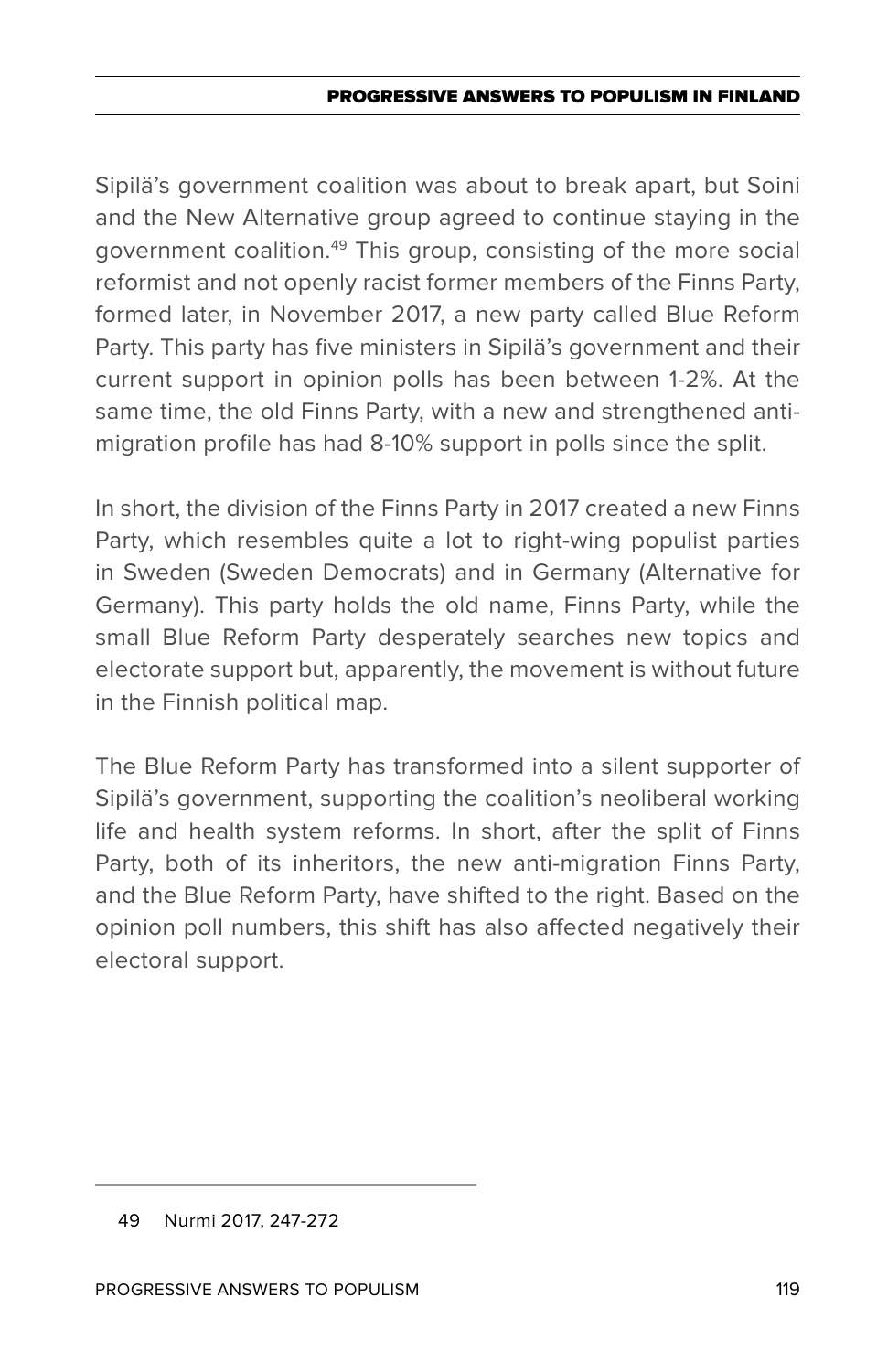# **Finnish populism on the political map**

The Finns Party is a unique movement in European context. The originally very rural party combines social democratic or left-wing welfare state economic policies, with traditional conservative values, such as homeland security, Lutheran religion<sup>50</sup> and ethnic Finnish nationalism. On the other hand, the value-conservativeness of the party has been repeatedly challenged by various media scandals of its members of parliament – such as drunkenness, violent and macho behaviour or racist comments. Although, many researchers describe the Finns Party as economically left-wing and socially conservative, as a "centre-based populist party" or the "most left-wing of the non-socialist parties", there are many right-wing populist elements in the party's programme and ideology. The party's leaders and voters predominantly describe themselves as "centrists". The party has drawn people from leftwing parties, but many features of their program – especially anti-migration aspects – have attracted supporters from conservative and centrist parties. The Finns Party share values of most populist right-wing parties in Europe, especially in terms of euroscepticism and anti-globalisation.<sup>51</sup> Its economic policies support welfare state – but restricting its services to "ethnic Finns". In the European Parliament, the Finns Party belongs to the European Conservative and Reformist Group where it co-operates with parties like the Conservative Party of the United Kingdom. Law and Justice of Poland and the Sweden Democrats.

<sup>50</sup> A remarkable fact is that the Finns Party's most famous leader, Timo Soini, is an active Catholic – in Finland, where 70 % of the population is Lutheran and less than 1% Roman Catholic. In this way, he represents "the others" in the Finnish political scene.<br>51 Kuisma 20 Kuisma 2013

<sup>120</sup> Progressive Answers to Populism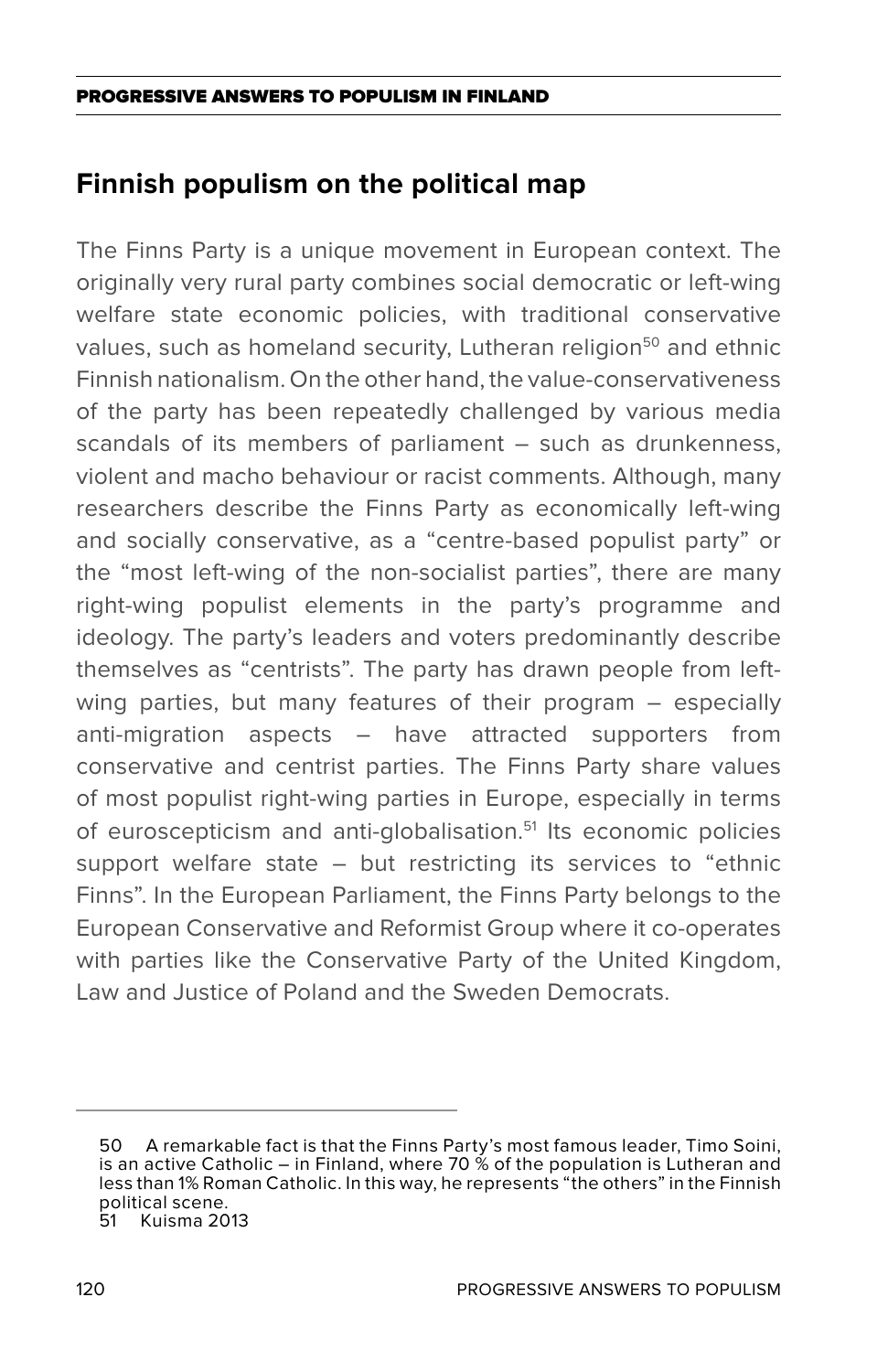Graph 1 - Values of the Finns Party in a political map



Source: HS https://www.hs.fi/politiikka/art-2000002818175.html.

### **The party ideology in a nutshell**

Because of the Finns Party electoral success of 2011 and 2015, and because of its split in 2017, populism has become a hot political issue in Finnish political life. The party members have directed important ministries in Juha Sipilä's coalition, and they are followed with special interest in Finnish media. To produce analytical, objective academic understanding of the Finns Party, without bias by heated public debates, especially in social media, has proven to be quite complicated. Finns Party members' comments are often quite aggressive, polarising, and incite "dramatic responses on purpose, as it divides citizens into the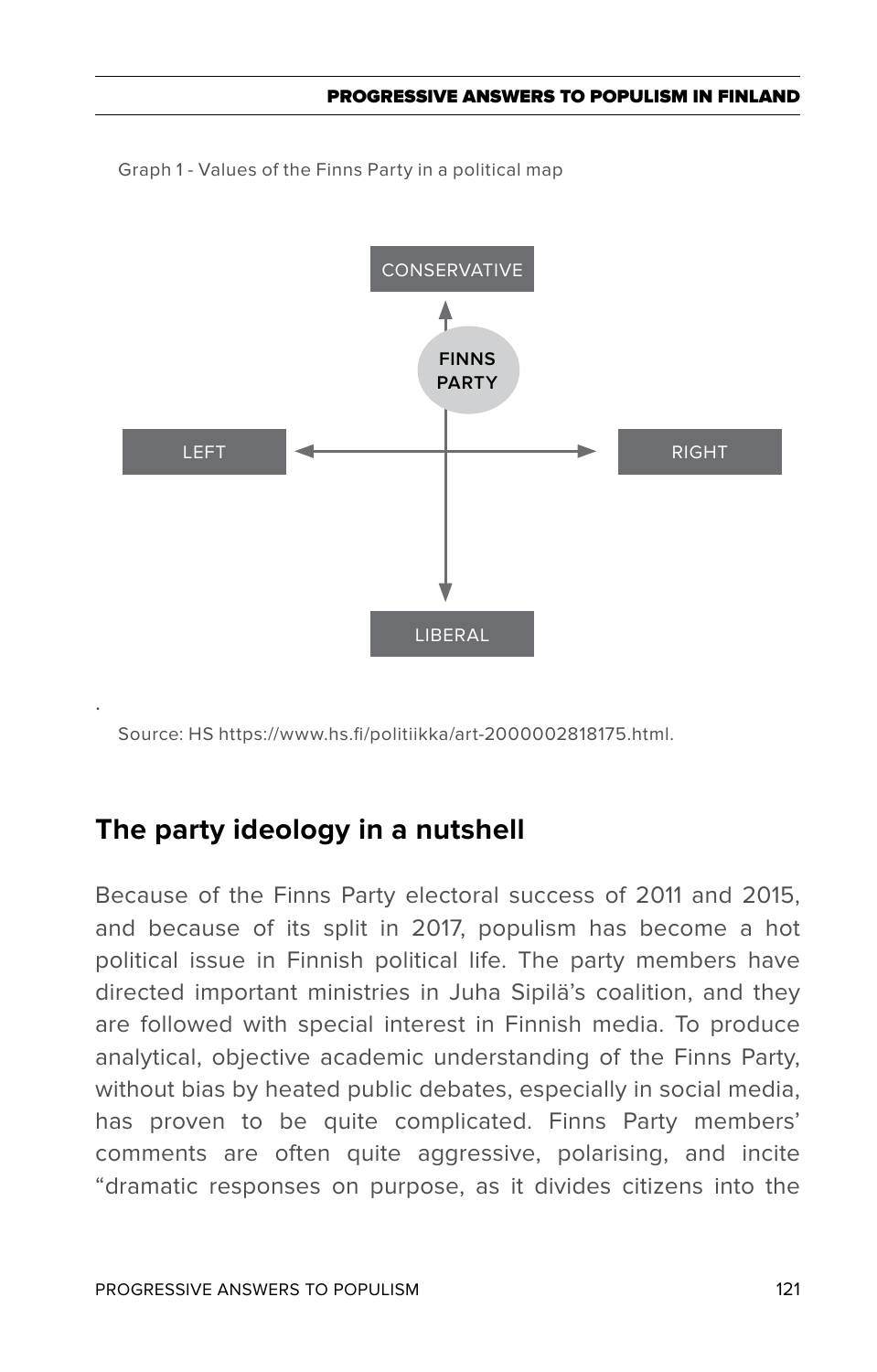'people' and its enemies".52 As for other populist movements, the enemies of the Finns Party supporters are the traditional elite and media, as well as the immigrants and refugees. Also, feminists, Swedish speaking Finns and homosexuals have often been targeted by Finns Party supporters.<sup>53</sup>

As often in populist movements, the "hidden ideology" of the party is not pronounced clearly in its official descriptive documents54. It has to be looked for in acts and everyday politics, not in the softened official texts formulated to be suitable for all possible voters. The Finns Party itself informs in its official web pages that the party's *platform and policy is built on work ethics, entrepreneurship, and a balanced social welfare system linked to Christian values*. This kind of agenda could be easily found in many traditional Christian or conservative parties.

The Party underlines that it has *support from all sectors of the political spectrum and defies being put into any traditional left-right pigeon hole*. It states that it seeks *rational solutions with emphasis on activism and creativity while maintaining respect for both social and individual responsibility*. It further says it is oriented towards the individual as the building block in the society and cautious towards the growing harmfulness of corporatism. The official web-page (in English) summarises that the *basic foundation of the Party is a recognition of the Progressive traditions of equality of opportunity for all, an equitable and defendable distribution of wealth, and a public responsibility towards those citizens who, due to circumstances beyond their control, lack the possibility to pursue a good life*.

<sup>52</sup> Ylä-Anttila 2017

<sup>53</sup> Ylä-Anttila & Luhtakallio 2017

https://www.perussuomalaiset.fi/kielisivu/in-english/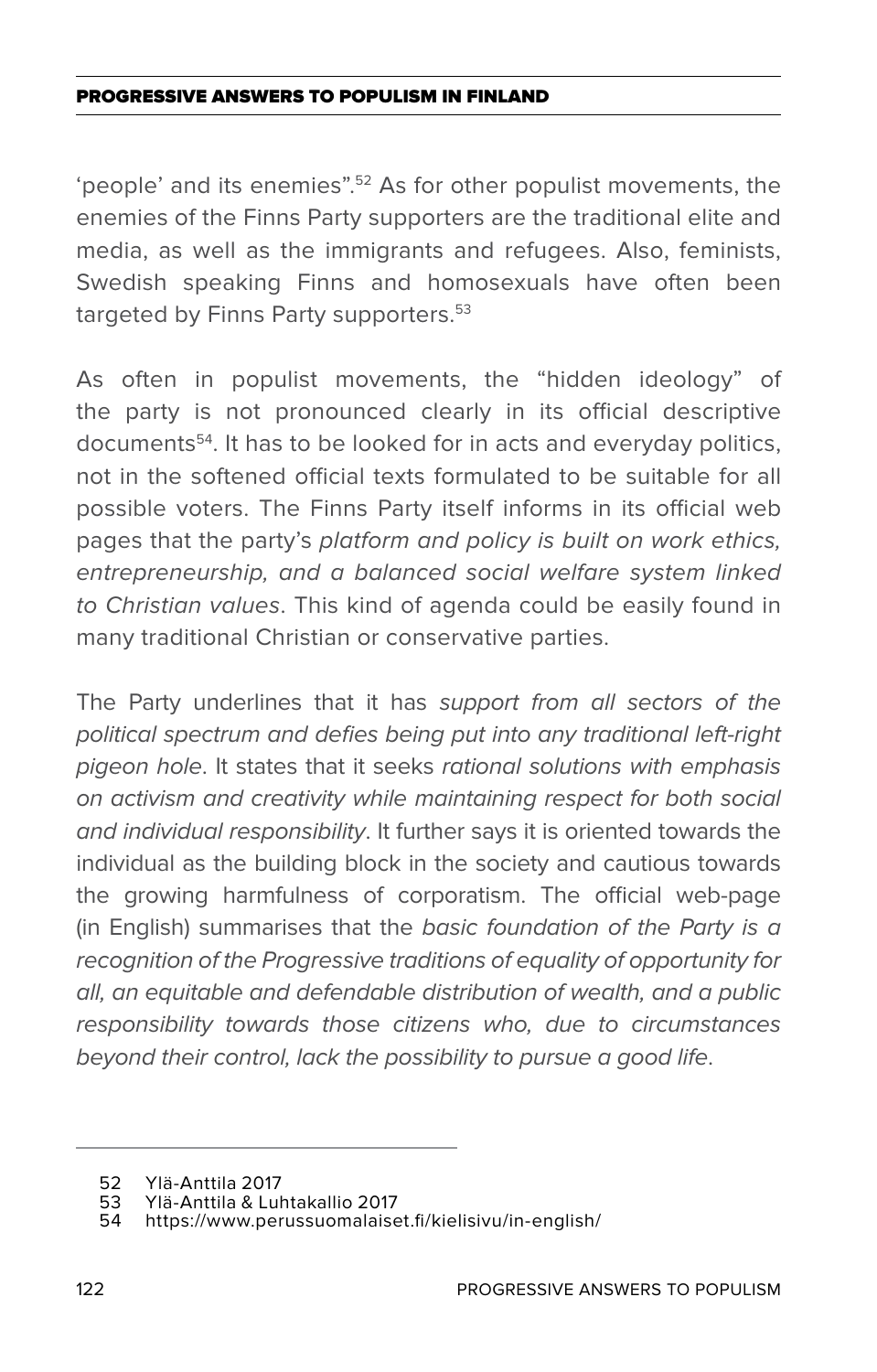Social democratic or even socialist tendencies are also pronounced clearly in the Finns Party's texts – the party is for all, and for the poor, but not for the elites. The state's role in Finnish society and welfare policy – to help provide opportunity and education and health – is emphasised. However, they claim that *the individual has the responsibility to make every effort to provide for their own well-being and that of their families and communities – self-reliance is a valuable attribute which should never be under-estimated*.

The slogan "Justice for all" summarises the party's main ideology and policies. An important part of the "justice for all" declaration is that enforcement and punishment related to laws should be applied equally to all – with no consideration given to different economic and political standing of those violating laws. In practice, the *"all"* seems to mean only ethnic Finns and not all the people living in Finland.

According to the Finns Party's texts, private enterprises and creative market environment and infrastructure must be ensured in Finland. The Party seeks support both from traditional Finnish working class (mainly from the paper and metal industry) and from owners of small and medium-sized businesses. In the cities, also the unemployed "ethnically" Finnish voters support the Finns Party, especially in suburbs with a relatively high immigrant population.

The Finns Party declares that the general national economy consists of "cake makers" and "cake eaters" – and that the Finns Party is oriented towards the "cake makers" – be they business owners, logistics industry workers, health care professionals etc. Especially immigrants and refugees are seen as "cake eaters". According to the populists' rhetoric, they are taking jobs from "real Finns", using national resources in a wrong and corrupt way.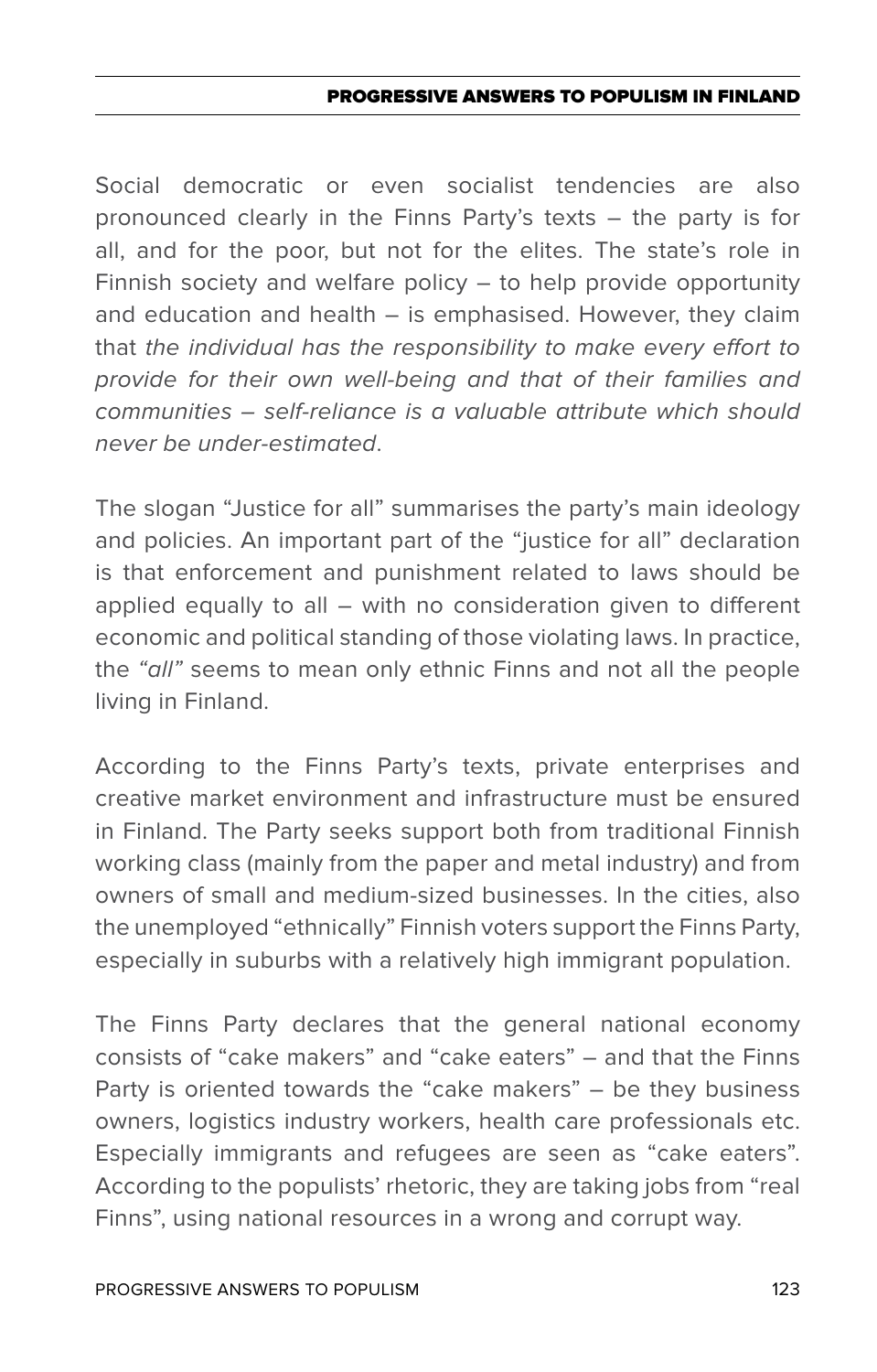Law and order are the last key topics underlined in the party texts. Likewise, the fight against all kinds of corruption is mentioned in the Finns Party populist toolkit – as in most European populist parties' narrative. In Finland, the Finns Party has surprisingly many policemen as activists and also as MPs.

Last but not least, nationalism is a theme consistently repeated in all party texts. The Finns party presents populism as a noble ideology, which just seeks to empower the people. Often nationalism is a rhetorical device that offers refreshing change to the politically correct "jargon" of "old parties" and mainstream media. The Finns Party have succeeded in gaining supporters from the traditional left-wing parties by presenting a new and more attractive or simple form of criticism to neoliberalism and globalisation than other parties. Criticism to the EU was also strongly pronounced, especially in the 2011 elections, when all Finns Party candidates pronounced repeatedly that "Finnish financial support" should not be given to Greece or Portugal.

### **Nationalist stereotypes**

The most pejorative or negative connotation of populism has been identified with radical right-wing political parties. But there is also a new trend: many parties and movements all over the world increasingly often accept the label "populist" not as an insult but as a badge of honour.<sup>55</sup> In a way, Donald Trump's style to do politics has converted – surprisingly – the traditional US Republican Party into the biggest and most influential populist party of the world. In

<sup>55</sup> Houwen 2011, 32; Ylä-Anttila 2017, 1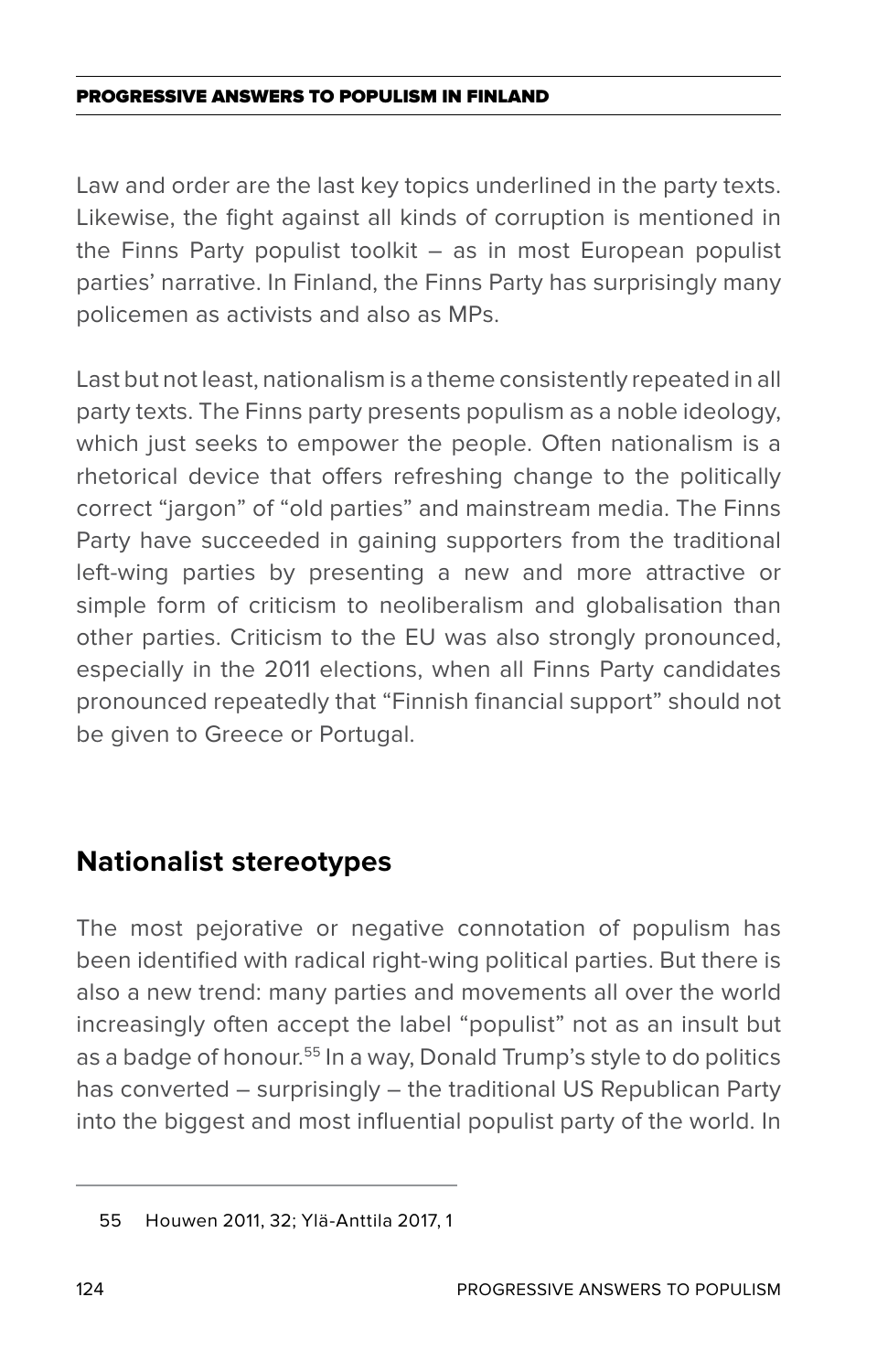this way, claims about the supposed "populism" of various political actors on the left and right have become ever more commonplace. Somehow, especially today, *Populism is best defined as a political strategy*. 56

What is obvious is that movements like the Finns Party have been very successful in using nationalist stereotypes in their policy and rhetoric. The key ideology of the party – along with the "justice for all" approach –, nationalism, is loaded with stereotypical concepts, opinions and beliefs. For populists, nations need an "other," and stereotypes do a good job of constructing this "other". Stereotyping is built on a cognitive process of categorisation that requires simplification to help people make sense of world events, objects and experiences as well as create a seemingly common-sense discourse about others. Hence, stereotypes produce simplified images of ethnic groups, different cultures or behaviours together with a positive or negative valence related to these images.

Stereotypes allow us to simplify and systematise ambiguous information. With stereotypes, the growing amount of data is easier to understand, recall and predict. Producing stereotypes is thus also, recognisably, one element of the "post-truth" era. National stereotypes are a strong element in both (social) media and politics – and all the populist parties have been capable of using this political method and weapon.<sup>57</sup>

The Finns Party uses these stereotypes: "they vs. us", "national vs. EU", "internal vs. external". Also, an anti-immigration aspect was

<sup>56</sup> Weyland 2001, 189<br>57 Pakkasvirta 2018

<sup>57</sup> Pakkasvirta 2018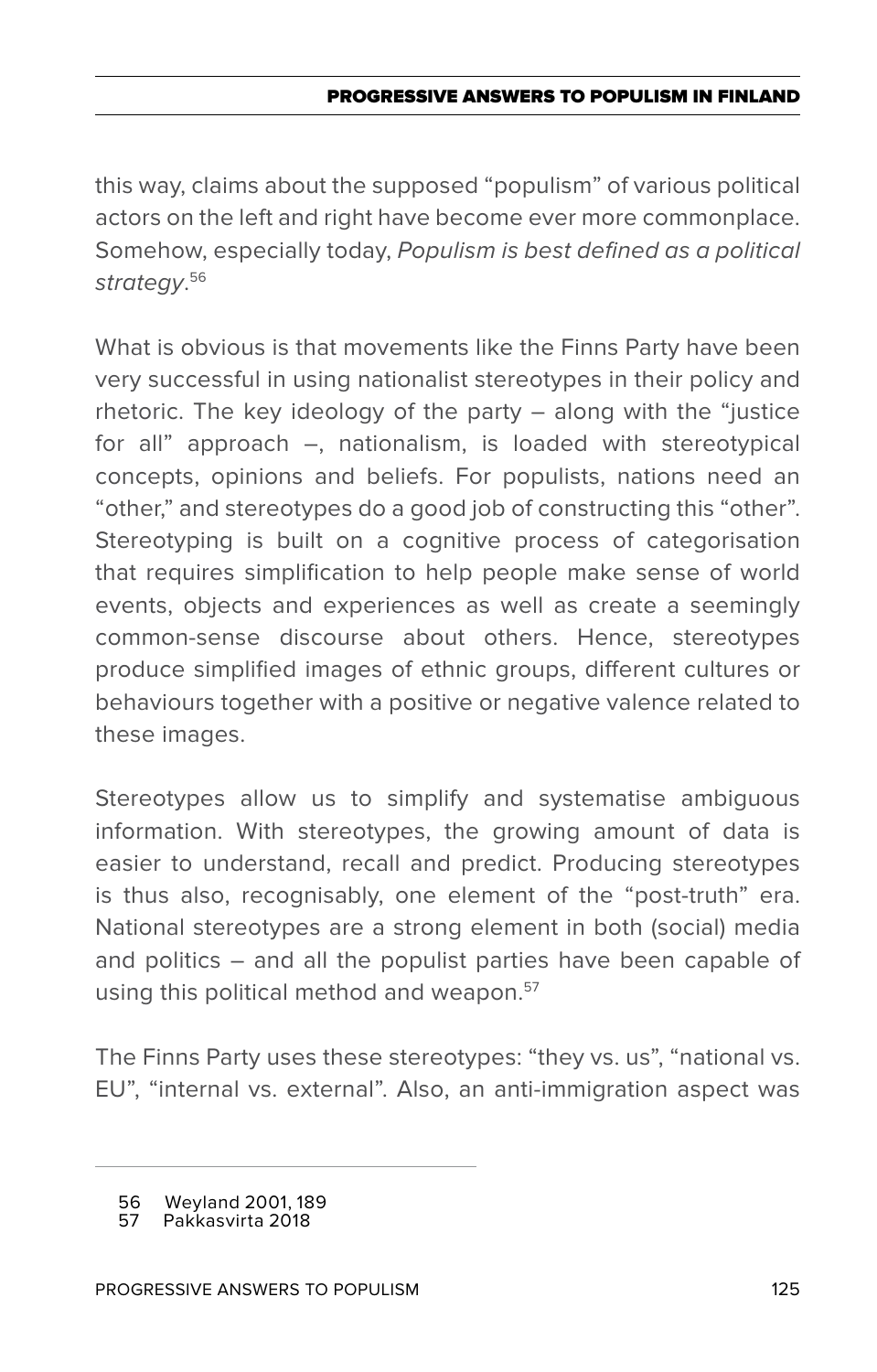openly declared in the Party's Program for the 2011 elections.<sup>58</sup> It asks immigrants to accept Finnish cultural norms, without exactly explaining what these norms are. The party also underlines the role of national sovereignty over EU in immigration issues. Recent documents and programs for elections ask for immigration policies to be based on "when in Rome, do as the Romans do." The Finns Party also says that immigrants who are legitimate employees or entrepreneurs are welcome in Finland. However, *immigration not related to work should be limited via minimising financial incentives and through a more severe family unification policy*. The Finns also reject mutual European policy of "burden-sharing" and claims that refugee quotas must be adjusted to national financial situation, and that criminal immigrants must be deported to their home countries.

There are also various nationalist anti-immigrant elements in the section *For the protection and furtherance of Finnish culture*. The party documents declare how *Finnishness is a unique element of the world's culture. It is something to be valued as the cornerstone of Finnish society. It must be preserved*. One aspect of the ideology of the Finns is given in the party's interpretation for multiculturalism: *Multiculturalism is one of the relevant attributes of the 21st century world. Being Finnish is one aspect of that world and its part in it should be promoted and defended*". For the Finns Party, *patriotism means selflessness for the cause of the Finnish community*.

<sup>58</sup> English Summary of the program: https://www.perussuomalaiset.fi/wp-content/ uploads/2013/04/Perussuomalaisten\_eduskuntavaaliohjelma\_2011-english\_summary\_ 2.0.pdf

All the programs can be downloaded from here: https://www.perussuomalaiset. fi/tietoa-meista/puolueohjelma/ . The document that declared openly the new, more radical trend in True Finns immigration policies is made in 2010 by Jussi Halla-aho's group. It is called in Finnish "Nuiva Manifesti": http://www.vaaliman- ifesti.fi/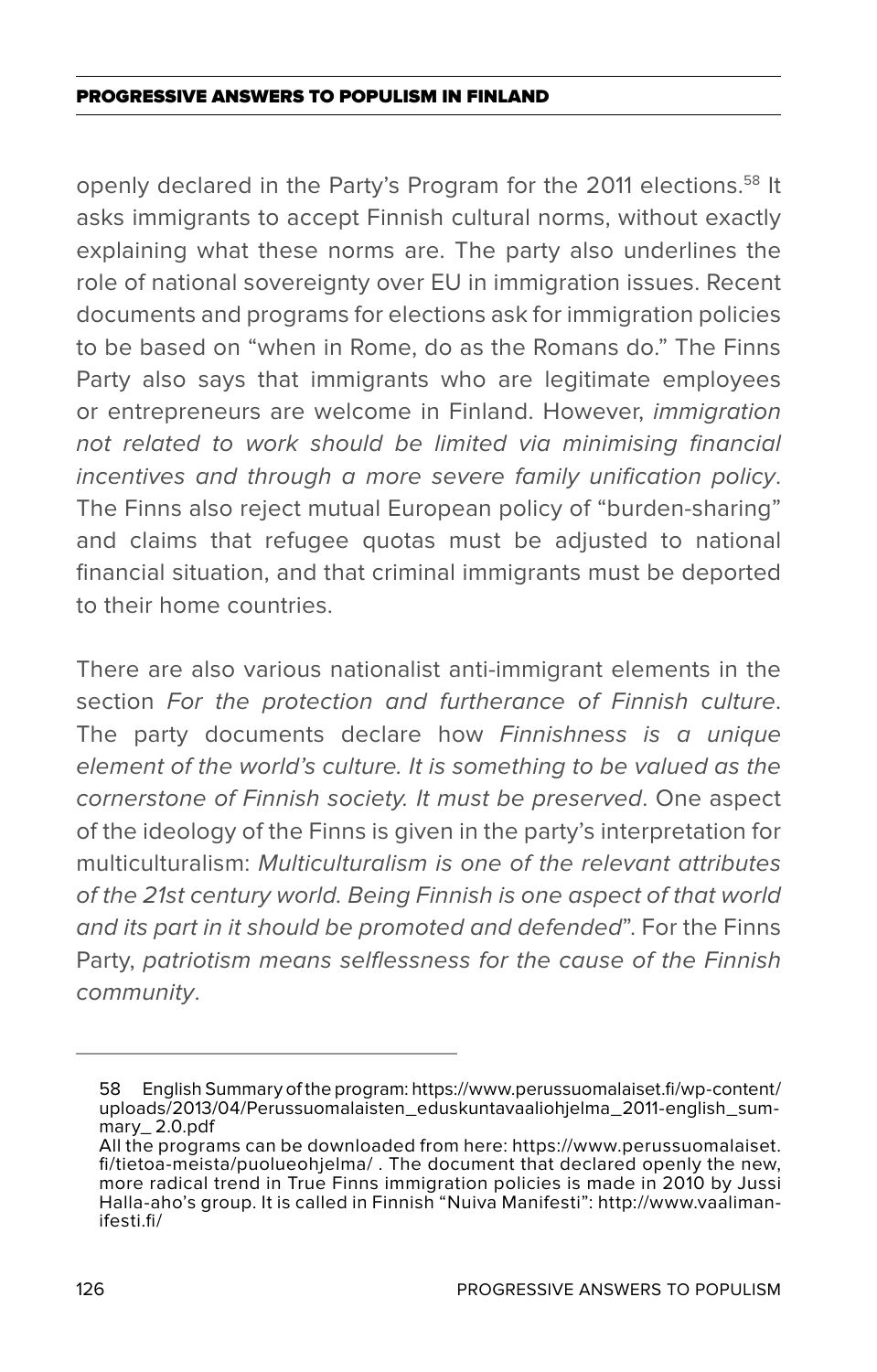### PROGRESSIVE ANSWERS TO POPULISM IN FINLAND

The party's 2015 immigration programme proclaims even harder conditions for immigration: *The refugee quota has to be lowered, the burden-sharing mechanisms of the Common European Asylum System has to be opposed, the use of public funds to advance multiculturalism has to be prevented, the conditions of*  family unification by migrants have to be tightened, the positive *discrimination (of refugees) has to be ended*.

Gradually, the Finns Party has transformed into a right-wing antiimmigration party. This is historically somewhat paradoxical as the founder of the Finnish Rural Party – which is the predecessor of the Finns Party –, Veikko Vennamo, has organised the biggest Finnish reception of refugees in 1944: the resettling of 400 000 Karelian war refugees from Russia in Finland.<sup>59</sup>

# **Attitude of the Finns Party voters**

In order to better understand the attitude and the motivation of the Finns Party voters, focus group interviews were conducted (two in Helsinki, two in Kouvola) in autumn 2018. Based on the interviews, we can make five statements:

**First**, there was a strong and nostalgic pining after something "old", even among young people. They were longing for *the independent and authentic Finland* that somehow existed in their minds before EU-membership and the arrival of refugees and migrants (even though the number of the "others" in Finland has been relatively very low compared to other Nordic countries).

<sup>59</sup> Virtanen 2018; Vaarakallio & Palonen 2017, 50-51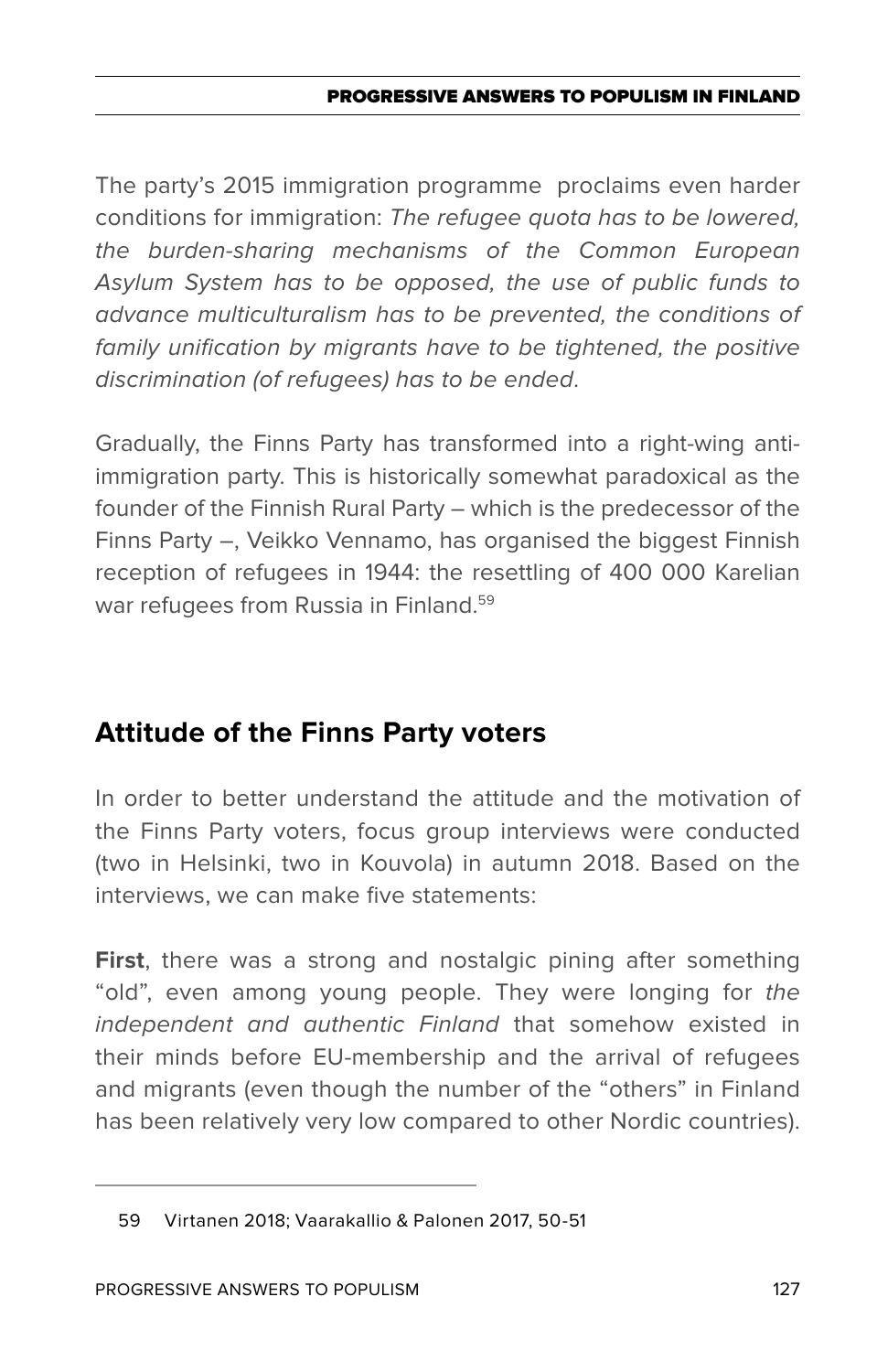However, many discussants emphasised the need of stability, referring also to the actual status quo: *do not change anymore the Finnish society.* Most interviewees felt that the "liberals" and social democrats are representing "change" and "globalisation", while the Finns Party defends stability.

Second, national identity was a very important value in all focus groups. There were deep worries about the survival of Finnish culture and traditions, especially because of the *uncontrolled immigration*. The Finns Party was considered by the interviewees to be in favour of national identity while Social Democrats were, again, seen as defenders of globalisation and some "bad kind of internationalism". The national economic stability was an important issue for all. They claimed that Finland should be more financially sound. In general, globalisation was seen as negative, because profits are going abroad and not to those Finns who have been working for decades for the benefit of the nation. This is quite a strong anti-neoliberal statement. However, many interviewed young people saw also positive aspects in globalisation, such as free movement within the EU and travelling (but this should only be available for the Finns: [only] *for us to move and travel in Europe and the world*). Even the often-criticised euro got some positive mentions for this very reason.

**Third**, the words "freedom" and "security" raised lot of discussion. Both values were understood as very important, but most interviewed chose security over freedom. Insecurity was linked to immigrants, terrorism, sexual harassment of women, etc. Again, the Finns Party was seen best to represent security in the complex world.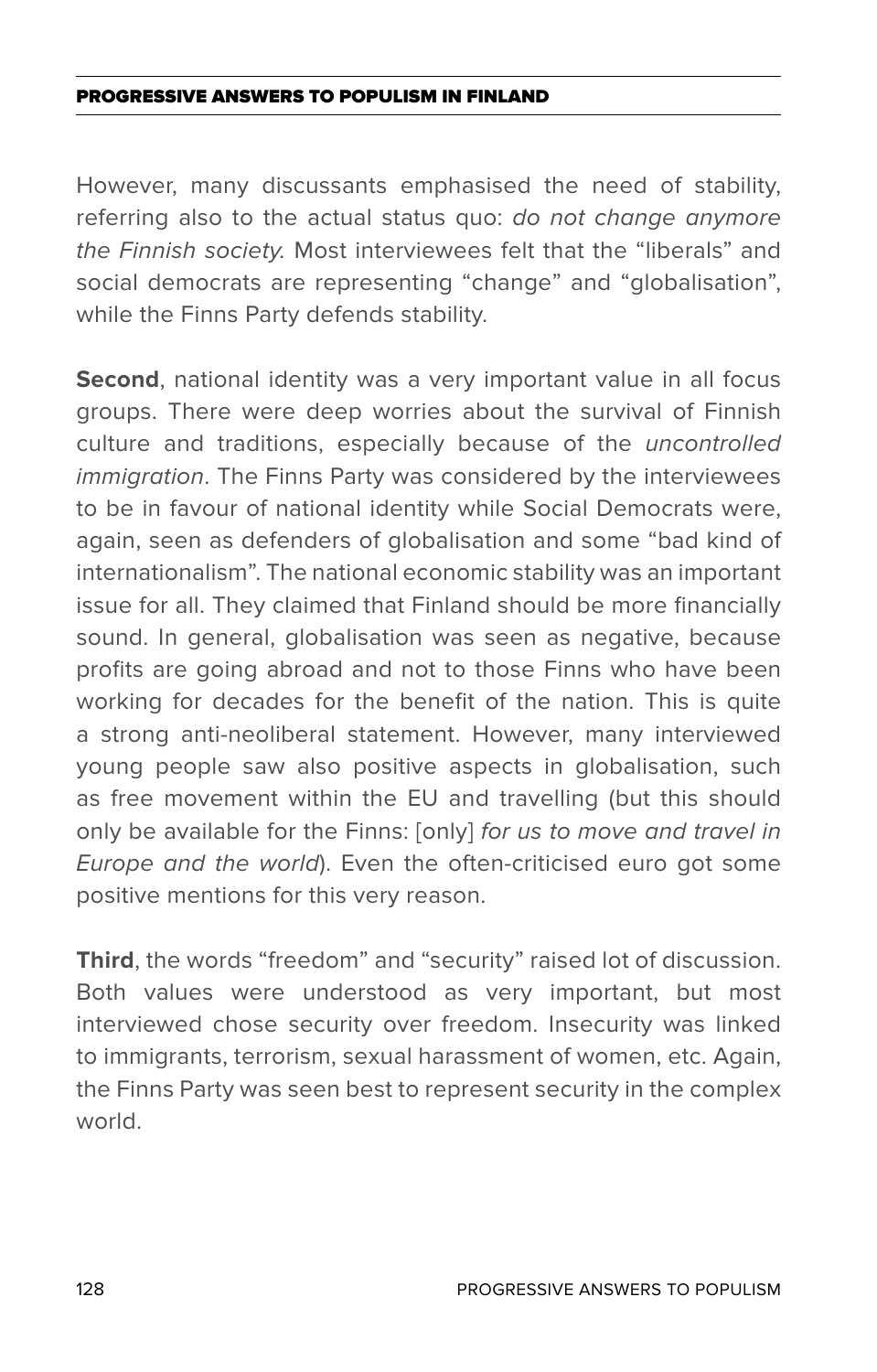**Fourth**, according to most interviewees, the demand for social and cultural equality and political correctness, in general, have gone too far in Finland and in general in the world. There is *enough equality, other things are also important*. However, social equality was mentioned as something important – *the society should help the people with problems but not too much*. That is why individual responsibility was also emphasised as important, also for ethnic Finns: *it is not only immigrants who misuse the social security system*. Focus group participants also said that *our own problems have to be resolved first*, only after that comes the world, the refugees and other problems.

**Fifth**, the concept of trust was an important issue in the focus groups. The interviewed had strong trust in Finnish security and law. Policemen and firemen were mentioned as the most trusted persons/professions. The trust for traditional politicians and EU institutions was very low in all groups. Many also mentioned that Finland is too much like a *good pupil* in the EU – a country that follows 100% strictly all the financial and legal regulations and EU standards, meanwhile many other countries do not. Finland is said to be just a *stupid payer* within the EU.

Other issues raised in discussions were, for example, the feeling of belonging and community. Social media was criticised – it creates too much discussion on *marginal issues*. Also, politically correct leftist or green activists in social media disturbed many interviewed. Younger participants also mentioned that not necessarily the immigrants are the problem – the problem is that in Finland they are given too much space.

The question of "majority" was also often present in the discussions. Many interviewed mentioned that the opinion of the "majority" is not heard – without defining who really the majority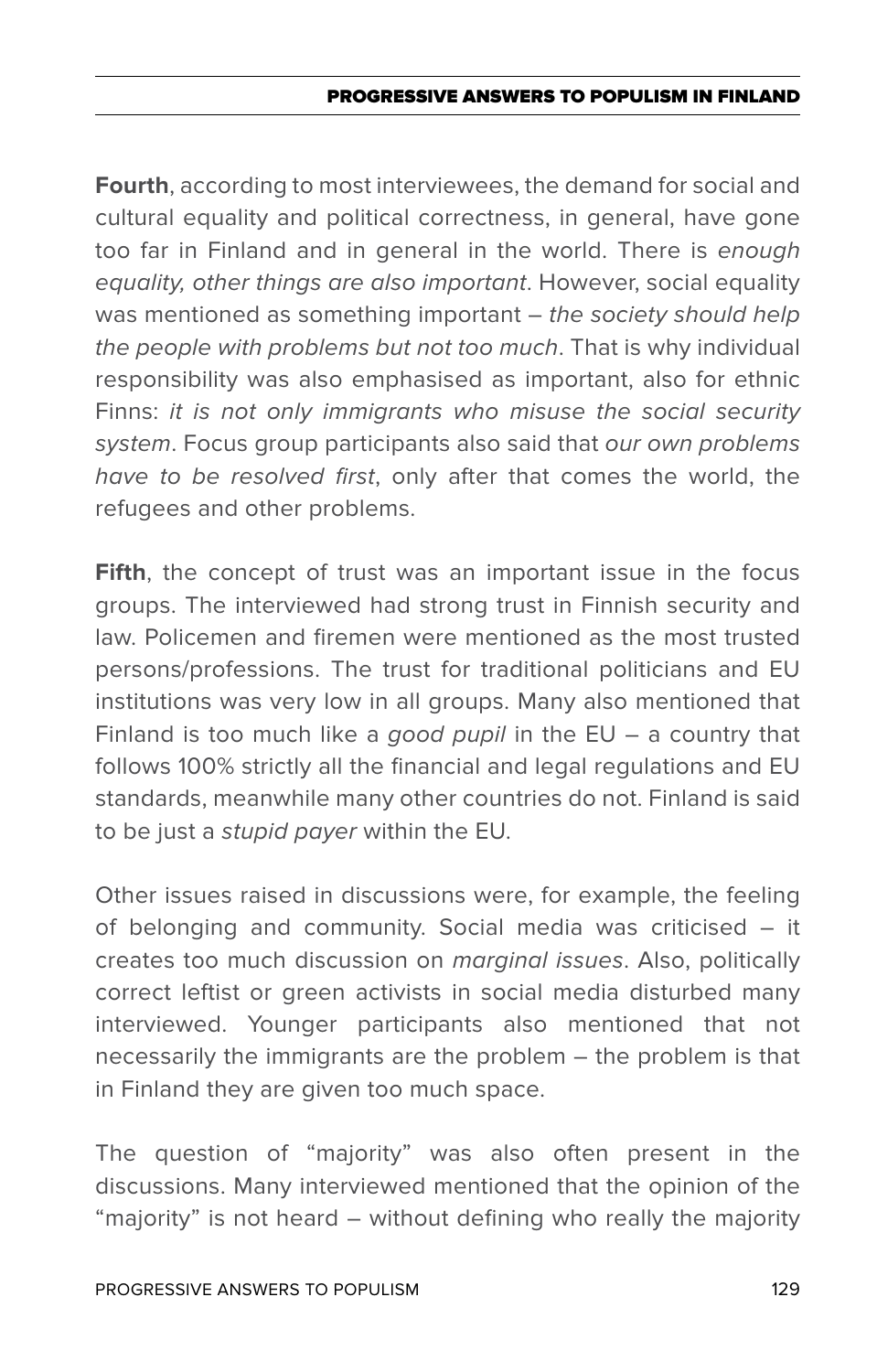is. This reflects one of the basic ideas of populism: the belief that there is somewhere a "real people", or a unique "one nation". This shows that it is still quite easy to sell the political agenda that there a homogenous political community in many European states -– a "majority". Even though we know very well that what they call "majority" is usually only a party or an idea with the support of maximum of 20% of the population.

## **Lessons to learn from populism in Finland**

In political history, populism is often understood and explained in negative terms – as a description of political parties or politicians, who have been accused to act in "populist" or in other inconvenient ways. On the other hand, almost all political movements carry populist elements. Most of our actual leading Western politicians perform often – especially in the media – in a populist way. Perhaps, a more interesting definition to populism, thus, comes from Ernesto Laclau, who presents populism in a more positive way, as an emancipatory social force through which marginalised groups challenge dominant power structures. The populism always has two faces – and many definitions, in Finland and elsewhere.

All new European populist right-wing movements declare that they are nationalist in their policy, practice and ideology. The nationalism is the true basis of populism. To respond the challenge of anti-immigration nationalism – in Europe and worldwide – the traditional liberal and left-wing parties have to be able to redesign their understanding of nationalism. Nationalism is a kind of a chameleon phenomenon – it survives in the global world and it offers an important toolkit for every electoral process. A deep and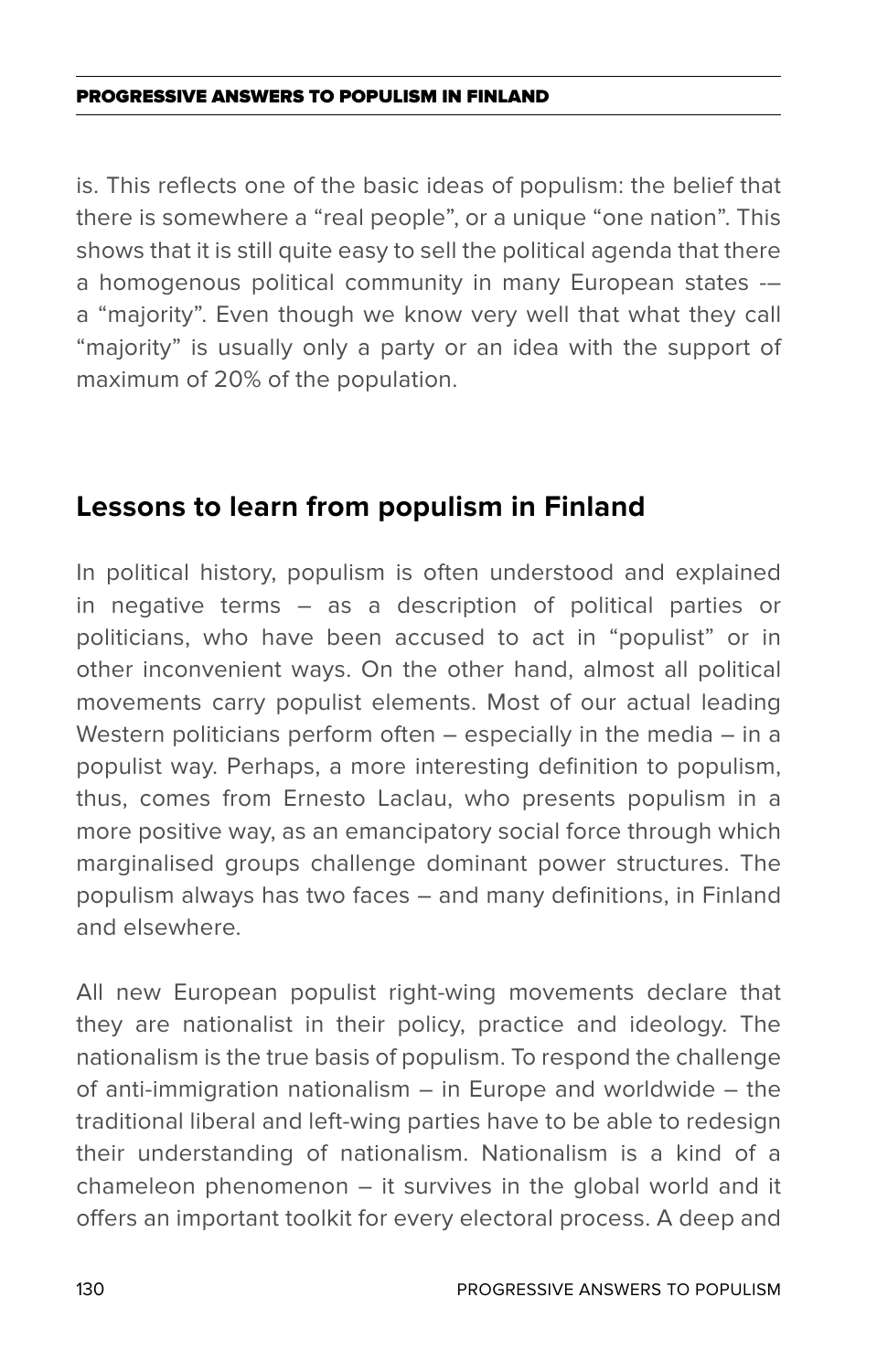a new kind of analysis of the meaning of nationalism and the (new) social media is needed even more, especially for the traditional progressive political movements in Europe.

Nationalism can be understood not only as a creation of political community, but also as a construction of the world.<sup>60</sup> Nationalism reflects long-term mental changes (values, norms, and the psychology of the masses). Many populist parties have been successful in representing this kind feelings of their voters, in simple but also efficient ways. The populists have understood – and thoroughly believe – that nationalism is the most useful human strategy and successful socio-cultural recipe for the construction of the surrounding world.

In Finland, because of the growing importance of the Finns Party since 2011, all the parties have sharpened and nuanced their political vocabulary concerning nationalism and immigration. The most significant impact of the Finns Party has been that almost all parties are more critical to immigration issues. Consequently, many voters who had opted for the Finns Party between 2011 and 2015 seem to go back to their preceding parties. The other obvious lesson to learn is that taking on government responsibilities has heavily damaged the populist party in Finland, eventually even causing its split into two parties.

For progressive political movements, one of the challenges is how to balance between "positive nationalism", international solidarity and new social insecurities of our time. "Positive nationalism" could mean alternative ways and methods to accept the complexity of modern life – combining of social openness with

<sup>60</sup> Pakkasvirta 2014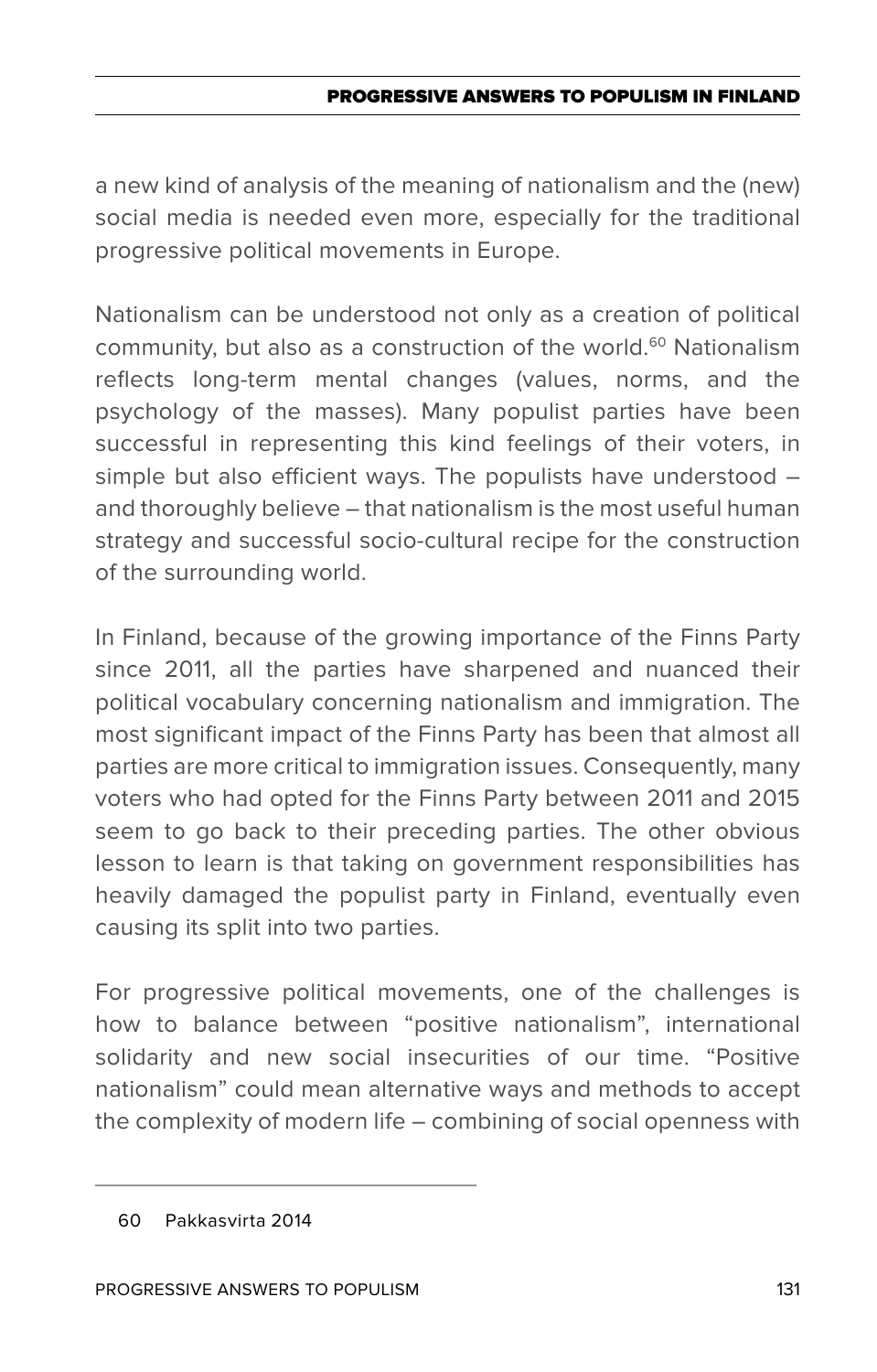reliable national control and security. Communities, some kind of frontiers, and social networks are apparently still important for the voters. "Positive nationalism" could offer a political community that combines freedom and responsibility – be it inside one nation or in a union of nations.

Nationalism is getting stronger and stronger every single day by the media. Evidences show that social media discussions maintain and even fuel nationalism and national stereotypes.<sup>61</sup> Internet has made new kinds of communication possible for different groups and social movements. Many right-wing populist movements used to criticise globalisation, and specifically globalisation of capital, but now they are also openly racist or at least very negative towards immigrants and refugees.

Post-truth politics constitute a new political and media culture — a culture in which debates are framed largely by their appeals to emotions and disconnected from truth and facts. Social media is especially efficient at producing repeated assertions and ignoring factual rebuttals — and falsifying facts or their importance. All this is strategically used to create alternative political realities that benefit particular political movements or players. As much as it is important to understand these mechanisms, it is perhaps even more important to focus on the power of lay people's community to collectively reflect upon and reproduce the social and political reality.

Our era of the internet communication offers new opportunities to explore the collective formation of political realities, and to question traditional explanations concerning modern identities

<sup>61</sup> Pakkasvirta 2018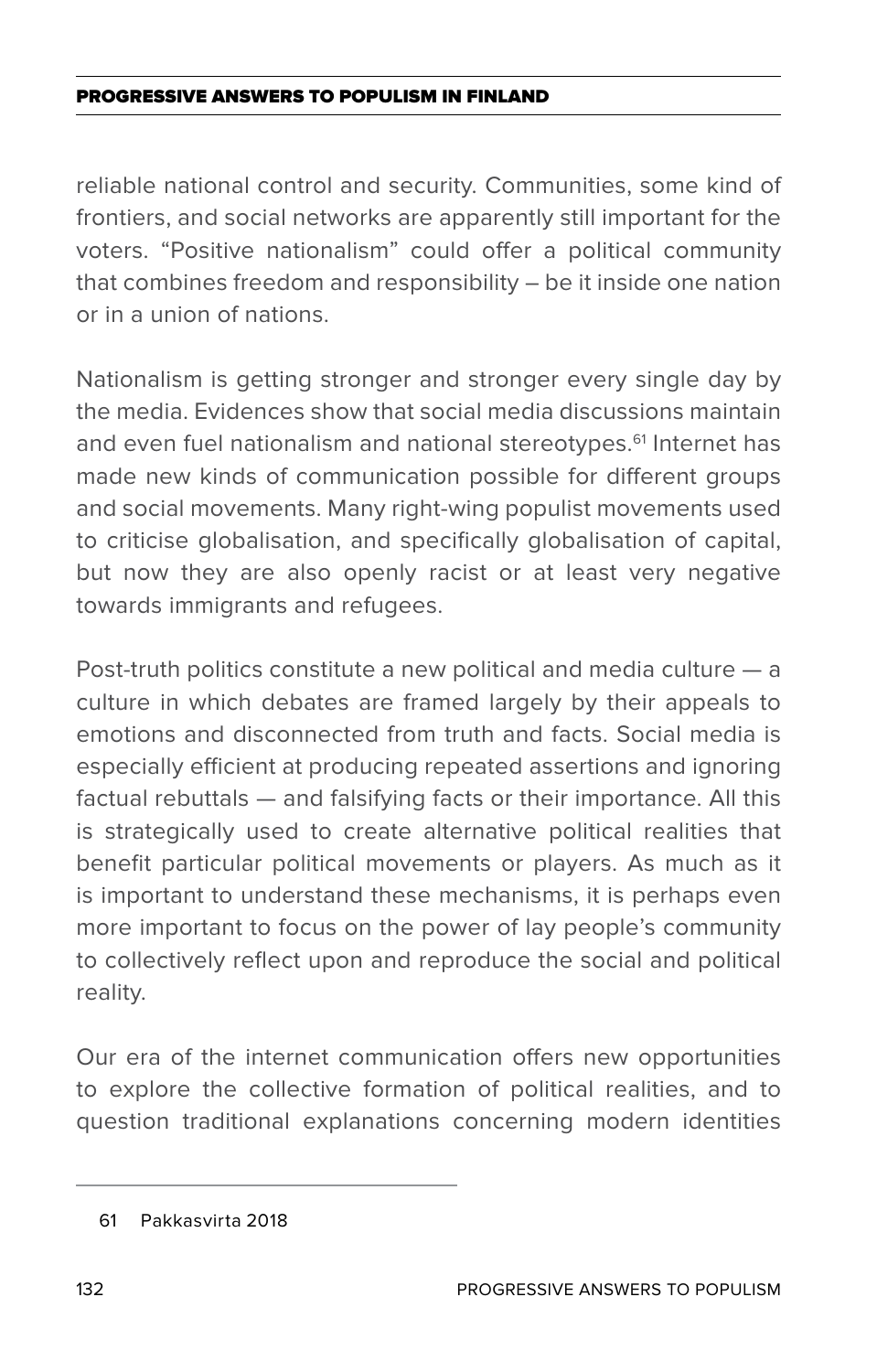and the ways in which diverse realities are constructed. This especially concerns citizens' perceptions of their own nations and that of the "others." Seen the heated discussions on migration and the rise of new forms of national populism, progressive politics and policies face huge challenges.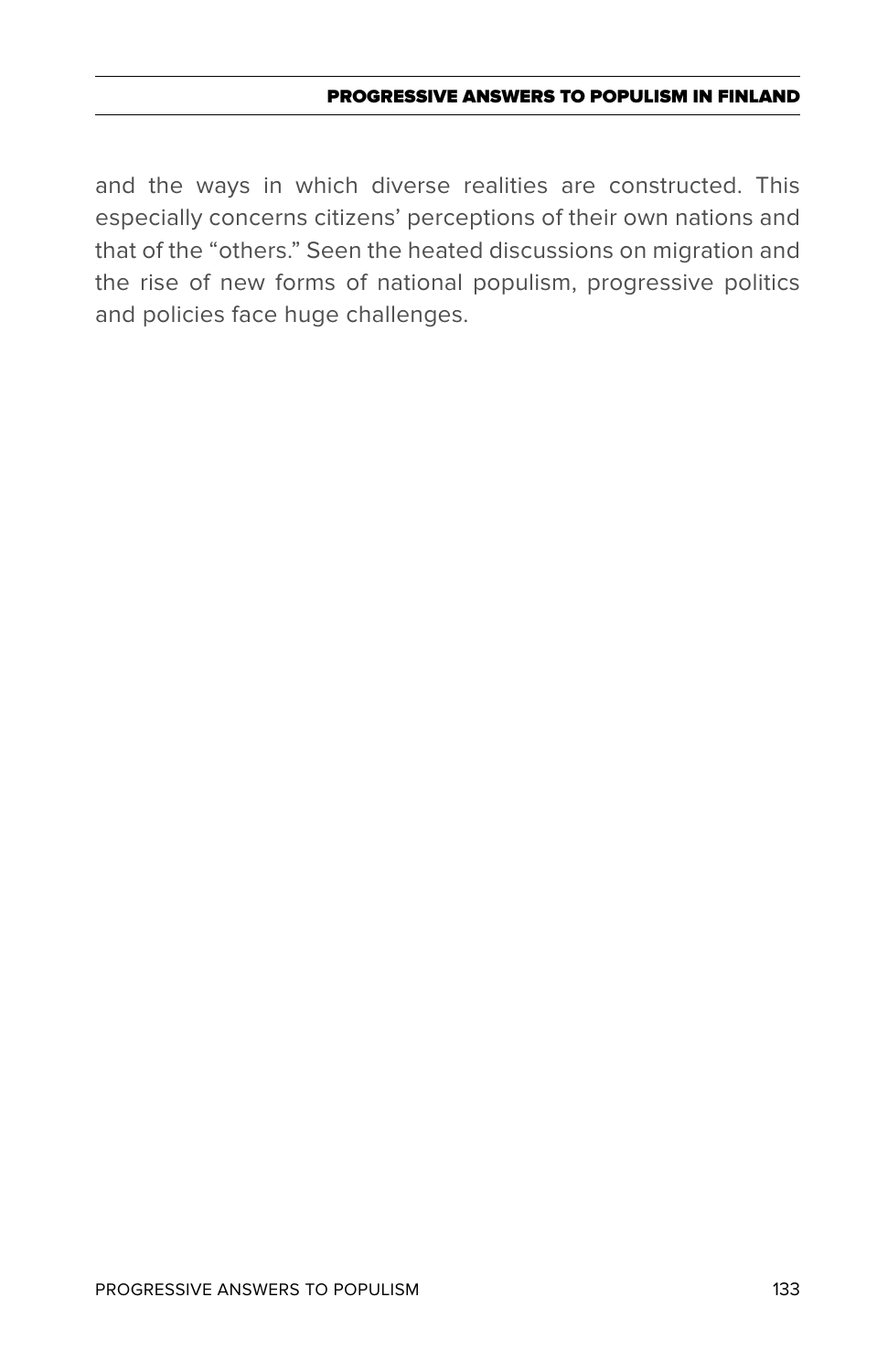# **Bibliography**

Arter, D. (2010) "The Breakthrough of Another West European Populist Radical Right Party? The Case of True Finns". *Government and Opposition* 45, 4, 484–504.

Borg, S. (2012) "Perussuomalaiset", in S. Borg (ed.), *Muutosvaalit 2011,* 191–226. Oikeusministeriö, Helsinki.

Houwen, T. (2011) "The Non-European Roots of the Concept of Populism." Sussex European Institute Working Paper No 120.

Kuisma M. (2013) "'Good' and 'Bad' Immigrants: The Economic Nationalism of the True Finns' Immigration Discourse", in Korkut U., Bucken-Knapp G., McGarry A., Hinnfors J., Drake H. (eds) *The Discourses and Politics of Migration in Europe. Europe in Transition,*  The NYU European Studies Series. Palgrave Macmillan, New York.

Mickelsson, R. (2011), "Suomalaisten nationalistipopulistien ideologiat". In M. Wiberg (ed.), *Populismi: kriittinen arvio,* 147–173. Helsinki: Edita.

Niemi, M. K. (2012) "Messenger and Defender – Timo Soini's Populist Leadership and Media Strategies in Winning the Elections of 2011", *Research on Finnish Society* 5, 7–17.

Niemi, M.K. (2013) "The True Finns Identity Politics and Populist Leadership on the Threshold of the Party's Electoral Triumph", *Javnost - The Public*, 20:3, 77-91.

Nurmi, L. (2017) *Perussuomalaisten hajoamisen historia*, Into: Helsinki.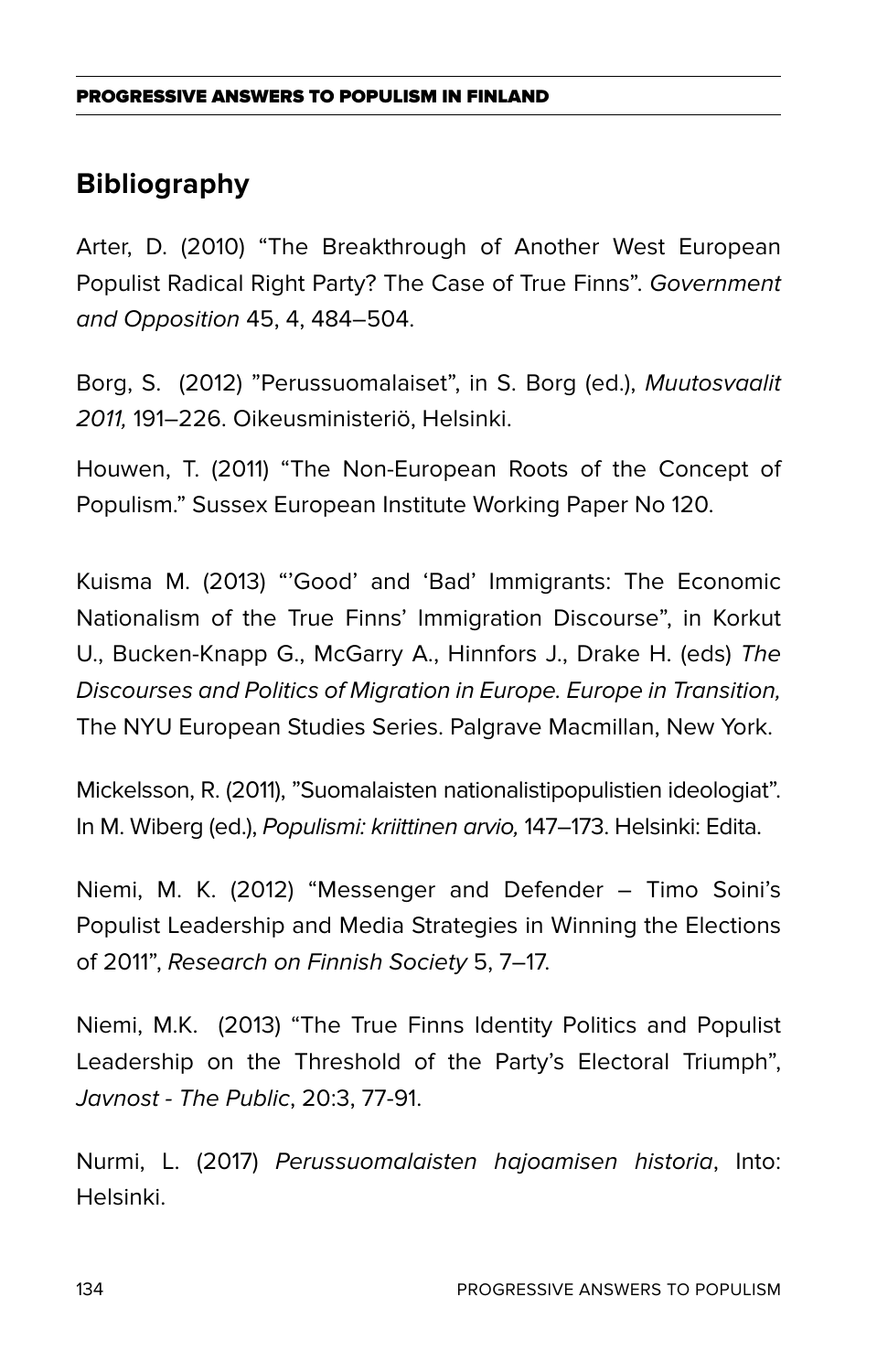Pakkasvirta, J. (2018) "Latin American Stereotypes in Finnish Social Media*". Iberoamericana – Nordic Journal of Latin American and Caribbean Studies*, 47(1), 94–107.

Pakkasvirta, J. (2014) "Notes on theory of nationalism", in: *Multilayered Historicity of the Present: Approaches to Social Science History.* Haggrén, H., Rainio-Niemi, J. & Vauhkonen, J. (eds.). Helsinki: University of Helsinki, Department of Political and Economic Studies, pp. 75–92 (Publications of the Department of Political and Economic Studies; no. 8).

Palonen, E. & Saresma T. (2017) *Jätkät & Jytkyt. Perussuomalaiset ja populismin retoriikka*, Vastapaino: Tampere.

Raunio, T. (2012) 'Whenever the EU is Involved, You Get Problems': Explaining the European Policy of The (True) Finns", *SEI Working Paper* No 127; EPERN Working Paper No 26, 2–29.

Soini, T. (1988) *Populismi - politiikkaa ja poltinmerkki: SMP:n roolinmuutos.* MA thesis in Political Science, University of Helsinki https://helda.helsinki.fi/bitstream/handle/10138/37345/populism.pdf

Virtanen, A. (2018) *Vennamo - Mies ja hänen puolueensa*, Art House, Helsinki.

Weyland, K. (2001) "Clarifying a Contested Concept. Populism in the Study of Latin American Politics", *Comparative Politics* 34, 1, 1–22

Ylä-Anttila, T. & Ylä-Anttila, T. (2015) "Exploiting the Discursive Opportunity of the Euro Crisis: The Rise of the Finns Party." In: Hanspeter Kriesi & Takis Pappas (eds.): *European Populism in the Shadow of the Great Recession.* ECPR Press, pp. 57-75.

Ylä-Anttila, T. (2017) *The Populist Toolkit. Finnish Populism in Action*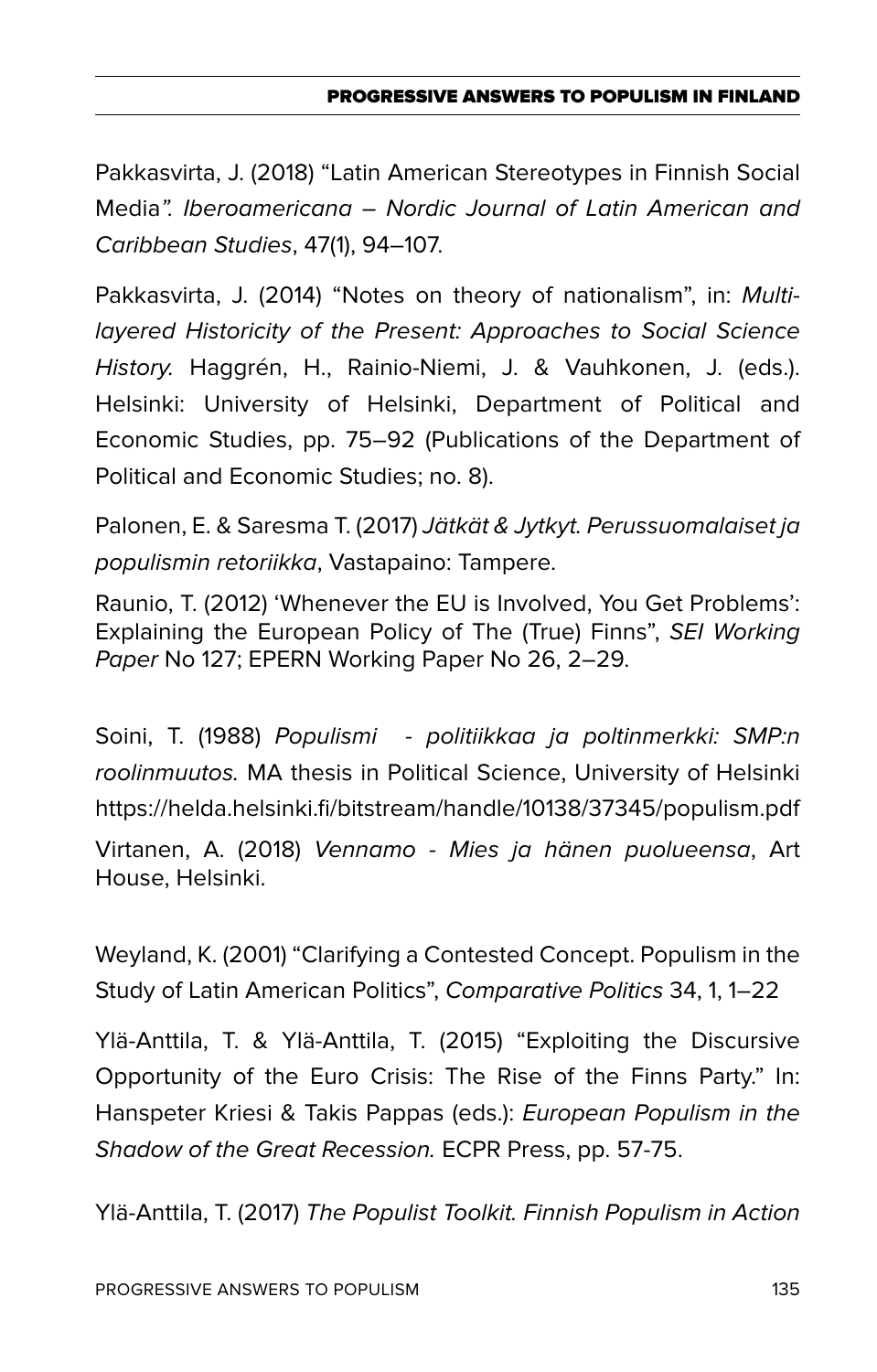### Conclusions for European progressivism

*2007–2016*. Department of Social Research, Faculty of Social Sciences University of Helsinki (Academic Dissertation). Unigrafia, Helsinki.

Ylä-Anttila, T. , Luhtakallio, E. (2017) "Contesting Gender Equality Politics in Finland: The Finns Party Effect." In: Michaela Köttig, Renate Bitzan & Andrea Petö (eds.): *Gender and Far Right Politics in Europe.* Palgrave Macmillan.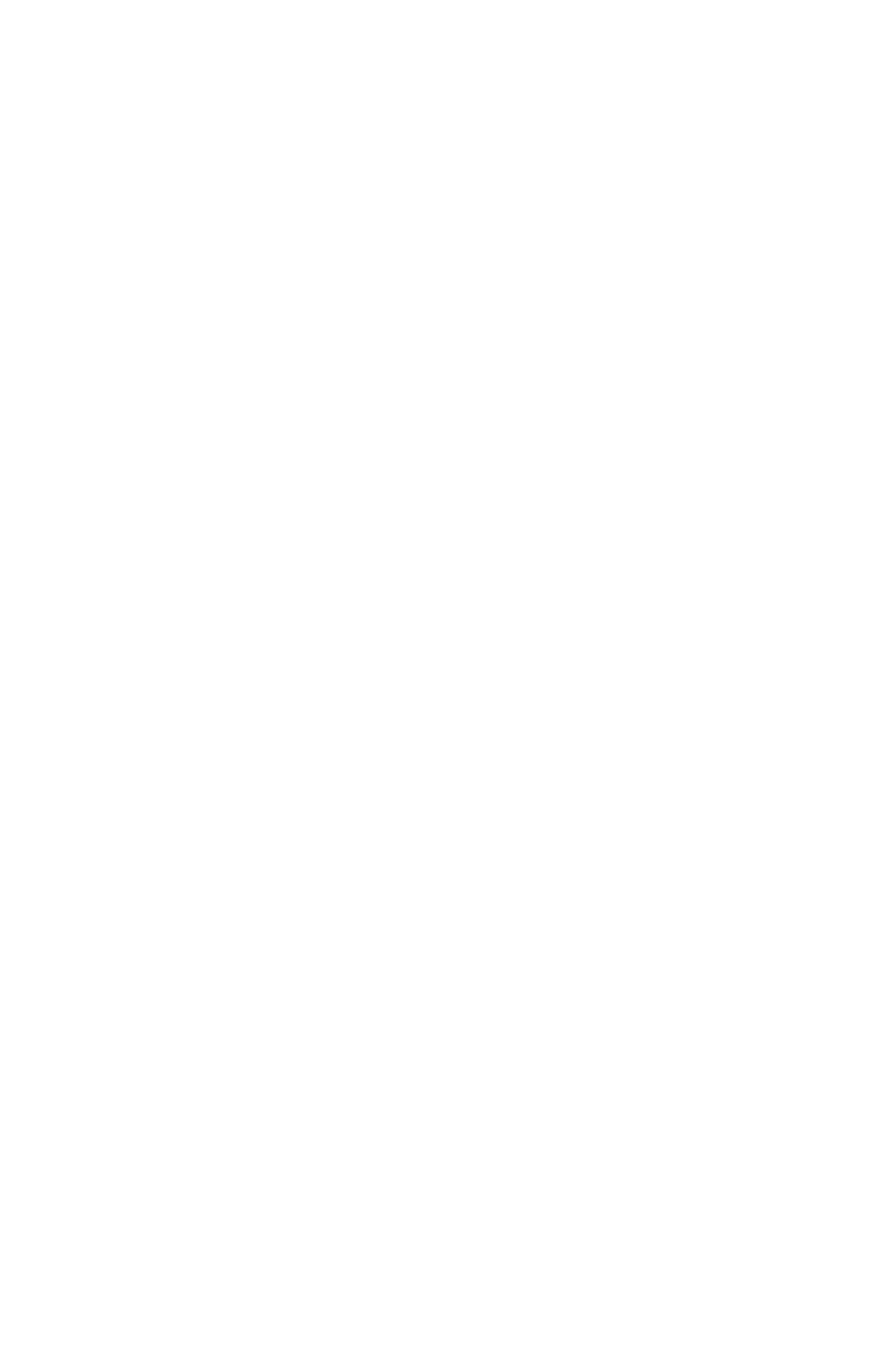# **Conclusions for European progressivism**

Based on the recommendations of THE POPULISM EXPERT TEAM

Tamás Boros

In almost every country across the continent, populism constitutes a threat to the values and achievements of progressivism, while it also jeopardizes the political standing and success of progressive movements. Populism is opposed to the advances that the progressive movement stands for, it has positioned itself against the ideals of social mobility, openness and equality, as well as the fundamental values of humanism and enlightenment. Populists are at the same time also successful in luring leftwing voters, with the result that they now constitute governing majorities in several European countries either alone or in coalition with other populist or centre-right parties. Of the five countries investigated in this volume, Hungary is the only one where a populist party alliance governs alone without being compelled to enter into a coalition; in Italy a coalition of two populist parties holds the reins of power; in Finland the junior partner in the governing coalition is a populist formation; in France a populist party is the most popular party right now and its leader is the main challenger of the incumbent president, Emmanuel Macron; and in Germany the populists have gained representation in all 16 state parliaments within the span of a few years.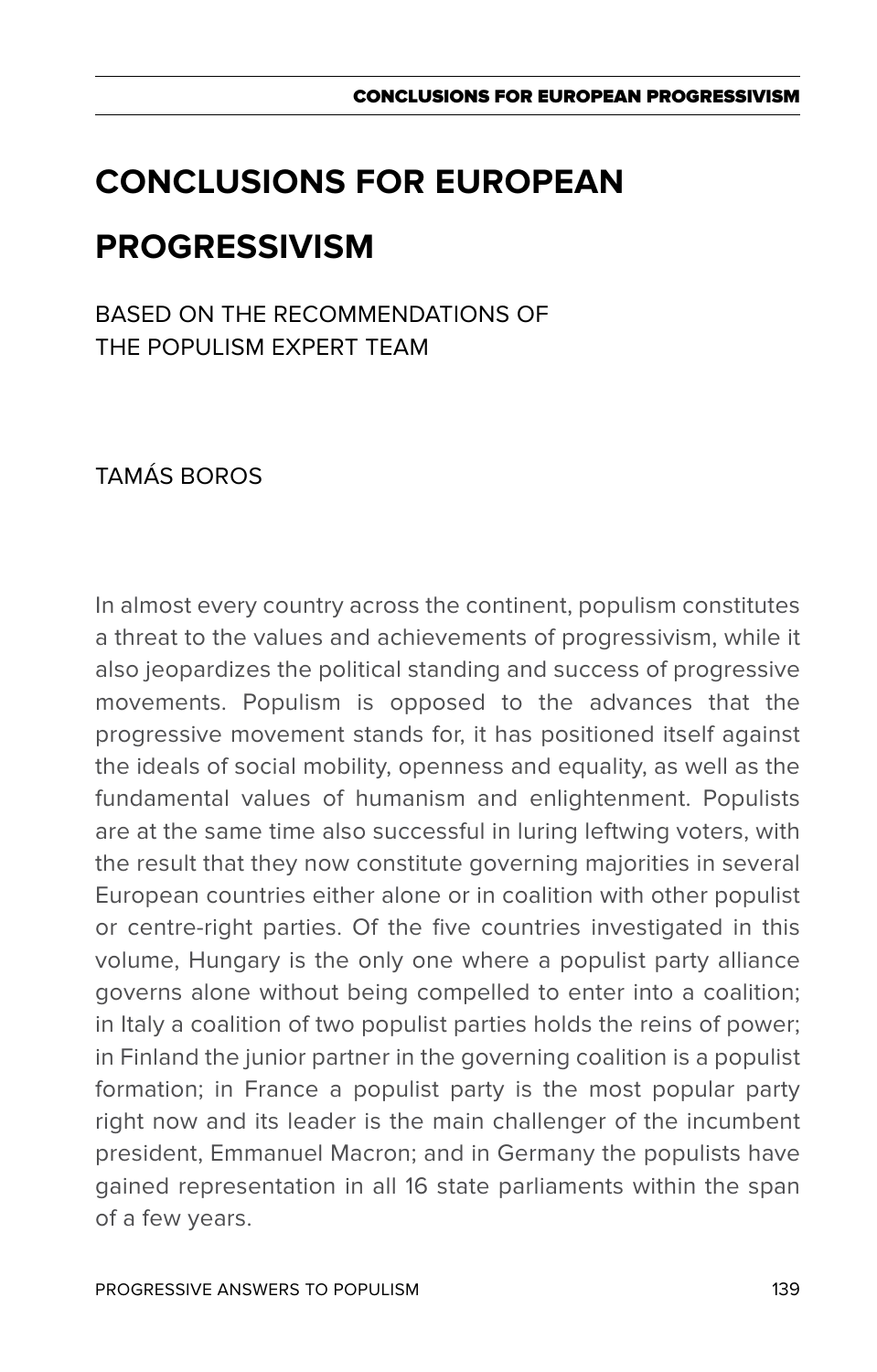### Conclusions for European progressivism

No matter how different the histories, economies, cultures and political structures of these countries are, our focus group research shows that the voters of populist parties are often guided by the same impressions, experiences and sentiments when they decide to turn away from mainstream parties. These similar sentiments can be grouped around four major concepts:

- 1. A strong nostalgia for the 1980s and 1990s
- 2. A surging sense of national identity
- 3. A desire for economic justice
- 4. A desire for greater security and stability

From the Eastern European Hungarians over the Mediterranean Italians all the way to the Finns in the North, for a significant portion of voters these four trends were decisive in terms of how they view everyday life. At this point it makes sense to take a more detailed look at what these concepts mean.

### **A strong nostalgia for the 80s and 90s**

When we asked our research participants about the golden age of their countries, they almost uniformly referred to the 80s and 90s. This general perception prevailed even though in Hungary this period was at the same time mostly spent under (and in the final years of) communist single-party rule. In Italy, politically speaking the period was marked by two relatively stable governments led, respectively, by the Socialist Bettino Craxi and the Christian Democrat Giulio Andreotti, while in France it was mostly dominated by the government of the Socialist politician Francois Mitterrand. In people's minds, the 80s and 90s are primarily associated with economic growth and job security. This is the past that voters' thoughts hark back to, which they consider the age of stable security when their countries were still "independent and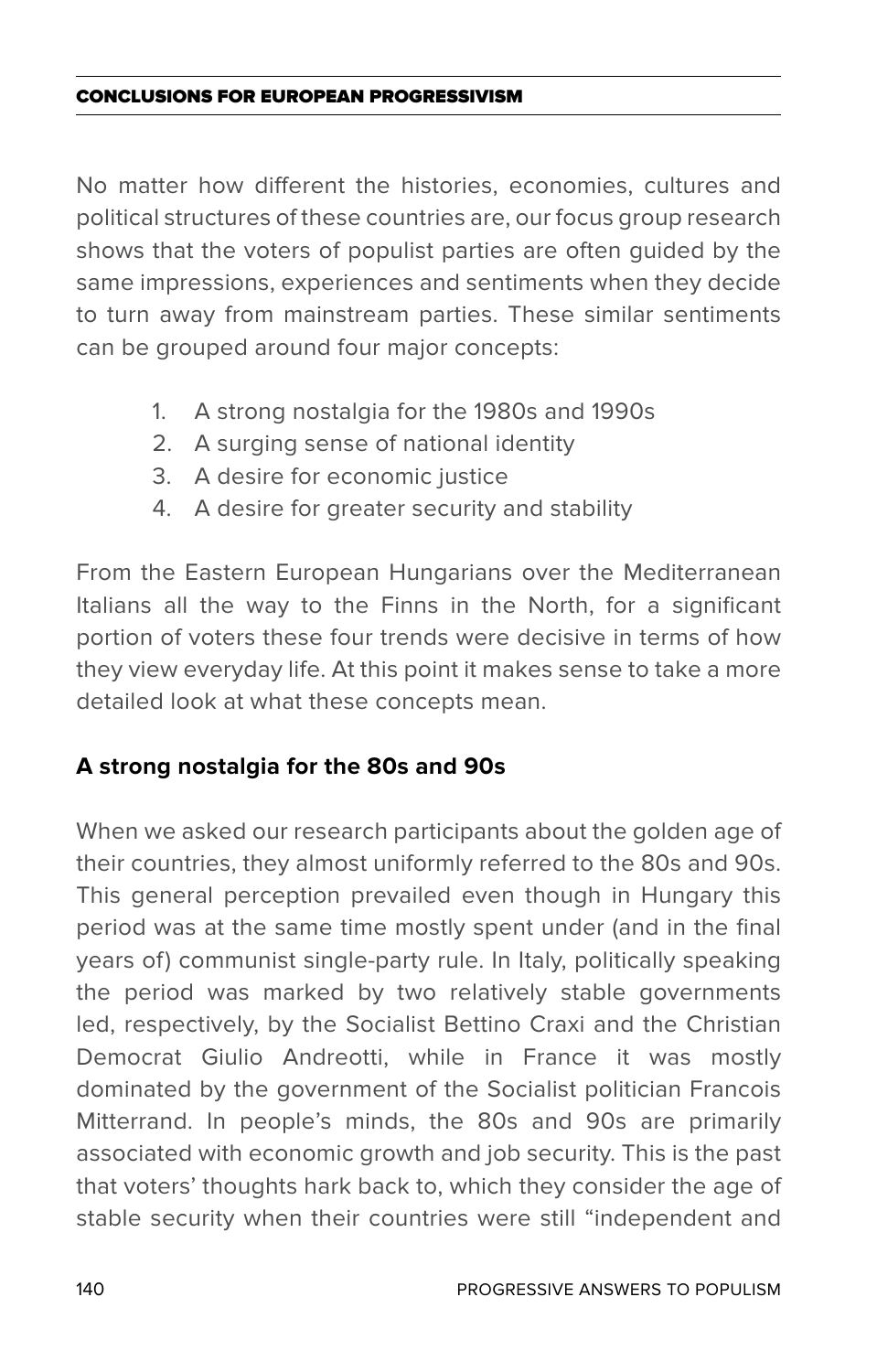authentic". Because of the changes they experienced over the last two decades, these days the same voters barely even feel at home in their own home countries.

### **Resurgent national identity**

The importance attributed to the resurgence of national identity, of the idea of the nation as a safety net and as a force of cultural cohesion and unity, has also emerged as a general trend. Voters feel that their roots, their history, their traditional values and often even their religion are threatened by a changing world. Obviously, they perceive globalisation – and sometimes the European Union – as one of the main sources of these threats, but the voters of populist parties specifically perceive that immigrants pose a greater danger even than globalisation. A recurring fear is the "death" of national culture or the nation more generally, which is "caused by (Muslim) immigrants". At the same time, these voters also harbour apprehensions about the uniformisation of nation-states. which is a result of the activities of multi-national corporations, the uniformly designed shops, restaurants and cafés. Nevertheless, to some extent contrary to prior expectations, globalisation is not fundamentally a negative concept for these voters – in some cases it was seen as positive, and in many others it was perceived as only partially negative. Voters perceive and acknowledge the benefits of globalisation, primarily in terms of the immense selection of goods and the possibility of cheap and simple travel. The assessment of the European Union is less optimistic, but even in that context voters perceive some obvious positive impacts. On the whole, however, these voters would like the nation-states to preserve their dominant position in the context of international co-operations as well, against the influence of multinational business entities and supranational organisations.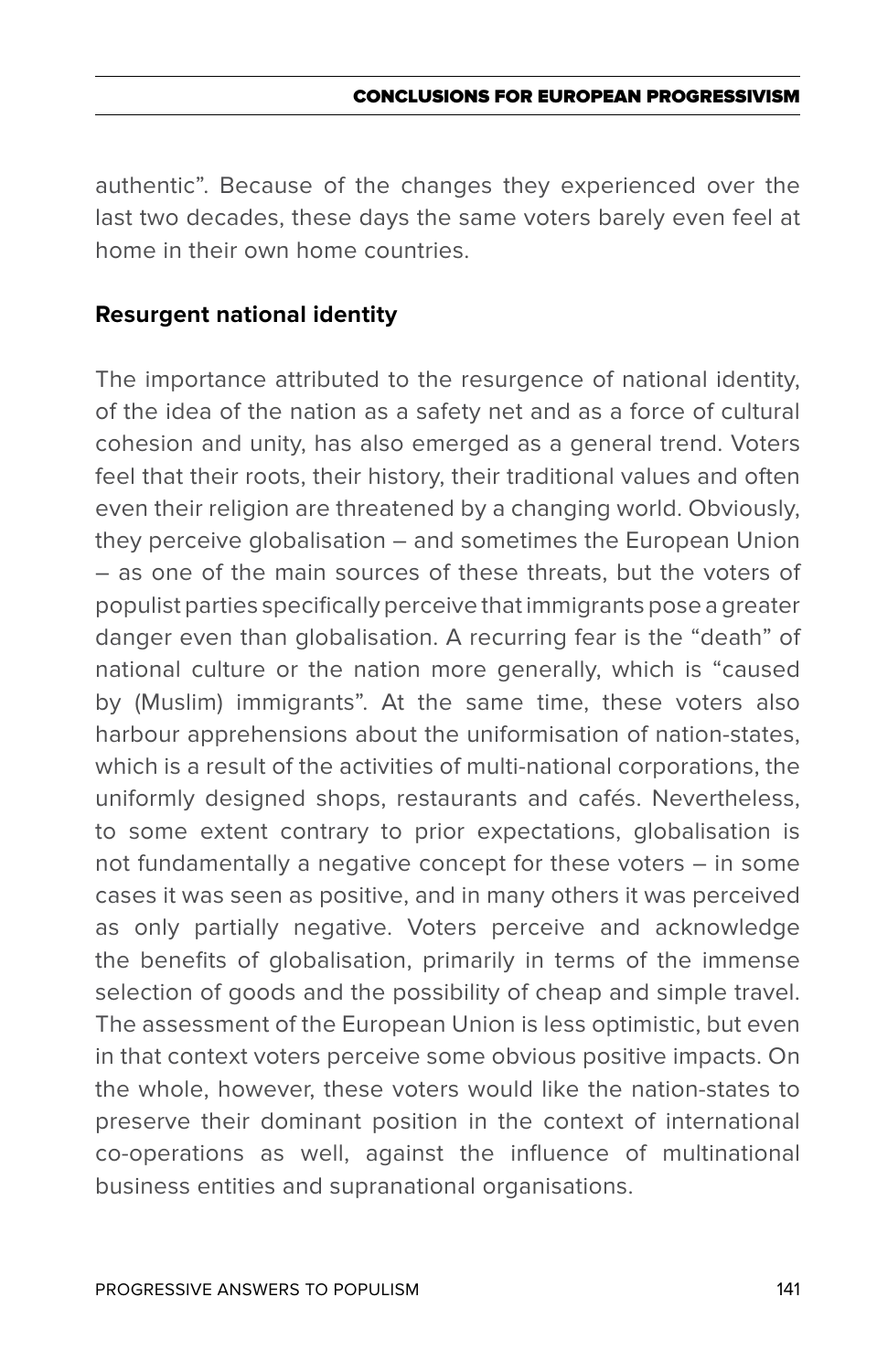#### Conclusions for European progressivism

### **Desire for economic justice**

As we noted above, the voters of populist parties are not necessarily against change and globalisation, they are only opposed to their current form of expression. These voters clearly align themselves with leftwing economic values when they relate critically to globalisation because of the tendency of the latter to increase differences in wealth, to divide societies, and to destroy small local enterprises and local or regional manufacturing. These voters also see it as part of the injustices engendered by globalisation when they perceive that (international) laws do not apply equally to everyone, that they are more likely to afflict the weak than those with power and influence. On the whole, they feel that the fruits of globalisation are distributed unequally in the world.

The other source of the prevailing sense of economic injustice relates to the issue of refugees/immigrants. According to the supporters of populist parties, social disparities are on the rise and social cohesion is diminishing also because – they believe – immigrants/refugees are provided with massive state assistance (accommodation, support for finding a job, benefits), even while the majority of the population receive "no support from the state". In Hungary, where immigrants make up less than 2% of the total population, respondents most often made such claims about Roma, who make up the largest ethnic minority in the country.

The growing desire for justice is variably interlaced with criticisms of capitalism or with nativism or racism, but regardless: voters correctly perceive that social cohesion is declining in several respects in all the countries investigated.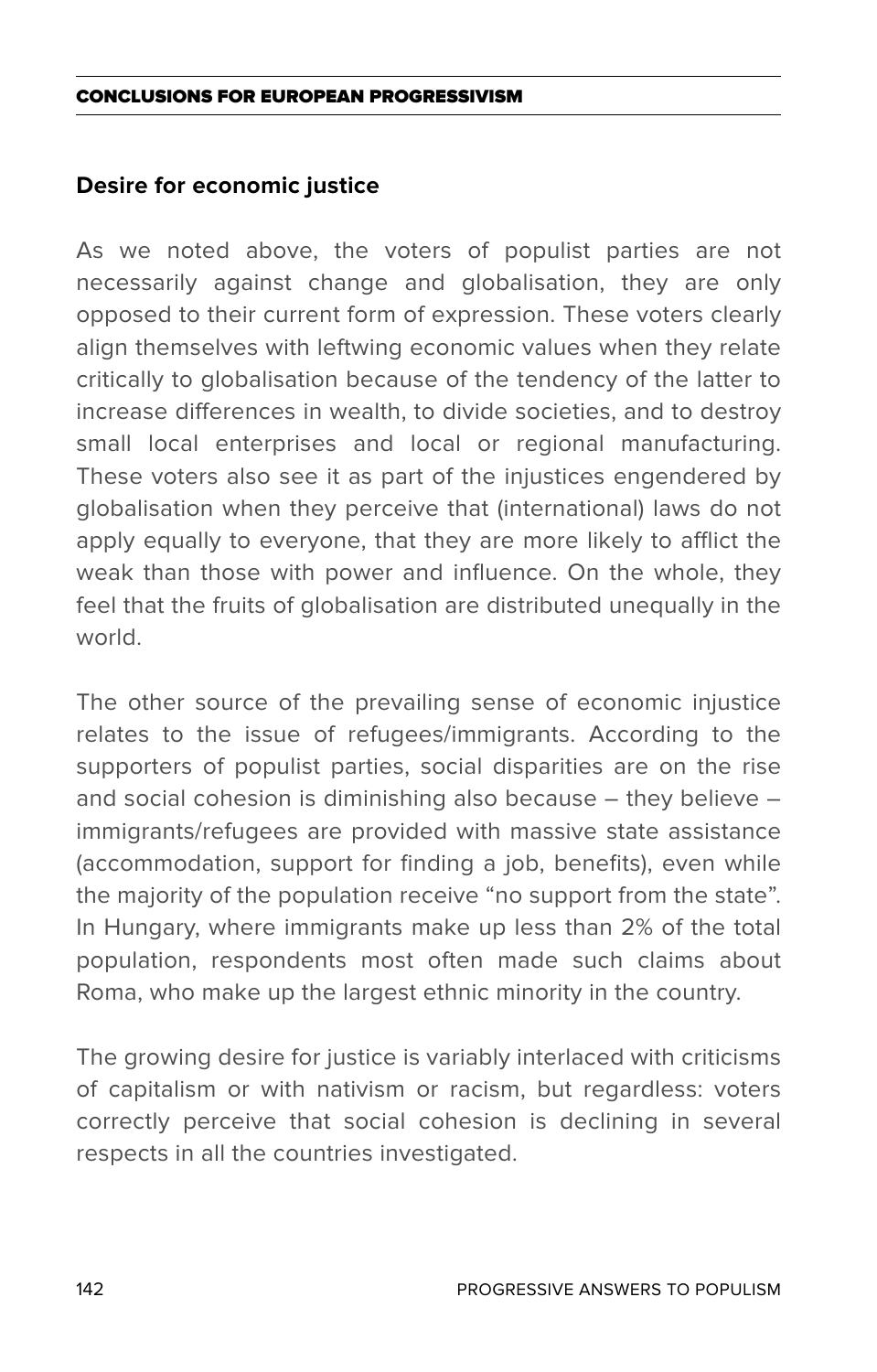### **A desire for greater security and stability**

The desire for security and stability has unequivocally increased over the past decade. The 9-11 terror attacks in the United States, the acts of (mostly) Islamic terror in Europe, the concentrations of crime in some large urban centres, along with the spread of real and fake news concerning the aforementioned, have all combined to shake the sense of security in parts of the electorate. In addition to the perceived decline in public safety, the labour market was another source of constant insecurity and instability. Voters continue to attach great value to their personal freedom – especially in the sense of everyone being allowed to live their lives freely and without interference with their privacy – but at the same time they expect the state to use all its powers to ensure their safety and security.

It is readily apparent that in this prevailing "age of fear", for many people security has emerged as a more paramount value than freedom. The other keyword that struck a chord with respondents was stability. Even though in most countries unemployment is at record lows, this has failed to dissipate the sense of insecurity and instability experienced by many, which makes them apprehensive that a given job or maybe even an entire industry may suddenly vanish. Similarly, the unfathomably rapid changes in technology, the transformations of the urban landscape and in the ethnic composition of the places where they live, the replacement of established social customs – all these lead to a backlash as part of which a significant proportion of voters clamour for changes that will finally yield stability.

In addition to these four broad themes that characterise the present European zeitgeist, the voters of various populist parties hold vastly different views on a whole range of issues – depending on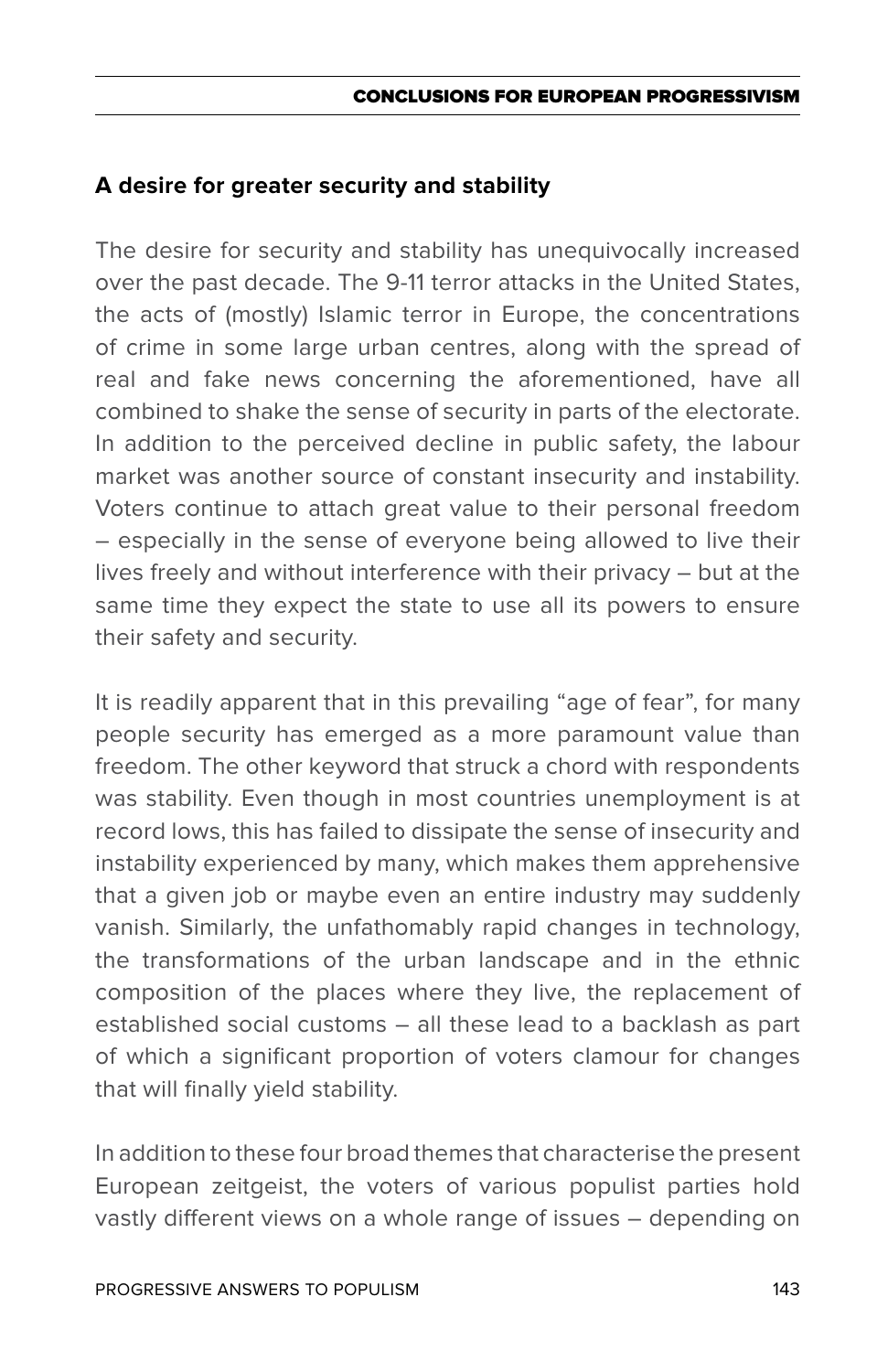#### Conclusions for European progressivism

their country or social group, their respective reasons for leaving the mainstream party they used to support and for realigning themselves with an anti-establishment formation often vary significantly. Still, the motivations that unite them provide us with enough of a foundation to propose some common European-level progressive answers to the crisis wrought by populist parties.

### **Progressive Counter Strategies to Populism?**

A seemingly simple solution to respond to the problems of disappointed European voters is to just copy the rhetoric and/ or policies of populist parties. For the progressive parties, such a course would be both morally unacceptable and also wrongheaded in terms of a winning electoral strategy. Still, it is important not to lose sight of the fact that the populist parties obviously talk about several issues that reflect on real grievances and problems felt by the voters, which the left has not addressed over the past few decades. Thus, one constantly recurring question is in how far the left ought to stick by its core position and in how far it should adapt to the changing environment, as well as what issues it ought to own the narrative of and push for in public discourse. Furthermore, progressive parties must pursue different strategies in those situations where populists have already taken the reins of government than in countries where they are not in government yet but already major opposition players, and a still other route in places where populists are of marginal relevance in national politics.

Taking all the above into consideration, we propose strategies for European progressivism concerning six broad issues: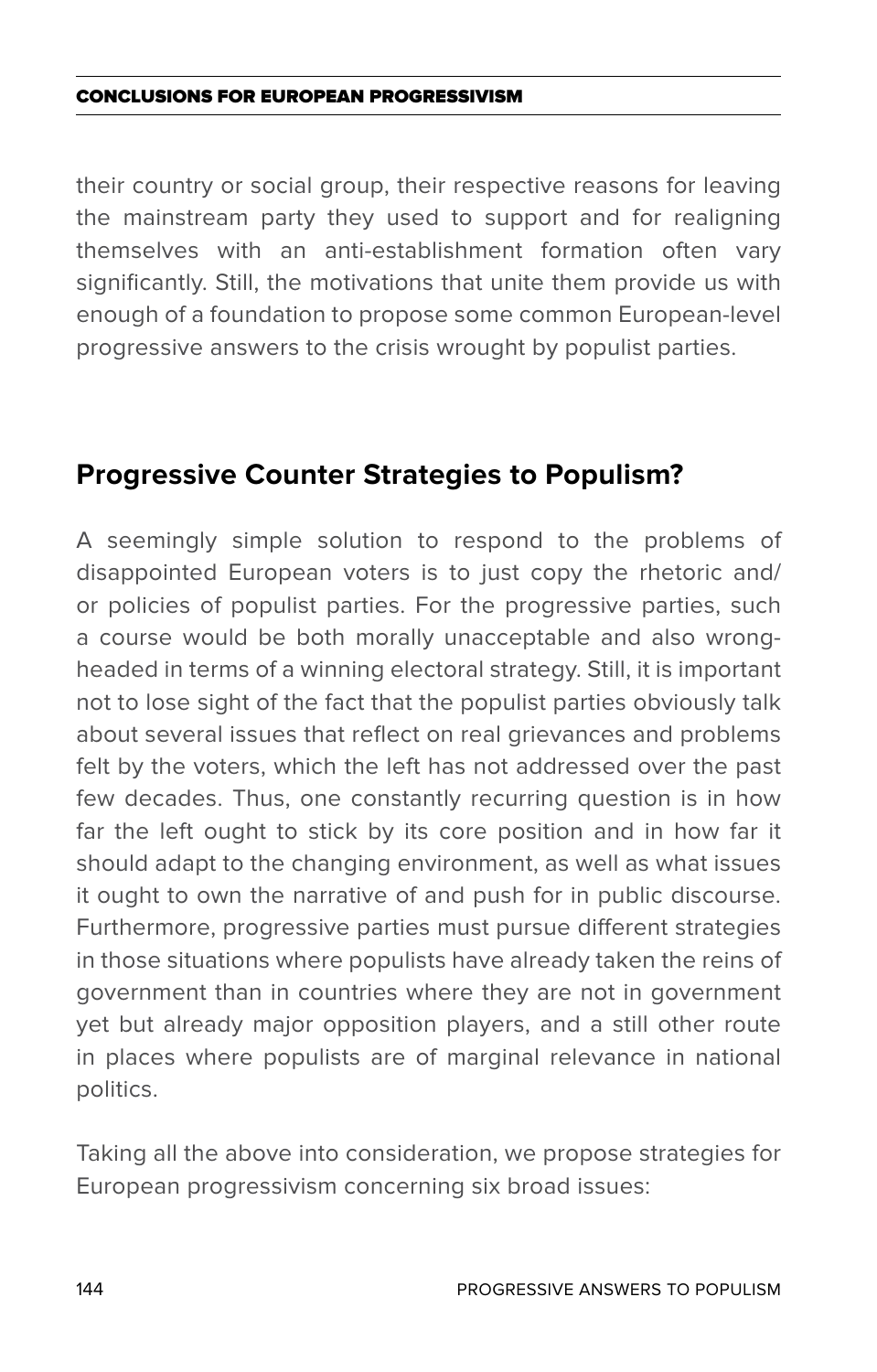- • European integration;
- • Community;
- Patriotism:
- • Socio-economic protection;
- Migration;
- Cooperation.

# **European Integration**

The news industry may be projecting a different perception, but in reality public opinion polls have shown for years that support for European integration is at record highs in most European countries. Improving economic indicators, declining unemployment and the chaotic circumstances of the exit of the United Kingdom from the EU have resulted in a favourable situation for pro-EU politics. The progressive parties must seize this opportunity: this is the topic on which they are not only right to support and be vocal about but that also stands alongside the majority against populists.

At the same time, however, being pro-EU cannot be limited to a policy of preserving the status quo. The progressive side must act as an agent of change which steps up for a European Union that protects its citizens, not only in terms of safety but also with respect to their jobs, their welfare and against the harmful effects of globalisation. Europe needs to be protected by introducing a minimum level of social benefits – the harmonisation of minimum wages, welfare assistance and labour regulations. The European Union is the world's largest economic player and as such if it were led by the Progressives, it could use its power to combat the exploitation of workers by multinational corporations, climate change and rising social inequality.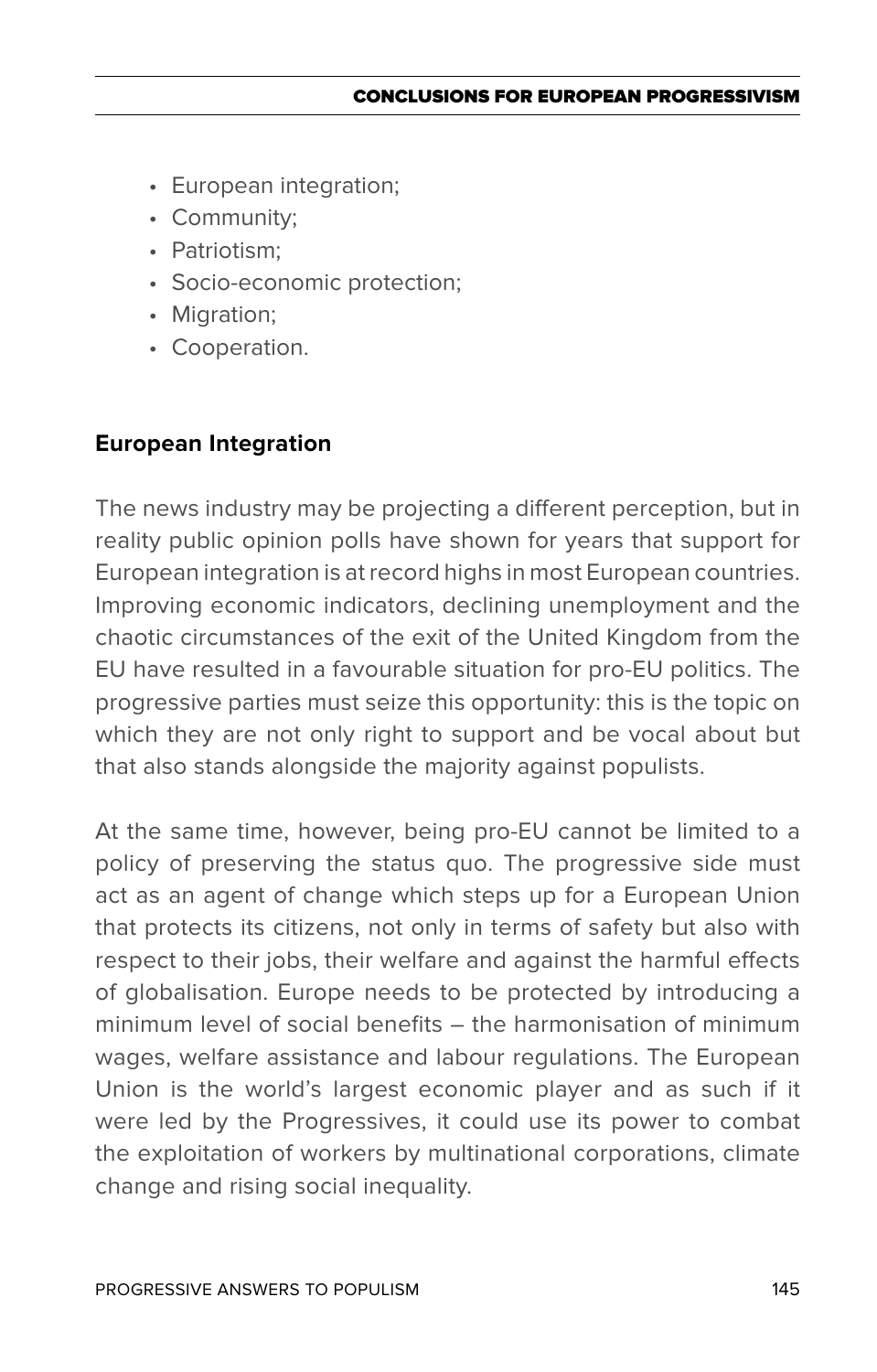# **Community**

Since identity politics has become a predominant political cleavage that typically exacerbates conflicts between various social groups, an important strategic step for progressives to address this contemporary phenomenon would be to generate an identity that extends to the entire community without being exclusionary. A political discourse that features only technocratic and economic policy approaches cannot lead to success against the populists. The weakening of local communities, the disintegration of trade unions, and the growing levels of social isolation have prompted a need for belonging to a community of some sort. Traditionally, in the 20th century, the organisation of such communities was performed by the left. While the far-right builds its own communities by pointing to alleged common enemies, liberal ideologies envision community as the coexistence of various different identities. It would be vital for the left/progressives to stress that it is not building a community based on ideals that divide individuals and peoples but on ideals that unite them. A community that is welcoming to different kinds of people is at the same time also pro-equality: it does not create hierarchies between the members of the community, it is accepting of different identities without ranking them in social stratifications, it neither discriminates against nor promotes any of them.

## **Patriotism**

National identity has been in resurgence in many countries throughout the last decade. In the meanwhile, no European identity of any kind has succeeded in supplanting the power of national identities. The desire for stability and a growing sense of nostalgia have once against catapulted the nation into the limelight as the entity that is presumably best capable of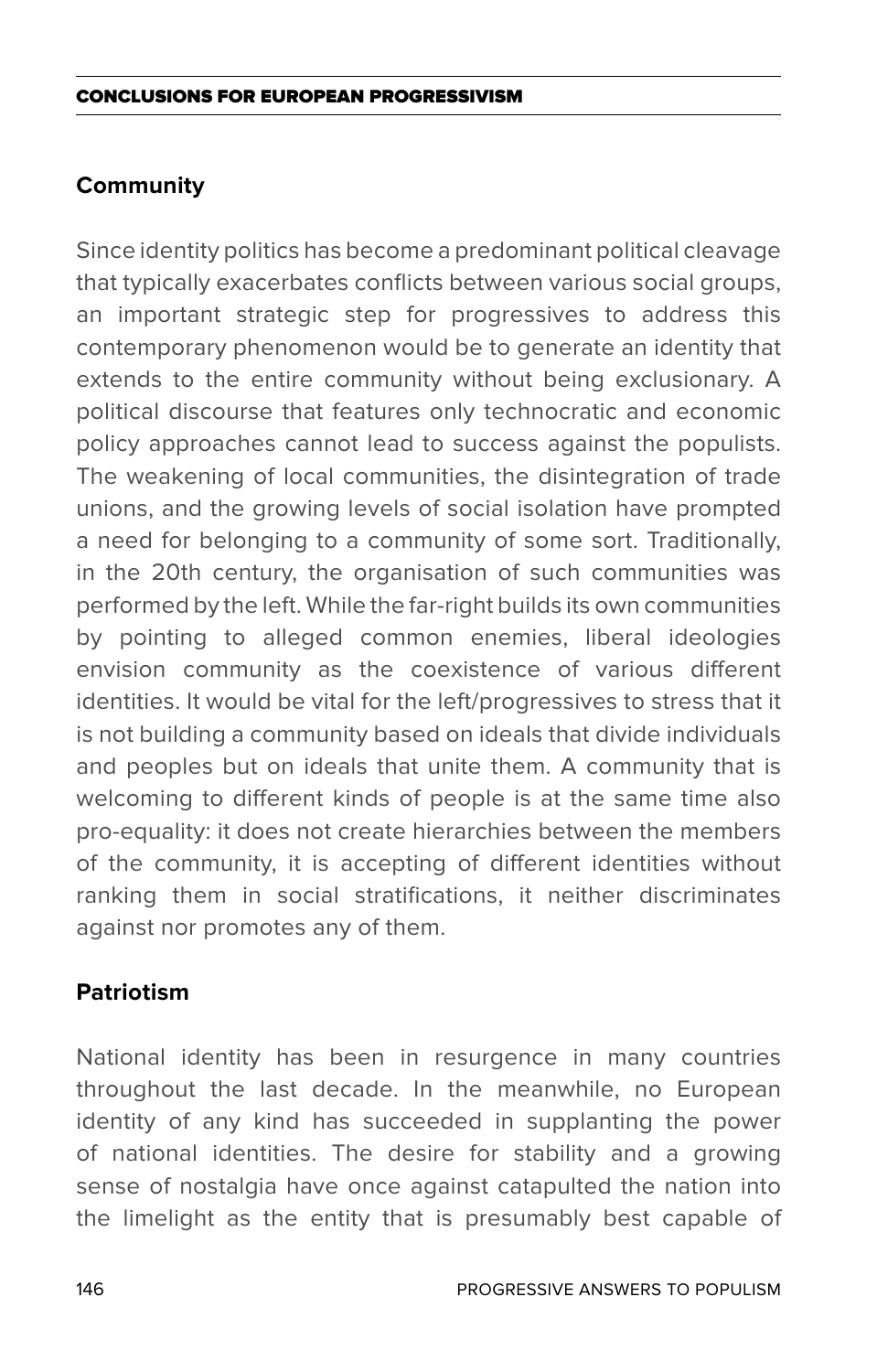## CONCLUSIONS FOR EUROPEAN PROGRESSIVIS

protecting the community. In light of the lessons of the two World Wars, progressives are – for good reason – wary of resurgent nationalism, but this does not necessarily imply that progressive forces have to reject national identity or the nation as a positive community. There are numerous ideological frameworks based on a concept of the nation that point beyond an exclusive sense of nationalism.

Some call it inclusive nationalism, others refer to it as liberal or positive nationalism, but many prefer the word patriotism. This kind of positive and inclusive nationalists reconciles social openness with the community's justified expectation that the state provides for the security of the community, and act decisively and effectively in the interest of the same. National sentiment could also include the obligation to protect and support all members of the community – pre-eminently the weakest and poorest among them. One could subsume decidedly progressive values and accomplishments under the heading of national pride: social equality, tolerance and the willingness of the community's members to mutually support one another. Inclusive nationalism could build on the notion that it is fighting to forge a national community in which all the people living therein feel at home.

## **Socio-economic protection**

In those countries where rightwing populists rise to power their economic policies typically include neoliberal elements; they tend to make the position of employees more vulnerable and favour domestic or international big capital over workers. This provides an opening for progressives to reach back to some elements of traditional leftwing politics. There are primarily two areas where voters perceive substantial problems in all of the countries involved: the labour market (vulnerability in the workplace,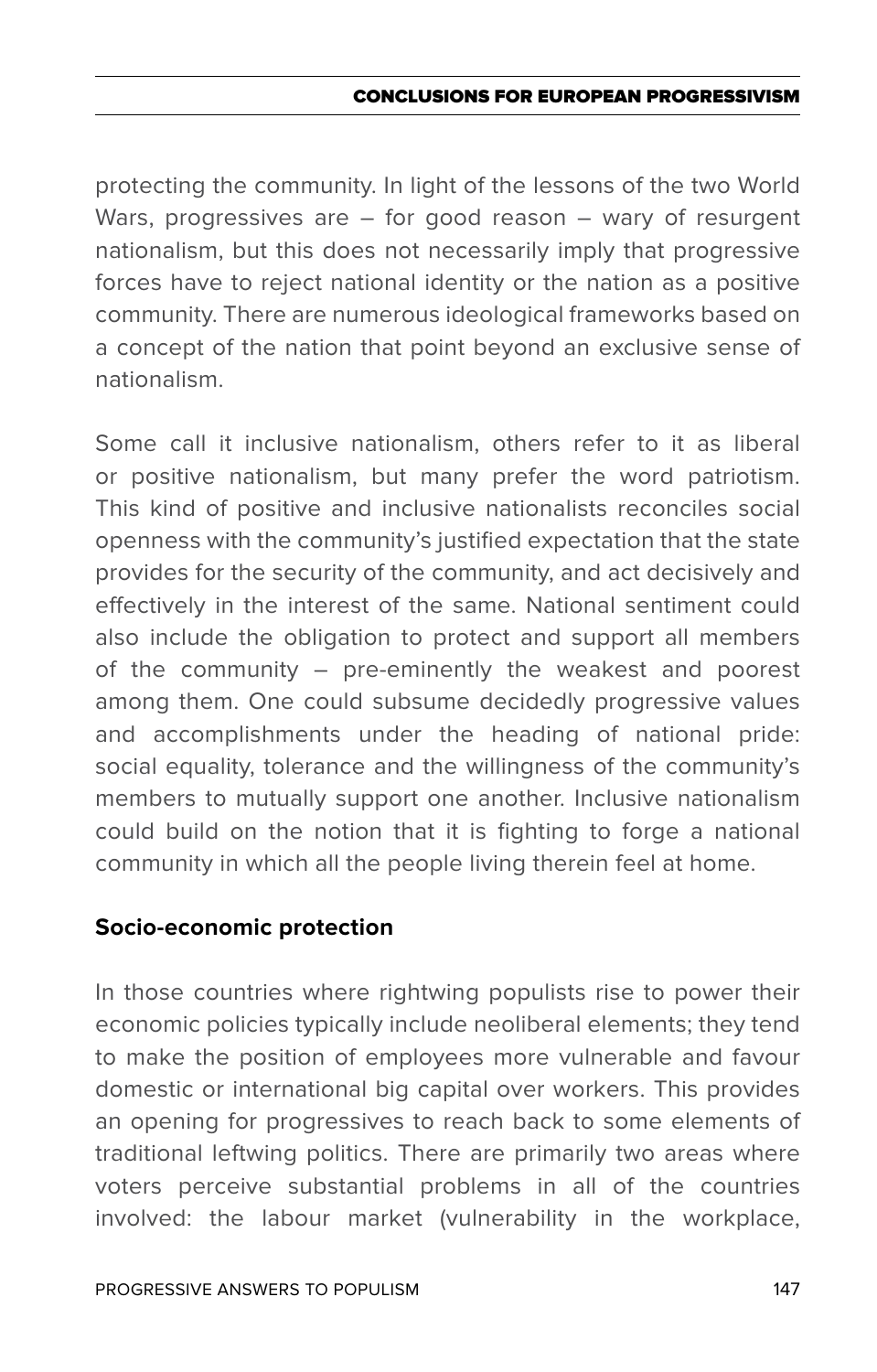### Conclusions for European progressivism

work-life balance, low pay) and increasing social inequality. By emphasising traditional left-wing economic policies, in which the protection of employees and social justice are core concerns, progressive parties could regain the trust of those voters who need protection.

# **Migration**

Migration is arguably the most divisive issue within the left. From the total rejection of all migration all the way to completely doing away with borders, various proposals have been put forward depending on the country, the political movement or the given politician's values. Still, in general, migration as a political campaign issue is the gift that keeps on giving for right-wing populists. Thanks to this issue, they have managed to win over millions of voters, as they did in Italy or in Spain in 2018. What is certain is that with respect to migration there is no way to win on this issue from a left-wing perspective.

Nevertheless, it is important for the left to present its own policy proposals on the subject, and these proposals should place integration as a priority. The lack of integration leads to social conflicts, increasing crime and a decline in social cohesion. Voters increasingly expect immigrants who arrive in their countries to not just coexist with them but to also fulfil their obligations towards the community; they expect immigrants to learn the language of the host country and to identify with the community's most fundamental values. It is also important for the left to propose immigration policies which show that the state is in control and can manage crises. The kind of rhetoric which essentially says that "migration has always existed and will always exist, there is nothing to be done about it", or which asks citizens who have just had to battle their way through the crisis to sacrifice even more, is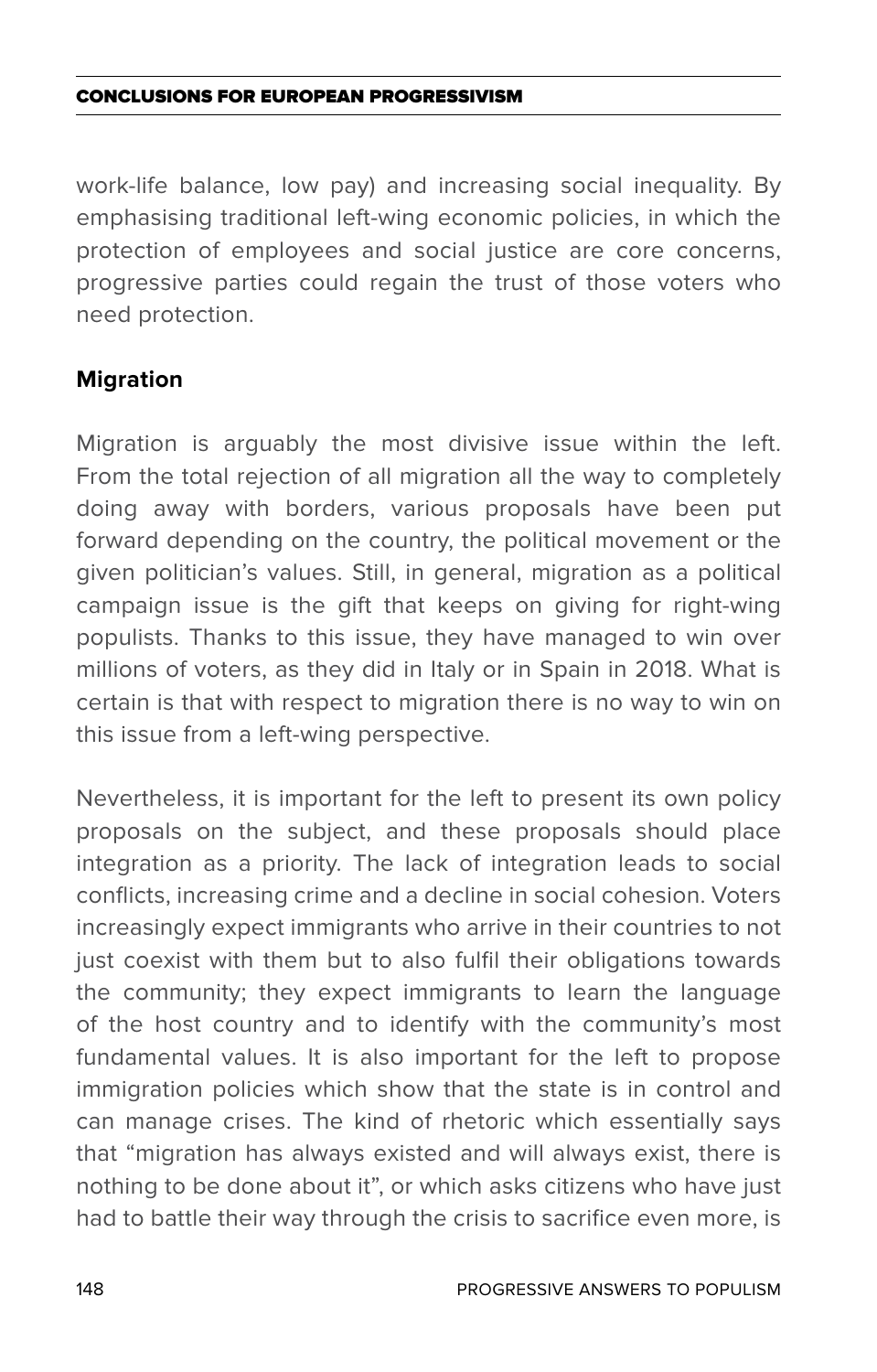doomed to fail. But to adopt the oftentimes racist rhetoric of the far right is of course unacceptable, it would be a mistake on both moral and pragmatic grounds.

# **Cooperation**

Finally, it is readily apparent that with the exception of one or two EU Member States, in most countries there is no scenario that would allow the largest left-wing/progressive party to form a government alone. With the surge in the support of populist parties, the traditional left-right divide has become supplanted by party systems that feature at least three major players. This had led to protracted government formations like the one we have seen in Sweden, the Netherlands or even in Germany. Correspondingly, the progressive response to the rise of populists must also include a strategy of identifying who the potential coalition partners in a given country are, which parties one can (and then has to) cooperate with. Based on the experience of the past decades, even though grand coalitions with centre-right parties might seem convenient in terms of policy aspirations, and at times they seem inevitable for political reasons, they threaten to weaken and have in some countries led to a substantial diminishing of support by voters for the left.

Thus, the right strategy in this context differs from country to country – and there is no one size fits all answer – but it is readily apparent that in terms of both progressive values and pragmatic considerations, it is often a better idea for progressives – also in the European Parliament – to enter into cooperation with those parties on the left of the political spectrum than to become unrecognisable in a grand coalition.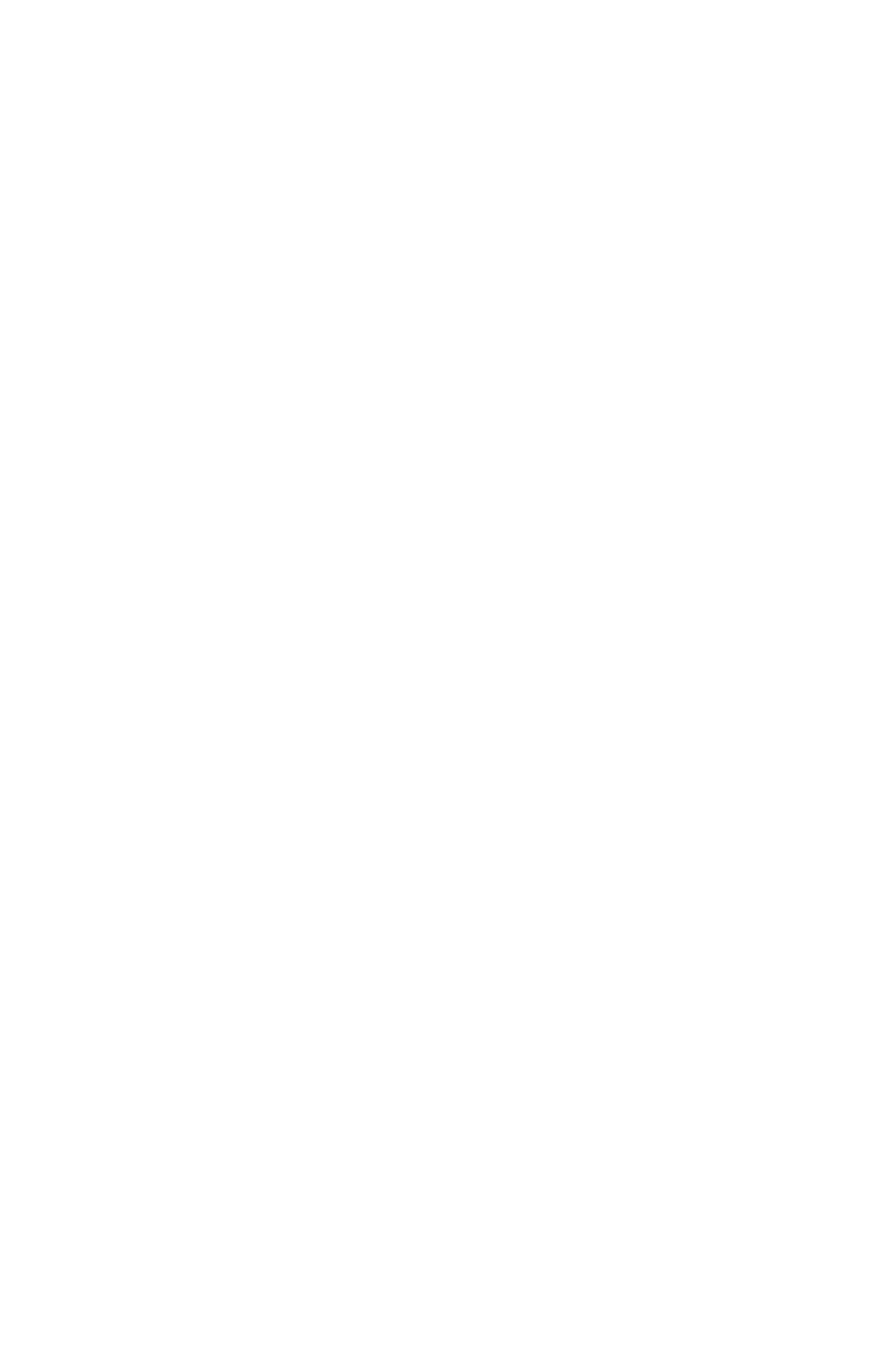# **Contributors**

**Tamás BOROS** is a political analyst and a member of the Scientific Council of the Foundation for European Progressive Studies (FEPS) in Brussels. He is the strategic director, co-founder and co-owner of Policy Solutions, a Budapest-based political consulting and research institute. He is a member of the Hungarian Political Science Association. Mr Boros is also a regular guest of political talk shows on Hungarian television and often comments on current affairs in international media (e.g. The Economist, Financial Times and the BBC). His publications and analyses tend to focus on Hungarian domestic politics, populism and political extremism. Previously, he worked as an EU and communications expert for the European Commission and the Ministry of Foreign Affairs in Hungary. For four years, he also served as the director of an NGO, the Pillar Foundation. In 2005 he was the winner of the Young European of the Year award offered by the German Schwarzkopf Foundation.

**Maria FREITAS** joined FEPS in April 2015 and is responsible for projects pertaining issues of democratic participation, populism and new political movements. At FEPS she is also leading the Millennial Dialogue, a global youth engagement initiative that aims to create a better understanding of the priorities and values of the Millennial generation and their interaction with politics, political systems and institutions. She has over three years of experience in EU Affairs in Brussels, having worked at the European Parliament, first with Member of European Parliament, Luis Paulo Alves, representing the Azores and then with the Parliament's Chairman of the International Trade Committee, Vital Moreira. Maria holds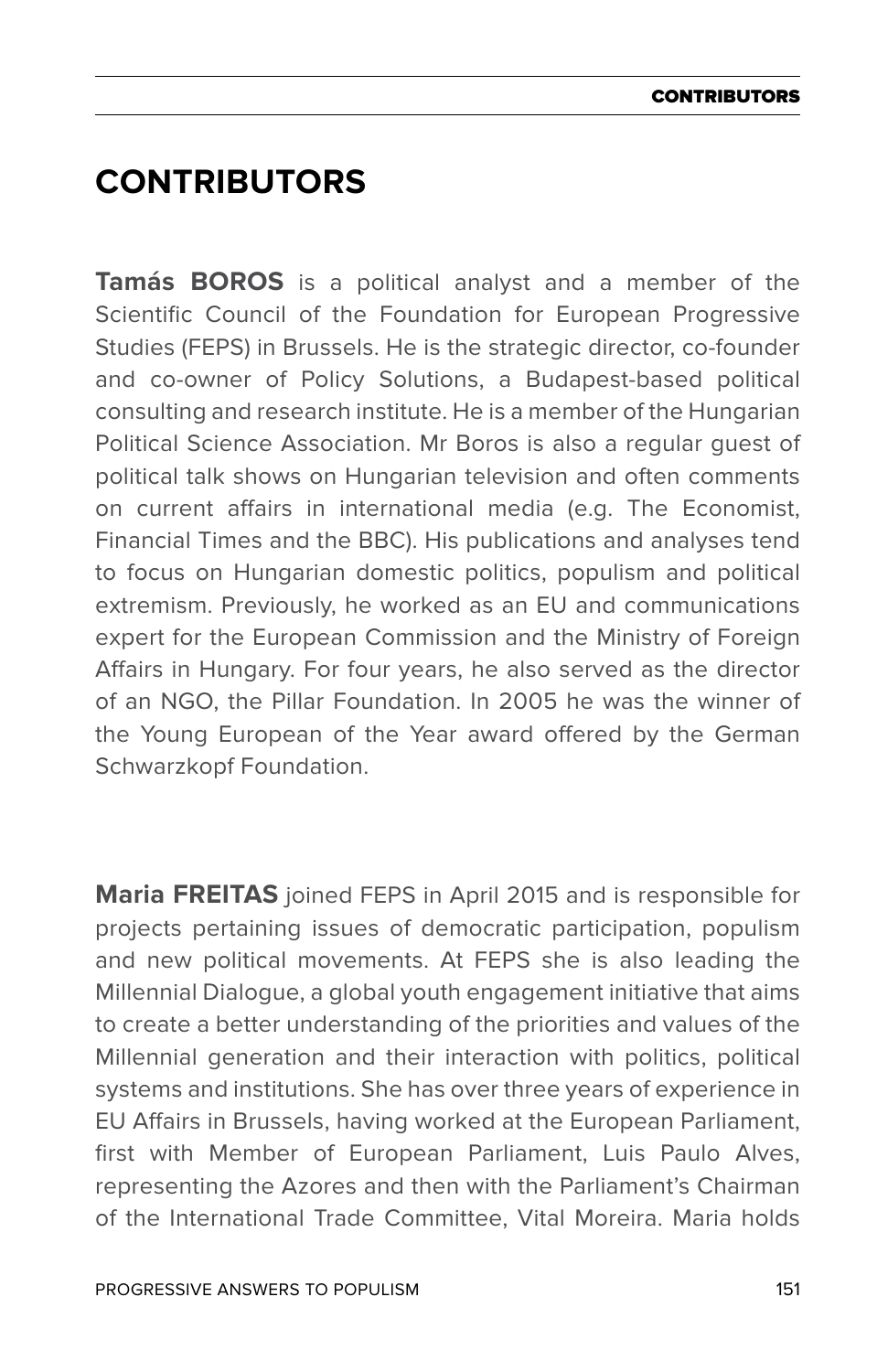### **CONTRIBUTORS**

a law degree from the Lisbon University and a Master of Arts of European Political and Administrative Studies from the College of Europe in 2014. Maria brings on board significant experience in European Union policy and politics as well as advocacy outreach and engagement strategies. Before joining FEPS Maria worked at PaRR Global, the Financial Times' competition law consultancy as a junior analyst. Maria also worked at Vodafone where she covered the European Commission's Digital Single Market Strategy and Telecoms Single Market negotiations.

**Sophia GASTON** is a social and political researcher, who conducts international, citizen-focused projects on social and cultural crises, political change, the media and democracy – with a focus on threats to governance in Western nations. She is currently a Visiting Fellow at the LSE's Institute for Global Affairs and the Director of the Centre for Social and Political Risk, based at the Henry Jackson Society. Until June 2018, Sophia was the Deputy Director and Head of International Research at Demos think tank, where she produced a number of largescale investigations into issues such as: the cultural and political influence of 'nostalgia' in Britain, France and Germany; the media and populism in the UK and Germany; and a six-country study into the rise of social, cultural and economic insecurity in Europe. She has formerly held research and strategic roles in a range of UK and international NGOs, the civil service, and private sector. She holds a First Class Honours master's degree in political communication and is a Fellow of the Royal Society of the Arts.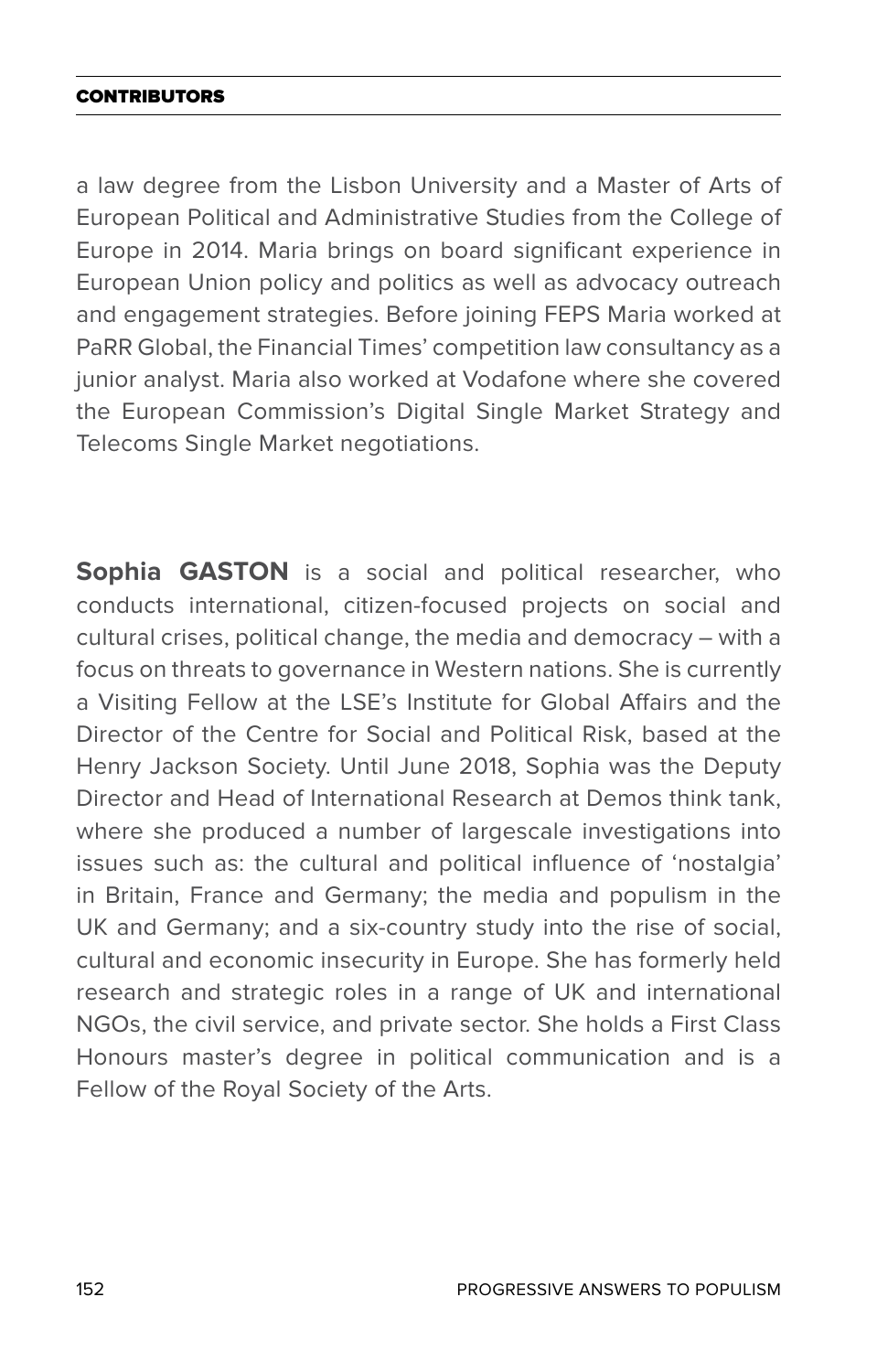**Johannes HILLJE** works as a freelance political consultant in Berlin and Brussels. He is also a Policy Fellow at Das Progressive Zentrum. Prior to that, he worked in communications at the UN in New York, and as part of the editorial team for ZDF's heute.de. In 2017, he published a booked entitled Propaganda 4.0 – Wie rechte Populisten Politik machen. Hillje has a master's degree in politics and communication from the London School of Economics and in political science and journalism from the University of Mainz.

**Chloé MORIN** graduated in Economic history and Development economics at SciencesPo PARIS and the London School of Economics. She spent 5 years as an advisor to the French Prime ministers Jean-Marc Ayrault and Manuel Valls, specifically on public opinion analysis and communications strategy. She has been the director of Fondation Jean Jaurès' Public opinion observatory since January 2017. She is now an international project director at Ipsos Global Affairs, a business unit dedicated to conduct surveys for international institutions and NGOs, and chaired by former Education minister Najat Vallaud-Belkacem.

**Jussi PAKKASVIRTA** is professor of Area and Cultural Studies at the University of Helsinki. He has published widely on theories of nationalism and history of ideas. His other research interests are interdisciplinary methodologies, environmental conflicts and culture of social media – especially new applications of "social media big data". His latest research project is Citizen Mindscapes – Detecting Social, Emotional and National Dynamics in Social Media (Mindscapes24). The consortium of twenty researchers builds a research frontier for social media analysis by focusing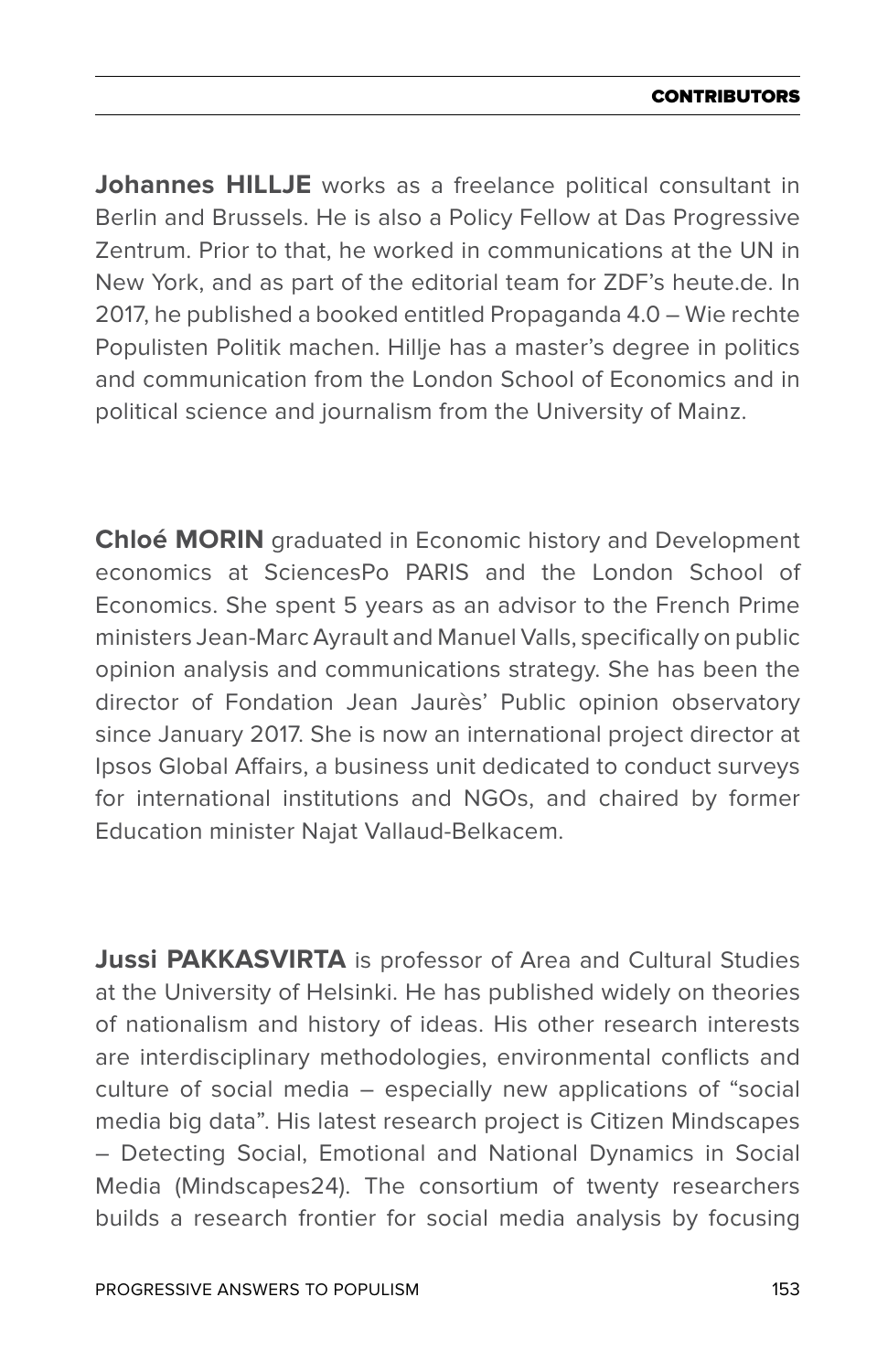### **CONTRIBUTORS**

on Suomi24 – Finland's largest topic-centric social media, and one of the world's largest non-English online discussion fora. The consortium brings together researchers from social sciences, digital culture, welfare sociology, language technology, and statistical data analysis, developing new ways of exploring social and political interaction. Pakkasvirta has studied also Latin American nationalism, social and cultural movements. At the moment, he is the President of European Council for Social Research on Latin America, CEISAL (2016-2019).

**Ernst STETTER** is the Secretary General of Foundation for European Progressive Studies (FEPS) since 2008. He is also a regular commentator on EU affairs in the media and visiting fellow at University of Greenwich, London. He is an Economist and Political Scientist. He studied in Tübingen and Heidelberg (Germany) focusing on international trade, finance, economic and social policy as well as development issues. In 1980 he obtained his PhD in political science entitled "The Association of ACP-Countries (Lomé I and II) to the European Community and the STABEX-System." In 1976 Ernst Stetter began his professional career as a lecturer in economics at the DGB Trade Union Centre for Vocational Training in Heidelberg. From 1980 to 2008 he worked for the Friedrich Ebert Stiftung (FES) in various positions. He spent the first four years at the FES as a Consultant in Dakar, Senegal. In 1988, Ernst Stetter was appointed as Head of the Africa Department. In 1994 he started working as Head of the Central Europe Unit. In 1997 he moved to Paris and became Director of the FES Office in France, then in 2003 he was appointed Director of the EU-Office of Friedrich-Ebert-Stiftung (FES) in Brussels. In 2003 he received the French decoration of Chevalier de l'Ordre national du Mérite.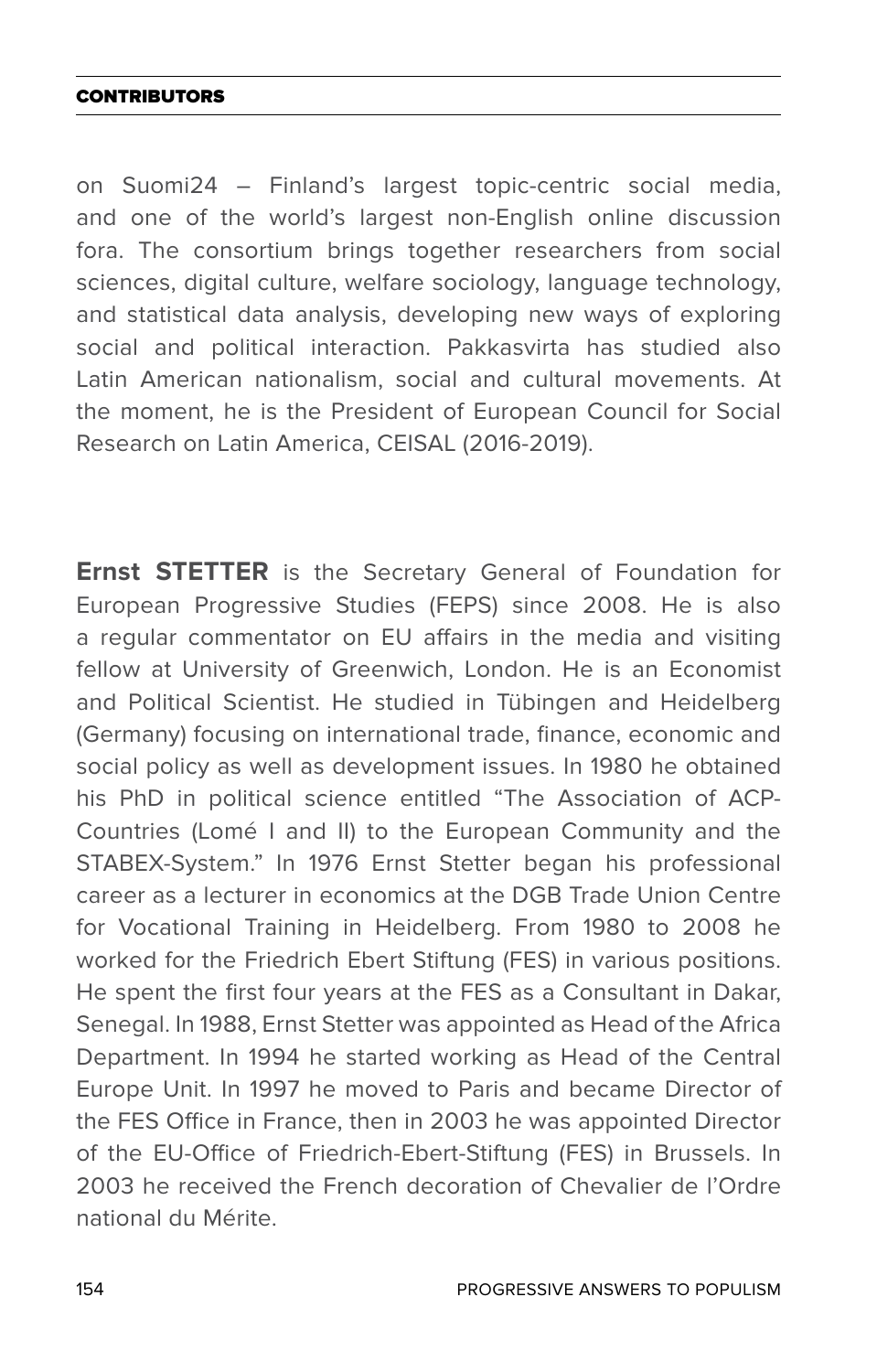**Luigi TROIANI** is associate professor of International Relations and EU History and Politics at Pontifical University St. Thomas Aquinas, Rome. At the same university he is also the chair of Iscop, the Higher Institute of Communication and Public Opinion. He is member of the Scientific Council of Foundation of European Progressive Studies (FEPS), and a member of the Executive Board of Pietro Nenni's Foundation where he is responsible for international affairs together with research and studies. He is the founder and editor-in-chief of "Travel Retail Italia", a quarterly magazine of studies and research. Mr Troiani is a weekly columnist at the American newspaper America Oggi and at lavocedinewyork.com. He has been a researcher at IAI, International Affairs Institute, Rome, and researcher associate at Harvard University, Center of European Studies. His recent books are: La diplomazia dell'arroganza, L'Ornitorinco, 2019 (it includes the chapter: Nationalist-Populist Tide in Current International Politics, pp. 923-958); La politica internazionale secondo Nenni, (edit.), Bibliotheka Edizioni, 2018; European Relations with the Americas: Focus on Migrants (pp.172-194), Closing Remarks (pp.259-264) in S. G. Rotella (edit.), The Challenge of Migration in North America and Europe, Comparing Policies and Models of Reception, State University of New York at Stony Brook, Forum Italicum Publishing, 2018.

**Olaf BRUNS** is a freelance journalist based in Brussels. A former deputy head of the Brussels office of the international news broadcaster Euronews, he now works for several publications amongst which the FEPS's Progressive Post. Parallel activities include teaching, conference moderation and documentary films. Olaf works mainly on the disruptions modern democracy is currently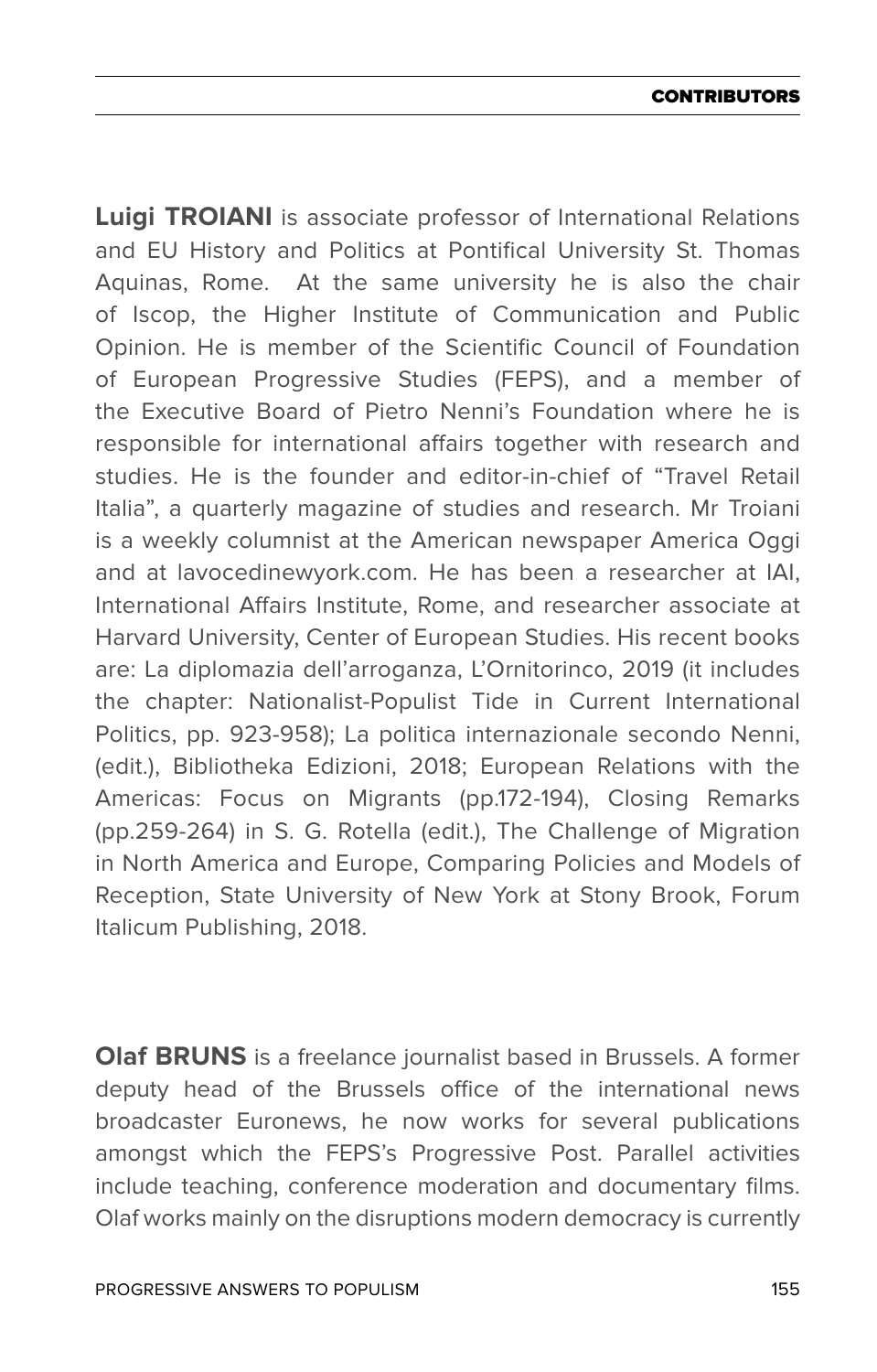## **CONTRIBUTORS**

facing: anger, nationalism, populism and big tech. He holds a master's degree in Social Anthropology from Paris XIII University in France, his research included extensive fieldwork in Western and Southern Africa on how the concept of ethnicity is used in modern politics.